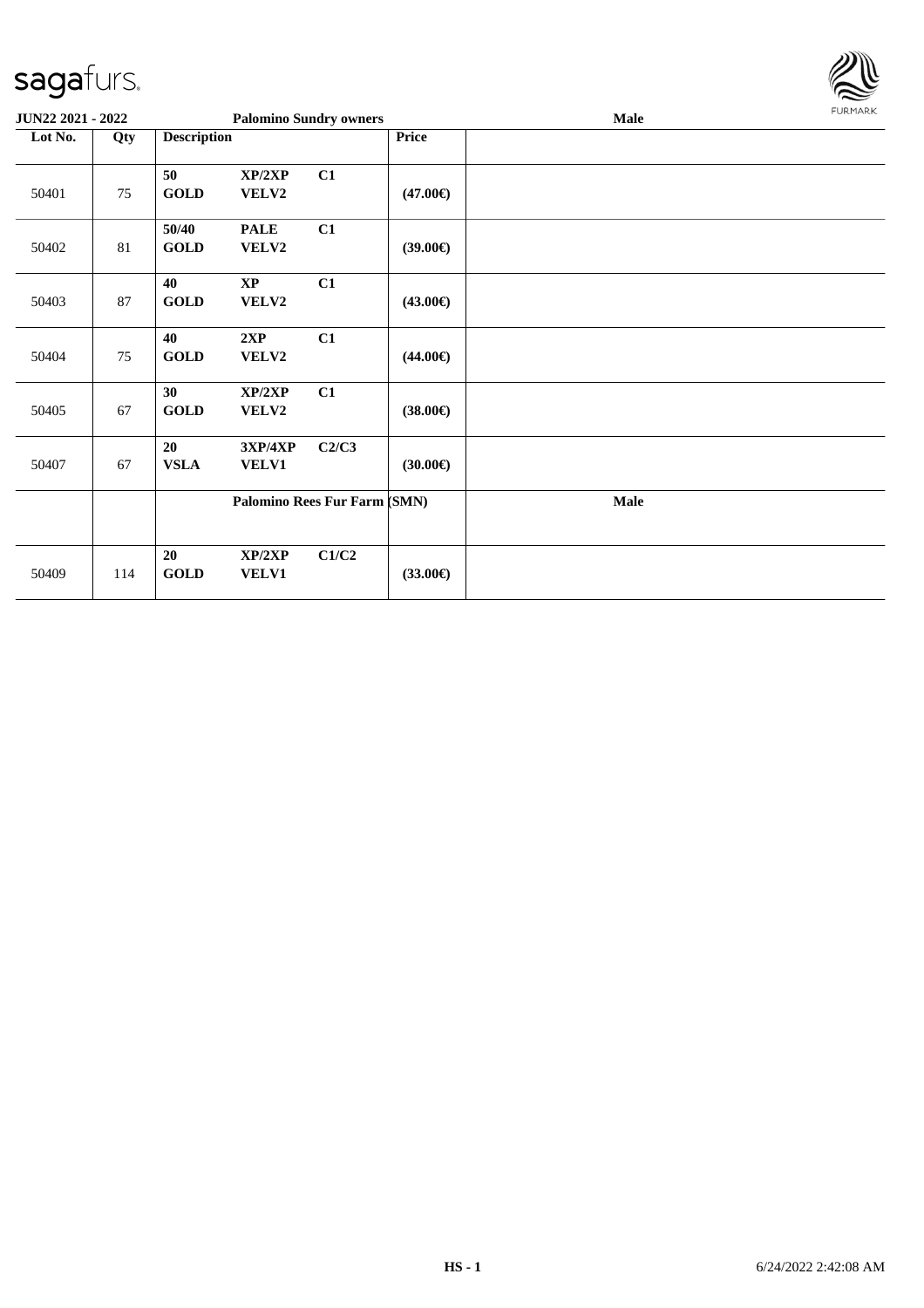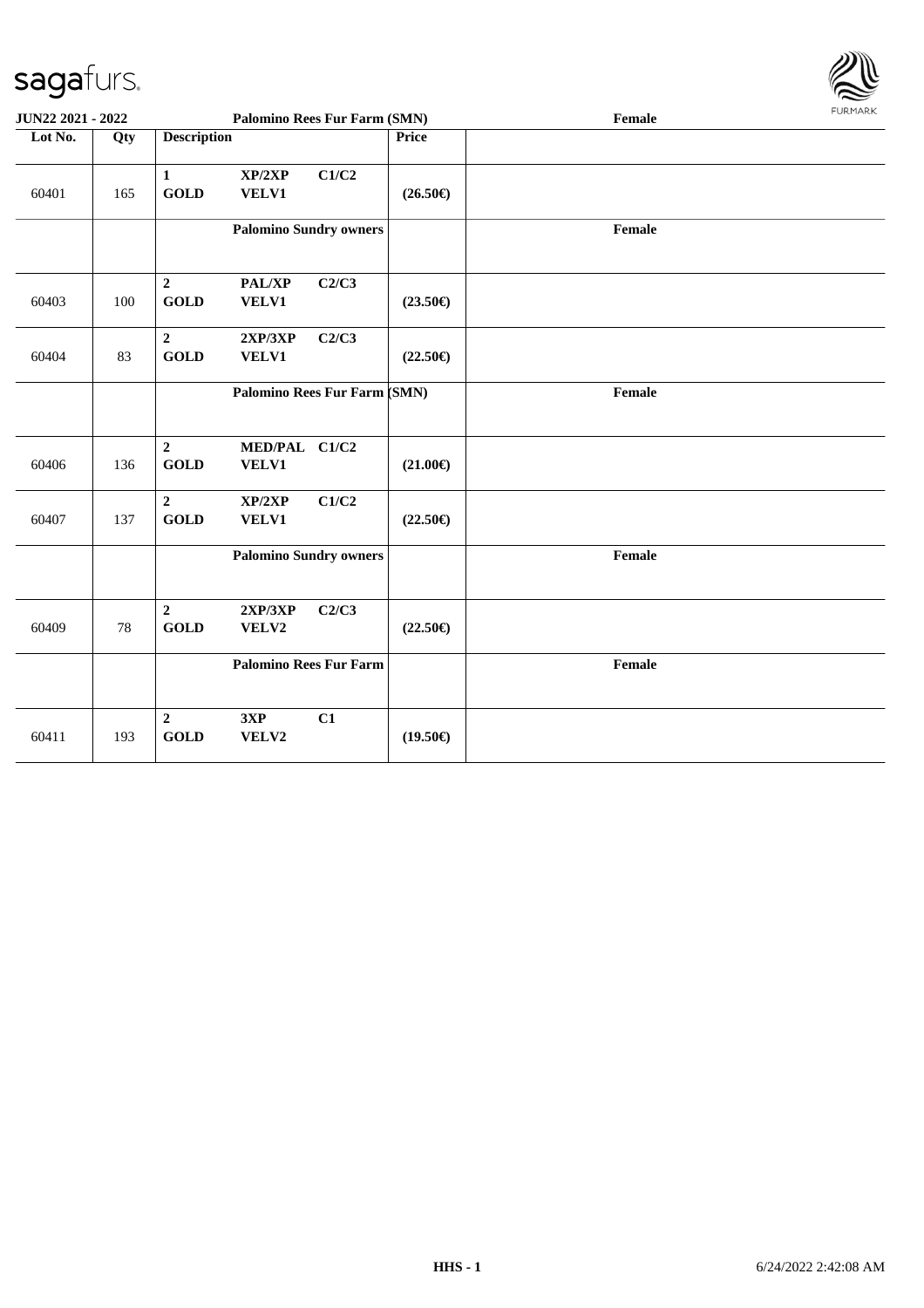

| JUN22 2021 - 2022                       |                    |                                | Palomino              |       |                                                | <b>Male</b> | <b>FUNITANY</b> |
|-----------------------------------------|--------------------|--------------------------------|-----------------------|-------|------------------------------------------------|-------------|-----------------|
| Lot No.                                 | Qty                | <b>Description</b>             |                       |       | <b>Price</b>                                   |             |                 |
| 325501                                  | 106                | 50<br>SI                       | $\bf MED$             | C1/C2 | $(36.00\epsilon)$                              |             |                 |
| 325502                                  | 171                | 50<br>SI                       | <b>PALE</b>           | C1/C2 | $(37.00\epsilon)$                              |             |                 |
| 325503                                  | 211                | $50\,$<br>${\bf SI}$           | $\bold{XP}$           | C1/C2 | $(38.00\in)$                                   |             |                 |
| * * * * * * * *<br>* 325504<br>$\ast$   | * * * * * *<br>185 | 50<br>IA                       | PAL/XP<br><b>CHIP</b> | C2    | 34.00€                                         |             |                 |
| $\ast$<br>$* 325505$<br>* * * * * * * * | 49<br>* * * * * *  |                                | 234 Skins             |       | $\ast$<br>34.00€*<br>* * * * * * *             |             |                 |
| * * * * * * * *<br>* 325506<br>$*$      | * * * * * *<br>195 | 50<br>SR/S                     | $\bf MED$             | C1/C2 | (39.00)                                        |             |                 |
| $*$<br>* 325507<br>* * * * * * * *      | 42<br>* * * * * *  |                                | 237 Skins             |       | $\ast$<br>$(39.00\epsilon)$ *<br>* * * * * * * |             |                 |
| * * * * * * * *<br>* 325508<br>$\ast$   | * * * * * *<br>185 | 50<br>SR/S                     | <b>PALE</b>           | C1/C2 | $(40.00\epsilon)$                              |             |                 |
| $\ast$<br>* 325509<br>* * * * * * * *   | 187<br>* * * * * * |                                | 372 Skins             |       | $\ast$<br>$(40.00\epsilon)$ *<br>* * * * * * * |             |                 |
| 325510                                  | 104                | 50<br>SR/S                     | <b>PALE</b>           | C3    | 38.00€                                         |             |                 |
| * * * * * * * *<br>* 325511<br>$\ast$   | * * * * * *<br>185 | 50<br>$\mathbf{SR}/\mathbf{S}$ | $\bold{XP}$           | C1/C2 | $(41.00\epsilon)$                              |             |                 |
| $\ast$<br>* 325512<br>$\ast$            | 160                |                                | $\overline{c}$        |       | $\ast$<br>$(41.00\epsilon)$ *<br>$\ast$        |             |                 |
| $*$<br>* 325513<br>* * * * * * * *      | 59<br>******       |                                | 404 Skins             |       | $\ast$<br>$(41.00\epsilon)$ *<br>* * * * * * * |             |                 |
| 325514                                  | 136                | 50<br>$\mathbf{SR}/\mathbf{S}$ | <b>XP</b>             | C3    | 39.00€                                         |             |                 |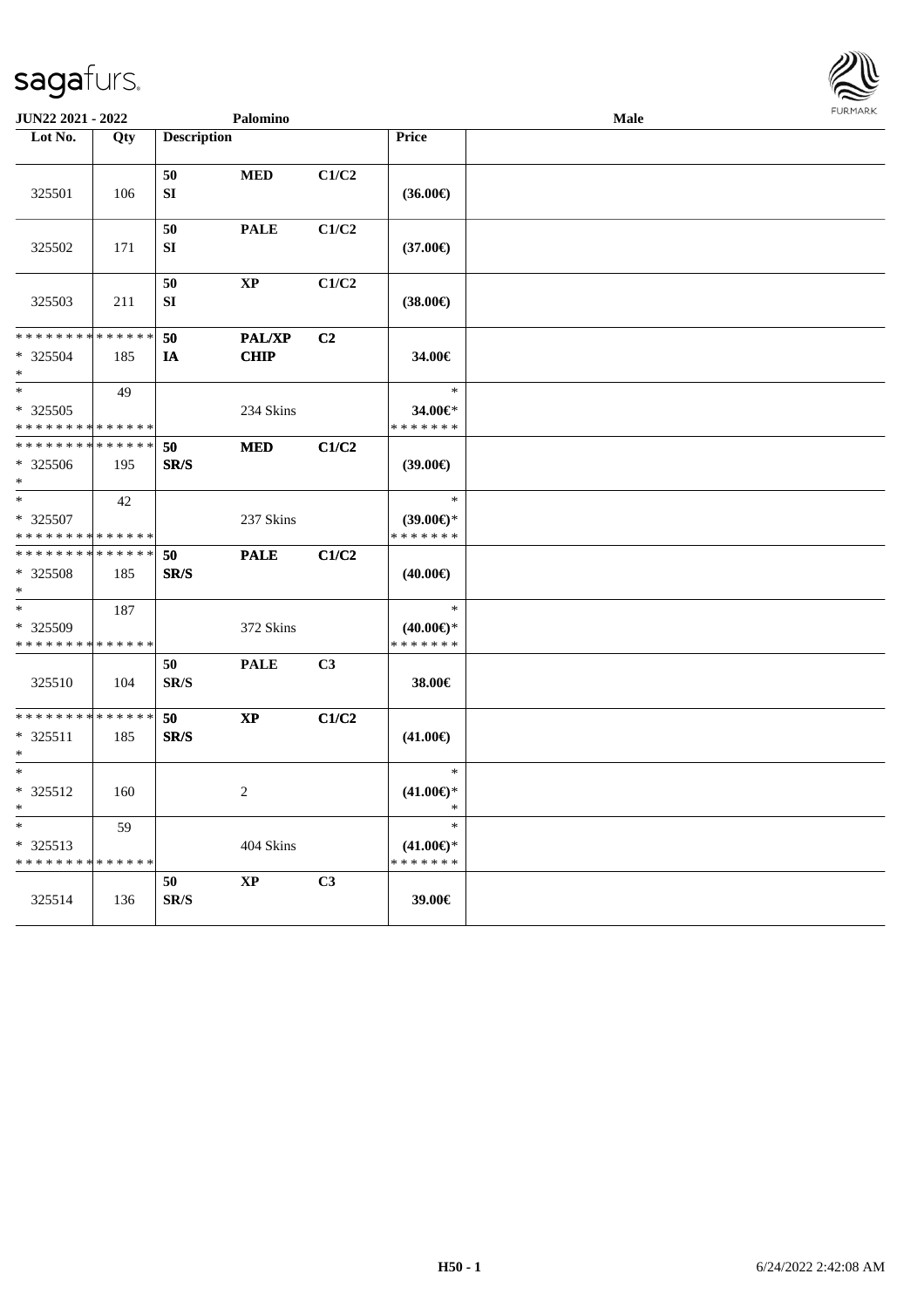

| JUN22 2021 - 2022                                     |     |                                 | Palomino                                                     |                |                                                | Male |  |
|-------------------------------------------------------|-----|---------------------------------|--------------------------------------------------------------|----------------|------------------------------------------------|------|--|
| Lot No.                                               | Qty | <b>Description</b>              |                                                              |                | Price                                          |      |  |
| 325561                                                | 65  | 50/40<br>SI                     | $\bold{X}\bold{D}/\bold{D}\bold{K}$                          | C2             | (30.00)                                        |      |  |
| 325562                                                | 159 | 40<br>SI                        | $\bf MED$                                                    | C1/C2          | $(35.00\epsilon)$                              |      |  |
| 325563                                                | 66  | 50/40<br>${\bf S}{\bf I}$       | $\bf MED$                                                    | C3             | $(34.00\epsilon)$                              |      |  |
| 325564                                                | 168 | 40<br>${\bf S}{\bf I}$          | <b>PALE</b>                                                  | C1/C2          | 35.00€                                         |      |  |
| 325565                                                | 82  | 50/40<br>SI                     | <b>PALE</b>                                                  | C3             | $(35.00\epsilon)$                              |      |  |
| * * * * * * * * * * * * * *<br>* 325566<br>$\ast$     | 225 | 40<br>SI                        | $\bold{XP}$                                                  | C1/C2          | $(36.00\epsilon)$                              |      |  |
| $\ast$<br>* 325567<br>* * * * * * * * * * * * * *     | 75  |                                 | 300 Skins                                                    |                | $\ast$<br>$(36.00\epsilon)$ *<br>* * * * * * * |      |  |
| 325568                                                | 66  | 50/40<br>SI                     | $\mathbf{X}\mathbf{P}$                                       | C3             | $(35.00\epsilon)$                              |      |  |
| 325569                                                | 91  | 50/40<br>SI                     | 2XP/3XP                                                      | C2             | $(36.00\epsilon)$                              |      |  |
| 325570                                                | 172 | 40<br>SI                        | $\mathbf{ALL}$<br>$\mathbf{L}\mathbf{N}\mathbf{A}\mathbf{P}$ | C2             | $(32.00\epsilon)$                              |      |  |
| 325571                                                | 232 | 50/40<br>$\mathbf{I}\mathbf{B}$ | PAL/XP<br><b>CHIP</b>                                        | C2             | $(32.00\epsilon)$                              |      |  |
| 325572                                                | 138 | 40<br>$\mathbf{I}$              | $\mathbf{ALL}$                                               | C2             | (30.00)                                        |      |  |
| 325573                                                | 101 | 50/40<br>SR/S                   | XD/DK                                                        | C <sub>2</sub> | 32.00€                                         |      |  |
| * * * * * * * * * * * * * *<br>$* 325574$<br>$\ast$   | 205 | 40<br>SR/S                      | <b>MED</b>                                                   | C1/C2          | $(37.00\epsilon)$                              |      |  |
| $\ast$<br>$* 325575$<br>* * * * * * * * * * * * * *   | 90  |                                 | 295 Skins                                                    |                | $\ast$<br>$(37.00\epsilon)$ *<br>* * * * * * * |      |  |
| 325576                                                | 175 | 50/40<br>SR/S                   | <b>MED</b>                                                   | C <sub>3</sub> | $(36.00\epsilon)$                              |      |  |
| * * * * * * * * * * * * * * *<br>$* 325577$<br>$\ast$ | 205 | 40<br><b>SAGA</b>               | <b>PALE</b>                                                  | C1/C2          | 38.00€                                         |      |  |
| $\ast$<br>* 325578<br>* * * * * * * * * * * * * *     | 178 |                                 | 383 Skins                                                    |                | $\ast$<br>38.00€*<br>* * * * * * *             |      |  |
| * * * * * * * * * * * * * *<br>* 325579<br>$\ast$     | 185 | 40<br>SR/S                      | <b>PALE</b>                                                  | C <sub>3</sub> | 36.00€                                         |      |  |
| $*$<br>* 325580<br>**************                     | 45  |                                 | 230 Skins                                                    |                | $\ast$<br>36.00€*<br>* * * * * * *             |      |  |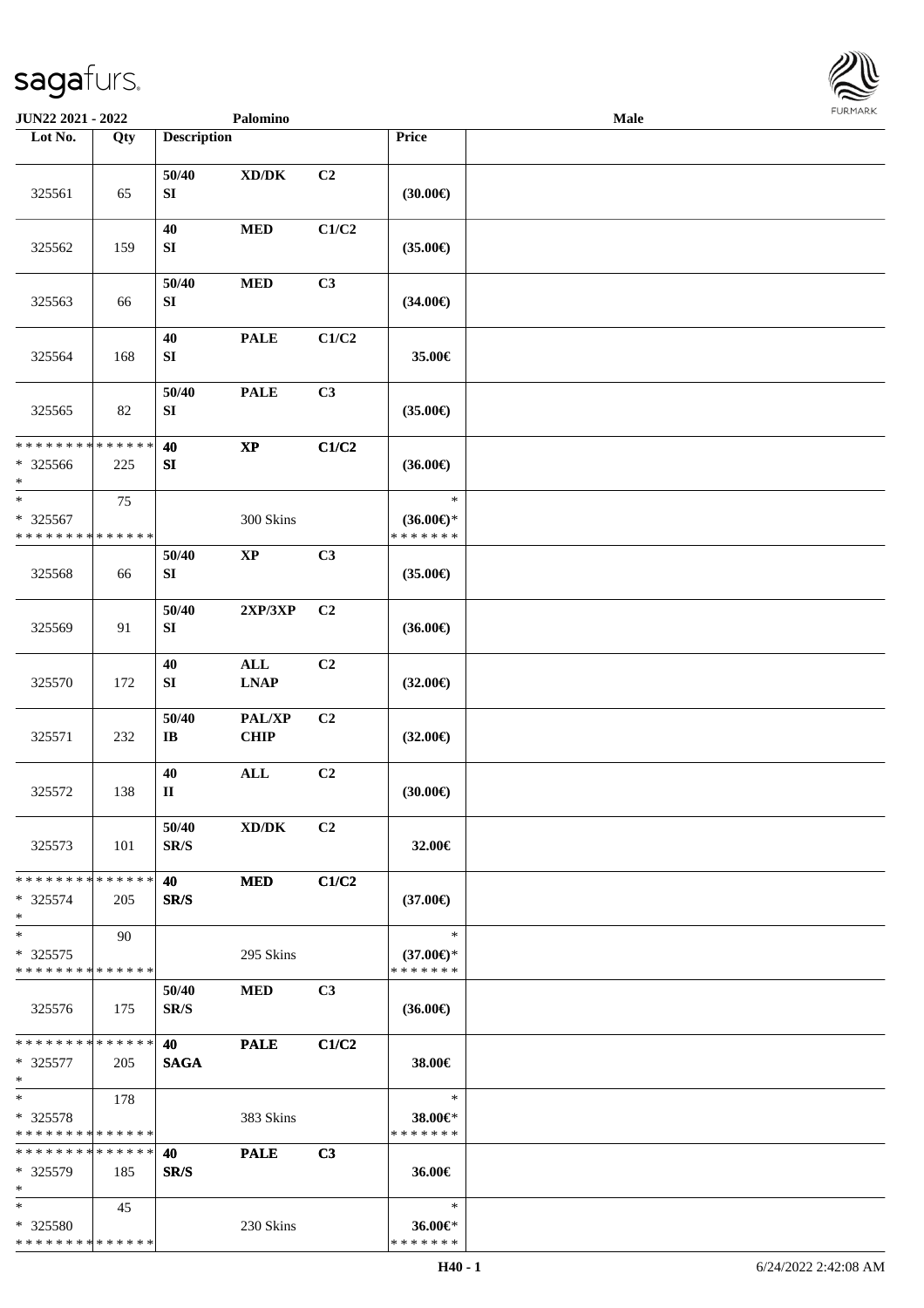

| JUN22 2021 - 2022             |     |                    | Palomino               |                |                     | Male |  |
|-------------------------------|-----|--------------------|------------------------|----------------|---------------------|------|--|
| Lot No.                       | Qty | <b>Description</b> |                        |                | Price               |      |  |
|                               |     |                    |                        |                |                     |      |  |
|                               |     | 40                 | XP                     | C1             |                     |      |  |
| 325581                        | 146 | <b>SAGA</b>        |                        |                | (39.00)             |      |  |
|                               |     |                    |                        |                |                     |      |  |
| * * * * * * * * * * * * * *   |     | 40                 | $\bold{XP}$            | C2             |                     |      |  |
| $*325582$                     | 205 | <b>SAGA</b>        |                        |                | $(38.00\epsilon)$   |      |  |
| $\ast$                        |     |                    |                        |                |                     |      |  |
| $*$                           | 185 |                    |                        |                | $\ast$              |      |  |
| * 325583                      |     |                    | 390 Skins              |                | $(38.00 \in )$ *    |      |  |
| * * * * * * * * * * * * * *   |     |                    |                        |                | * * * * * * *       |      |  |
| **************                |     | 40                 | $\bold{XP}$            | C3             |                     |      |  |
| $* 325584$                    | 205 | SR/S               |                        |                | $(37.00\epsilon)$   |      |  |
| $\ast$                        |     |                    |                        |                |                     |      |  |
| $\ast$                        | 92  |                    |                        |                | $\ast$              |      |  |
| $* 325585$                    |     |                    | 297 Skins              |                | $(37.00\epsilon)$ * |      |  |
| * * * * * * * * * * * * * *   |     |                    |                        |                | * * * * * * *       |      |  |
| * * * * * * * * * * * * * *   |     | 50/40              | 2XP/3XP                | C2             |                     |      |  |
| $* 325586$                    | 195 | SR/S               |                        |                | (39.00)             |      |  |
| $\ast$                        |     |                    |                        |                |                     |      |  |
| $\ast$                        | 57  |                    |                        |                | $\ast$              |      |  |
| $*325587$                     |     |                    | 252 Skins              |                | 39.00€*             |      |  |
| * * * * * * * * * * * * * *   |     |                    |                        |                | * * * * * * *       |      |  |
|                               |     | 40                 | <b>MED</b>             | C1/C2          |                     |      |  |
| 325588                        | 159 | <b>SAGA</b>        | <b>LNAP</b>            |                | $(35.00\epsilon)$   |      |  |
|                               |     |                    |                        |                |                     |      |  |
| * * * * * * * * * * * * * *   |     | 40                 | <b>PALE</b>            | C1/C2          |                     |      |  |
| * 325589                      | 205 | <b>SAGA</b>        | <b>LNAP</b>            |                | $(35.00\epsilon)$   |      |  |
| $\ast$                        |     |                    |                        |                |                     |      |  |
| $\ast$                        | 63  |                    |                        |                | $\ast$              |      |  |
| * 325590                      |     |                    | 268 Skins              |                | $(35.00\epsilon)$ * |      |  |
| * * * * * * * * * * * * * *   |     |                    |                        |                | * * * * * * *       |      |  |
|                               |     | 40                 | <b>PALE</b>            | C <sub>3</sub> |                     |      |  |
| 325591                        | 121 | <b>SAGA</b>        | <b>LNAP</b>            |                | $(34.00\epsilon)$   |      |  |
|                               |     |                    |                        |                |                     |      |  |
| * * * * * * * * * * * * * *   |     | 40                 | $\mathbf{X}\mathbf{P}$ | C1/C2          |                     |      |  |
| * 325592                      | 225 | <b>SAGA</b>        | <b>LNAP</b>            |                | $(36.00\epsilon)$   |      |  |
| $*$                           |     |                    |                        |                |                     |      |  |
| $\ast$                        | 87  |                    |                        |                | $\ast$              |      |  |
| * 325593                      |     |                    | 312 Skins              |                | $(36.00\epsilon)$ * |      |  |
| * * * * * * * * * * * * * *   |     |                    |                        |                | * * * * * * *       |      |  |
|                               |     | 40                 | $\mathbf{X}\mathbf{P}$ | C3             |                     |      |  |
| 325594                        | 103 | <b>SAGA</b>        | <b>LNAP</b>            |                | $(35.00\epsilon)$   |      |  |
|                               |     |                    |                        |                |                     |      |  |
| * * * * * * * * * * * * * *   |     | 40                 | <b>PAL/XP</b>          | C <sub>2</sub> |                     |      |  |
| * 325595                      | 215 | IA                 | WB1                    |                | 32.00€              |      |  |
| $\ast$                        |     |                    |                        |                |                     |      |  |
| $\ast$                        | 43  |                    |                        |                | $\ast$              |      |  |
| * 325596                      |     |                    | 258 Skins              |                | $(32.00€)$ *        |      |  |
| * * * * * * * * * * * * * *   |     |                    |                        |                | * * * * * * *       |      |  |
| * * * * * * * * * * * * * * * |     | 50/40              | <b>MED</b>             | C <sub>2</sub> |                     |      |  |
| * 325597                      | 205 | IA                 | <b>CHIP</b>            |                | $(32.00\epsilon)$   |      |  |
| $\ast$                        |     |                    |                        |                |                     |      |  |
| $\ast$                        |     |                    |                        |                | $\ast$              |      |  |
| * 325598                      | 180 |                    | 2                      |                | $(32.00\epsilon)$ * |      |  |
| $*$                           |     |                    |                        |                | $\ast$              |      |  |
| $*$                           | 40  |                    |                        |                | $\ast$              |      |  |
| * 325599                      |     |                    | 425 Skins              |                | $(32.00\epsilon)$ * |      |  |
| * * * * * * * * * * * * * *   |     |                    |                        |                | * * * * * * *       |      |  |
| * * * * * * * * * * * * * *   |     | 40                 | PAL/XP                 | C <sub>2</sub> |                     |      |  |
| * 325600                      | 205 | IA                 | <b>CHIP</b>            |                | $(33.00\epsilon)$   |      |  |
| $*$                           |     |                    |                        |                |                     |      |  |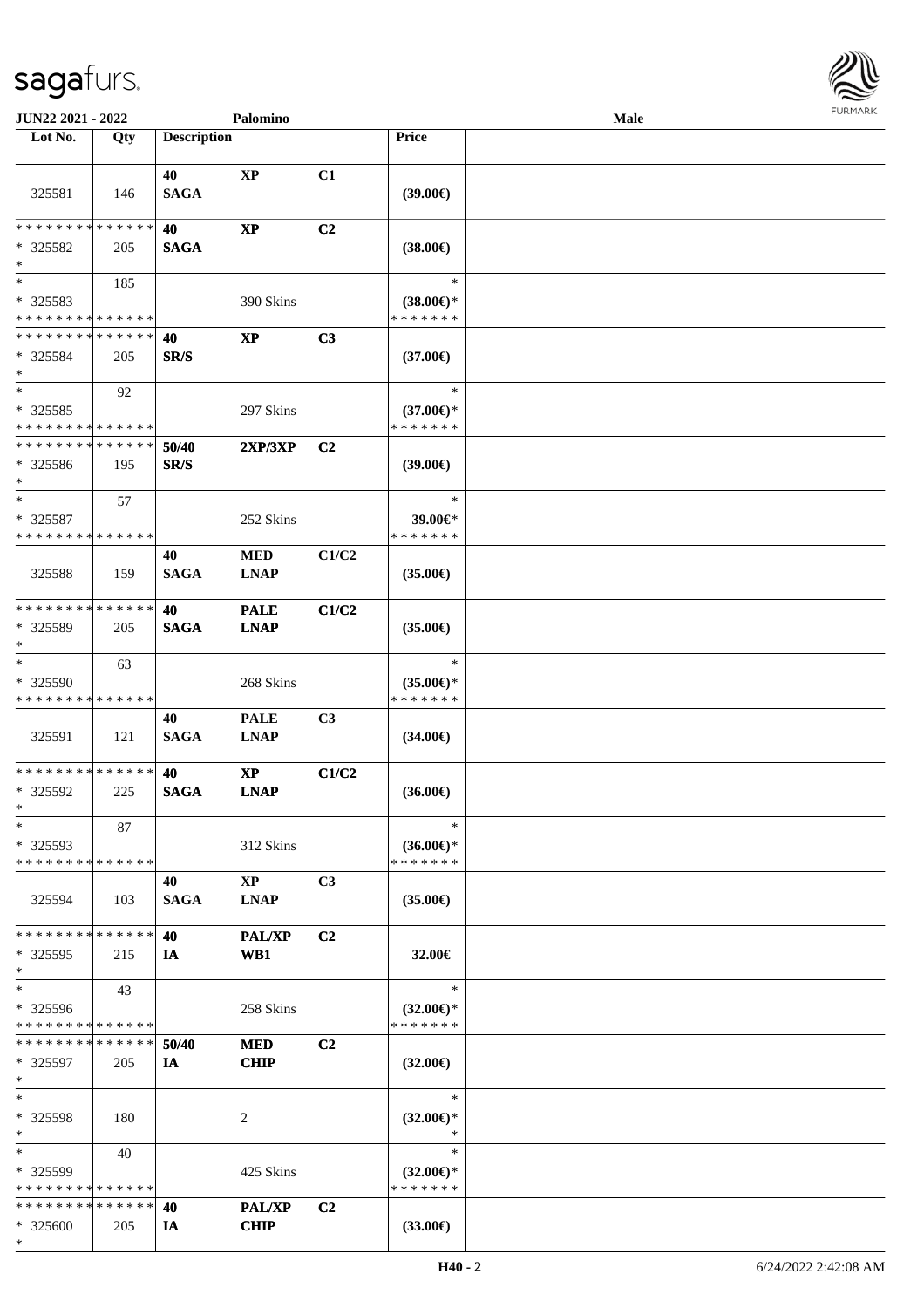

| <b>JUN22 2021 - 2022</b>           |     |                    | Palomino               |                |                                          | Male |  |  |  |
|------------------------------------|-----|--------------------|------------------------|----------------|------------------------------------------|------|--|--|--|
| Lot No.                            | Qty | <b>Description</b> |                        |                | Price                                    |      |  |  |  |
| $\ast$                             |     | 40                 | PAL/XP                 | C <sub>2</sub> | $\ast$                                   |      |  |  |  |
| $* 325601$<br>$\ast$               | 180 | IA                 | <b>CHIP</b>            |                | 33.00€*<br>$\ast$                        |      |  |  |  |
| $\ast$                             |     |                    |                        |                | $\ast$                                   |      |  |  |  |
| $*325602$<br>$\ast$                | 180 |                    | 3                      |                | $(33.00\epsilon)$ *<br>*                 |      |  |  |  |
| $\ast$                             |     |                    |                        |                | $\ast$                                   |      |  |  |  |
| * 325603<br>$\ast$                 | 180 |                    | $\overline{4}$         |                | $(33.00\epsilon)$ *<br>*                 |      |  |  |  |
| $*$<br>$*325604$<br>$\ast$         | 200 |                    | 5                      |                | $\ast$<br>$(33.00\epsilon)$ *<br>$*$     |      |  |  |  |
| $*$<br>$*325605$<br>************** | 74  |                    | 1019 Skins             |                | $\ast$<br>$(33.00\epsilon)$ *<br>******* |      |  |  |  |
| 325606                             | 84  | 40<br><b>SROY</b>  | <b>PALE</b>            | C1/C2          | $(39.00\epsilon)$                        |      |  |  |  |
| 325607                             | 104 | 40<br><b>SROY</b>  | $\mathbf{X}\mathbf{P}$ | C1/C2          | $(40.00\epsilon)$                        |      |  |  |  |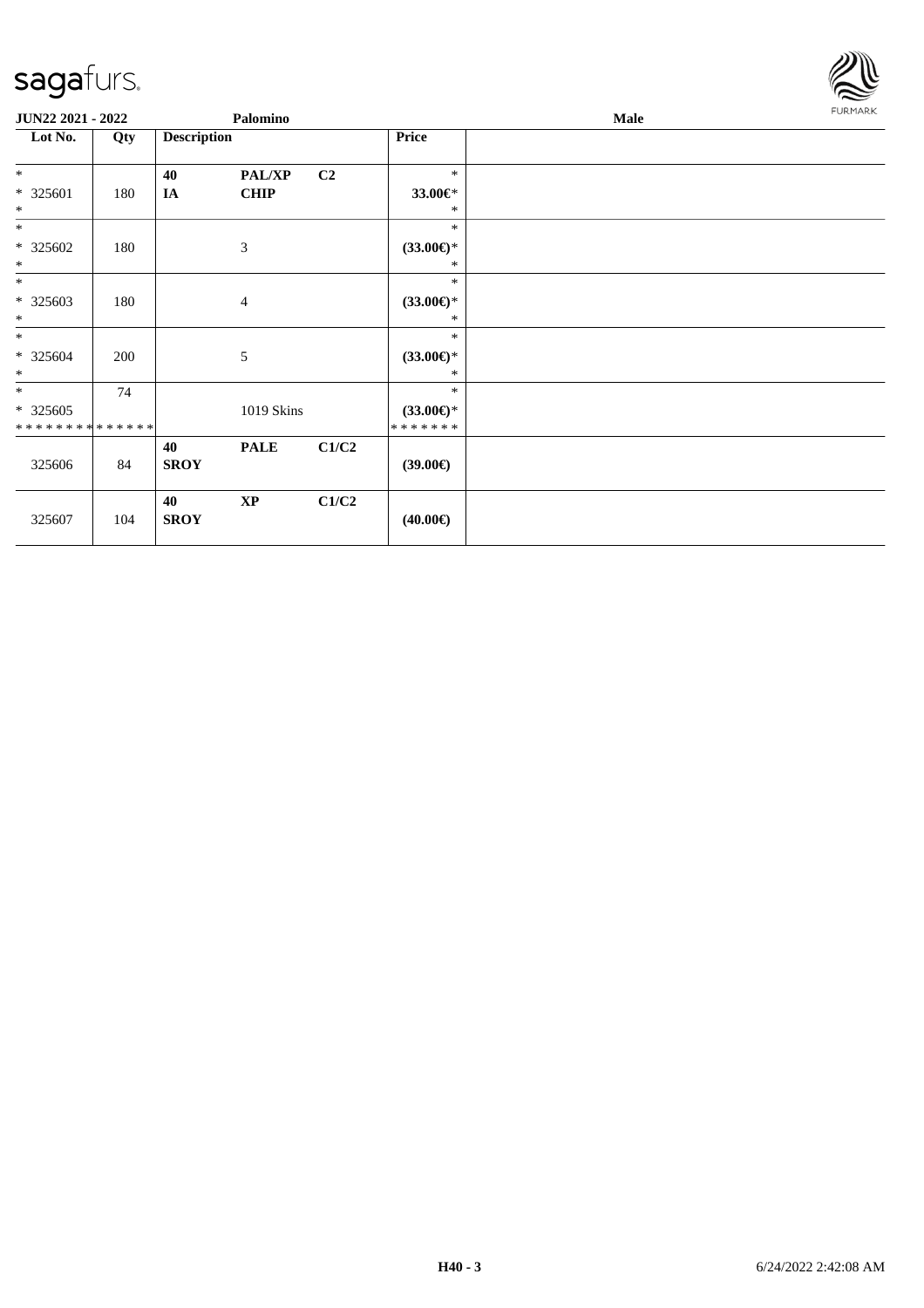

| JUN22 2021 - 2022                                                |     |                              | Palomino                              |                |                                                | <b>Male</b> |  |
|------------------------------------------------------------------|-----|------------------------------|---------------------------------------|----------------|------------------------------------------------|-------------|--|
| Lot No.                                                          | Qty | <b>Description</b>           |                                       |                | Price                                          |             |  |
| 325661                                                           | 102 | 30<br>SI                     | <b>MED</b>                            | C1             | $(32.00\epsilon)$                              |             |  |
| 325662                                                           | 251 | 30<br>SI                     | $\bf MED$                             | C2             | $(32.00\epsilon)$                              |             |  |
| 325663                                                           | 151 | 30<br>${\bf S}{\bf I}$       | <b>PALE</b>                           | C1             | $(33.00\epsilon)$                              |             |  |
| * * * * * * * * * * * * * *<br>$* 325664$<br>$\ast$              | 245 | 30<br>${\bf SI}$             | <b>PALE</b>                           | C2             | $(32.00\epsilon)$                              |             |  |
| $\ast$<br>$* 325665$<br>* * * * * * * * * * * * * *              | 105 |                              | 350 Skins                             |                | $\ast$<br>$(32.00\epsilon)$ *<br>* * * * * * * |             |  |
| 325666                                                           | 106 | 30<br>SI                     | <b>PALE</b>                           | C3             | $(31.00\epsilon)$                              |             |  |
| 325667                                                           | 118 | 30<br>${\bf S}{\bf I}$       | $\bold{XP}$                           | C1             | $(34.00\epsilon)$                              |             |  |
| * * * * * * * * * * * * * *<br>* 325668<br>$\ast$                | 245 | 30<br>SI                     | $\bold{XP}$                           | C2             | $(33.00\epsilon)$                              |             |  |
| $\ast$<br>* 325669<br>* * * * * * * * * * * * * *                | 121 |                              | 366 Skins                             |                | $\ast$<br>$(33.00\epsilon)$ *<br>* * * * * * * |             |  |
| 325670                                                           | 257 | 30<br>SI                     | <b>MED</b><br><b>LNAP</b>             | C1/C2          | $(29.50\epsilon)$                              |             |  |
| * * * * * * * * * * * * * *<br>* 325671<br>$\ast$                | 245 | 30<br>SI                     | <b>PALE</b><br><b>LNAP</b>            | C1/C2          | (30.00)                                        |             |  |
| $\ast$<br>$* 325672$<br>* * * * * * * * * * * * * *              | 39  |                              | 284 Skins                             |                | $\ast$<br>$(30.00\epsilon)$ *<br>* * * * * * * |             |  |
| 325673                                                           | 81  | 30<br>SI                     | <b>PALE</b><br><b>LNAP</b>            | C3             | $(28.50\epsilon)$                              |             |  |
| 325674                                                           | 173 | 30<br>SI                     | $\mathbf{X}\mathbf{P}$<br><b>LNAP</b> | C1/C2          | $(31.00\epsilon)$                              |             |  |
| 325675                                                           | 82  | 30<br>SI                     | XP<br><b>LNAP</b>                     | C <sub>3</sub> | $(29.50\epsilon)$                              |             |  |
| 325676                                                           | 215 | 30<br>$\mathbf{I}\mathbf{B}$ | $\mathbf{ALL}$<br>WB1                 | C2             | $(25.50\epsilon)$                              |             |  |
| 325677                                                           | 196 | 30<br>$\mathbf{I}\mathbf{B}$ | <b>MED</b><br><b>CHIP</b>             | C2             | $(27.00\epsilon)$                              |             |  |
| * * * * * * * * * * * * * *<br>* 325678<br>$\ast$                | 245 | 30<br>$\mathbf{I}$           | <b>PAL/XP</b><br><b>CHIP</b>          | C2             | $(28.00\epsilon)$                              |             |  |
| $\ast$<br>* 325679<br>* * * * * * * * * * * * * *                | 74  |                              | 319 Skins                             |                | $\ast$<br>$(28.00\epsilon)$ *<br>* * * * * * * |             |  |
| * * * * * * * * <mark>* * * * * * *</mark><br>* 325680<br>$\ast$ | 245 | 30<br>П                      | <b>ALL</b>                            | C <sub>2</sub> | $(26.50\epsilon)$                              |             |  |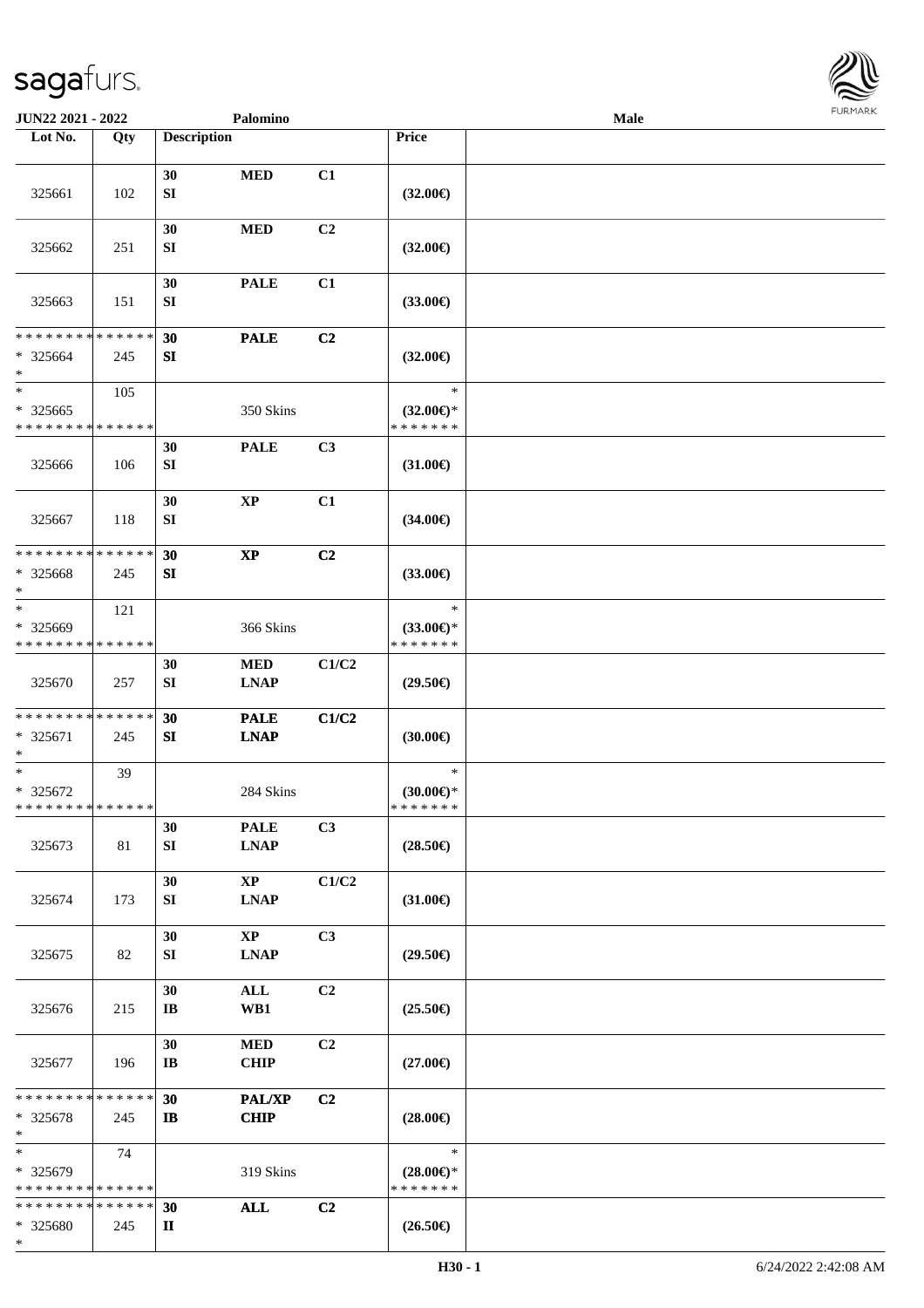

| JUN22 2021 - 2022           |     |                                | Palomino                            |       |                                      | <b>Male</b> |  |
|-----------------------------|-----|--------------------------------|-------------------------------------|-------|--------------------------------------|-------------|--|
| Lot No.                     | Qty | <b>Description</b>             |                                     |       | Price                                |             |  |
| $\ast$                      |     |                                |                                     |       | $\ast$                               |             |  |
| * 325681                    |     | 30<br>$\mathbf{I}$             | $\mathbf{ALL}$                      | C2    |                                      |             |  |
| $\ast$                      | 220 |                                |                                     |       | $(26.50\epsilon)$ *<br>$\ast$        |             |  |
| $\ast$                      | 130 |                                |                                     |       | $\ast$                               |             |  |
| * 325682                    |     |                                | 595 Skins                           |       | $(26.50\epsilon)$ *                  |             |  |
| * * * * * * * * * * * * * * |     |                                |                                     |       | * * * * * * *                        |             |  |
|                             |     | 30                             | <b>Dark</b>                         | C2    |                                      |             |  |
| 325683                      | 115 | <b>SAGA</b>                    |                                     |       | $(32.00\epsilon)$                    |             |  |
|                             |     |                                |                                     |       |                                      |             |  |
| * * * * * * * * * * * * * * |     | 30                             | <b>MED</b>                          | C1/C2 |                                      |             |  |
| * 325684                    | 225 | <b>SAGA</b>                    |                                     |       | $(34.00\epsilon)$                    |             |  |
| $\ast$                      |     |                                |                                     |       |                                      |             |  |
| $\ast$                      | 103 |                                |                                     |       | $\ast$                               |             |  |
| $*325685$                   |     |                                | 328 Skins                           |       | $(34.00\epsilon)$ *                  |             |  |
| * * * * * * * * * * * * * * |     |                                |                                     |       | * * * * * * *                        |             |  |
|                             |     | 30                             | $\bf MED$                           | C3    |                                      |             |  |
| 325686                      | 112 | <b>SAGA</b>                    |                                     |       | $(32.00\epsilon)$                    |             |  |
|                             |     |                                |                                     |       |                                      |             |  |
|                             |     | 30                             | <b>PALE</b>                         | C1    |                                      |             |  |
| 325687                      | 135 | <b>SAGA</b>                    |                                     |       | 35.00€                               |             |  |
|                             |     |                                |                                     |       |                                      |             |  |
| * * * * * * * * * * * * * * |     | 30                             | <b>PALE</b>                         | C2    |                                      |             |  |
| * 325688                    | 225 | <b>SAGA</b>                    |                                     |       | $(35.00\epsilon)$                    |             |  |
| $\ast$<br>$\ast$            |     |                                |                                     |       |                                      |             |  |
| * 325689                    | 211 |                                |                                     |       | $\ast$                               |             |  |
| * * * * * * * * * * * * * * |     |                                | 436 Skins                           |       | $(35.00\epsilon)$ *<br>* * * * * * * |             |  |
|                             |     | 30                             | <b>PALE</b>                         | C3    |                                      |             |  |
| 325690                      | 162 | <b>SAGA</b>                    |                                     |       | $(33.00\epsilon)$                    |             |  |
|                             |     |                                |                                     |       |                                      |             |  |
|                             |     | 30                             | $\bold{XP}$                         | C1    |                                      |             |  |
| 325691                      | 150 | <b>SAGA</b>                    |                                     |       | $(36.00\epsilon)$                    |             |  |
|                             |     |                                |                                     |       |                                      |             |  |
| * * * * * * * * * * * * * * |     | 30                             | $\bold{XP}$                         | C2    |                                      |             |  |
| * 325692                    | 225 | <b>SAGA</b>                    |                                     |       | $(35.00\epsilon)$                    |             |  |
| $*$                         |     |                                |                                     |       |                                      |             |  |
| $\ast$                      |     |                                |                                     |       | $\ast$                               |             |  |
| * 325693                    | 200 |                                | $\overline{c}$                      |       | $(35.00\epsilon)$ *                  |             |  |
| $\ast$                      |     |                                |                                     |       | $\ast$                               |             |  |
| $\ast$                      | 52  |                                |                                     |       | $\ast$                               |             |  |
| * 325694                    |     |                                | 477 Skins                           |       | $(35.00\epsilon)$ *<br>* * * * * * * |             |  |
| * * * * * * * * * * * * * * |     |                                |                                     |       |                                      |             |  |
|                             |     | 30                             | $\mathbf{X}\mathbf{P}$              | C3    |                                      |             |  |
| 325695                      | 133 | <b>SAGA</b>                    |                                     |       | $(34.00\epsilon)$                    |             |  |
|                             |     | 30                             | 2XP                                 | C2    |                                      |             |  |
| 325696                      | 155 | <b>SAGA</b>                    |                                     |       | $(36.00\epsilon)$                    |             |  |
|                             |     |                                |                                     |       |                                      |             |  |
|                             |     | 40/30                          | $\bold{X}\bold{D}/\bold{D}\bold{K}$ | C2    |                                      |             |  |
| 325697                      | 71  | <b>SAGA</b>                    | <b>LNAP</b>                         |       | $(29.50\epsilon)$                    |             |  |
|                             |     |                                |                                     |       |                                      |             |  |
|                             |     | 30                             | $\bf MED$                           | C1/C2 |                                      |             |  |
| 325698                      | 244 | <b>SAGA</b>                    | <b>LNAP</b>                         |       | $(32.00\epsilon)$                    |             |  |
|                             |     |                                |                                     |       |                                      |             |  |
|                             |     | 40/30                          | $\bf MED$                           | C3    |                                      |             |  |
| 325699                      | 178 | <b>SAGA</b>                    | <b>LNAP</b>                         |       | (30.00)                              |             |  |
| * * * * * * * * * * * * * * |     |                                |                                     |       |                                      |             |  |
| * 325700                    |     | 30 <sup>°</sup><br><b>SAGA</b> | <b>PALE</b><br><b>LNAP</b>          | C1/C2 | $(32.00\epsilon)$                    |             |  |
| $\ast$                      | 225 |                                |                                     |       |                                      |             |  |
|                             |     |                                |                                     |       |                                      |             |  |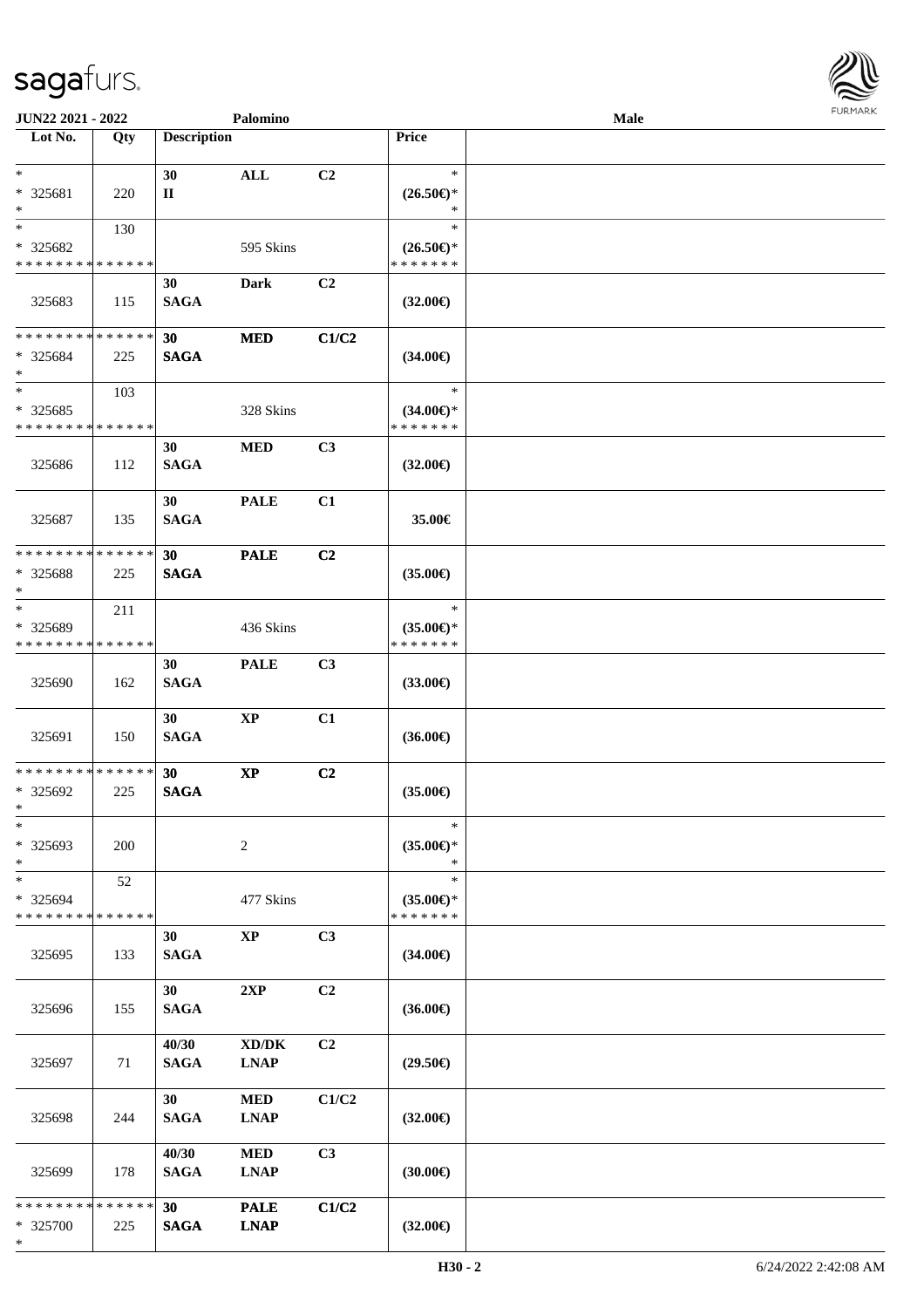| JUN22 2021 - 2022                                |     |                      | Palomino                                  |                |                                                | Male |  |
|--------------------------------------------------|-----|----------------------|-------------------------------------------|----------------|------------------------------------------------|------|--|
| Lot No.                                          | Qty | <b>Description</b>   |                                           |                | Price                                          |      |  |
| $*$<br>* 325701<br>* * * * * * * * * * * * * *   | 113 | 30<br><b>SAGA</b>    | <b>PALE</b><br><b>LNAP</b>                | C1/C2          | $\ast$<br>$(32.00\epsilon)$ *<br>* * * * * * * |      |  |
| 325702                                           | 172 | 30<br><b>SAGA</b>    | <b>PALE</b><br><b>LNAP</b>                | C3             | $(31.00\epsilon)$                              |      |  |
| 325703                                           | 216 | 30<br><b>SAGA</b>    | <b>XP</b><br>$\ensuremath{\text{L}N\!AP}$ | C1/C2          | $(33.00\epsilon)$                              |      |  |
| 325704                                           | 122 | 30<br><b>SAGA</b>    | $\bold{XP}$<br><b>LNAP</b>                | C3             | $(32.00\epsilon)$                              |      |  |
| 325705                                           | 72  | 40/30<br><b>SAGA</b> | 2XP/3XP<br><b>LNAP</b>                    | C2             | $(34.00\epsilon)$                              |      |  |
| 325706                                           | 194 | 40/30<br>IA          | <b>MED</b><br>WB1                         | C2             | $(29.50\epsilon)$                              |      |  |
| * * * * * * * * * * * * * *<br>* 325707<br>$*$   | 225 | 30<br>IA             | <b>PAL/XP</b><br>WB1                      | C2             | $(29.50\epsilon)$                              |      |  |
| $*$<br>* 325708<br>* * * * * * * * * * * * * *   | 163 |                      | 388 Skins                                 |                | $\ast$<br>$(29.50\epsilon)$ *<br>* * * * * * * |      |  |
| 325709                                           | 94  | 40/30<br>IA          | XD/DK<br><b>CHIP</b>                      | C <sub>2</sub> | $(27.00\in)$                                   |      |  |
| * * * * * * * * * * * * * *<br>* 325710<br>$*$   | 225 | 30<br>IA             | <b>MED</b><br><b>CHIP</b>                 | C2             | $(28.50\epsilon)$                              |      |  |
| $*$<br>* 325711<br>$*$                           | 200 |                      | $\sqrt{2}$                                |                | $\ast$<br>$(28.50\epsilon)$ *<br>$\ast$        |      |  |
| $*$<br>* 325712<br>* * * * * * * * * * * * * *   | 128 |                      | 553 Skins                                 |                | $\ast$<br>$(28.50\epsilon)$ *<br>* * * * * * * |      |  |
| * * * * * * * * * * * * * * *<br>* 325713<br>$*$ | 225 | 30<br>IA             | $-$ PAL/XP<br><b>CHIP</b>                 | C2             | 29.00€                                         |      |  |
| $*$<br>* 325714<br>$*$                           | 200 |                      | 2                                         |                | $\ast$<br>29.00€*<br>$\ast$                    |      |  |
| $*$<br>* 325715<br>$*$                           | 200 |                      | 3                                         |                | $\ast$<br>29.00€*<br>$\ast$                    |      |  |
| $*$<br>* 325716<br>$*$                           | 200 |                      | 4                                         |                | $\ast$<br>29.00€*<br>$\ast$                    |      |  |
| $*$<br>* 325717<br>$*$                           | 200 |                      | 5                                         |                | $\ast$<br>29.00€*<br>$\ast$                    |      |  |
| $*$<br>* 325718<br>$*$                           | 200 |                      | 6                                         |                | $\ast$<br>29.00€*<br>$\ast$                    |      |  |
| $*$<br>* 325719<br>$*$                           | 200 |                      | 7                                         |                | $\ast$<br>$29.00 \in$ *<br>$\ast$              |      |  |
| $*$<br>* 325720<br>* * * * * * * * * * * * * *   | 43  |                      | 1468 Skins                                |                | $\ast$<br>29.00€*<br>* * * * * * *             |      |  |

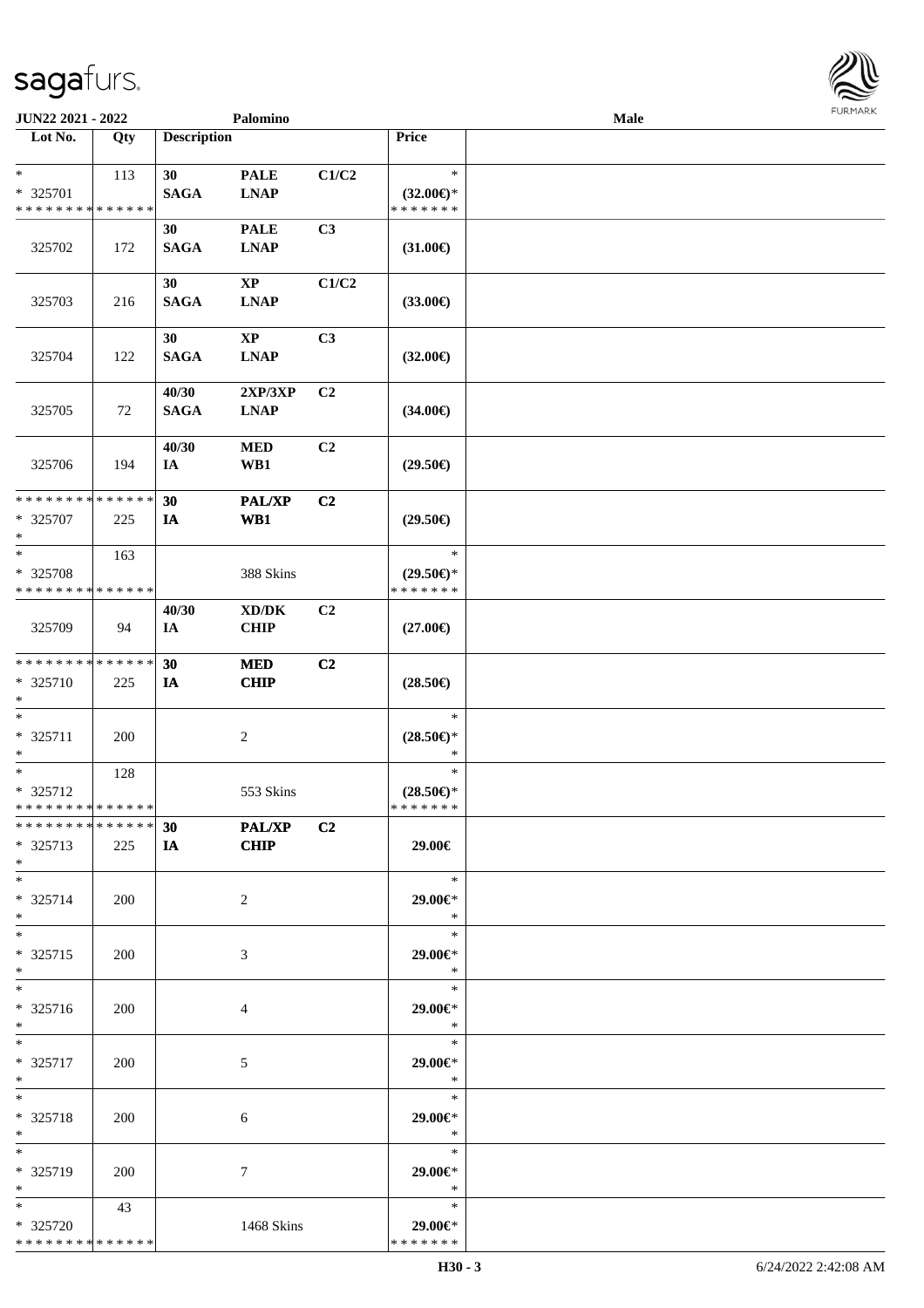

| <b>JUN22 2021 - 2022</b> |     |                    | Palomino               |                |                   | FURMARK |  |
|--------------------------|-----|--------------------|------------------------|----------------|-------------------|---------|--|
| Lot No.                  | Qty | <b>Description</b> |                        |                | <b>Price</b>      |         |  |
| 325721                   | 151 | 40/30<br>IA        | 2XP/3XP<br><b>CHIP</b> | C <sub>2</sub> | 30.00€            |         |  |
| 325722                   | 101 | 30<br><b>SROY</b>  | <b>MED</b>             | C1/C2          | $(35.00\epsilon)$ |         |  |
| 325723                   | 144 | 30<br><b>SROY</b>  | <b>PALE</b>            | C1/C2          | 36.00€            |         |  |
| 325724                   | 161 | 30<br><b>SROY</b>  | <b>XP</b>              | C1/C2          | $(37.00\epsilon)$ |         |  |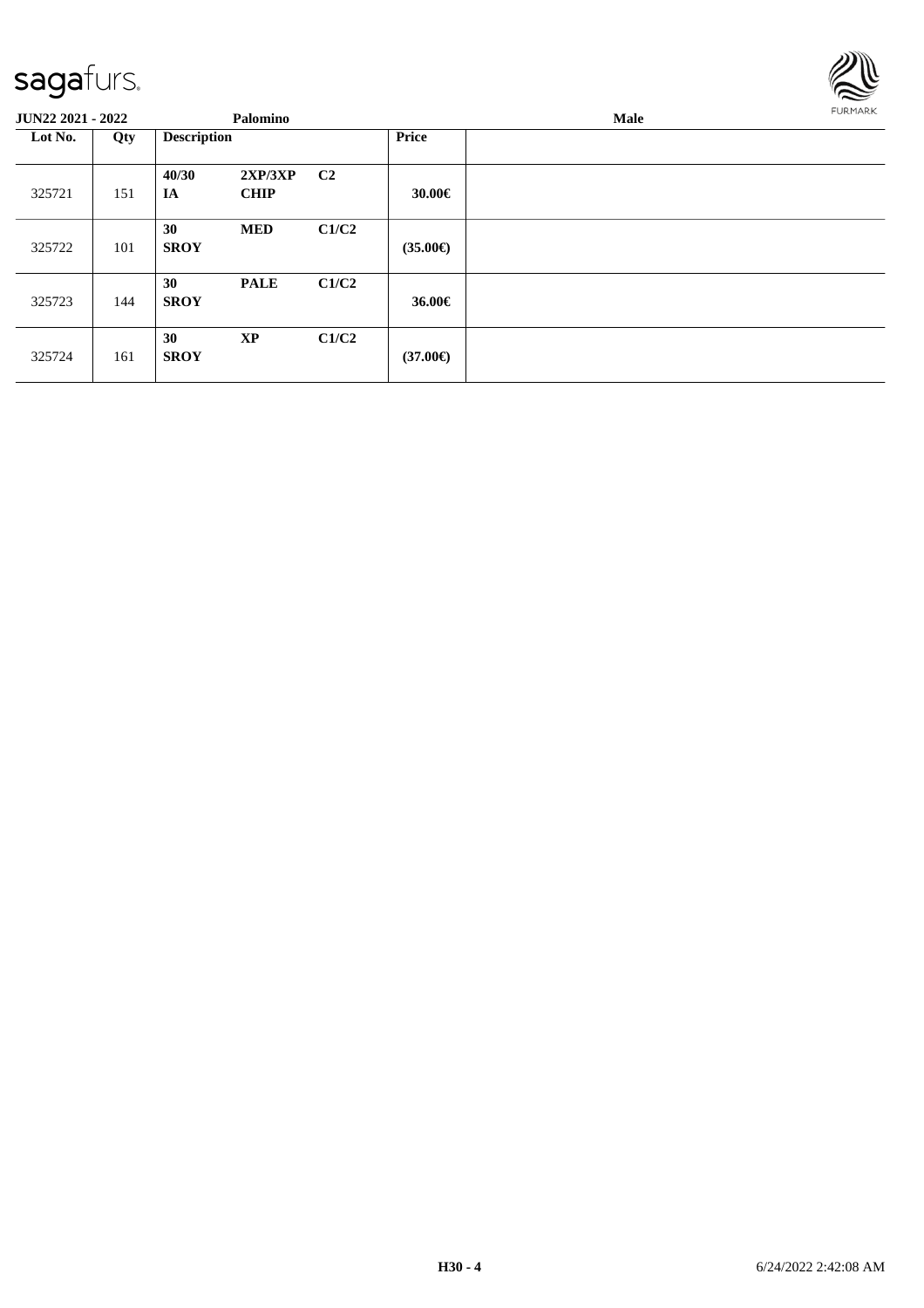

| JUN22 2021 - 2022                                                   |                    |                           | Palomino                                                         |                |                                                | Male |  |
|---------------------------------------------------------------------|--------------------|---------------------------|------------------------------------------------------------------|----------------|------------------------------------------------|------|--|
| Lot No.                                                             | Qty                | <b>Description</b>        |                                                                  |                | Price                                          |      |  |
| 325781                                                              | 169                | 30/20<br>${\bf S}{\bf I}$ | $\boldsymbol{\mathrm{XD}}\boldsymbol{/}\boldsymbol{\mathrm{DK}}$ | C1/C2          | $(26.50\epsilon)$                              |      |  |
| 325782                                                              | 109                | 30/20<br>SI               | $\bold{X}\bold{D}/\bold{D}\bold{K}$                              | C3             | $(25.00\epsilon)$                              |      |  |
| 325783                                                              | 189                | 20<br>${\bf SI}$          | <b>MED</b>                                                       | C1             | $(28.50\epsilon)$                              |      |  |
| * * * * * * * * * * * * * *<br>* 325784<br>$\ast$                   | 285                | 20<br>${\bf S}{\bf I}$    | <b>MED</b>                                                       | C2             | $(28.00\epsilon)$                              |      |  |
| $\ast$<br>* 325785<br>* * * * * * * * * * * * * *                   | 230                |                           | 515 Skins                                                        |                | $\ast$<br>$(28.00\epsilon)$ *<br>* * * * * * * |      |  |
| 325786                                                              | 283                | 30/20<br>SI               | $\bf MED$                                                        | C3             | $(27.00\epsilon)$                              |      |  |
| 325787                                                              | 261                | 20<br>${\bf SI}$          | <b>PALE</b>                                                      | C1             | $(29.50\epsilon)$                              |      |  |
| ********<br>* 325788<br>$\ast$                                      | * * * * * *<br>285 | 20<br>SI                  | <b>PALE</b>                                                      | C2             | $(28.50\epsilon)$                              |      |  |
| $\ast$<br>* 325789<br>$\ast$                                        | 260                |                           | $\sqrt{2}$                                                       |                | $\ast$<br>$(28.50\epsilon)$ *<br>$\ast$        |      |  |
| $\overline{\phantom{1}}$<br>* 325790<br>* * * * * * * * * * * * * * | 221                |                           | 766 Skins                                                        |                | $\ast$<br>$(28.50\epsilon)$ *<br>* * * * * * * |      |  |
| 325791                                                              | 252                | 20<br>${\bf SI}$          | <b>PALE</b>                                                      | C <sub>3</sub> | $(27.00\epsilon)$                              |      |  |
| 325792                                                              | 244                | 20<br>${\bf SI}$          | $\bold{XP}$                                                      | C1             | (30.00)                                        |      |  |
| * * * * * * * * * * * * * *<br>* 325793<br>$\ast$                   | 285                | <b>20</b><br>SI           | $\bold{XP}$                                                      | C2             | $(29.50\epsilon)$                              |      |  |
| $\ast$<br>* 325794<br>$\ast$                                        | 260                |                           | $\sqrt{2}$                                                       |                | $\ast$<br>$(29.50\epsilon)$ *<br>$\ast$        |      |  |
| $\ast$<br>* 325795<br>* * * * * * * *                               | 152<br>* * * * * * |                           | 697 Skins                                                        |                | $\ast$<br>$(29.50\epsilon)$ *<br>* * * * * * * |      |  |
| 325796                                                              | 238                | 30/20<br>SI               | <b>XP</b>                                                        | C <sub>3</sub> | $(28.00\epsilon)$                              |      |  |
| 325797                                                              | 237                | 30/20<br>SI               | 2XP                                                              | C <sub>2</sub> | $(32.00\epsilon)$                              |      |  |
| * * * * * * * *<br>* 325798<br>$\ast$                               | * * * * * *<br>285 | <b>20</b><br>SI           | <b>MED</b><br><b>LNAP</b>                                        | C1/C2          | $(25.50\epsilon)$                              |      |  |
| $\ast$<br>* 325799<br>* * * * * * * * * * * * * *                   | 113                |                           | 398 Skins                                                        |                | $\ast$<br>$(25.50\epsilon)$ *<br>* * * * * * * |      |  |
| 325800                                                              | 193                | 30/20<br>SI               | <b>MED</b><br><b>LNAP</b>                                        | C3             | $(25.00\epsilon)$                              |      |  |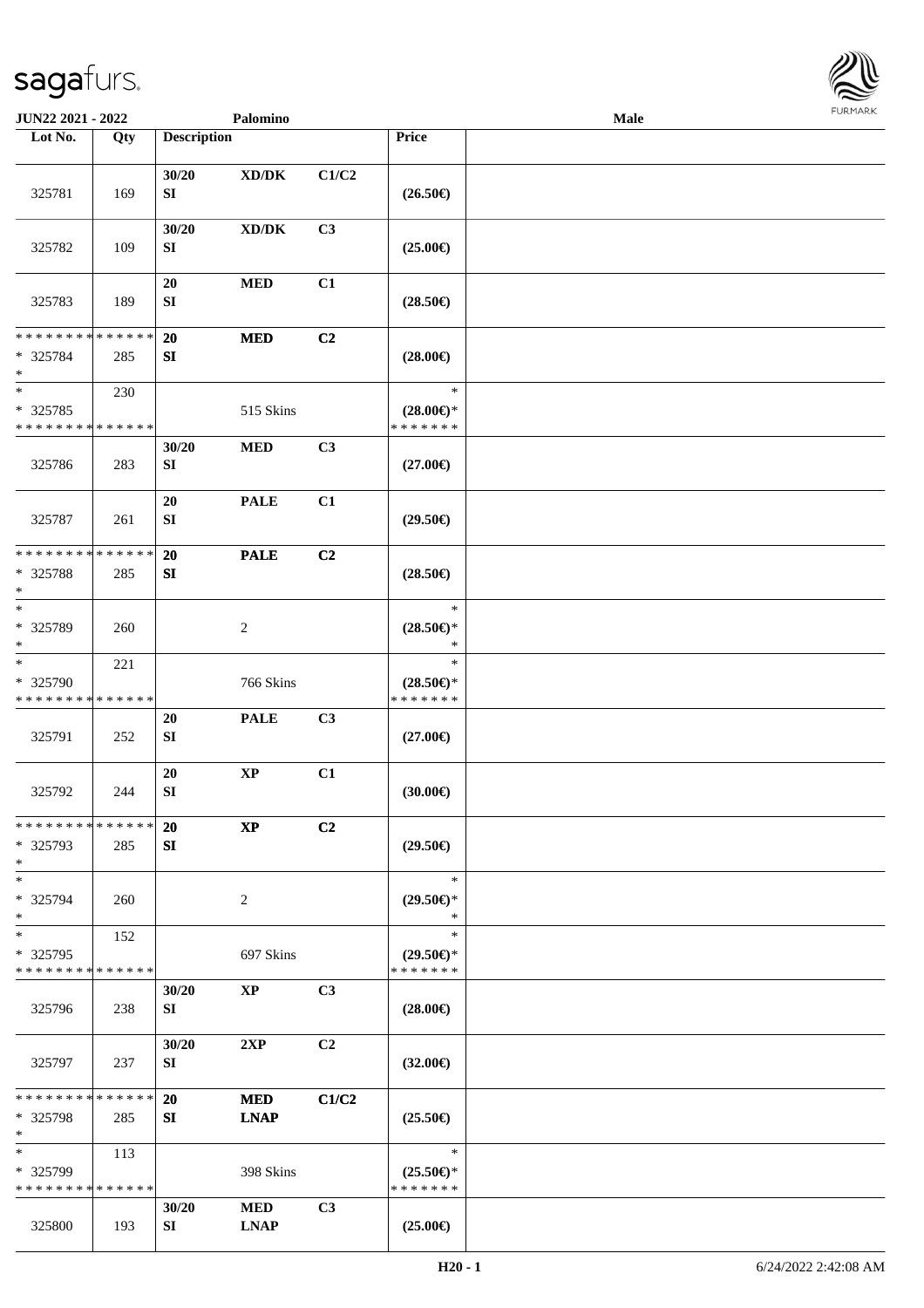

| JUN22 2021 - 2022           |             |                    | Palomino                            |                |                     | <b>Male</b> |  |
|-----------------------------|-------------|--------------------|-------------------------------------|----------------|---------------------|-------------|--|
| Lot No.                     | Qty         | <b>Description</b> |                                     |                | <b>Price</b>        |             |  |
|                             |             |                    |                                     |                |                     |             |  |
| **************              |             | <b>20</b>          | <b>PALE</b>                         | C1/C2          |                     |             |  |
| * 325801                    | 285         | SI                 | <b>LNAP</b>                         |                | $(26.50\epsilon)$   |             |  |
| $\ast$                      |             |                    |                                     |                |                     |             |  |
| $\ast$                      | 250         |                    |                                     |                | $\ast$              |             |  |
| * 325802                    |             |                    | 535 Skins                           |                | $(26.50\epsilon)$ * |             |  |
| * * * * * * * * * * * * * * |             |                    |                                     |                | * * * * * * *       |             |  |
|                             |             | 20                 | <b>PALE</b>                         | C3             |                     |             |  |
| 325803                      | 209         | SI                 | <b>LNAP</b>                         |                | $(25.00\epsilon)$   |             |  |
|                             |             |                    |                                     |                |                     |             |  |
| * * * * * * * * * * * * * * |             | 20                 | $\mathbf{XP}$                       | C1/C2          |                     |             |  |
| * 325804                    | 285         | SI                 | <b>LNAP</b>                         |                | $(27.00\epsilon)$   |             |  |
| $\ast$                      |             |                    |                                     |                |                     |             |  |
| $\ast$                      | 123         |                    |                                     |                | $\ast$              |             |  |
| * 325805                    |             |                    | 408 Skins                           |                | $(27.00\epsilon)$ * |             |  |
| * * * * * * * * * * * * * * |             |                    |                                     |                | * * * * * * *       |             |  |
|                             |             | 20                 | $\mathbf{X}\mathbf{P}$              | C3             |                     |             |  |
|                             |             |                    |                                     |                |                     |             |  |
| 325806                      | 141         | SI                 | <b>LNAP</b>                         |                | $(25.50\epsilon)$   |             |  |
| * * * * * * * * * * * * * * |             |                    |                                     |                |                     |             |  |
|                             |             | 20                 | <b>ALL</b>                          | C2             |                     |             |  |
| * 325807                    | 285         | $\mathbf{I}$       | WB1                                 |                | $(22.00\epsilon)$   |             |  |
| $\ast$                      |             |                    |                                     |                |                     |             |  |
| $\ast$                      | 63          |                    |                                     |                | $\ast$              |             |  |
| * 325808                    |             |                    | 348 Skins                           |                | $(22.00\epsilon)$ * |             |  |
| * * * * * * * * * * * * * * |             |                    |                                     |                | * * * * * * *       |             |  |
|                             |             | 20                 | <b>MED</b>                          | C <sub>2</sub> |                     |             |  |
| 325809                      | 166         | IB                 | <b>CHIP</b>                         |                | $(23.50\epsilon)$   |             |  |
|                             |             |                    |                                     |                |                     |             |  |
| * * * * * * * * * * * * * * |             | 20                 | <b>PAL/XP</b>                       | C <sub>2</sub> |                     |             |  |
| * 325810                    | 285         | $\bf{IB}$          | <b>CHIP</b>                         |                | $(24.00\epsilon)$   |             |  |
| $\ast$                      |             |                    |                                     |                |                     |             |  |
| $\ast$                      | 141         |                    |                                     |                | $\ast$              |             |  |
| * 325811                    |             |                    | 426 Skins                           |                | $(24.00\epsilon)$ * |             |  |
| * * * * * * * * * * * * * * |             |                    |                                     |                | * * * * * * *       |             |  |
|                             |             | 20                 | <b>MED</b>                          | C <sub>2</sub> |                     |             |  |
| 325812                      | 145         | <b>IB</b>          | <b>CHIP</b>                         | <b>LNAP</b>    | $(21.00\epsilon)$   |             |  |
|                             |             |                    |                                     |                |                     |             |  |
| * * * * * * * * * * * * * * |             | <b>20</b>          | PAL/XP                              | C <sub>2</sub> |                     |             |  |
| * 325813                    | 285         | $\mathbf{I}$       | <b>CHIP</b>                         | <b>LNAP</b>    | $(22.00\epsilon)$   |             |  |
| $\ast$                      |             |                    |                                     |                |                     |             |  |
| $\ast$                      |             |                    |                                     |                | $\ast$              |             |  |
|                             |             |                    |                                     |                |                     |             |  |
| * 325814                    | 260         |                    | 2                                   |                | $(22.00\epsilon)$ * |             |  |
| $\ast$                      |             |                    |                                     |                | ∗                   |             |  |
| $\ast$                      | 73          |                    |                                     |                | $\ast$              |             |  |
| * 325815                    |             |                    | 618 Skins                           |                | $(22.00\epsilon)$ * |             |  |
| * * * * * * * *             | * * * * * * |                    |                                     |                | * * * * * * *       |             |  |
| * * * * * * * *             | * * * * * * | <b>20</b>          | <b>ALL</b>                          | C <sub>2</sub> |                     |             |  |
| * 325816                    | 285         | П                  |                                     |                | $(22.50\epsilon)$   |             |  |
| $*$                         |             |                    |                                     |                |                     |             |  |
| $\ast$                      |             |                    |                                     |                | $\ast$              |             |  |
| * 325817                    | 260         |                    | $\overline{c}$                      |                | $(22.50\epsilon)$ * |             |  |
| $\ast$                      |             |                    |                                     |                | $\ast$              |             |  |
| $\ast$                      | 179         |                    |                                     |                | $\ast$              |             |  |
| * 325818                    |             |                    | 724 Skins                           |                | $(22.50\epsilon)$ * |             |  |
| * * * * * * * * * * * * * * |             |                    |                                     |                | * * * * * * *       |             |  |
|                             |             | 30/20              | $\bold{X}\bold{D}/\bold{D}\bold{K}$ | C2             |                     |             |  |
| 325819                      | 172         | <b>SAGA</b>        |                                     |                | $(28.00\epsilon)$   |             |  |
|                             |             |                    |                                     |                |                     |             |  |
| * * * * * * * * * * * * * * |             | 20                 | <b>MED</b>                          | C1/C2          |                     |             |  |
| * 325820                    | 265         | <b>SAGA</b>        |                                     |                | (30.00)             |             |  |
| $*$                         |             |                    |                                     |                |                     |             |  |
|                             |             |                    |                                     |                |                     |             |  |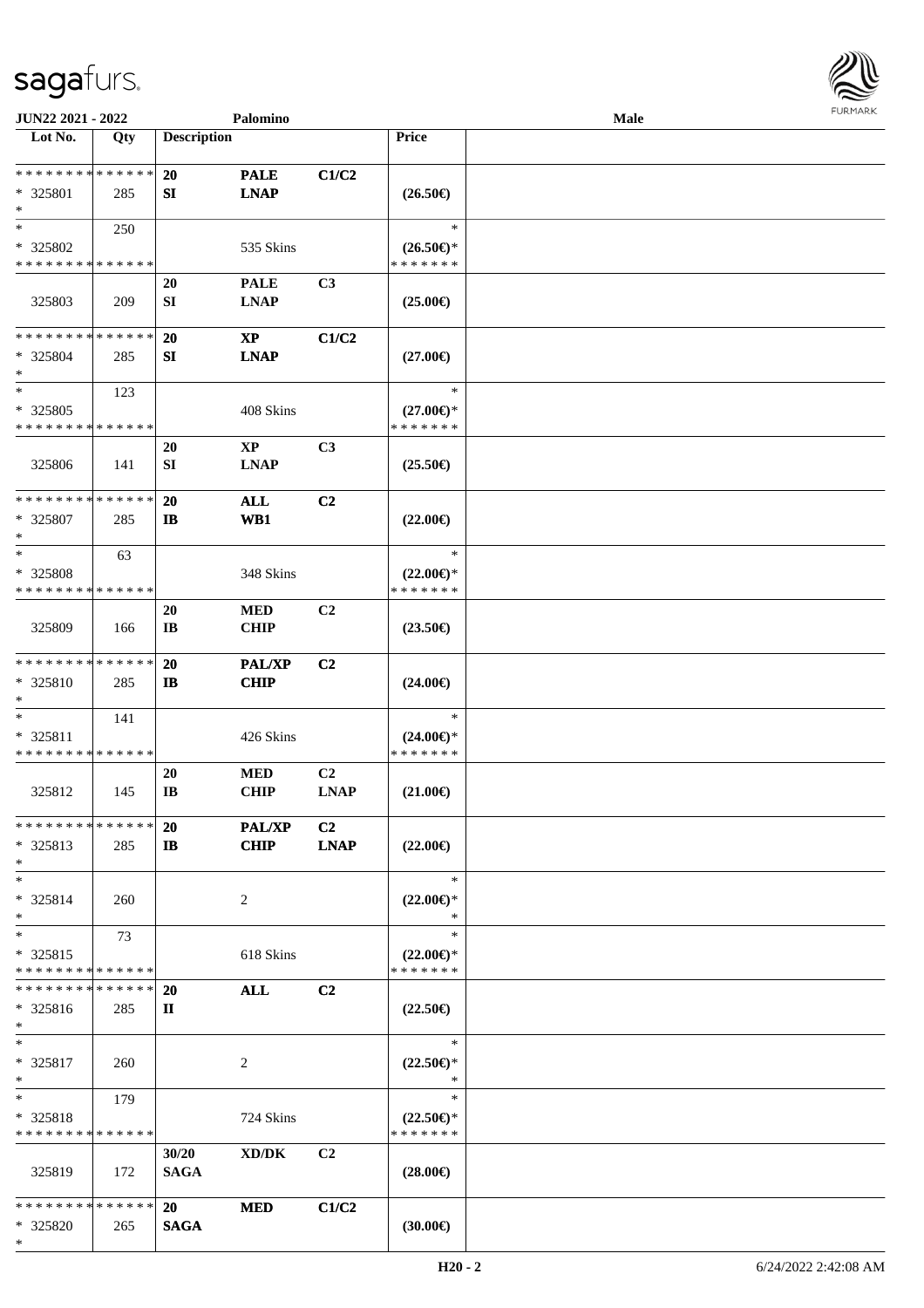

| JUN22 2021 - 2022                                  |                    |                          | Palomino                              |                |                                                | <b>Male</b> |  |
|----------------------------------------------------|--------------------|--------------------------|---------------------------------------|----------------|------------------------------------------------|-------------|--|
| Lot No.                                            | Qty                | <b>Description</b>       |                                       |                | Price                                          |             |  |
| $\ast$<br>* 325821<br>* * * * * * * * * * * * * *  | 171                | 20<br><b>SAGA</b>        | <b>MED</b>                            | C1/C2          | $\ast$<br>$(30.00€)$ *<br>* * * * * * *        |             |  |
| 325822                                             | 172                | 20<br><b>SAGA</b>        | $\bf MED$                             | C3             | $(28.50\epsilon)$                              |             |  |
| 325823                                             | 152                | 20<br><b>SAGA</b>        | <b>PALE</b>                           | C1             | 32.00€                                         |             |  |
| * * * * * * * * * * * * * *<br>* 325824<br>$\ast$  | 265                | 20<br><b>SAGA</b>        | <b>PALE</b>                           | C2             | $(31.00\epsilon)$                              |             |  |
| $\ast$<br>* 325825<br>* * * * * * * * * * * * * *  | 245                |                          | 510 Skins                             |                | $\ast$<br>$31.00 \in$<br>* * * * * * *         |             |  |
| 325826                                             | 237                | 20<br><b>SAGA</b>        | <b>PALE</b>                           | C3             | $(29.50\epsilon)$                              |             |  |
| 325827                                             | 158                | 20<br><b>SAGA</b>        | $\bold{XP}$                           | C1             | $(32.00\epsilon)$                              |             |  |
| * * * * * * * *<br>* 325828<br>$\ast$              | * * * * * *<br>285 | 20<br><b>SAGA</b>        | $\boldsymbol{\mathrm{XP}}$            | C <sub>2</sub> | $(32.00\epsilon)$                              |             |  |
| $\ast$<br>* 325829<br>* * * * * * * *              | 250<br>* * * * * * |                          | 535 Skins                             |                | $\ast$<br>$(32.00\epsilon)$ *<br>* * * * * * * |             |  |
| 325830                                             | 220                | 20<br><b>SAGA</b>        | $\bold{XP}$                           | C3             | (30.00)                                        |             |  |
| 325831                                             | 198                | 20<br><b>SAGA</b>        | 2XP/3XP                               | C2             | $(31.00\epsilon)$                              |             |  |
| ******** <mark>******</mark><br>* 325832<br>$*$    | 265                | 20<br><b>SAGA</b>        | <b>MED</b><br><b>LNAP</b>             | C1/C2          | $(28.00\epsilon)$                              |             |  |
| $\ast$<br>$*325833$<br>* * * * * * * * * * * * * * | 255                |                          | 520 Skins                             |                | $\ast$<br>$(28.00\epsilon)$ *<br>* * * * * * * |             |  |
| 325834                                             | 164                | 20<br><b>SAGA</b>        | <b>MED</b><br><b>LNAP</b>             | C3             | $(26.50\epsilon)$                              |             |  |
| * * * * * * * *<br>$*325835$<br>$*$                | * * * * * *<br>265 | <b>20</b><br><b>SAGA</b> | <b>PALE</b><br><b>LNAP</b>            | C1/C2          | $(28.50\epsilon)$                              |             |  |
| $\ast$<br>* 325836<br>$\ast$                       | 240                |                          | 2                                     |                | $\ast$<br>$(28.50\epsilon)$ *<br>$\ast$        |             |  |
| $*$<br>* 325837<br>* * * * * * * * * * * * * *     | 159                |                          | 664 Skins                             |                | $\ast$<br>$(28.50\epsilon)$ *<br>* * * * * * * |             |  |
| 325838                                             | 263                | 20<br><b>SAGA</b>        | <b>PALE</b><br><b>LNAP</b>            | C <sub>3</sub> | $(27.00\epsilon)$                              |             |  |
| * * * * * * * * * * * * * *<br>* 325839<br>$\ast$  | 265                | <b>20</b><br><b>SAGA</b> | $\mathbf{X}\mathbf{P}$<br><b>LNAP</b> | C1/C2          | $(29.50\epsilon)$                              |             |  |
| $*$<br>* 325840<br>* * * * * * * * * * * * * *     | 150                |                          | 415 Skins                             |                | $\ast$<br>$(29.50\epsilon)$ *<br>* * * * * * * |             |  |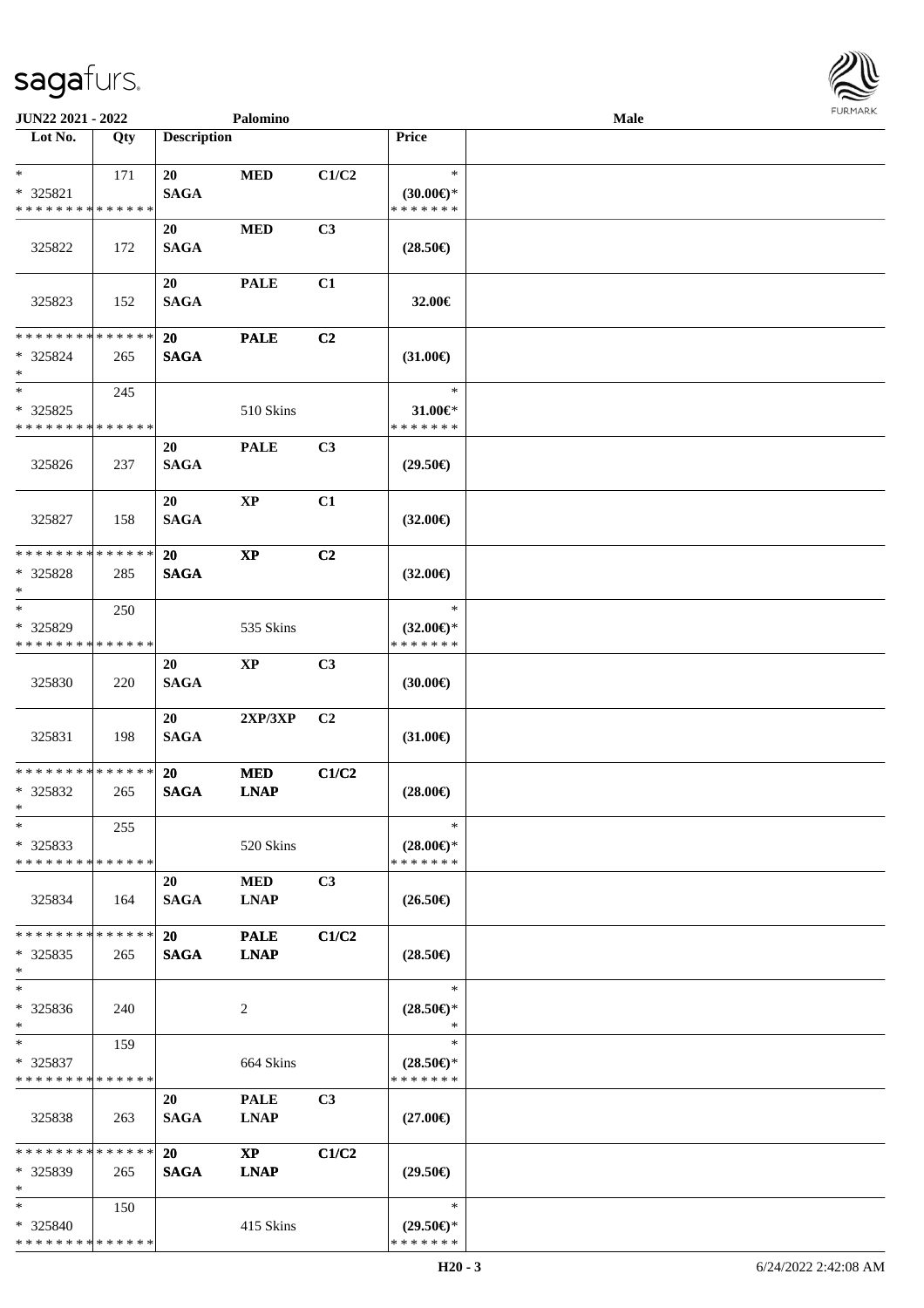| JUN22 2021 - 2022                       |     |                    | Palomino               |                |                                      | Male | <b>FURMA</b> |
|-----------------------------------------|-----|--------------------|------------------------|----------------|--------------------------------------|------|--------------|
| Lot No.                                 | Qty | <b>Description</b> |                        |                | Price                                |      |              |
|                                         |     |                    |                        |                |                                      |      |              |
|                                         |     | 20                 | $\mathbf{X}\mathbf{P}$ | C3             |                                      |      |              |
| 325841                                  | 169 | <b>SAGA</b>        | <b>LNAP</b>            |                | $(27.00\epsilon)$                    |      |              |
|                                         |     | 20                 | $\bf MED$              | C2             |                                      |      |              |
| 325842                                  | 122 | IA                 | WB1                    |                | $(25.00\epsilon)$                    |      |              |
|                                         |     |                    |                        |                |                                      |      |              |
| * * * * * * * * * * * * * *             |     | 20                 | PAL/XP                 | C2             |                                      |      |              |
| * 325843                                | 265 | IA                 | WB1                    |                | $(25.50\epsilon)$                    |      |              |
| $\ast$                                  |     |                    |                        |                |                                      |      |              |
| $\ast$                                  | 114 |                    |                        |                | $\ast$                               |      |              |
| * 325844                                |     |                    | 379 Skins              |                | $(25.50\epsilon)$ *                  |      |              |
| **************                          |     |                    |                        |                | * * * * * * *                        |      |              |
| * * * * * * * * * * * * * *             |     | 20                 | <b>MED</b>             | C <sub>2</sub> |                                      |      |              |
| $* 325845$                              | 265 | IA                 | <b>CHIP</b>            |                | $(25.50\epsilon)$                    |      |              |
| $\ast$<br>$\overline{\phantom{a}^*}$    |     |                    |                        |                | $\ast$                               |      |              |
| * 325846                                | 126 |                    |                        |                | $(25.50\epsilon)$ *                  |      |              |
| * * * * * * * * * * * * * *             |     |                    | 391 Skins              |                | * * * * * * *                        |      |              |
| **************                          |     | <b>20</b>          | <b>PAL/XP</b>          | C <sub>2</sub> |                                      |      |              |
| * 325847                                | 265 | IA                 | <b>CHIP</b>            |                | $(26.50\epsilon)$                    |      |              |
| $\ast$                                  |     |                    |                        |                |                                      |      |              |
| $\ast$                                  |     |                    |                        |                | $\ast$                               |      |              |
| * 325848                                | 240 |                    | $\sqrt{2}$             |                | $(26.50\epsilon)$ *                  |      |              |
| $\ast$                                  |     |                    |                        |                | $\ast$                               |      |              |
| $\ast$                                  |     |                    |                        |                | $\ast$                               |      |              |
| * 325849                                | 240 |                    | 3                      |                | $(26.50\epsilon)$ *                  |      |              |
| $\ast$                                  |     |                    |                        |                | $\ast$                               |      |              |
| $\ast$                                  |     |                    |                        |                | $\ast$                               |      |              |
| * 325850                                | 240 |                    | 4                      |                | $(26.50\epsilon)$ *                  |      |              |
| $\ast$<br>$\overline{\phantom{a}}$      |     |                    |                        |                | $\ast$<br>$\ast$                     |      |              |
|                                         | 102 |                    |                        |                |                                      |      |              |
| * 325851<br>* * * * * * * * * * * * * * |     |                    | 1087 Skins             |                | $(26.50\epsilon)$ *<br>* * * * * * * |      |              |
|                                         |     | 20                 | <b>MED</b>             | C <sub>2</sub> |                                      |      |              |
| 325852                                  | 184 | IA                 | <b>CHIP</b>            | <b>LNAP</b>    | $(23.50\epsilon)$                    |      |              |
|                                         |     |                    |                        |                |                                      |      |              |
| * * * * * * * * * * * * * *             |     | 20                 | <b>PAL/XP</b>          | C2             |                                      |      |              |
| * 325853                                | 265 | IA                 | <b>CHIP</b>            | <b>LNAP</b>    | $(24.00\epsilon)$                    |      |              |
| $\ast$                                  |     |                    |                        |                |                                      |      |              |
| $\overline{\phantom{a}^*}$              | 145 |                    |                        |                | $\ast$                               |      |              |
| * 325854                                |     |                    | 410 Skins              |                | $(24.00\epsilon)$ *                  |      |              |
| * * * * * * * * * * * * * *             |     |                    |                        |                | * * * * * * *                        |      |              |
|                                         |     | 20                 | <b>MED</b>             | C1/C2          |                                      |      |              |
| 325855                                  | 105 | <b>SROY</b>        |                        |                | $(32.00\epsilon)$                    |      |              |
|                                         |     |                    |                        |                |                                      |      |              |
|                                         |     | 20                 | <b>PALE</b>            | C1/C2          |                                      |      |              |
| 325856                                  | 162 | <b>SROY</b>        |                        |                | 32.00€                               |      |              |
|                                         |     | 20                 | $\bold{XP}$            | C1/C2          |                                      |      |              |
| 325857                                  | 150 | <b>SROY</b>        |                        |                | 33.00€                               |      |              |
|                                         |     |                    |                        |                |                                      |      |              |

**FURMARK**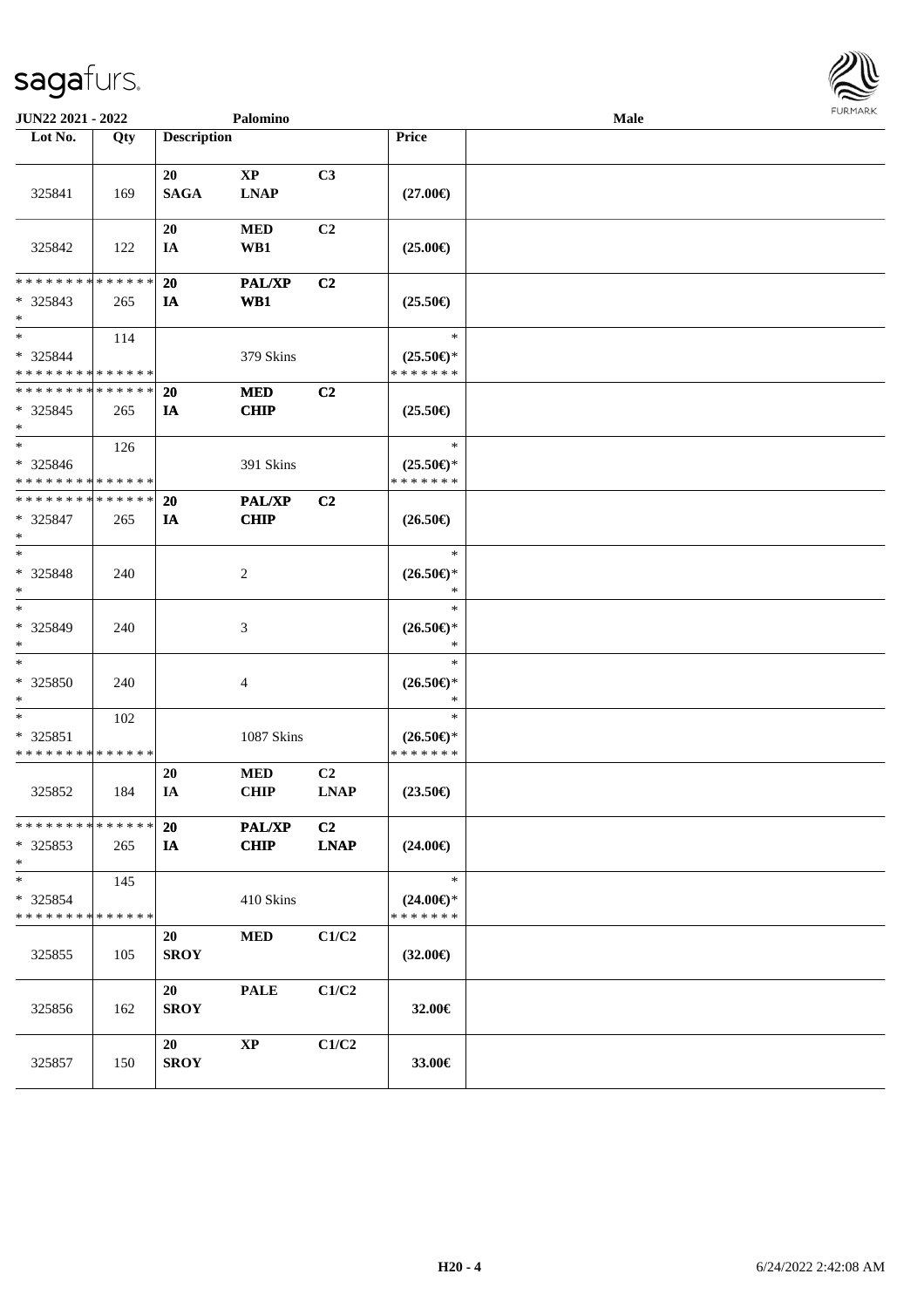

| JUN22 2021 - 2022                                                   |     |                    | Palomino                                                                        |                |                                                | Male |  |
|---------------------------------------------------------------------|-----|--------------------|---------------------------------------------------------------------------------|----------------|------------------------------------------------|------|--|
| Lot No.                                                             | Qty | <b>Description</b> |                                                                                 |                | Price                                          |      |  |
| 325901                                                              | 111 | $\bf{0}$<br>SI     | $\bold{X}\bold{D}/\bold{D}\bold{K}$                                             | C <sub>2</sub> | $(20.50\epsilon)$                              |      |  |
| 325902                                                              | 270 | $\bf{0}$<br>SI     | $\bf MED$                                                                       | C1             | $(24.00\epsilon)$                              |      |  |
| * * * * * * * * * * * * * *                                         |     | $\mathbf 0$        | <b>MED</b>                                                                      | C2             |                                                |      |  |
| * 325903<br>$\ast$                                                  | 305 | SI                 |                                                                                 |                | $(23.50\epsilon)$                              |      |  |
| $\ast$<br>* 325904<br>$\ast$                                        | 280 |                    | $\sqrt{2}$                                                                      |                | $\ast$<br>$(23.50\epsilon)$ *<br>$\ast$        |      |  |
| $\ast$<br>$* 325905$<br>* * * * * * * * * * * * * *                 | 151 |                    | 736 Skins                                                                       |                | $\ast$<br>$(23.50\epsilon)$ *<br>* * * * * * * |      |  |
| 325906                                                              | 263 | $\bf{0}$<br>SI     | $\bf MED$                                                                       | C3             | $(22.00\epsilon)$                              |      |  |
| 325907                                                              | 316 | $\bf{0}$<br>SI     | <b>PALE</b>                                                                     | C1             | $(25.00\epsilon)$                              |      |  |
| * * * * * * * * * * * * * *<br>* 325908<br>$\ast$                   | 305 | $\mathbf{0}$<br>SI | <b>PALE</b>                                                                     | C2             | $(24.00\epsilon)$                              |      |  |
| $\overline{\phantom{a}^*}$<br>* 325909<br>$\ast$                    | 280 |                    | $\overline{c}$                                                                  |                | $\ast$<br>$(24.00\epsilon)$ *<br>$\ast$        |      |  |
| $\ast$<br>* 325910<br>* * * * * * * * * * * * * *                   | 233 |                    | 818 Skins                                                                       |                | $\ast$<br>$(24.00\epsilon)$ *<br>* * * * * * * |      |  |
| 325911                                                              | 298 | $\bf{0}$<br>SI     | <b>PALE</b>                                                                     | C3             | $(22.50\epsilon)$                              |      |  |
| 325912                                                              | 291 | $\bf{0}$<br>SI     | $\bold{XP}$                                                                     | C1             | $(25.50\epsilon)$                              |      |  |
| * * * * * * * * * * * * * * *<br>* 325913<br>$*$                    | 305 | $\mathbf{0}$<br>SI | $\mathbf{X}\mathbf{P}$                                                          | C2             | $(25.00\epsilon)$                              |      |  |
| $\ast$<br>* 325914<br>$*$                                           | 280 |                    | $\overline{2}$                                                                  |                | $\ast$<br>$(25.00\epsilon)$ *<br>$\ast$        |      |  |
| $\overline{\phantom{1}}$<br>* 325915<br>* * * * * * * * * * * * * * | 126 |                    | 711 Skins                                                                       |                | $\ast$<br>$(25.00\epsilon)$ *<br>* * * * * * * |      |  |
| 325916                                                              | 190 | $\bf{0}$<br>SI     | $\mathbf{XP}$                                                                   | C3             | $(23.50\epsilon)$                              |      |  |
| 325917                                                              | 305 | $\bf{0}$<br>SI     | XP/2XP                                                                          | C1/C2          | $(25.00\epsilon)$                              |      |  |
| 325918                                                              | 131 | $\bf{0}$<br>SI     | 2XP                                                                             | C1/C2          | $(25.50\epsilon)$                              |      |  |
| 325919                                                              | 165 | $\mathbf{0}$<br>SI | 2XP/3XP                                                                         | C2             | $(25.00\epsilon)$                              |      |  |
| 325920                                                              | 111 | 20/0<br>SI         | $\boldsymbol{\mathrm{XD}}\boldsymbol{/}\boldsymbol{\mathrm{DK}}$<br><b>LNAP</b> | C2             | $(20.50\epsilon)$                              |      |  |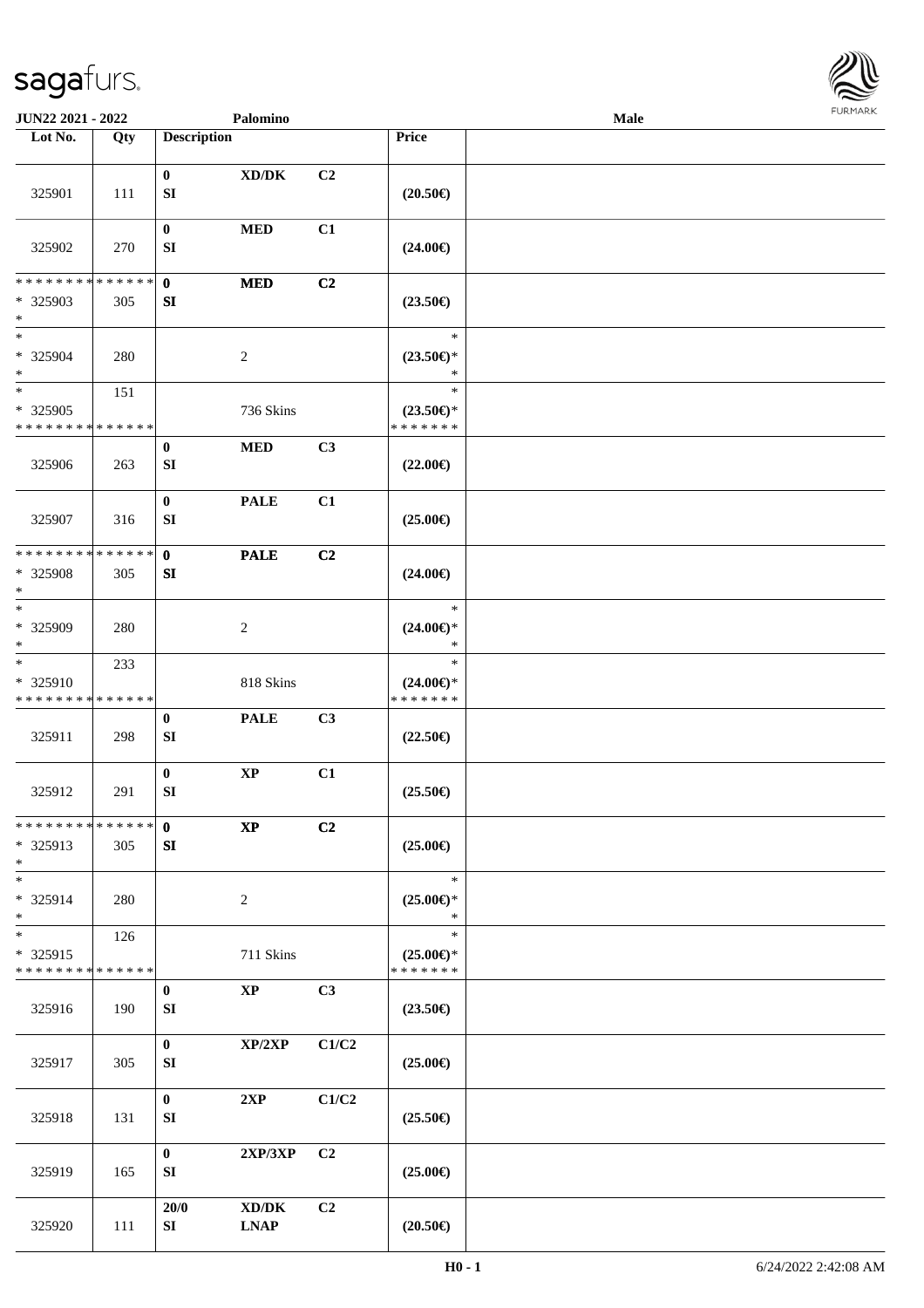

| JUN22 2021 - 2022                        |     |                        | Palomino                             |                |                                      | Male |  |
|------------------------------------------|-----|------------------------|--------------------------------------|----------------|--------------------------------------|------|--|
| Lot No.                                  | Qty | <b>Description</b>     |                                      |                | <b>Price</b>                         |      |  |
|                                          |     |                        |                                      |                |                                      |      |  |
| **************                           |     | $\mathbf{0}$           | <b>MED</b>                           | C1/C2          |                                      |      |  |
| * 325921                                 | 305 | SI                     | <b>LNAP</b>                          |                | $(22.00\epsilon)$                    |      |  |
| $\ast$                                   |     |                        |                                      |                |                                      |      |  |
| $*$                                      | 296 |                        |                                      |                | $\ast$                               |      |  |
| * 325922                                 |     |                        | 601 Skins                            |                | $(22.00\epsilon)$ *                  |      |  |
| * * * * * * * * * * * * * *              |     |                        |                                      |                | * * * * * * *                        |      |  |
|                                          |     | $\bf{0}$               | <b>MED</b>                           | C3             |                                      |      |  |
| 325923                                   | 160 | SI                     | <b>LNAP</b>                          |                | $(20.50\epsilon)$                    |      |  |
|                                          |     |                        |                                      |                |                                      |      |  |
| * * * * * * * * * * * * * *              |     | $\mathbf{0}$           | <b>PALE</b>                          | C1/C2          |                                      |      |  |
| * 325924                                 | 305 | SI                     | <b>LNAP</b>                          |                | $(22.50\epsilon)$                    |      |  |
| $\ast$                                   |     |                        |                                      |                |                                      |      |  |
| $\overline{\phantom{a}^*}$               |     |                        |                                      |                | $\ast$                               |      |  |
| * 325925                                 | 280 |                        | $\sqrt{2}$                           |                | $(22.50\epsilon)$ *                  |      |  |
| $\ast$                                   |     |                        |                                      |                | $\ast$                               |      |  |
| $\overline{\phantom{1}}$                 |     |                        |                                      |                | $\ast$                               |      |  |
| $* 325926$                               | 280 |                        | 3                                    |                | $(22.50\epsilon)$ *                  |      |  |
| $\ast$                                   |     |                        |                                      |                | $\ast$                               |      |  |
| $\ast$                                   | 136 |                        |                                      |                | $\ast$                               |      |  |
| * 325927                                 |     |                        | 1001 Skins                           |                | $(22.50\epsilon)$ *                  |      |  |
| * * * * * * * * * * * * * *              |     |                        |                                      |                | * * * * * * *                        |      |  |
|                                          |     | $\bf{0}$               | <b>PALE</b>                          | C3             |                                      |      |  |
| 325928                                   | 336 | SI                     | <b>LNAP</b>                          |                | $(21.00\epsilon)$                    |      |  |
|                                          |     |                        |                                      |                |                                      |      |  |
| **************                           |     | $\mathbf 0$            | $\mathbf{X}\mathbf{P}$               | C1/C2          |                                      |      |  |
| * 325929                                 | 305 | SI                     | <b>LNAP</b>                          |                | $(23.50\epsilon)$                    |      |  |
| $\ast$<br>$\ast$                         |     |                        |                                      |                |                                      |      |  |
|                                          |     |                        |                                      |                | $\ast$                               |      |  |
| * 325930                                 | 280 |                        | $\boldsymbol{2}$                     |                | $(23.50\epsilon)$ *<br>$\ast$        |      |  |
| $\ast$<br>$\ast$                         |     |                        |                                      |                | $\ast$                               |      |  |
|                                          | 231 |                        |                                      |                |                                      |      |  |
| * 325931<br>******** <mark>******</mark> |     |                        | 816 Skins                            |                | $(23.50\epsilon)$ *<br>* * * * * * * |      |  |
|                                          |     |                        | $\bold{XP}$                          |                |                                      |      |  |
| 325932                                   | 156 | $\bf{0}$<br>${\bf SI}$ | <b>LNAP</b>                          | C1/C2          | $(23.50\epsilon)$                    |      |  |
|                                          |     |                        |                                      |                |                                      |      |  |
|                                          |     | $\bf{0}$               | $\mathbf{X}\mathbf{P}$               | C3             |                                      |      |  |
| 325933                                   | 267 | SI                     | <b>LNAP</b>                          |                | $(22.00\epsilon)$                    |      |  |
|                                          |     |                        |                                      |                |                                      |      |  |
| * * * * * * * * * * * * * *              |     | $\mathbf{0}$           | XP/2XP                               | C <sub>2</sub> |                                      |      |  |
| * 325934                                 | 305 | SI                     | <b>LNAP</b>                          |                | $(23.50\epsilon)$                    |      |  |
| $\ast$                                   |     |                        |                                      |                |                                      |      |  |
| $\ast$                                   | 71  |                        |                                      |                | $\ast$                               |      |  |
| * 325935                                 |     |                        | 376 Skins                            |                | $(23.50\epsilon)$ *                  |      |  |
| * * * * * * * * * * * * * *              |     |                        |                                      |                | * * * * * * *                        |      |  |
|                                          |     | 20/0                   | 2XP/3XP                              | C2             |                                      |      |  |
| 325936                                   | 141 | SI                     | <b>LNAP</b>                          |                | $(24.00\epsilon)$                    |      |  |
|                                          |     |                        |                                      |                |                                      |      |  |
|                                          |     | 20/0                   | $\boldsymbol{\text{XD} / \text{DK}}$ | C2             |                                      |      |  |
| 325937                                   | 54  | IB                     | <b>CHIP</b>                          |                | $(18.50\in)$                         |      |  |
|                                          |     |                        |                                      |                |                                      |      |  |
|                                          |     | $\bf{0}$               | <b>MED</b>                           | C2             |                                      |      |  |
| 325938                                   | 179 | IB                     | <b>CHIP</b>                          |                | $(20.50\epsilon)$                    |      |  |
|                                          |     |                        |                                      |                |                                      |      |  |
| * * * * * * * * * * * * * *              |     | $\mathbf{0}$           | PAL/XP                               | C2             |                                      |      |  |
| * 325939                                 | 305 | IB                     | <b>CHIP</b>                          |                | $(21.00\epsilon)$                    |      |  |
| $\ast$                                   |     |                        |                                      |                |                                      |      |  |
| $\ast$                                   | 194 |                        |                                      |                | $\ast$                               |      |  |
| * 325940                                 |     |                        | 499 Skins                            |                | $(21.00\epsilon)$ *                  |      |  |
| * * * * * * * * * * * * * *              |     |                        |                                      |                | * * * * * * *                        |      |  |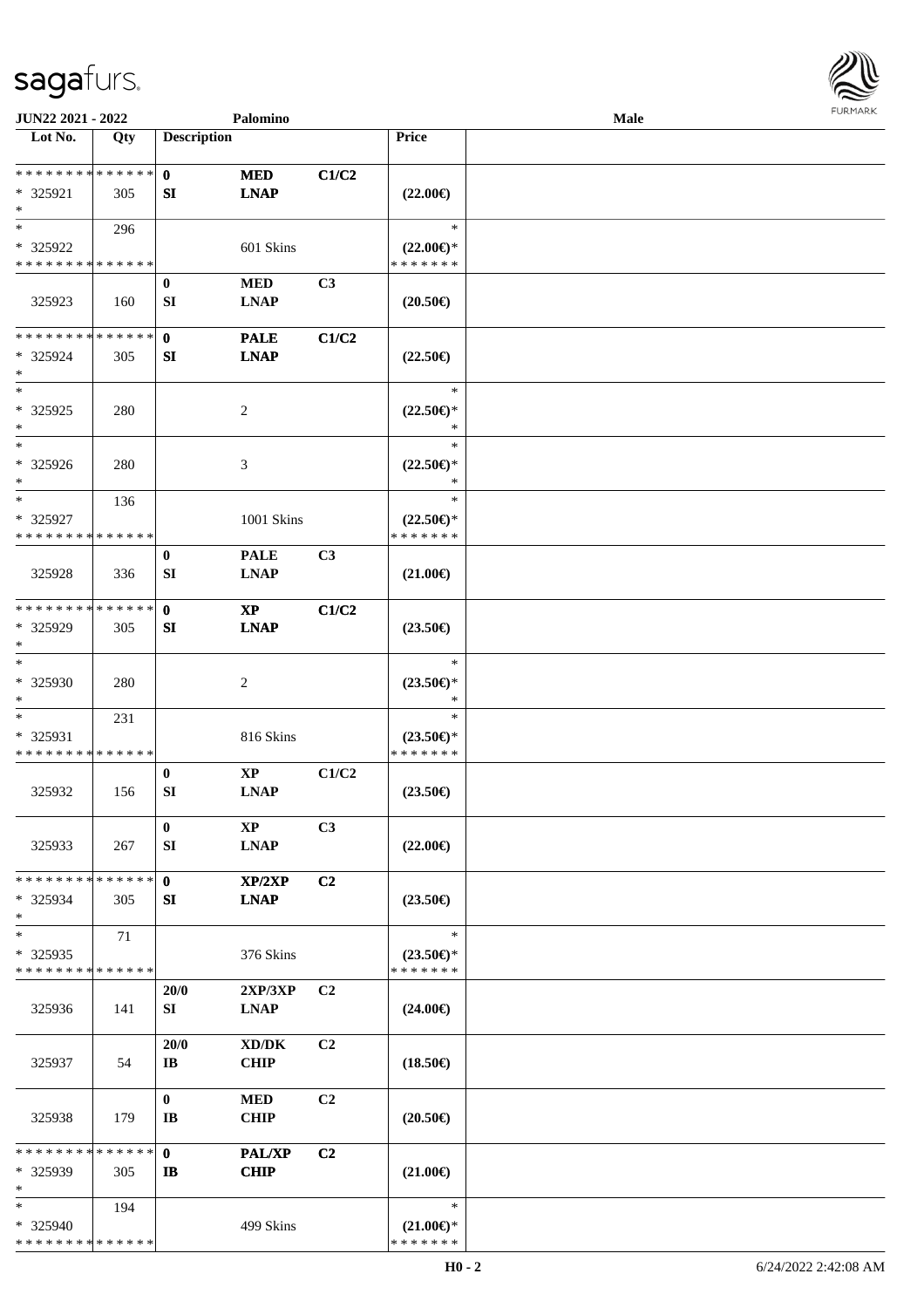

| JUN22 2021 - 2022                                                     |     |                               | Palomino                            |                |                                                | <b>Male</b> |  |
|-----------------------------------------------------------------------|-----|-------------------------------|-------------------------------------|----------------|------------------------------------------------|-------------|--|
| Lot No.                                                               | Qty | <b>Description</b>            |                                     |                | Price                                          |             |  |
| 325941                                                                | 66  | 20/0<br>$\mathbf{I}$ <b>B</b> | 2XP/3XP<br><b>CHIP</b>              | C <sub>2</sub> | $(22.00\epsilon)$                              |             |  |
| ******** <mark>******</mark><br>* 325942<br>$\ast$                    | 305 | $\mathbf{0}$<br>$\mathbf{I}$  | <b>ALL</b>                          | C2             | $(18.00\epsilon)$                              |             |  |
| $\overline{\phantom{a}^*}$<br>$*325943$<br>$\ast$                     | 280 |                               | $\sqrt{2}$                          |                | $\ast$<br>$(18.00\epsilon)$ *<br>*             |             |  |
| $\overline{\phantom{a}^*}$<br>* 325944<br>* * * * * * * * * * * * * * | 308 |                               | 893 Skins                           |                | $\ast$<br>$(18.00\epsilon)$ *<br>* * * * * * * |             |  |
| 325945                                                                | 104 | $\bf{0}$<br><b>SAGA</b>       | $\bold{X}\bold{D}/\bold{D}\bold{K}$ | C2             | $(22.00\epsilon)$                              |             |  |
| 325946                                                                | 174 | $\bf{0}$<br><b>SAGA</b>       | <b>MED</b>                          | C1             | $(26.50\epsilon)$                              |             |  |
| * * * * * * * * * * * * * *<br>$* 325947$<br>$\ast$                   | 285 | $\mathbf{0}$<br><b>SAGA</b>   | <b>MED</b>                          | C2             | $(25.50\epsilon)$                              |             |  |
| $\ast$<br>* 325948<br>$\ast$                                          | 260 |                               | $\overline{c}$                      |                | $\ast$<br>$(25.50\epsilon)$ *<br>$\ast$        |             |  |
| $\ast$<br>* 325949<br>* * * * * * * * * * * * * *                     | 48  |                               | 593 Skins                           |                | $\ast$<br>$(25.50\epsilon)$ *<br>* * * * * * * |             |  |
| 325950                                                                | 180 | $\bf{0}$<br><b>SAGA</b>       | $\bf MED$                           | C3             | $(25.00\epsilon)$                              |             |  |
| 325951                                                                | 242 | $\bf{0}$<br><b>SAGA</b>       | <b>PALE</b>                         | C1             | $(27.00\epsilon)$                              |             |  |
| **************<br>* 325952<br>$*$                                     | 285 | $\mathbf{0}$<br><b>SAGA</b>   | <b>PALE</b>                         | C2             | $(26.50\epsilon)$                              |             |  |
| $*$<br>$*325953$<br>$\ast$                                            | 260 |                               | $\overline{c}$                      |                | $\ast$<br>$(26.50\epsilon)$ *<br>$\ast$        |             |  |
| $\ast$<br>* 325954<br>$\ast$                                          | 260 |                               | 3                                   |                | $\ast$<br>$(26.50\epsilon)$ *<br>$\ast$        |             |  |
| $\ast$<br>$*325955$<br>* * * * * * * * * * * * * *                    | 49  |                               | 854 Skins                           |                | $\ast$<br>$(26.50\epsilon)$ *<br>* * * * * * * |             |  |
| 325956                                                                | 295 | $\mathbf{0}$<br><b>SAGA</b>   | <b>PALE</b>                         | C3             | $(25.00\epsilon)$                              |             |  |
| 325957                                                                | 322 | $\mathbf{0}$<br><b>SAGA</b>   | $\mathbf{X}\mathbf{P}$              | C1             | $(28.00\in)$                                   |             |  |
| **************<br>$* 325958$<br>$\ast$                                | 305 | $\mathbf{0}$<br><b>SAGA</b>   | $\mathbf{X}\mathbf{P}$              | C2             | $(27.00\epsilon)$                              |             |  |
| $\ast$<br>$*325959$<br>$\ast$                                         | 280 |                               | 2                                   |                | $\ast$<br>$(27.00\epsilon)$ *<br>$\ast$        |             |  |
| $\ast$<br>* 325960<br>* * * * * * * * * * * * * *                     | 270 |                               | 855 Skins                           |                | $\ast$<br>$(27.00\epsilon)$ *<br>* * * * * * * |             |  |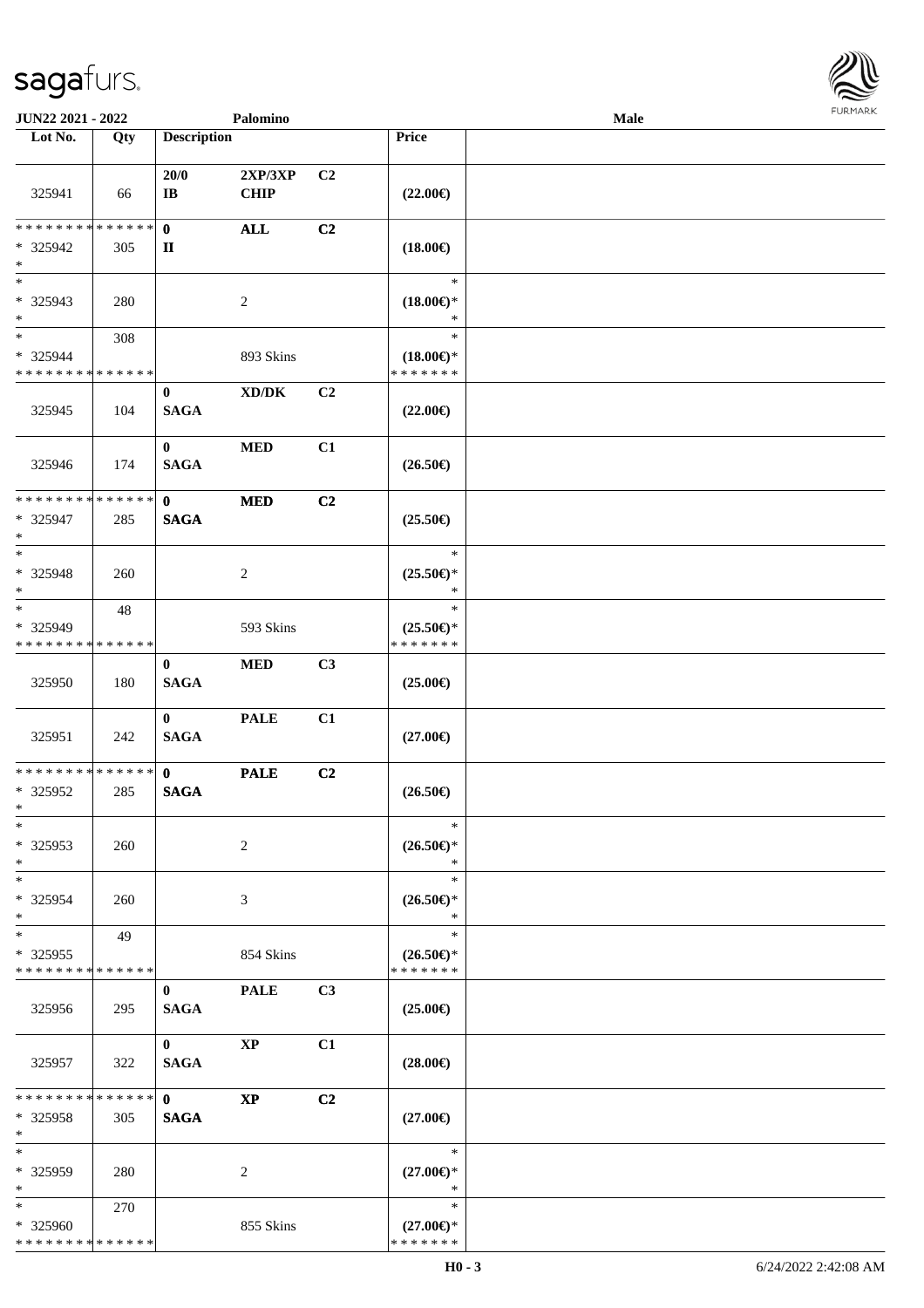

| JUN22 2021 - 2022                                   |     |                             | Palomino                     |                |                                                | <b>Male</b> |  |
|-----------------------------------------------------|-----|-----------------------------|------------------------------|----------------|------------------------------------------------|-------------|--|
| Lot No.                                             | Qty | <b>Description</b>          |                              |                | Price                                          |             |  |
| 325961                                              | 192 | $\bf{0}$<br><b>SAGA</b>     | $\bold{XP}$                  | C3             | $(25.50\epsilon)$                              |             |  |
| 325962                                              | 298 | $\bf{0}$<br><b>SAGA</b>     | XP/2XP                       | C1/C2          | $(27.00\epsilon)$                              |             |  |
| 325963                                              | 178 | $\mathbf{0}$<br><b>SAGA</b> | 2XP/3XP                      | C2             | $(25.50\epsilon)$                              |             |  |
| 325964                                              | 107 | 20/0<br><b>SAGA</b>         | XD/DK<br><b>LNAP</b>         | C2             | $(22.00\epsilon)$                              |             |  |
| * * * * * * * * * * * * * *<br>* 325965<br>$\ast$   | 285 | $\mathbf{0}$<br><b>SAGA</b> | <b>MED</b><br><b>LNAP</b>    | C1/C2          | $(24.00\epsilon)$                              |             |  |
| $\ast$<br>* 325966<br>* * * * * * * * * * * * * *   | 112 |                             | 397 Skins                    |                | $\ast$<br>$(24.00\epsilon)$ *<br>* * * * * * * |             |  |
| 325967                                              | 159 | $\bf{0}$<br><b>SAGA</b>     | $\bf MED$<br><b>LNAP</b>     | C3             | $(22.50\epsilon)$                              |             |  |
| * * * * * * * * * * * * * *<br>* 325968<br>$*$      | 285 | $\mathbf{0}$<br><b>SAGA</b> | <b>PALE</b><br><b>LNAP</b>   | C1/C2          | $(25.00\epsilon)$                              |             |  |
| $\ast$<br>* 325969<br>* * * * * * * * * * * * * *   | 233 |                             | 518 Skins                    |                | $\ast$<br>$(25.00\epsilon)$ *<br>* * * * * * * |             |  |
| 325970                                              | 235 | $\bf{0}$<br><b>SAGA</b>     | <b>PALE</b><br><b>LNAP</b>   | C3             | $(23.50\epsilon)$                              |             |  |
| **************<br>* 325971<br>$*$                   | 285 | $\mathbf{0}$<br><b>SAGA</b> | $\bold{XP}$<br><b>LNAP</b>   | C1/C2          | $(25.50\epsilon)$                              |             |  |
| $\ast$<br>* 325972<br>* * * * * * * * * * * * * *   | 172 |                             | 457 Skins                    |                | $\ast$<br>$(25.50\epsilon)$ *<br>* * * * * * * |             |  |
| 325973                                              | 174 | $\bf{0}$<br><b>SAGA</b>     | <b>XP</b><br><b>LNAP</b>     | C3             | $(24.00\epsilon)$                              |             |  |
| 325974                                              | 166 | 20/0<br><b>SAGA</b>         | 2XP/3XP<br><b>LNAP</b>       | C2             | $(25.50\epsilon)$                              |             |  |
| * * * * * * * * * * * * * *<br>$*325975$<br>$\ast$  | 305 | $\mathbf{0}$<br>IA          | <b>ALL</b><br>WB1            | C2             | $(19.00\epsilon)$                              |             |  |
| $\ast$<br>$* 325976$<br>* * * * * * * * * * * * * * | 116 |                             | 421 Skins                    |                | $\ast$<br>$(19.00\epsilon)$ *<br>* * * * * * * |             |  |
| 325977                                              | 64  | 20/0<br>IA                  | XD/DK<br><b>CHIP</b>         | C2             | $(18.50\epsilon)$                              |             |  |
| 325978                                              | 179 | $\mathbf{0}$<br>IA          | <b>MED</b><br><b>CHIP</b>    | C <sub>2</sub> | $(22.00\epsilon)$                              |             |  |
| * * * * * * * * * * * * * *<br>* 325979<br>$\ast$   | 285 | $\mathbf{0}$<br>IA          | <b>PAL/XP</b><br><b>CHIP</b> | C <sub>2</sub> | $(22.50\epsilon)$                              |             |  |
| $\ast$<br>* 325980<br>* * * * * * * * * * * * * *   | 231 |                             | 516 Skins                    |                | $\ast$<br>$(22.50\epsilon)$ *<br>* * * * * * * |             |  |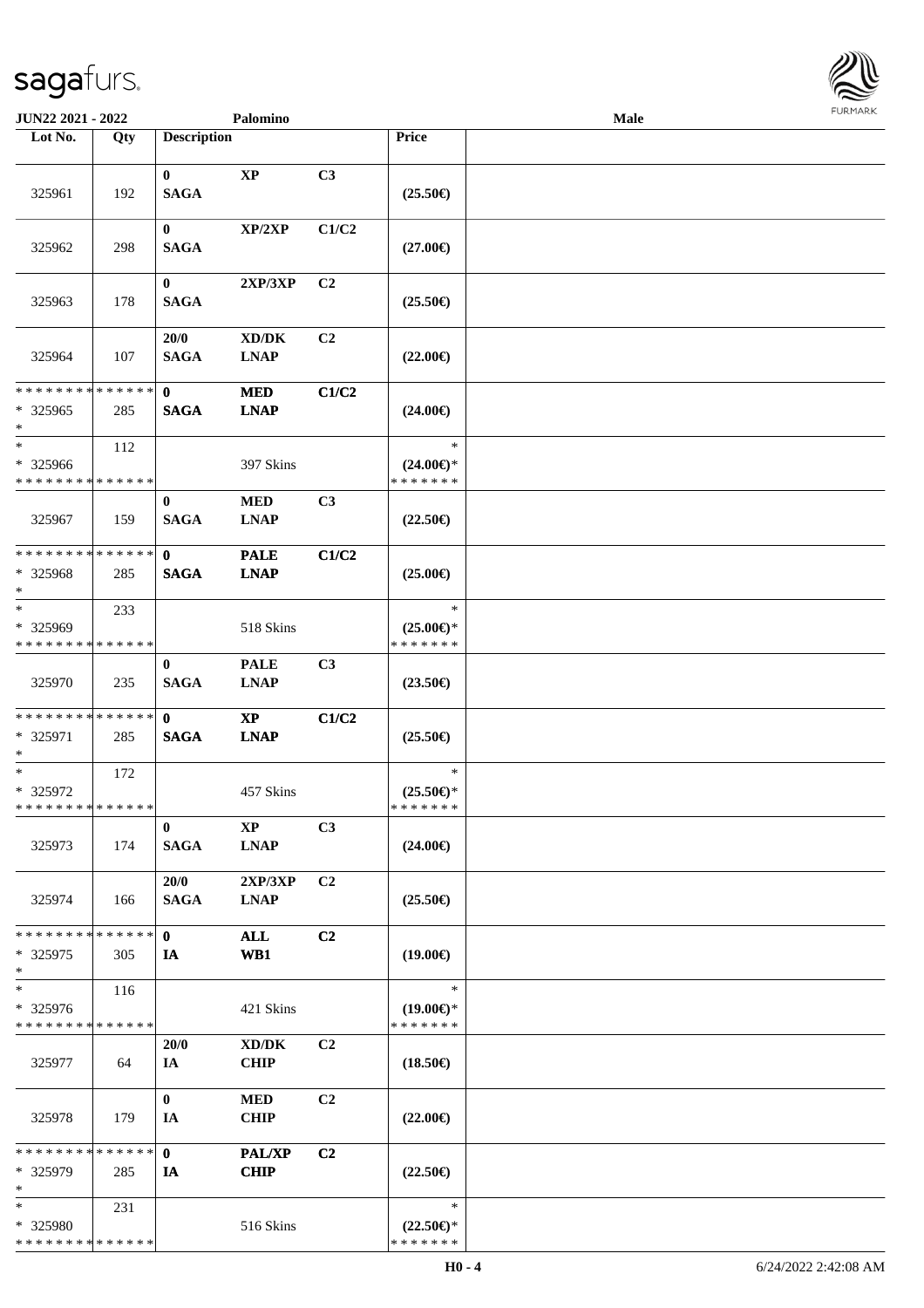



**JUN22 2021 - 2022 Palomino Male Lot No. Qty Description Price** 325981 80 **20/0 2XP/3XP C2 IA CHIP (22.50€)**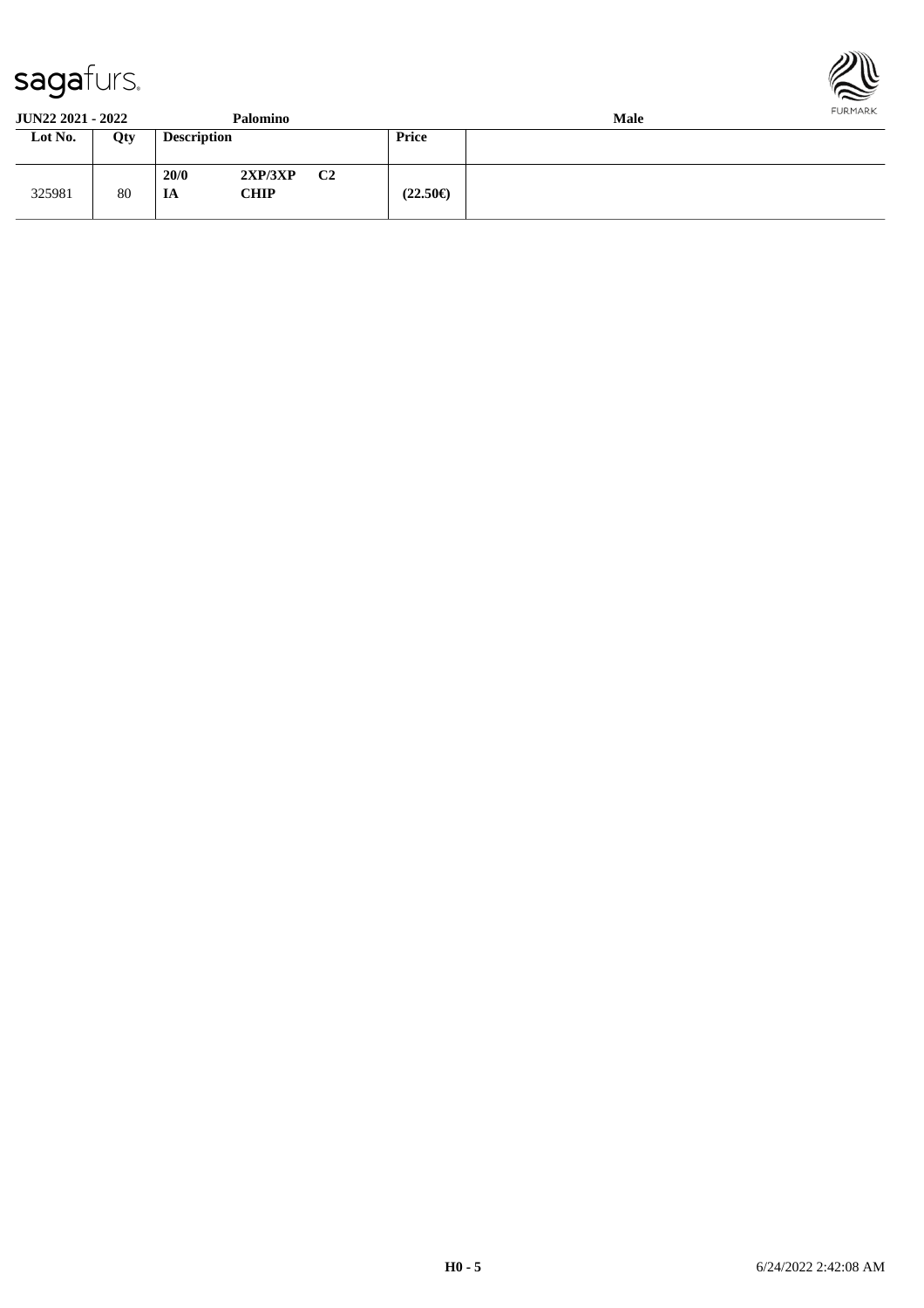

| JUN22 2021 - 2022            |     |                    | <b>Palomino Velvet</b> |                |                   | Male |  |
|------------------------------|-----|--------------------|------------------------|----------------|-------------------|------|--|
| Lot No.                      | Qty | <b>Description</b> |                        |                | Price             |      |  |
|                              |     |                    |                        |                |                   |      |  |
|                              |     | 50                 | <b>MED</b>             | C1             |                   |      |  |
| 326041                       | 146 | SI                 | VELV1                  |                | 38.00€            |      |  |
|                              |     |                    |                        |                |                   |      |  |
| * * * * * * * * * * * * * *  |     | 50                 | <b>MED</b>             | C2             |                   |      |  |
| $* 326042$                   | 205 | SI                 | <b>VELV1</b>           |                | 38.00€            |      |  |
| $\ast$                       |     |                    |                        |                |                   |      |  |
| $\ast$                       | 147 |                    |                        |                | $\ast$            |      |  |
| $* 326043$                   |     |                    | 352 Skins              |                | 38.00€*           |      |  |
| * * * * * * * * * * * * * *  |     |                    |                        |                | * * * * * * *     |      |  |
|                              |     | 50                 | <b>MED</b>             | C <sub>3</sub> |                   |      |  |
| 326044                       | 154 | ${\bf SI}$         | VELV1                  |                | 36.00€            |      |  |
| * * * * * * * * * * * * * *  |     |                    |                        |                |                   |      |  |
|                              |     | 50                 | <b>PALE</b>            | C1             |                   |      |  |
| $*326045$<br>$\ast$          | 194 | SI                 | <b>VELV1</b>           |                | 39.00€            |      |  |
| $\ast$                       | 37  |                    |                        |                | $\ast$            |      |  |
| $* 326046$                   |     |                    | 231 Skins              |                | 39.00€*           |      |  |
| * * * * * * * * * * * * * *  |     |                    |                        |                | * * * * * * *     |      |  |
| * * * * * * * * * * * * * *  |     | 50                 | <b>PALE</b>            | C <sub>2</sub> |                   |      |  |
| $* 326047$                   | 205 | SI                 | <b>VELV1</b>           |                | 39.00€            |      |  |
| $\ast$                       |     |                    |                        |                |                   |      |  |
| $\ast$                       |     |                    |                        |                | $\ast$            |      |  |
| * 326048                     | 180 |                    | $\overline{c}$         |                | 39.00€*           |      |  |
| $\ast$                       |     |                    |                        |                | $\ast$            |      |  |
| $\ast$                       | 164 |                    |                        |                | $\ast$            |      |  |
| * 326049                     |     |                    | 549 Skins              |                | 39.00€*           |      |  |
| * * * * * * * * * * * * * *  |     |                    |                        |                | * * * * * * *     |      |  |
| ******** <mark>******</mark> |     | 50                 | <b>PALE</b>            | C3             |                   |      |  |
| * 326050                     | 205 | SI                 | <b>VELV1</b>           |                | 37.00€            |      |  |
| $\ast$<br>$\ast$             |     |                    |                        |                | $\ast$            |      |  |
| $* 326051$                   | 102 |                    | 307 Skins              |                | 37.00€*           |      |  |
| * * * * * * * * * * * * * *  |     |                    |                        |                | * * * * * * *     |      |  |
| **************               |     | 50                 | $\mathbf{X}\mathbf{P}$ | C1             |                   |      |  |
| $*326052$                    | 205 | SI                 | <b>VELV1</b>           |                | 40.00€            |      |  |
| $*$                          |     |                    |                        |                |                   |      |  |
| $*$                          | 57  |                    |                        |                | $\ast$            |      |  |
| $*326053$                    |     |                    | 262 Skins              |                | 39.00€*           |      |  |
| * * * * * * * * * * * * * *  |     |                    |                        |                | * * * * * * *     |      |  |
| * * * * * * * * * * * * * *  |     | 50                 | $\mathbf{XP}$          | C <sub>2</sub> |                   |      |  |
| $* 326054$                   | 205 | SI                 | <b>VELV1</b>           |                | 40.00€            |      |  |
| $\ast$                       |     |                    |                        |                |                   |      |  |
| $\ast$                       |     |                    |                        |                | $\ast$            |      |  |
| $*326055$                    | 180 |                    | 2                      |                | 40.00€*           |      |  |
| $*$<br>$\ast$                |     |                    |                        |                | $\ast$<br>$\ast$  |      |  |
|                              |     |                    |                        |                |                   |      |  |
| * 326056<br>$*$              | 180 |                    | 3                      |                | 39.00€*<br>$\ast$ |      |  |
| $*$                          | 111 |                    |                        |                | $\ast$            |      |  |
| $* 326057$                   |     |                    | 676 Skins              |                | 39.00€*           |      |  |
| * * * * * * * * * * * * * *  |     |                    |                        |                | * * * * * * *     |      |  |
| * * * * * * * * * * * * * *  |     | 50                 | $\mathbf{X}\mathbf{P}$ | C <sub>3</sub> |                   |      |  |
| $*326058$                    | 205 | SI                 | <b>VELV1</b>           |                | 37.00€            |      |  |
| $*$                          |     |                    |                        |                |                   |      |  |
| $*$                          | 103 |                    |                        |                | $\ast$            |      |  |
| $*326059$                    |     |                    | 308 Skins              |                | 37.00€*           |      |  |
| * * * * * * * * * * * * * *  |     |                    |                        |                | * * * * * * *     |      |  |
|                              |     | 50                 | 2XP                    | C1/C2          |                   |      |  |
| 326060                       | 117 | SI                 | <b>VELV1</b>           |                | 38.00€            |      |  |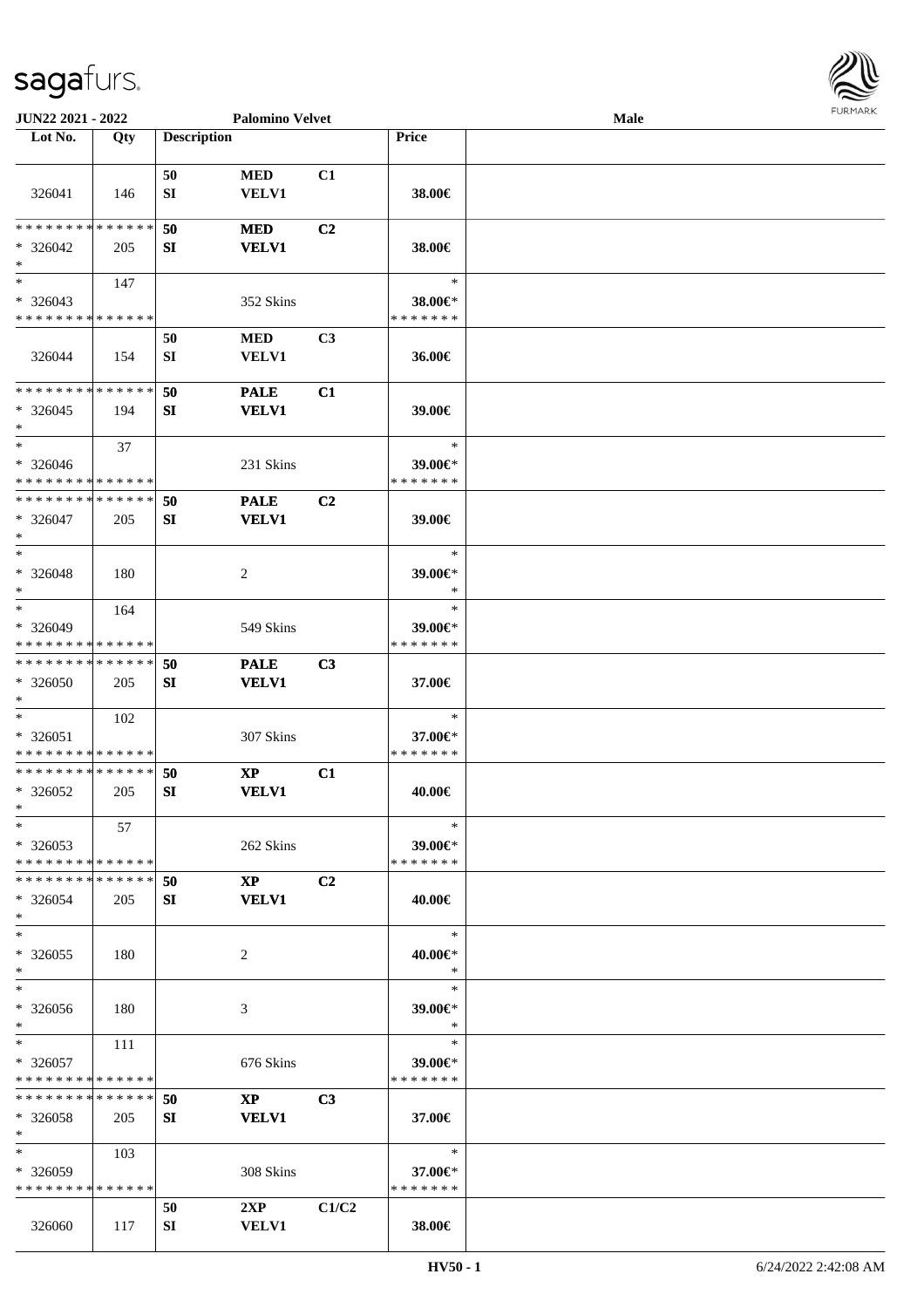

| JUN22 2021 - 2022                                   |     |                        | <b>Palomino Velvet</b>      |       |                                                         | Male |  |
|-----------------------------------------------------|-----|------------------------|-----------------------------|-------|---------------------------------------------------------|------|--|
| Lot No.                                             | Qty | <b>Description</b>     |                             |       | Price                                                   |      |  |
| 326061                                              | 118 | 50<br>SI               | <b>MED</b><br>VELV2         | C1/C2 | 41.00€                                                  |      |  |
| 326062                                              | 203 | 50<br>SI               | <b>PALE</b><br>VELV2        | C1/C2 | 43.00€                                                  |      |  |
| **************<br>$*326063$                         |     | 50<br>SI               | $\mathbf{XP}$<br>VELV2      | C1/C2 | 43.00€                                                  |      |  |
| $\ast$                                              | 205 |                        |                             |       |                                                         |      |  |
| $*$<br>$* 326064$<br>* * * * * * * * * * * * * *    | 96  |                        | 301 Skins                   |       | $\ast$<br>43.00€*<br>* * * * * * *                      |      |  |
| 326065                                              | 125 | 50<br><b>SAGA</b>      | <b>Dark</b><br><b>VELV1</b> | C1/C2 | 37.00€                                                  |      |  |
| 326066                                              | 191 | 50<br><b>SAGA</b>      | <b>MED</b><br><b>VELV1</b>  | C1    | 40.00€                                                  |      |  |
| **************<br>$* 326067$<br>$\ast$              | 185 | 50<br><b>SAGA</b>      | <b>MED</b><br><b>VELV1</b>  | C2    | 39.00€                                                  |      |  |
| $\ast$<br>* 326068<br>$\ast$                        | 160 |                        | $\sqrt{2}$                  |       | $\ast$<br>39.00€*<br>$\ast$                             |      |  |
| $\ast$<br>* 326069<br>$\ast$<br>$\frac{1}{1}$       | 150 |                        | 3                           |       | $\ast$<br>39.00€*<br>$\ast$                             |      |  |
| * 326070<br>**************                          | 41  |                        | 536 Skins                   |       | $\ast$<br>39.00€*<br>* * * * * * *                      |      |  |
| **************<br>$* 326071$<br>∗                   | 185 | 50<br><b>SAGA</b>      | <b>MED</b><br><b>VELV1</b>  | C3    | 38.00€                                                  |      |  |
| $\ast$<br>$*326072$<br>**************               | 91  |                        | 276 Skins                   |       | $\ast$<br>38.00€*<br>*******                            |      |  |
| ******** <mark>******</mark><br>$*326073$<br>$\ast$ | 185 | 50 PALE<br><b>SAGA</b> | <b>VELV1</b>                | C1    | 42.00€                                                  |      |  |
| $\ast$<br>* 326074<br>**************                | 136 |                        | 321 Skins                   |       | $\ast$<br>42.00€*<br>* * * * * * *                      |      |  |
| **************<br>$*326075$<br>$*$                  | 185 | 50<br><b>SAGA</b>      | <b>PALE</b><br><b>VELV1</b> | C2    | 42.00€                                                  |      |  |
| $\ast$<br>* 326076<br>$*$                           | 160 |                        | 2                           |       | $\rightarrow$<br>42.00€*<br>$\ast$                      |      |  |
| $\ast$<br>* 326077<br>$*$                           | 160 |                        | 3                           |       | $\overline{\phantom{a}}$<br>$\ast$<br>42.00€*<br>$\ast$ |      |  |
| $\ast$<br>* 326078<br>$\ast$                        | 160 |                        | $\overline{4}$              |       | $\ast$<br>43.00€*<br>$\ast$                             |      |  |
| $\ast$<br>* 326079<br>$\ast$                        | 160 |                        | 5                           |       | $\ast$<br>42.00€*<br>$\ast$                             |      |  |
| $*$<br>* 326080<br>**************                   | 122 |                        | 947 Skins                   |       | $\ast$<br>42.00€*<br>* * * * * * *                      |      |  |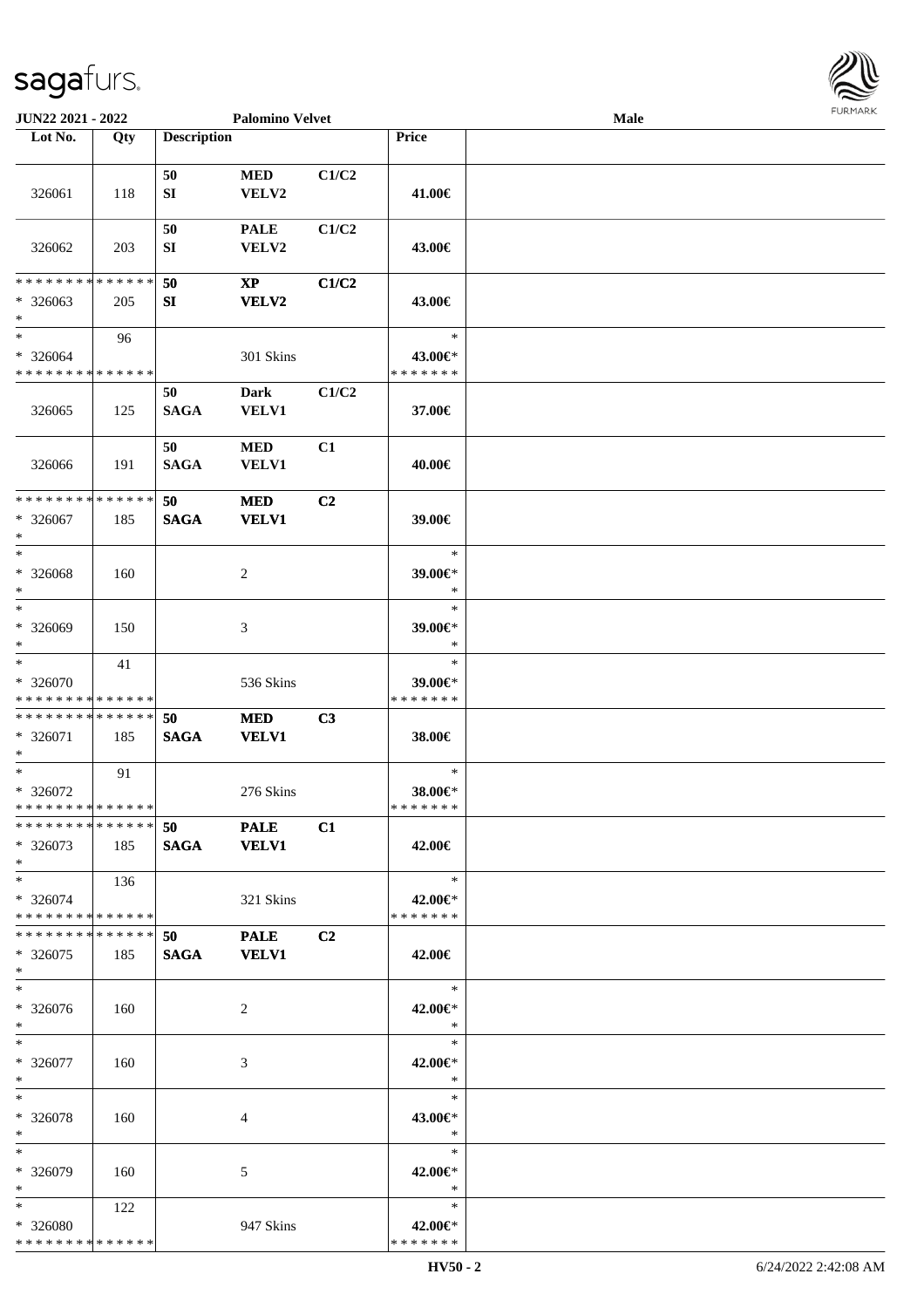

| JUN22 2021 - 2022            |     |                    | <b>Palomino Velvet</b> |       |               | <b>Male</b> |  |
|------------------------------|-----|--------------------|------------------------|-------|---------------|-------------|--|
| Lot No.                      | Qty | <b>Description</b> |                        |       | Price         |             |  |
|                              |     |                    |                        |       |               |             |  |
| ******** <mark>******</mark> |     | 50                 | <b>PALE</b>            | C3    |               |             |  |
| * 326081                     | 185 | <b>SAGA</b>        | <b>VELV1</b>           |       | 40.00€        |             |  |
| $*$                          |     |                    |                        |       |               |             |  |
| $*$                          |     |                    |                        |       | $\ast$        |             |  |
| * 326082                     | 160 |                    | 2                      |       | 40.00€*       |             |  |
| $*$                          |     |                    |                        |       | $\ast$        |             |  |
| $\overline{\phantom{0}}$     | 103 |                    |                        |       | $\ast$        |             |  |
| * 326083                     |     |                    | 448 Skins              |       | 40.00€*       |             |  |
| * * * * * * * * * * * * * *  |     |                    |                        |       | * * * * * * * |             |  |
| * * * * * * * * * * * * * *  |     | 50                 | $\mathbf{X}\mathbf{P}$ | C1    |               |             |  |
| * 326084                     | 185 | <b>SAGA</b>        | <b>VELV1</b>           |       | 43.00€        |             |  |
| $*$                          |     |                    |                        |       |               |             |  |
| $*$                          | 101 |                    |                        |       | $\ast$        |             |  |
| $*326085$                    |     |                    | 286 Skins              |       | 43.00€*       |             |  |
| * * * * * * * * * * * * * *  |     |                    |                        |       | * * * * * * * |             |  |
| * * * * * * * * * * * * * *  |     | 50                 | $\mathbf{X}\mathbf{P}$ | C2    |               |             |  |
| $* 326086$                   | 185 | <b>SAGA</b>        | <b>VELV1</b>           |       | 43.00€        |             |  |
| $*$                          |     |                    |                        |       |               |             |  |
| $\ast$                       |     |                    |                        |       | $\ast$        |             |  |
| $*326087$                    | 160 |                    | $\overline{2}$         |       | 43.00€*       |             |  |
| $\ast$                       |     |                    |                        |       | $\ast$        |             |  |
| $*$                          |     |                    |                        |       | $\ast$        |             |  |
| * 326088                     | 160 |                    | 3                      |       | 43.00€*       |             |  |
| $\ast$                       |     |                    |                        |       | $\ast$        |             |  |
| $\ast$                       |     |                    |                        |       | $\ast$        |             |  |
| * 326089                     | 160 |                    | 4                      |       | 43.00€*       |             |  |
| $*$                          |     |                    |                        |       | $\ast$        |             |  |
| $\ast$                       |     |                    |                        |       | $\ast$        |             |  |
| $* 326090$                   | 160 |                    | 5                      |       | 43.00€*       |             |  |
| $*$                          |     |                    |                        |       | $\ast$        |             |  |
| $*$                          | 156 |                    |                        |       | $\ast$        |             |  |
| * 326091                     |     |                    | 981 Skins              |       | 43.00€*       |             |  |
| * * * * * * * * * * * * * *  |     |                    |                        |       | * * * * * * * |             |  |
| * * * * * * * * * * * * * *  |     | 50                 | $\mathbf{X}\mathbf{P}$ | C3    |               |             |  |
| * 326092                     | 185 | <b>SAGA</b>        | <b>VELV1</b>           |       | 41.00€        |             |  |
| $*$                          |     |                    |                        |       |               |             |  |
| $\ast$                       |     |                    |                        |       | $\ast$        |             |  |
| * 326093                     | 160 |                    | 2                      |       | 41.00€*       |             |  |
| $*$                          |     |                    |                        |       | $\ast$        |             |  |
| $*$                          | 117 |                    |                        |       | $\ast$        |             |  |
| * 326094                     |     |                    | 462 Skins              |       | 41.00€*       |             |  |
| * * * * * * * * * * * * * *  |     |                    |                        |       | * * * * * * * |             |  |
|                              |     | 50                 | 2XP                    | C1/C2 |               |             |  |
| 326095                       | 103 | <b>SAGA</b>        | <b>VELV1</b>           |       | 41.00€        |             |  |
|                              |     |                    |                        |       |               |             |  |
|                              |     | 50                 | 2XP                    | C3    |               |             |  |
| 326096                       | 89  | <b>SAGA</b>        | <b>VELV1</b>           |       | 39.00€        |             |  |
|                              |     |                    |                        |       |               |             |  |
|                              |     | 50                 | $\bf MED$              | C1    |               |             |  |
| 326097                       | 136 | <b>SAGA</b>        | VELV2                  |       | 43.00€        |             |  |
|                              |     |                    |                        |       |               |             |  |
| * * * * * * * * * * * * * *  |     | 50                 | <b>MED</b>             | C2    |               |             |  |
| * 326098                     | 185 | <b>SAGA</b>        | VELV2                  |       | 43.00€        |             |  |
| $*$                          |     |                    |                        |       |               |             |  |
| $*$                          | 111 |                    |                        |       | $\ast$        |             |  |
| $*326099$                    |     |                    | 296 Skins              |       | 43.00€*       |             |  |
| * * * * * * * * * * * * * *  |     |                    |                        |       | * * * * * * * |             |  |
|                              |     | 50                 | <b>MED</b>             | C3    |               |             |  |
| 326100                       | 143 | <b>SAGA</b>        | VELV2                  |       | 40.00€        |             |  |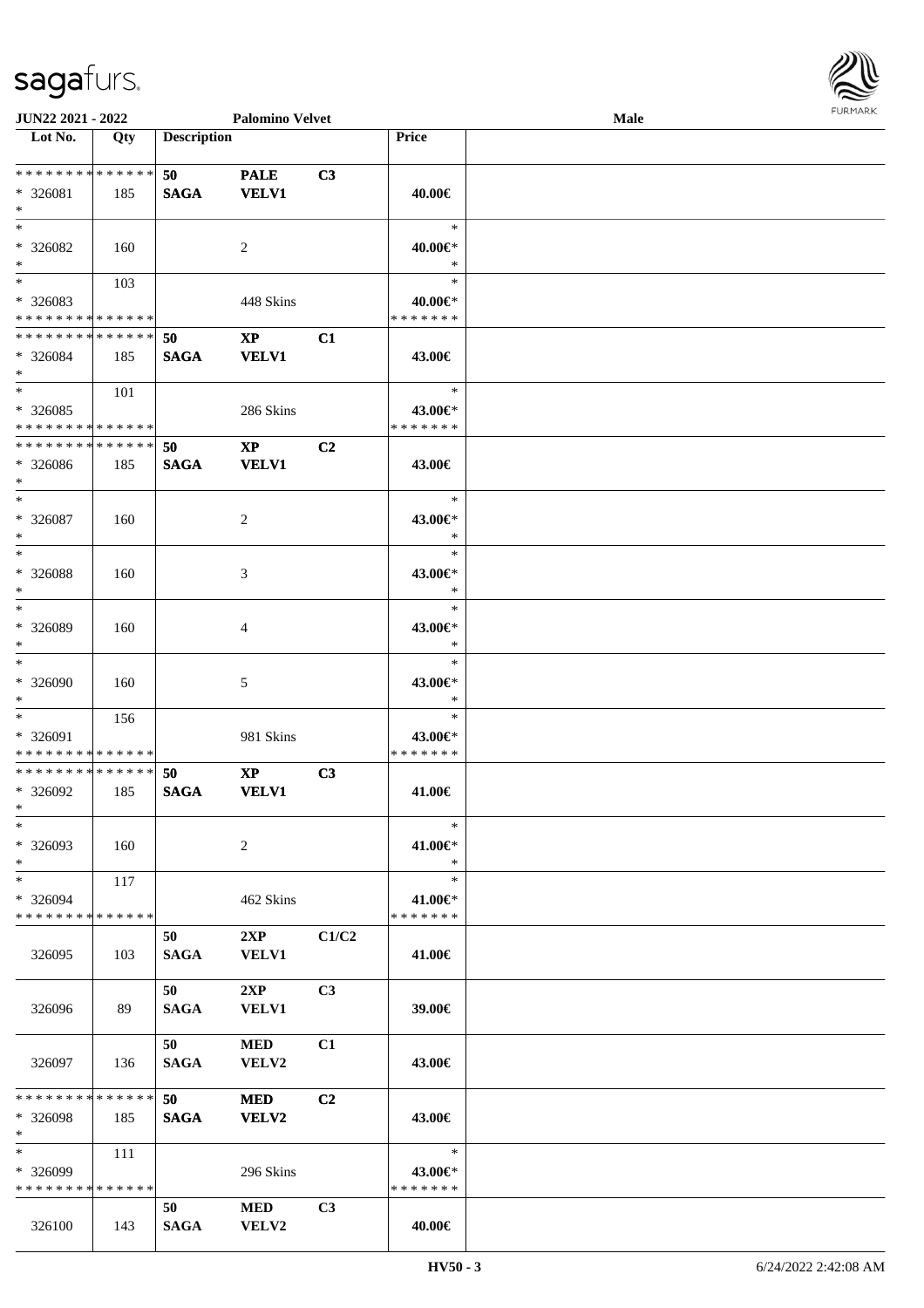

| JUN22 2021 - 2022                                          |     |                    | <b>Palomino Velvet</b> |                |               | Male |  |
|------------------------------------------------------------|-----|--------------------|------------------------|----------------|---------------|------|--|
| Lot No.                                                    | Qty | <b>Description</b> |                        |                | Price         |      |  |
|                                                            |     |                    |                        |                |               |      |  |
| **************                                             |     | 50                 | <b>PALE</b>            | C1             |               |      |  |
| $* 326101$                                                 | 205 | <b>SAGA</b>        | <b>VELV2</b>           |                | 45.00€        |      |  |
| $\ast$                                                     |     |                    |                        |                |               |      |  |
| $*$                                                        | 70  |                    |                        |                | $\ast$        |      |  |
| * 326102                                                   |     |                    | 275 Skins              |                | 45.00€*       |      |  |
| * * * * * * * * * * * * * *<br>* * * * * * * * * * * * * * |     |                    |                        |                | * * * * * * * |      |  |
|                                                            |     | 50                 | <b>PALE</b>            | C <sub>2</sub> |               |      |  |
| $* 326103$<br>$\ast$                                       | 185 | <b>SAGA</b>        | <b>VELV2</b>           |                | 45.00€        |      |  |
| $\ast$                                                     |     |                    |                        |                | $\ast$        |      |  |
| $* 326104$                                                 | 160 |                    | 2                      |                | 45.00€*       |      |  |
| $\ast$                                                     |     |                    |                        |                | $\ast$        |      |  |
| $\ast$                                                     |     |                    |                        |                | $\ast$        |      |  |
| $* 326105$                                                 | 160 |                    | 3                      |                | 45.00€*       |      |  |
| $\ast$                                                     |     |                    |                        |                | $\ast$        |      |  |
| $\ast$                                                     | 70  |                    |                        |                | $\ast$        |      |  |
| $* 326106$                                                 |     |                    | 575 Skins              |                | 45.00€*       |      |  |
| * * * * * * * * * * * * * *                                |     |                    |                        |                | * * * * * * * |      |  |
| **************                                             |     | 50                 | <b>PALE</b>            | C3             |               |      |  |
| $* 326107$                                                 | 195 | <b>SAGA</b>        | <b>VELV2</b>           |                | 42.00€        |      |  |
| $\ast$                                                     |     |                    |                        |                |               |      |  |
| $*$                                                        | 65  |                    |                        |                | $\ast$        |      |  |
| * 326108                                                   |     |                    | 260 Skins              |                | 42.00€*       |      |  |
| * * * * * * * * * * * * * *                                |     |                    |                        |                | * * * * * * * |      |  |
| **************                                             |     | 50                 | $\bold{XP}$            | C1             |               |      |  |
| * 326109                                                   | 195 | <b>SAGA</b>        | VELV2                  |                | 47.00€        |      |  |
| $*$                                                        |     |                    |                        |                |               |      |  |
| $\ast$                                                     | 76  |                    |                        |                | $\ast$        |      |  |
| $* 326110$                                                 |     |                    | 271 Skins              |                | 46.00€*       |      |  |
| * * * * * * * * * * * * * *                                |     |                    |                        |                | * * * * * * * |      |  |
| **************                                             |     | 50                 | $\mathbf{X}\mathbf{P}$ | C <sub>2</sub> |               |      |  |
| $* 326111$<br>$\ast$                                       | 185 | <b>SAGA</b>        | <b>VELV2</b>           |                | 46.00€        |      |  |
| $\ast$                                                     |     |                    |                        |                | $\ast$        |      |  |
| $* 326112$                                                 | 160 |                    | 2                      |                | 46.00€*       |      |  |
| $*$                                                        |     |                    |                        |                | $\ast$        |      |  |
| $\ast$                                                     |     |                    |                        |                | $\ast$        |      |  |
| $* 326113$                                                 | 160 |                    | 3                      |                | 46.00€*       |      |  |
| $\ast$                                                     |     |                    |                        |                | ∗             |      |  |
| $\ast$                                                     |     |                    |                        |                | $\ast$        |      |  |
| $* 326114$                                                 | 160 |                    | 4                      |                | 46.00€*       |      |  |
| $*$                                                        |     |                    |                        |                | $\ast$        |      |  |
| $\ast$                                                     | 45  |                    |                        |                | $\ast$        |      |  |
| $* 326115$                                                 |     |                    | 710 Skins              |                | 46.00€*       |      |  |
| * * * * * * * * * * * * * *                                |     |                    |                        |                | * * * * * * * |      |  |
| **************                                             |     | 50                 | $\mathbf{XP}$          | C <sub>3</sub> |               |      |  |
| $* 326116$                                                 | 185 | <b>SAGA</b>        | <b>VELV2</b>           |                | 43.00€        |      |  |
| $*$                                                        |     |                    |                        |                |               |      |  |
| $*$                                                        | 47  |                    |                        |                | $\ast$        |      |  |
| $* 326117$                                                 |     |                    | 232 Skins              |                | 43.00€*       |      |  |
| * * * * * * * * * * * * * *                                |     |                    |                        |                | * * * * * * * |      |  |
|                                                            |     | 50                 | 2XP                    | C1/C2          |               |      |  |
| 326118                                                     | 125 | <b>SAGA</b>        | VELV2                  |                | 47.00€        |      |  |
| * * * * * * * * * * * * * *                                |     | 50                 | <b>PAL/XP</b>          | C2             |               |      |  |
| $* 326119$                                                 | 185 | IA                 | <b>VELV1</b>           | WB1            | 38.00€        |      |  |
| $*$                                                        |     |                    |                        |                |               |      |  |
| $*$                                                        | 142 |                    |                        |                | $\ast$        |      |  |
| * 326120                                                   |     |                    | 327 Skins              |                | 38.00€*       |      |  |
| * * * * * * * * * * * * * *                                |     |                    |                        |                | * * * * * * * |      |  |
|                                                            |     |                    |                        |                |               |      |  |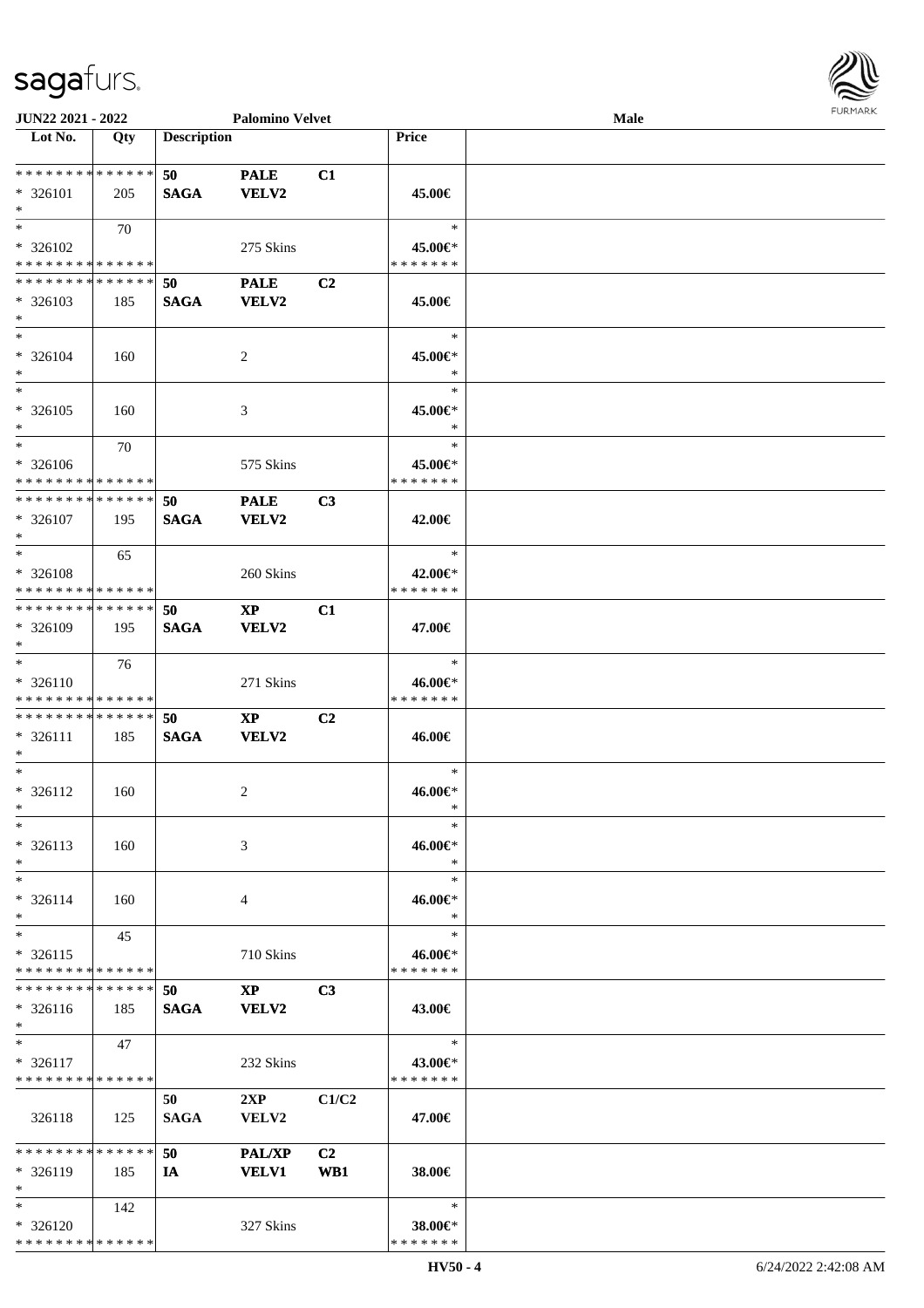

| JUN22 2021 - 2022                                  |     |                    | <b>Palomino Velvet</b>                 |                               |                                    | <b>Male</b> | <b>FURMARK</b> |
|----------------------------------------------------|-----|--------------------|----------------------------------------|-------------------------------|------------------------------------|-------------|----------------|
| Lot No.                                            | Qty | <b>Description</b> |                                        |                               | <b>Price</b>                       |             |                |
| 326121                                             | 190 | 50<br>IA           | $\bf MED$<br><b>VELV1</b>              | C <sub>2</sub><br><b>CHIP</b> | 37.00€                             |             |                |
| * * * * * * * * * * * * * *<br>* 326122<br>$*$     | 185 | 50<br><b>IA</b>    | <b>PAL/XP</b><br><b>VELV1</b>          | C <sub>2</sub><br><b>CHIP</b> | 38.00€                             |             |                |
| $*$<br>* 326123<br>$*$                             | 160 |                    | 2                                      |                               | $\ast$<br>39.00€*<br>$\ast$        |             |                |
| $*$<br>* 326124<br>$*$<br>$\overline{\phantom{0}}$ | 160 |                    | 3                                      |                               | $\ast$<br>39.00€*<br>$\ast$        |             |                |
| $* 326125$<br>$*$                                  | 180 |                    | 4                                      |                               | $\ast$<br>39.00€*<br>$\ast$        |             |                |
| $*$<br>* 326126<br>* * * * * * * * * * * * * *     | 167 |                    | 852 Skins                              |                               | $\ast$<br>38.00€*<br>* * * * * * * |             |                |
| 326127                                             | 107 | 50<br>IA           | <b>MED</b><br>VELV2                    | C2<br><b>CHIP</b>             | 39.00€                             |             |                |
| * * * * * * * * * * * * * *<br>* 326128<br>$*$     | 185 | 50<br>IA           | PAL/XP<br>VELV2                        | C2<br><b>CHIP</b>             | 41.00€                             |             |                |
| $*$<br>* 326129<br>$*$                             | 160 |                    | 2                                      |                               | $\ast$<br>41.00€*<br>$\ast$        |             |                |
| $*$<br>* 326130<br>* * * * * * * * * * * * * *     | 51  |                    | 396 Skins                              |                               | $\ast$<br>40.00€*<br>* * * * * * * |             |                |
| 326131                                             | 132 | 50<br><b>SROY</b>  | <b>MED</b><br><b>VELV1</b>             | C1/C2                         | 40.00€                             |             |                |
| 326132                                             | 203 | 50<br><b>SROY</b>  | <b>PALE</b><br>VELV1                   | C1/C2                         | 43.00€                             |             |                |
| 326133                                             | 116 | 50<br><b>SROY</b>  | <b>PALE</b><br><b>VELV1</b>            | C <sub>3</sub>                | 40.00€                             |             |                |
| * * * * * * * * * * * * * * *<br>* 326134<br>$*$   | 185 | 50<br><b>SROY</b>  | $\mathbf{XP}$<br><b>VELV1</b>          | C1/C2                         | 44.00€                             |             |                |
| $*$<br>$*326135$<br>* * * * * * * * * * * * * * *  | 40  |                    | 225 Skins                              |                               | $\ast$<br>44.00€*<br>* * * * * * * |             |                |
| 326136                                             | 133 | 50<br>SROY         | $\mathbf{X}\mathbf{P}$<br><b>VELV1</b> | C <sub>3</sub>                | 40.00€                             |             |                |
| * * * * * * * * * * * * * * *<br>* 326137<br>$*$   | 195 | 50<br><b>SROY</b>  | <b>MED</b><br><b>VELV2</b>             | C1/C2                         | 45.00€                             |             |                |
| $*$<br>* 326138<br>* * * * * * * * * * * * * *     | 66  |                    | 261 Skins                              |                               | $\ast$<br>45.00€*<br>*******       |             |                |
| 326139                                             | 142 | 50<br><b>SROY</b>  | <b>PALE</b><br><b>VELV2</b>            | C1                            | 47.00€                             |             |                |
| * * * * * * * * * * * * * * *<br>* 326140<br>$*$   | 185 | 50<br><b>SROY</b>  | <b>PALE</b><br><b>VELV2</b>            | C2                            | 46.00€                             |             |                |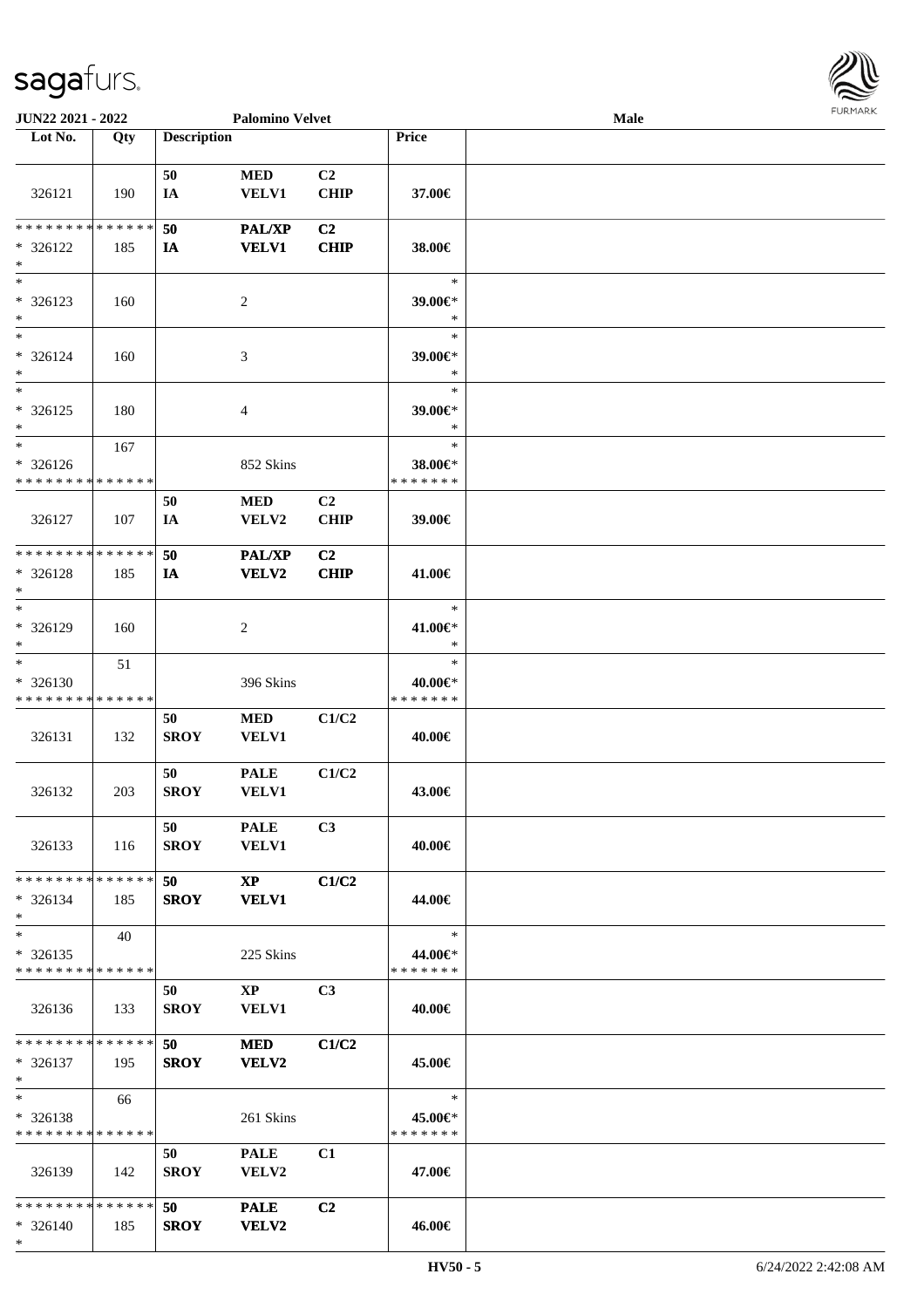

| <b>JUN22 2021 - 2022</b>      |     |                    | <b>Palomino Velvet</b> |                |              | Male | <b>FURMARK</b> |
|-------------------------------|-----|--------------------|------------------------|----------------|--------------|------|----------------|
| Lot No.                       | Qty | <b>Description</b> |                        |                | <b>Price</b> |      |                |
| $\ast$                        | 85  | 50                 | <b>PALE</b>            | C <sub>2</sub> | $\ast$       |      |                |
| $* 326141$                    |     | <b>SROY</b>        | <b>VELV2</b>           |                | 46.00€*      |      |                |
| * * * * * * * * * * * * * * * |     |                    |                        |                | *******      |      |                |
|                               |     | 50                 | <b>XP</b>              | C1             |              |      |                |
| 326142                        | 123 | <b>SROY</b>        | <b>VELV2</b>           |                | 49.00€       |      |                |
| * * * * * * * * * * * * * * * |     | -50                | <b>XP</b>              | C <sub>2</sub> |              |      |                |
| $* 326143$                    | 185 | <b>SROY</b>        | <b>VELV2</b>           |                | 49.00€       |      |                |
| $\ast$                        |     |                    |                        |                |              |      |                |
| $\ast$                        | 125 |                    |                        |                | $\ast$       |      |                |
| $* 326144$                    |     |                    | 310 Skins              |                | 48.00€*      |      |                |
| * * * * * * * * * * * * * *   |     |                    |                        |                | *******      |      |                |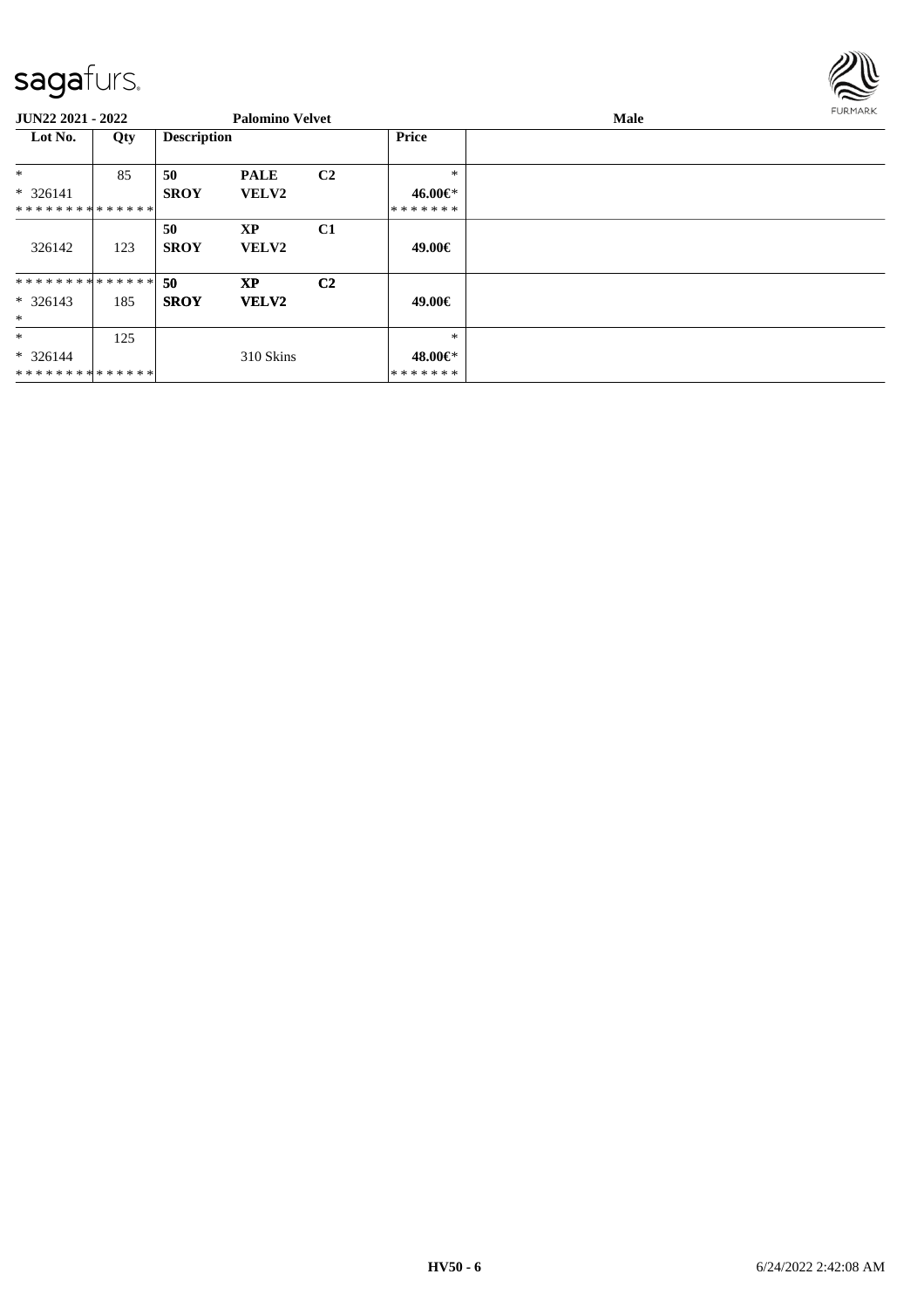

| JUN22 2021 - 2022                                                    |            |                    | <b>Palomino Velvet</b>                 |                |                                                | Male | 1.91111111 |
|----------------------------------------------------------------------|------------|--------------------|----------------------------------------|----------------|------------------------------------------------|------|------------|
| Lot No.                                                              | Qty        | <b>Description</b> |                                        |                | Price                                          |      |            |
| 326201                                                               | 143        | 50/40<br>SI        | <b>Dark</b><br><b>VELV1</b>            | C1/C2          | 34.00€                                         |      |            |
| 326202                                                               | 129        | 40<br>SI           | $\bf MED$<br><b>VELV1</b>              | C1             | $(35.00\epsilon)$                              |      |            |
| * * * * * * * * * * * * * *<br>* 326203<br>$\ast$                    | 225        | 40<br>SI           | <b>MED</b><br><b>VELV1</b>             | C <sub>2</sub> | $(35.00\epsilon)$                              |      |            |
| $\overline{\phantom{a}}$<br>$* 326204$<br>$\ast$                     | 190        |                    | 2                                      |                | $\ast$<br>$(35.00\epsilon)$ *                  |      |            |
| $\overline{\phantom{1}}$<br>$*326205$<br>* * * * * * * * * * * * * * | 47         |                    | 462 Skins                              |                | $\ast$<br>$(35.00\epsilon)$ *<br>* * * * * * * |      |            |
| 326206                                                               | 215        | 40<br>${\bf SI}$   | <b>MED</b><br>VELV1                    | C3             | 33.00€                                         |      |            |
| * * * * * * * * * * * * * *<br>* 326207<br>$\ast$                    | 215        | 40<br>SI           | <b>PALE</b><br><b>VELV1</b>            | C1             | 36.00€                                         |      |            |
| $\ast$<br>* 326208<br>* * * * * * * * * * * * * * *                  | 48         |                    | 263 Skins                              |                | $\ast$<br>36.00€*<br>* * * * * * *             |      |            |
| * * * * * * * * * * * * * *<br>* 326209<br>$\ast$                    | 225        | 40<br>SI           | <b>PALE</b><br><b>VELV1</b>            | C <sub>2</sub> | 35.00€                                         |      |            |
| $\ast$<br>* 326210<br>$\ast$<br>$\overline{\phantom{1}}$             | 200        |                    | $\overline{c}$                         |                | $\ast$<br>35.00€*<br>$\ast$                    |      |            |
| $* 326211$<br>$\ast$                                                 | 200        |                    | 3                                      |                | $\ast$<br>35.00€*<br>$\ast$                    |      |            |
| $\ast$<br>$* 326212$<br>* * * * * * * * * * * * * *                  | 229        |                    | 854 Skins                              |                | $\ast$<br>35.00€*<br>* * * * * * *             |      |            |
| * * * * * * * * * * * * * * *<br>$* 326213$<br>$\ast$                | 225        | 40<br>SI           | <b>PALE</b><br><b>VELV1</b>            | C3             | 34.00€                                         |      |            |
| $\ast$<br>$* 326214$<br>* * * * * * * * * * * * * *                  | 180        |                    | 405 Skins                              |                | $\ast$<br>34.00€*<br>* * * * * * *             |      |            |
| * * * * * * * * * * * * * * *<br>$* 326215$<br>$*$                   | 225        | 40<br>SI           | $\mathbf{X}\mathbf{P}$<br><b>VELV1</b> | C1             | $(37.00\epsilon)$                              |      |            |
| $*$<br>$* 326216$<br>* * * * * * * * * * * * * *                     | 151        |                    | 376 Skins                              |                | $\ast$<br>$(37.00\epsilon)$ *<br>* * * * * * * |      |            |
| * * * * * * * * * * * * * *<br>$* 326217$<br>$*$                     | 224        | 40<br>SI           | $\mathbf{X}\mathbf{P}$<br><b>VELV1</b> | C <sub>2</sub> | 36.00€                                         |      |            |
| $*$<br>* 326218<br>$*$                                               | 200        |                    | 2                                      |                | $\ast$<br>36.00€*<br>$\ast$                    |      |            |
| $\ast$<br>* 326219<br>$\ast$                                         | <b>200</b> |                    | 3                                      |                | $\ast$<br>36.00€*<br>$\ast$                    |      |            |
| $\ast$<br>* 326220<br>$*$                                            | 200        |                    | 4                                      |                | $\ast$<br>36.00€*<br>$\ast$                    |      |            |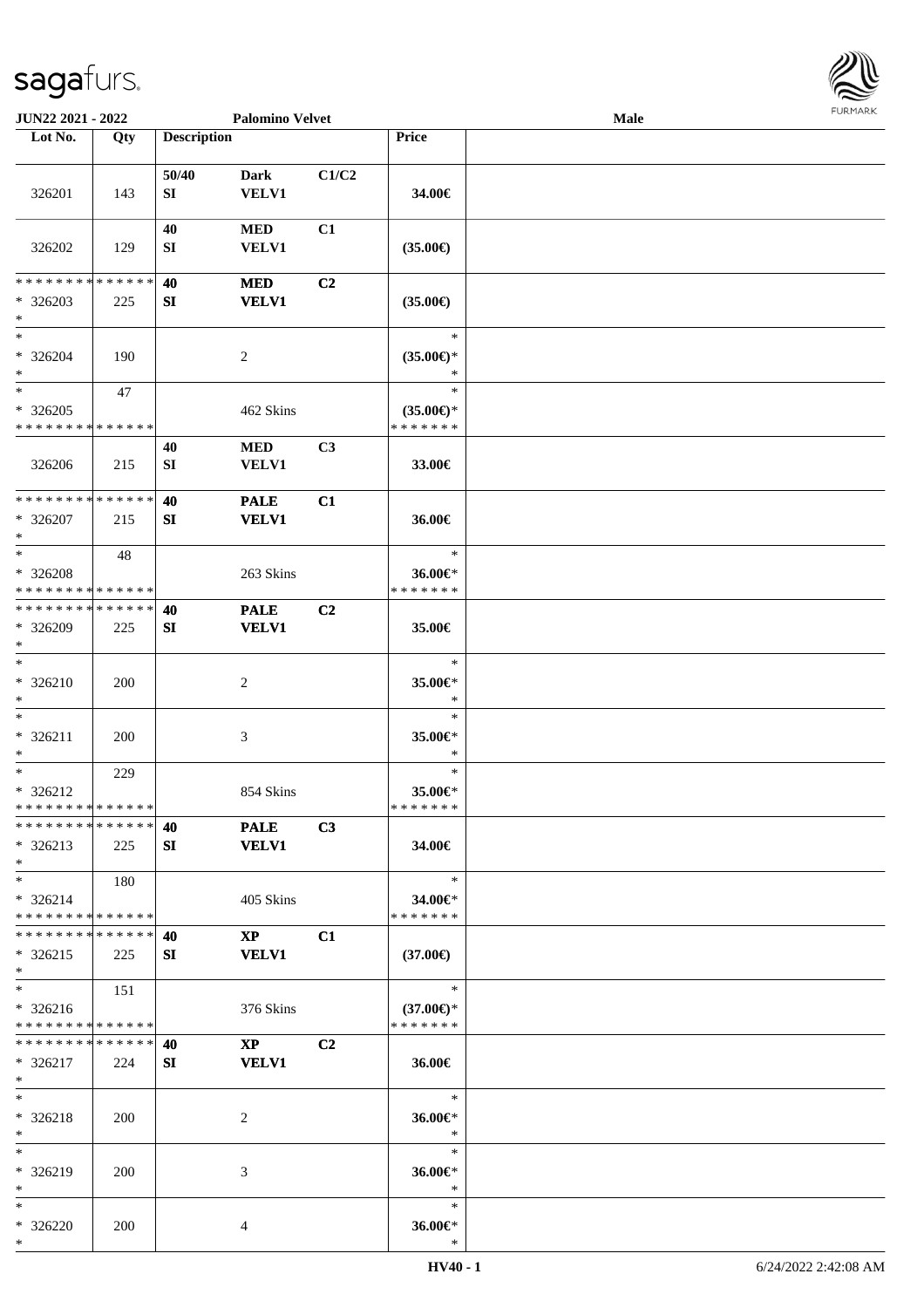

| JUN22 2021 - 2022               |     |                    | <b>Palomino Velvet</b> |                |                                      | <b>Male</b> |  |
|---------------------------------|-----|--------------------|------------------------|----------------|--------------------------------------|-------------|--|
| Lot No.                         | Qty | <b>Description</b> |                        |                | Price                                |             |  |
|                                 |     |                    |                        |                |                                      |             |  |
| $\ast$                          |     | 40                 | $\mathbf{XP}$          | C2             | $\ast$                               |             |  |
| $* 326221$                      | 200 | SI                 | <b>VELV1</b>           |                | 36.00€*                              |             |  |
| $\ast$                          |     |                    |                        |                | $\ast$                               |             |  |
| $\ast$                          | 89  |                    |                        |                | $\ast$                               |             |  |
| * 326222                        |     |                    | 1113 Skins             |                | 36.00€*                              |             |  |
| * * * * * * * * * * * * * *     |     |                    |                        |                | * * * * * * *                        |             |  |
| * * * * * * * * * * * * * *     |     | 40                 | <b>XP</b>              | C3             |                                      |             |  |
| $*326223$                       | 225 | SI                 | <b>VELV1</b>           |                | $(35.00\epsilon)$                    |             |  |
| $\ast$                          |     |                    |                        |                |                                      |             |  |
| $\ast$                          | 155 |                    |                        |                | $\ast$                               |             |  |
| $* 326224$                      |     |                    |                        |                |                                      |             |  |
| * * * * * * * * * * * * * *     |     |                    | 380 Skins              |                | $(35.00\epsilon)$ *<br>* * * * * * * |             |  |
|                                 |     |                    |                        |                |                                      |             |  |
|                                 |     | 40                 | 2XP                    | C1/C2          |                                      |             |  |
| 326225                          | 209 | SI                 | <b>VELV1</b>           |                | $(37.00\epsilon)$                    |             |  |
|                                 |     |                    |                        |                |                                      |             |  |
|                                 |     | 40                 | 2XP                    | C <sub>3</sub> |                                      |             |  |
| 326226                          | 127 | SI                 | <b>VELV1</b>           |                | $(35.00\epsilon)$                    |             |  |
|                                 |     |                    |                        |                |                                      |             |  |
| **************                  |     | 40                 | <b>MED</b>             | C1/C2          |                                      |             |  |
| * 326227                        | 225 | SI                 | <b>VELV2</b>           |                | 36.00€                               |             |  |
| $\ast$                          |     |                    |                        |                |                                      |             |  |
| $\ast$                          | 86  |                    |                        |                | $\ast$                               |             |  |
| * 326228                        |     |                    | 311 Skins              |                | 36.00€*                              |             |  |
| * * * * * * * * * * * * * *     |     |                    |                        |                | * * * * * * *                        |             |  |
|                                 |     | 40                 | <b>MED</b>             | C3             |                                      |             |  |
| 326229                          | 104 | SI                 | VELV2                  |                | 34.00€                               |             |  |
|                                 |     |                    |                        |                |                                      |             |  |
|                                 |     | 40                 | <b>PALE</b>            | C1             |                                      |             |  |
| 326230                          | 164 | SI                 | VELV2                  |                | 37.00€                               |             |  |
|                                 |     |                    |                        |                |                                      |             |  |
| **************                  |     | 40                 | <b>PALE</b>            | C2             |                                      |             |  |
| $* 326231$                      | 225 | SI                 | VELV2                  |                | 37.00€                               |             |  |
| $\ast$                          |     |                    |                        |                |                                      |             |  |
| $\ast$                          | 219 |                    |                        |                | $\ast$                               |             |  |
| * 326232                        |     |                    | 444 Skins              |                | 37.00€*                              |             |  |
| **************                  |     |                    |                        |                | * * * * * * *                        |             |  |
|                                 |     | 40                 | <b>PALE</b>            | C3             |                                      |             |  |
|                                 |     |                    | VELV2                  |                | 35.00€                               |             |  |
| 326233                          | 176 | SI                 |                        |                |                                      |             |  |
|                                 |     |                    |                        |                |                                      |             |  |
|                                 |     | 40                 | $\mathbf{X}\mathbf{P}$ | C1             |                                      |             |  |
| 326234                          | 216 | SI                 | VELV2                  |                | 38.00€                               |             |  |
|                                 |     |                    |                        |                |                                      |             |  |
| * * * * * * * * * * * * * * *   |     | 40                 | $\mathbf{X}\mathbf{P}$ | C <sub>2</sub> |                                      |             |  |
| $*326235$                       | 225 | SI                 | <b>VELV2</b>           |                | 37.00€                               |             |  |
| $*$<br>$\overline{\phantom{1}}$ |     |                    |                        |                |                                      |             |  |
|                                 |     |                    |                        |                | $\ast$                               |             |  |
| * 326236                        | 200 |                    | 2                      |                | 37.00€*                              |             |  |
| $*$                             |     |                    |                        |                | $\ast$                               |             |  |
| $*$                             | 197 |                    |                        |                | $\ast$                               |             |  |
| $* 326237$                      |     |                    | 622 Skins              |                | 37.00€*                              |             |  |
| * * * * * * * * * * * * * *     |     |                    |                        |                | * * * * * * *                        |             |  |
|                                 |     | 40                 | $\mathbf{XP}$          | C <sub>3</sub> |                                      |             |  |
| 326238                          | 207 | SI                 | VELV2                  |                | $(38.00\epsilon)$                    |             |  |
|                                 |     |                    |                        |                |                                      |             |  |
|                                 |     | 40                 | 2XP                    | C1/C2          |                                      |             |  |
| 326239                          | 120 | SI                 | <b>VELV2</b>           |                | 37.00€                               |             |  |
|                                 |     |                    |                        |                |                                      |             |  |
| * * * * * * * * * * * * * * *   |     | 40                 | <b>ALL</b>             | C <sub>2</sub> |                                      |             |  |
| $* 326240$                      | 225 | IB                 | <b>VELV1</b>           | WB1            | 31.00€                               |             |  |
| $*$                             |     |                    |                        |                |                                      |             |  |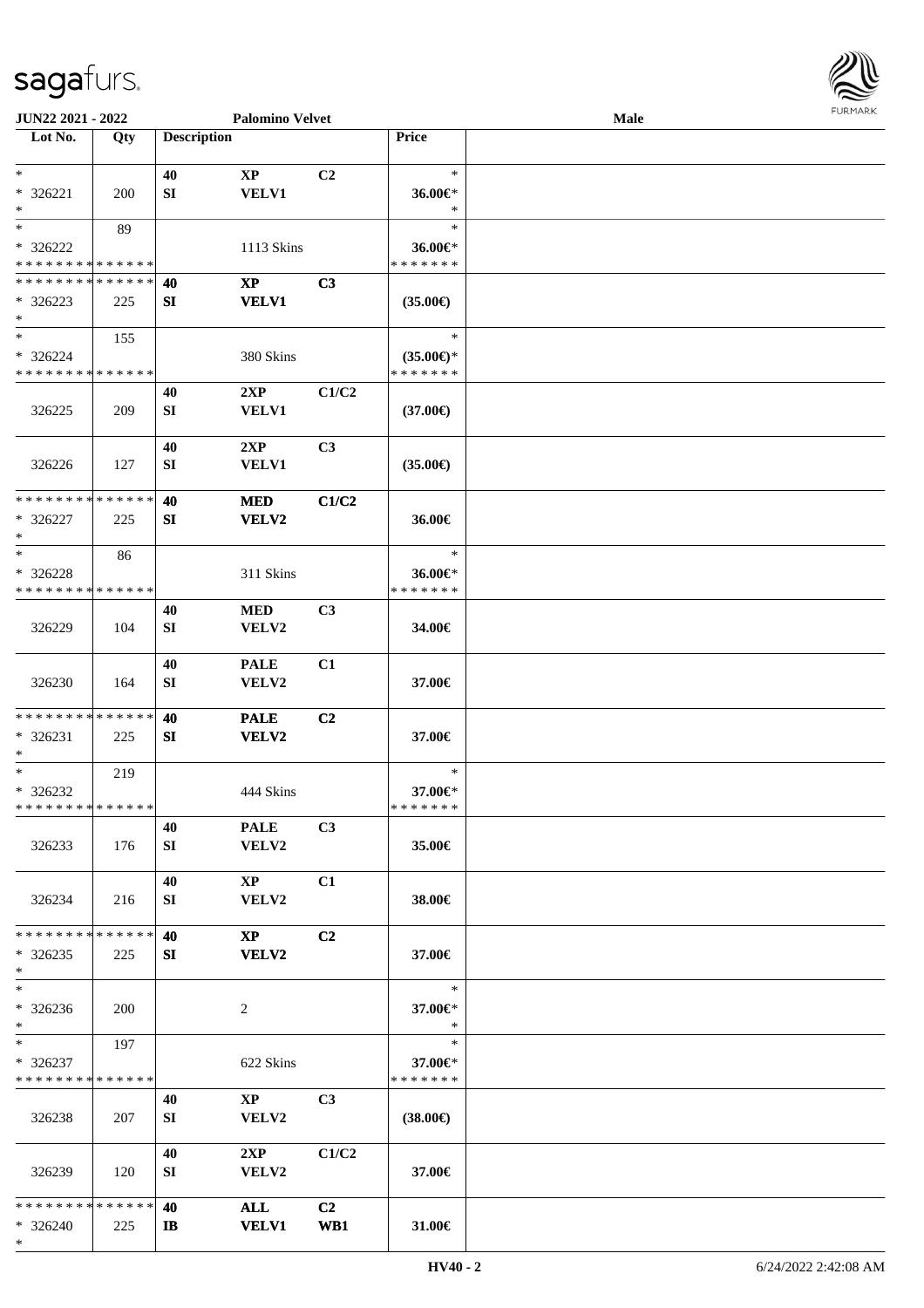

| JUN22 2021 - 2022             |     |                        | <b>Palomino Velvet</b> |                |                     | Male |  |
|-------------------------------|-----|------------------------|------------------------|----------------|---------------------|------|--|
| Lot No.                       | Qty | <b>Description</b>     |                        |                | Price               |      |  |
|                               |     |                        |                        |                |                     |      |  |
| $*$                           |     | 40                     | $\mathbf{ALL}$         | C <sub>2</sub> | $\ast$              |      |  |
|                               |     |                        |                        |                |                     |      |  |
| * 326241                      | 200 | $\mathbf{I}\mathbf{B}$ | <b>VELV1</b>           | WB1            | $31.00 \in$ *       |      |  |
| $\ast$                        |     |                        |                        |                | $\ast$              |      |  |
| $\ast$                        | 166 |                        |                        |                | $\ast$              |      |  |
| * 326242                      |     |                        | 591 Skins              |                | 31.00€*             |      |  |
| * * * * * * * * * * * * * *   |     |                        |                        |                | * * * * * * *       |      |  |
|                               |     |                        |                        |                |                     |      |  |
|                               |     | 50/40                  | <b>MED</b>             | C <sub>2</sub> |                     |      |  |
| 326243                        | 231 | $\mathbf{I}\mathbf{B}$ | <b>VELV1</b>           | <b>CHIP</b>    | 32.00€              |      |  |
|                               |     |                        |                        |                |                     |      |  |
| * * * * * * * * * * * * * *   |     | 50/40                  | <b>PAL/XP</b>          | C2             |                     |      |  |
| $* 326244$                    | 225 | $\mathbf{I}$           | <b>VELV1</b>           | <b>CHIP</b>    | 35.00€              |      |  |
| $*$                           |     |                        |                        |                |                     |      |  |
|                               |     |                        |                        |                |                     |      |  |
| $*$                           |     |                        |                        |                | $\ast$              |      |  |
| $* 326245$                    | 200 |                        | $\overline{c}$         |                | 35.00€*             |      |  |
| $\ast$                        |     |                        |                        |                | $\ast$              |      |  |
| $\ast$                        |     |                        |                        |                | $\ast$              |      |  |
|                               |     |                        |                        |                |                     |      |  |
| $* 326246$                    | 215 |                        | 3                      |                | 35.00€*             |      |  |
| $\ast$                        |     |                        |                        |                | $\ast$              |      |  |
| $\ast$                        | 72  |                        |                        |                | $\ast$              |      |  |
| $* 326247$                    |     |                        | 712 Skins              |                | 34.00€*             |      |  |
| * * * * * * * * * * * * * *   |     |                        |                        |                | * * * * * * *       |      |  |
|                               |     | 50/40                  | XD                     | C2             |                     |      |  |
|                               |     |                        |                        |                |                     |      |  |
| 326248                        | 54  | <b>SAGA</b>            | <b>VELV1</b>           |                | 33.00€              |      |  |
|                               |     |                        |                        |                |                     |      |  |
|                               |     | 40                     | <b>Dark</b>            | C1/C2          |                     |      |  |
| 326249                        | 116 | <b>SAGA</b>            | <b>VELV1</b>           |                | $(35.00\epsilon)$   |      |  |
|                               |     |                        |                        |                |                     |      |  |
|                               |     |                        |                        |                |                     |      |  |
|                               |     | 50/40                  | <b>Dark</b>            | C3             |                     |      |  |
| 326250                        | 145 | <b>SAGA</b>            | <b>VELV1</b>           |                | 35.00€              |      |  |
|                               |     |                        |                        |                |                     |      |  |
|                               |     | 40                     | $\bf MED$              | C1             |                     |      |  |
|                               |     |                        |                        |                |                     |      |  |
| 326251                        | 100 | <b>SAGA</b>            | VELV1                  |                | $(38.00\epsilon)$   |      |  |
|                               |     |                        |                        |                |                     |      |  |
| * * * * * * * * * * * * * *   |     | 40                     | <b>MED</b>             | C2             |                     |      |  |
| * 326252                      | 205 | <b>SAGA</b>            | <b>VELV1</b>           |                | $(37.00\epsilon)$   |      |  |
| $*$                           |     |                        |                        |                |                     |      |  |
| $*$                           |     |                        |                        |                | $\ast$              |      |  |
|                               |     |                        |                        |                |                     |      |  |
| $*326253$                     | 180 |                        | 2                      |                | $(37.00\epsilon)$ * |      |  |
| $\ast$                        |     |                        |                        |                | ∗                   |      |  |
| $*$                           | 180 |                        |                        |                | $\ast$              |      |  |
| * 326254                      |     |                        | 565 Skins              |                | $(37.00 \in )$ *    |      |  |
| * * * * * * * * * * * * * *   |     |                        |                        |                | * * * * * * *       |      |  |
|                               |     |                        |                        |                |                     |      |  |
| * * * * * * * * * * * * * * * |     | 40                     | <b>MED</b>             | C <sub>3</sub> |                     |      |  |
| $*326255$                     | 205 | SR/S                   | <b>VELV1</b>           |                | $(35.00\epsilon)$   |      |  |
| $*$                           |     |                        |                        |                |                     |      |  |
| $\ast$                        |     |                        |                        |                | $\ast$              |      |  |
| * 326256                      |     |                        |                        |                |                     |      |  |
|                               | 190 |                        | 2                      |                | $(35.00\epsilon)$ * |      |  |
| $*$                           |     |                        |                        |                | $\ast$              |      |  |
| $*$                           | 46  |                        |                        |                | $\ast$              |      |  |
| $*326257$                     |     |                        | 441 Skins              |                | $(35.00\epsilon)$ * |      |  |
| * * * * * * * * * * * * * *   |     |                        |                        |                | * * * * * * *       |      |  |
| * * * * * * * * * * * * * *   |     | 40                     | <b>PALE</b>            | C1             |                     |      |  |
|                               |     |                        |                        |                |                     |      |  |
| $*326258$                     | 185 | <b>SAGA</b>            | <b>VELV1</b>           |                | 39.00€              |      |  |
| $*$                           |     |                        |                        |                |                     |      |  |
| $*$                           | 49  |                        |                        |                | $\ast$              |      |  |
| * 326259                      |     |                        | 234 Skins              |                | 39.00€*             |      |  |
| * * * * * * * * * * * * * *   |     |                        |                        |                | * * * * * * *       |      |  |
|                               |     |                        |                        |                |                     |      |  |
| * * * * * * * * * * * * * *   |     | 40                     | <b>PALE</b>            | C2             |                     |      |  |
| $* 326260$                    | 205 | <b>SAGA</b>            | <b>VELV1</b>           |                | 39.00€              |      |  |
| $*$                           |     |                        |                        |                |                     |      |  |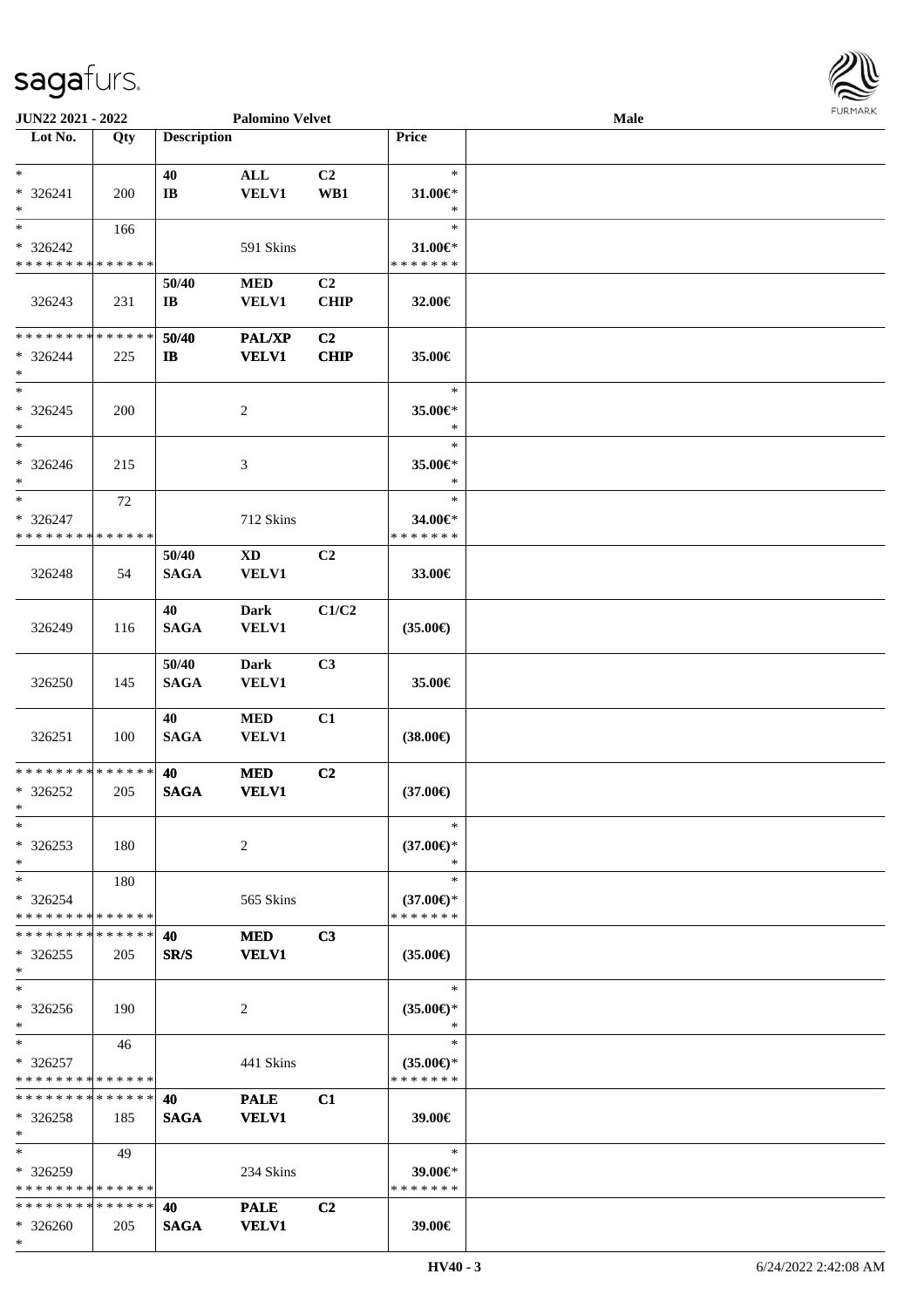\*

| Lot No.                       | Qty | <b>Description</b> |                        |                | Price          |  |
|-------------------------------|-----|--------------------|------------------------|----------------|----------------|--|
| $\ast$                        |     |                    |                        |                | $\ast$         |  |
|                               |     | 40                 | <b>PALE</b>            | C <sub>2</sub> |                |  |
| * 326261                      | 180 | <b>SAGA</b>        | <b>VELV1</b>           |                | 38.00€*        |  |
| $\ast$                        |     |                    |                        |                | $\ast$         |  |
| $*$                           |     |                    |                        |                | $\ast$         |  |
| $* 326262$                    | 180 |                    | 3                      |                | 38.00€*        |  |
| $*$                           |     |                    |                        |                | $\ast$         |  |
| $\ast$                        |     |                    |                        |                | $\ast$         |  |
| $* 326263$                    | 180 |                    | $\overline{4}$         |                | 38.00€*        |  |
| $*$                           |     |                    |                        |                | $\ast$         |  |
| $*$                           |     |                    |                        |                | $\ast$         |  |
| * 326264                      | 180 |                    | 5                      |                | 38.00€*        |  |
| $*$                           |     |                    |                        |                | $\ast$         |  |
| $*$                           | 106 |                    |                        |                | $\ast$         |  |
| $*326265$                     |     |                    | 1031 Skins             |                | 38.00€*        |  |
| * * * * * * * * * * * * * *   |     |                    |                        |                | * * * * * * *  |  |
| * * * * * * * * * * * * * * * |     | 40                 | <b>PALE</b>            | C3             |                |  |
| $* 326266$                    | 205 | <b>SAGA</b>        | <b>VELV1</b>           |                | 36.00€         |  |
| $*$                           |     |                    |                        |                |                |  |
| $*$                           |     |                    |                        |                | $\ast$         |  |
| $* 326267$                    | 180 |                    | $\overline{2}$         |                | 36.00€*        |  |
| $*$                           |     |                    |                        |                | $\ast$         |  |
| $*$                           |     |                    |                        |                | $\ast$         |  |
|                               |     |                    |                        |                | 36.00€*        |  |
| $* 326268$<br>$*$             | 180 |                    | 3                      |                | $\ast$         |  |
| $\ast$                        |     |                    |                        |                | $\ast$         |  |
|                               | 82  |                    |                        |                |                |  |
| * 326269                      |     |                    | 647 Skins              |                | 36.00€*        |  |
| * * * * * * * * * * * * * *   |     |                    |                        |                | * * * * * * *  |  |
| ******** <mark>******</mark>  |     | 40                 | $\mathbf{X}\mathbf{P}$ | C1             |                |  |
| * 326270                      | 205 | <b>SAGA</b>        | <b>VELV1</b>           |                | 40.00€         |  |
| $*$                           |     |                    |                        |                |                |  |
| $*$                           | 95  |                    |                        |                | $\ast$         |  |
| $* 326271$                    |     |                    | 300 Skins              |                | 40.00€*        |  |
| * * * * * * * * * * * * * *   |     |                    |                        |                | * * * * * * *  |  |
| **************                |     | 40                 | $\mathbf{XP}$          | C2             |                |  |
| $*326272$                     | 205 | <b>SAGA</b>        | <b>VELV1</b>           |                | 40.00€         |  |
| $*$                           |     |                    |                        |                |                |  |
| $*$                           |     |                    |                        |                | $\ast$         |  |
| $*326273$                     | 180 |                    | 2                      |                | 40.00€*        |  |
| $*$                           |     |                    |                        |                | $*$            |  |
| $*$                           |     |                    |                        |                | $\ast$         |  |
| * 326274                      | 180 |                    | 3                      |                | 40.00€*        |  |
| $*$                           |     |                    |                        |                | $\ast$         |  |
| $*$                           |     |                    |                        |                | $\ast$         |  |
| $*326275$                     | 180 |                    | 4                      |                | 40.00€*        |  |
| $*$ $-$                       |     |                    |                        |                | $\ast$         |  |
| $\ast$                        |     |                    |                        |                | $\ast$         |  |
|                               |     |                    |                        |                |                |  |
| * 326276                      | 180 |                    | 5                      |                | 40.00€*        |  |
| $*$ $-$                       |     |                    |                        |                | $\ast$         |  |
| $*$                           |     |                    |                        |                | $\ast$         |  |
| * 326277                      | 180 |                    | 6                      |                | 40.00€*        |  |
| $*$                           |     |                    |                        |                | $\ast$         |  |
| $*$                           |     |                    |                        |                | $*$            |  |
| $* 326278$                    | 180 |                    | 7                      |                | 40.00€*        |  |
| $*$                           |     |                    |                        |                | $\mathbb{R}^2$ |  |
| $*$                           | 36  |                    |                        |                | $\ast$         |  |
| * 326279                      |     |                    | 1321 Skins             |                | 39.00€*        |  |
| * * * * * * * * * * * * * * * |     |                    |                        |                | * * * * * * *  |  |
|                               |     |                    | $XP$ $C3$              |                |                |  |
| * 326280                      | 205 | <b>SAGA</b>        | <b>VELV1</b>           |                | 37.00€         |  |

**JUN22 2021 - 2022 Palomino Velvet Male**

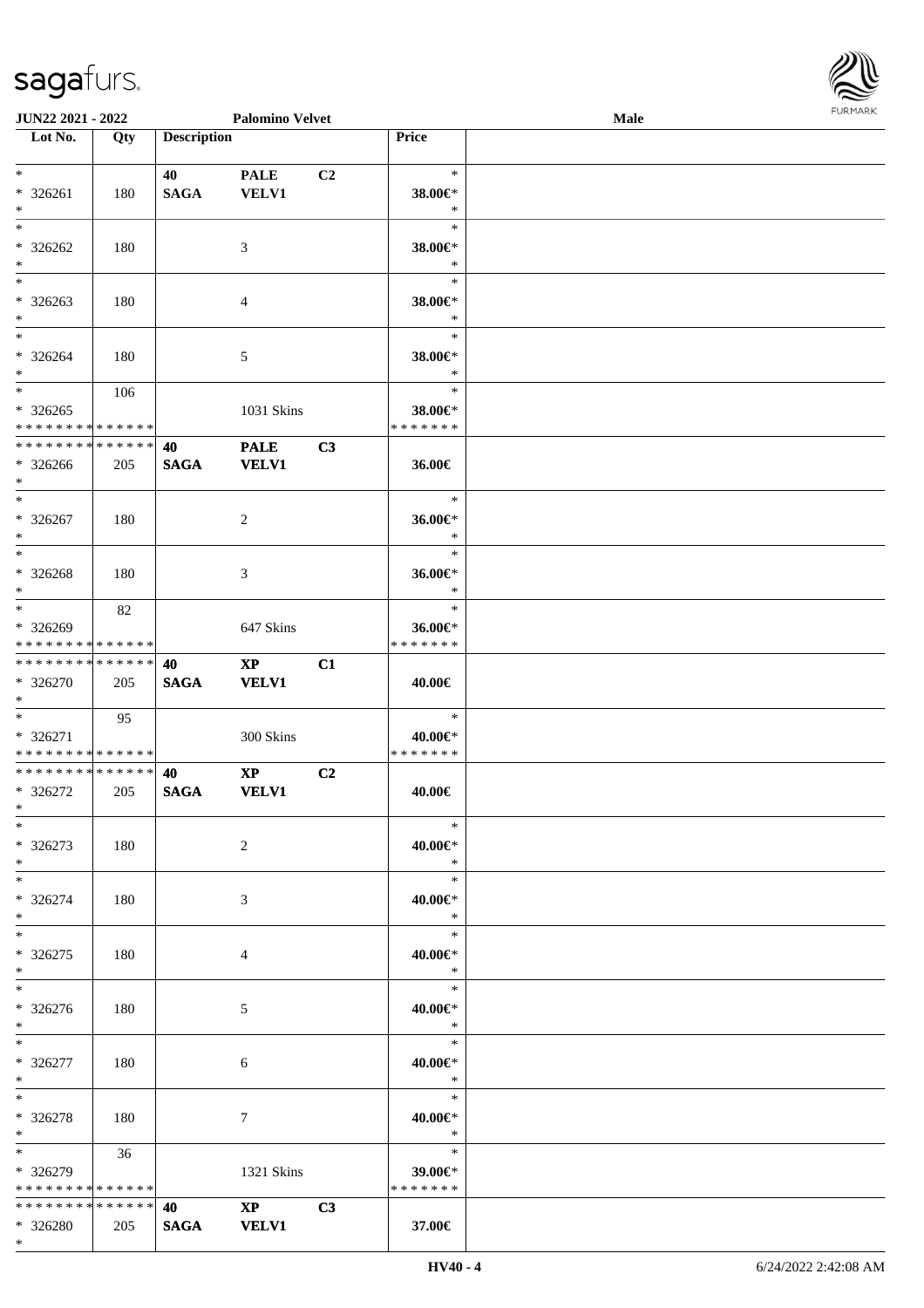\*

| JUN22 2021 - 2022                                    |     |                      | <b>Palomino Velvet</b>        |                |                                    | Male | <b>FURMARK</b> |
|------------------------------------------------------|-----|----------------------|-------------------------------|----------------|------------------------------------|------|----------------|
| Lot No.                                              | Qty | <b>Description</b>   |                               |                | Price                              |      |                |
| $*$<br>* 326281<br>$*$                               | 180 | 40<br><b>SAGA</b>    | $\mathbf{XP}$<br><b>VELV1</b> | C3             | $\ast$<br>37.00€*<br>$\ast$        |      |                |
| $*$<br>$* 326282$<br>$*$                             | 180 |                      | 3                             |                | $\ast$<br>37.00€*<br>$\ast$        |      |                |
| $*$<br>* 326283<br>$*$                               | 180 |                      | $\overline{4}$                |                | $\ast$<br>37.00€*<br>$\ast$        |      |                |
| $*$<br>* 326284<br>* * * * * * * * * * * * * *       | 82  |                      | 827 Skins                     |                | $\ast$<br>37.00€*<br>* * * * * * * |      |                |
| 326285                                               | 226 | 40<br><b>SAGA</b>    | 2XP<br><b>VELV1</b>           | C1/C2          | 39.00€                             |      |                |
| 326286                                               | 155 | 40<br><b>SAGA</b>    | 2XP<br><b>VELV1</b>           | C3             | $(38.00\epsilon)$                  |      |                |
| 326287                                               | 69  | 50/40<br><b>SAGA</b> | 3XP<br><b>VELV1</b>           | C <sub>2</sub> | $(38.00\epsilon)$                  |      |                |
| 326288                                               | 106 | 40<br><b>SAGA</b>    | Dark<br>VELV2                 | C1/C2          | 35.00€                             |      |                |
| 326289                                               | 153 | 40<br><b>SAGA</b>    | <b>MED</b><br>VELV2           | C1             | 38.00€                             |      |                |
| * * * * * * * * * * * * * *<br>* 326290<br>$*$       | 205 | 40<br><b>SAGA</b>    | <b>MED</b><br><b>VELV2</b>    | C2             | 38.00€                             |      |                |
| $*$<br>* 326291<br>* * * * * * * * * * * * * *       | 184 |                      | 389 Skins                     |                | $\ast$<br>38.00€*<br>* * * * * * * |      |                |
| * * * * * * * * * * * * * * *<br>* 326292<br>$*$     | 205 | 40<br><b>SAGA</b>    | <b>MED</b><br><b>VELV2</b>    | C3             | 36.00€                             |      |                |
| $*$<br>* 326293<br>* * * * * * * * * * * * * *       | 84  |                      | 289 Skins                     |                | $\ast$<br>36.00€*<br>* * * * * * * |      |                |
| * * * * * * * * * * * * * * *<br>* 326294<br>$*$     | 205 | 40<br><b>SAGA</b>    | <b>PALE</b><br><b>VELV2</b>   | C1             | 40.00€                             |      |                |
| $*$ $-$<br>* 326295<br>* * * * * * * * * * * * * * * | 142 |                      | 347 Skins                     |                | $\ast$<br>40.00€*<br>* * * * * * * |      |                |
| * * * * * * * * * * * * * * *<br>* 326296<br>$*$     | 205 | 40<br><b>SAGA</b>    | <b>PALE</b><br><b>VELV2</b>   | C2             | 40.00€                             |      |                |
| $*$<br>* 326297<br>$*$                               | 180 |                      | 2                             |                | $\ast$<br>40.00€*<br>$\ast$        |      |                |
| $*$<br>* 326298<br>$*$                               | 180 |                      | 3                             |                | $\ast$<br>40.00€*<br>$\ast$        |      |                |
| $*$<br>$*326299$<br>* * * * * * * * * * * * * *      | 133 |                      | 698 Skins                     |                | $\ast$<br>40.00€*<br>* * * * * * * |      |                |
| * * * * * * * * * * * * * * *<br>* 326300            | 205 | 40<br><b>SAGA</b>    | <b>PALE</b><br>VELV2          | C3             | 38.00€                             |      |                |

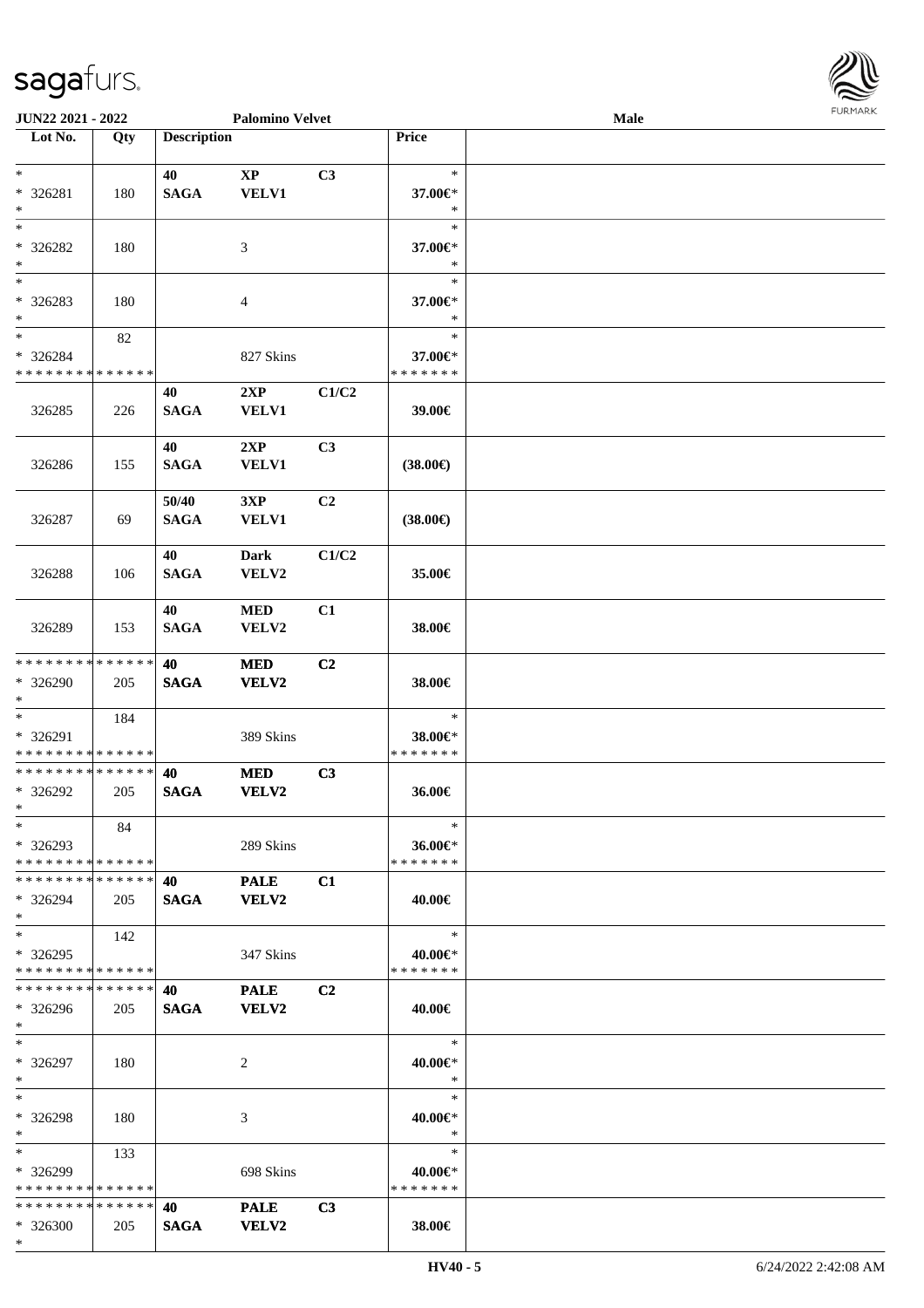| Lot No.                                                                | Qty  | <b>Description</b> |                                                     |                        | Price                              |  |
|------------------------------------------------------------------------|------|--------------------|-----------------------------------------------------|------------------------|------------------------------------|--|
| $*$<br>* 326301<br>$\ast$                                              | 180  | 40<br><b>SAGA</b>  | <b>PALE</b><br>VELV2                                | C3                     | $\ast$<br>37.00€*<br>$\ast$        |  |
| $\overline{\phantom{a}^*}$<br>$*326302$<br>* * * * * * * * * * * * * * | 46   |                    | 431 Skins                                           |                        | $\ast$<br>37.00€*<br>* * * * * * * |  |
| * * * * * * * * * * * * * *<br>$*326303$<br>$*$                        | 205  | 40<br><b>SAGA</b>  | $\mathbf{X}\mathbf{P}$<br><b>VELV2</b>              | C1                     | 44.00€                             |  |
| $\overline{\ast}$<br>$* 326304$<br>* * * * * * * * * * * * * *         | - 99 |                    | 304 Skins                                           |                        | $\ast$<br>44.00€*<br>* * * * * * * |  |
| * * * * * * * * * * * * * *<br>$*326305$<br>$\ast$                     | 205  | 40<br><b>SAGA</b>  | $\mathbf{XP}$<br><b>VELV2</b>                       | C2                     | 43.00€                             |  |
| $\overline{\phantom{a}^*}$<br>* 326306<br>$\ast$                       | 180  |                    | $\overline{c}$                                      |                        | $\ast$<br>43.00€*<br>$\ast$        |  |
| $\overline{\phantom{a}^*}$<br>* 326307<br>$\ast$                       | 180  |                    | 3                                                   |                        | $\ast$<br>43.00€*<br>$\ast$        |  |
| $\overline{\phantom{1}}$<br>* 326308<br>$\ast$                         | 180  |                    | 4                                                   |                        | $\ast$<br>43.00€*<br>$\ast$        |  |
| $\ast$<br>* 326309<br>* * * * * * * * * * * * * *                      | 121  |                    | 866 Skins                                           |                        | $\ast$<br>43.00€*<br>* * * * * * * |  |
| **************<br>* 326310<br>$\ast$                                   | 205  | 40<br><b>SAGA</b>  | $\mathbf{XP}$<br><b>VELV2</b>                       | C <sub>3</sub>         | 38.00€                             |  |
| $\ast$<br>* 326311<br>$*$                                              | 180  |                    | $\overline{2}$                                      |                        | $\ast$<br>38.00€*<br>$\ast$        |  |
| $*$<br>$* 326312$<br>**************                                    | 77   |                    | 462 Skins                                           |                        | $\ast$<br>38.00€*<br>* * * * * * * |  |
| 326313                                                                 | 191  | 40<br><b>SAGA</b>  | $2XP$ $C1/C2$<br><b>VELV2</b>                       |                        | 41.00€                             |  |
| 326314                                                                 | 217  | 50/40<br>IA        | <b>MED</b><br><b>VELV1</b>                          | C2<br>WB1              | 34.00€                             |  |
| * * * * * * * * * * * * * *<br>$*326315$<br>$\ast$                     | 205  | 50/40<br><b>IA</b> | <b>PAL/XP</b><br><b>VELV1</b>                       | C2<br>WB1              | 36.00€                             |  |
| $\ast$<br>$* 326316$<br>$\ast$                                         | 180  |                    | 2                                                   |                        | $\ast$<br>36.00€*<br>$\ast$        |  |
| $\overline{\phantom{a}}$<br>$* 326317$<br>$*$                          | 180  |                    | 3                                                   |                        | $\ast$<br>36.00€*<br>$\ast$        |  |
| $\ast$<br>* 326318<br>* * * * * * * * * * * * * *                      | 155  |                    | 720 Skins                                           |                        | $\ast$<br>36.00€*<br>* * * * * * * |  |
| 326319                                                                 | 94   | 50/40<br>IA        | 2XP/3XP<br><b>VELV1</b>                             | C <sub>2</sub><br>WB1  | 34.00€                             |  |
| 326320                                                                 | 106  | 50/40<br>IA        | $\bold{X}\bold{D}/\bold{D}\bold{K}$<br><b>VELV1</b> | C <sub>2</sub><br>CHIP | $31.00 \in$                        |  |

**JUN22 2021 - 2022 Palomino Velvet Male**

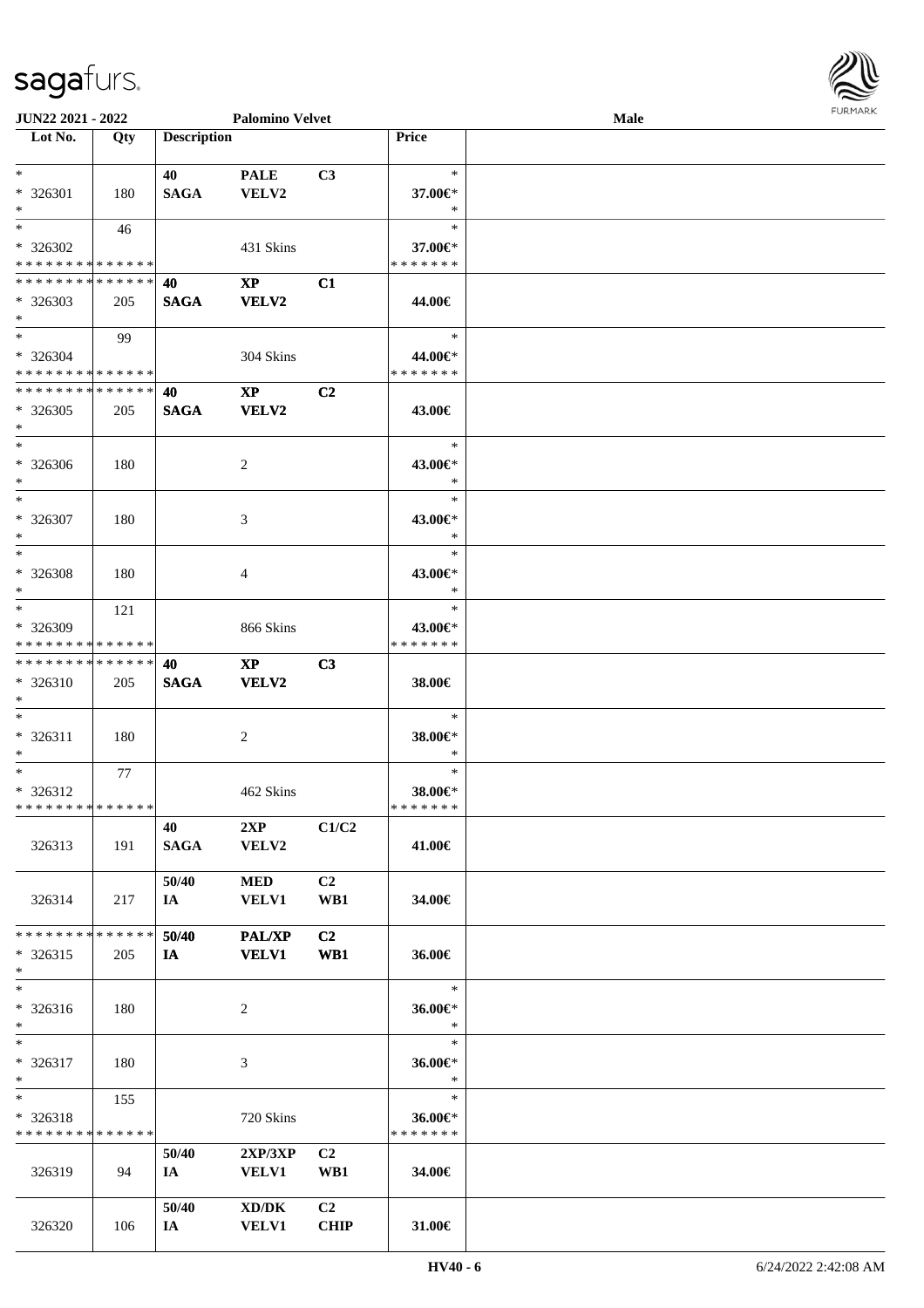| JUN22 2021 - 2022                       |       |                    | <b>Palomino Velvet</b> |                |                          | <b>Male</b> | $1 \times 1 \times 1 \times 1 \times 1$ |
|-----------------------------------------|-------|--------------------|------------------------|----------------|--------------------------|-------------|-----------------------------------------|
| Lot No.                                 | Qty   | <b>Description</b> |                        |                | Price                    |             |                                         |
|                                         |       |                    |                        |                |                          |             |                                         |
| * * * * * * * * * * * * * *             |       | 40                 | <b>MED</b>             | C2             |                          |             |                                         |
| * 326321                                | 205   | IA                 | <b>VELV1</b>           | <b>CHIP</b>    | 34.00€                   |             |                                         |
| $*$                                     |       |                    |                        |                |                          |             |                                         |
| $*$                                     |       |                    |                        |                | $\ast$                   |             |                                         |
| * 326322                                | 170   |                    | $\overline{c}$         |                | 34.00€*                  |             |                                         |
| $*$                                     |       |                    |                        |                | $\ast$                   |             |                                         |
|                                         | 47    |                    |                        |                | $\ast$                   |             |                                         |
|                                         |       |                    |                        |                |                          |             |                                         |
| * 326323<br>* * * * * * * * * * * * * * |       |                    | 422 Skins              |                | 35.00€*<br>* * * * * * * |             |                                         |
|                                         |       |                    |                        |                |                          |             |                                         |
| * * * * * * * * * * * * * *             |       | 40                 | PAL/XP                 | C <sub>2</sub> |                          |             |                                         |
| * 326324                                | 205   | IA                 | <b>VELV1</b>           | <b>CHIP</b>    | 35.00€                   |             |                                         |
| $*$                                     |       |                    |                        |                |                          |             |                                         |
|                                         |       |                    |                        |                | $\ast$                   |             |                                         |
| $* 326325$                              | 180   |                    | $\overline{c}$         |                | 35.00€*                  |             |                                         |
| $*$                                     |       |                    |                        |                | $\ast$                   |             |                                         |
| $*$                                     |       |                    |                        |                | $\ast$                   |             |                                         |
| * 326326                                | 180   |                    | 3                      |                | 35.00€*                  |             |                                         |
| $*$                                     |       |                    |                        |                | $\ast$                   |             |                                         |
| $*$                                     |       |                    |                        |                | $\ast$                   |             |                                         |
| * 326327                                | 180   |                    | 4                      |                | 35.00€*                  |             |                                         |
| $*$                                     |       |                    |                        |                | $\ast$                   |             |                                         |
| $*$                                     |       |                    |                        |                | $\ast$                   |             |                                         |
| * 326328                                | 180   |                    |                        |                | 35.00€*                  |             |                                         |
| $\ast$                                  |       |                    | 5                      |                | $\ast$                   |             |                                         |
|                                         |       |                    |                        |                | $\ast$                   |             |                                         |
|                                         |       |                    |                        |                |                          |             |                                         |
| * 326329                                | 180   |                    | 6                      |                | 35.00€*                  |             |                                         |
| $*$                                     |       |                    |                        |                | $\ast$                   |             |                                         |
| $*$                                     |       |                    |                        |                | $\ast$                   |             |                                         |
| * 326330                                | 180   |                    | 7                      |                | 35.00€*                  |             |                                         |
| $*$                                     |       |                    |                        |                | $\ast$                   |             |                                         |
| $*$                                     | 176   |                    |                        |                | $\ast$                   |             |                                         |
| * 326331                                |       |                    | 1461 Skins             |                | 35.00€*                  |             |                                         |
| * * * * * * * * * * * * * *             |       |                    |                        |                | * * * * * * *            |             |                                         |
|                                         |       | 40                 | <b>MED</b>             | C2             |                          |             |                                         |
| 326332                                  | 191   | IA                 | VELV2                  | <b>CHIP</b>    | 36.00€                   |             |                                         |
|                                         |       |                    |                        |                |                          |             |                                         |
| * * * * * * * * * * * * * *             |       | 40                 | <b>PAL/XP</b>          | C2             |                          |             |                                         |
| $*326333$                               | 205   | <b>IA</b>          | VELV2                  | <b>CHIP</b>    | 37.00€                   |             |                                         |
| $*$                                     |       |                    |                        |                |                          |             |                                         |
| $*$                                     |       |                    |                        |                | $\ast$                   |             |                                         |
| * 326334                                | 180   |                    | 2                      |                | 37.00€*                  |             |                                         |
| $*$                                     |       |                    |                        |                | ∗                        |             |                                         |
| $*$                                     |       |                    |                        |                | $\ast$                   |             |                                         |
|                                         |       |                    |                        |                |                          |             |                                         |
| $*326335$<br>$*$                        | 180   |                    | 3                      |                | 37.00€*<br>$\ast$        |             |                                         |
| $*$                                     |       |                    |                        |                | $\ast$                   |             |                                         |
|                                         | 65    |                    |                        |                |                          |             |                                         |
| $* 326336$                              |       |                    | 630 Skins              |                | 37.00€*                  |             |                                         |
| * * * * * * * * * * * * * *             |       |                    |                        |                | * * * * * * *            |             |                                         |
|                                         |       | 50/40              | 2XP/3XP                | C2             |                          |             |                                         |
| 326337                                  | - 144 | IA –               | <b>VELV1</b>           | <b>CHIP</b>    | 37.00€                   |             |                                         |
|                                         |       |                    |                        |                |                          |             |                                         |
| * * * * * * * * * * * * * * *           |       | 40                 | <b>MED</b>             | C1/C2          |                          |             |                                         |
| $* 326338$                              | 195   | <b>SROY</b>        | <b>VELV1</b>           |                | 38.00€                   |             |                                         |
| $*$                                     |       |                    |                        |                |                          |             |                                         |
| $*$ and $*$                             | 38    |                    |                        |                | $\ast$                   |             |                                         |
| * 326339                                |       |                    | 233 Skins              |                | 38.00€*                  |             |                                         |
| * * * * * * * * * * * * * *             |       |                    |                        |                | * * * * * * *            |             |                                         |
|                                         |       | 40                 | <b>PALE</b>            | C1             |                          |             |                                         |
| 326340                                  | 100   | <b>SROY</b>        | <b>VELV1</b>           |                | 40.00€                   |             |                                         |
|                                         |       |                    |                        |                |                          |             |                                         |

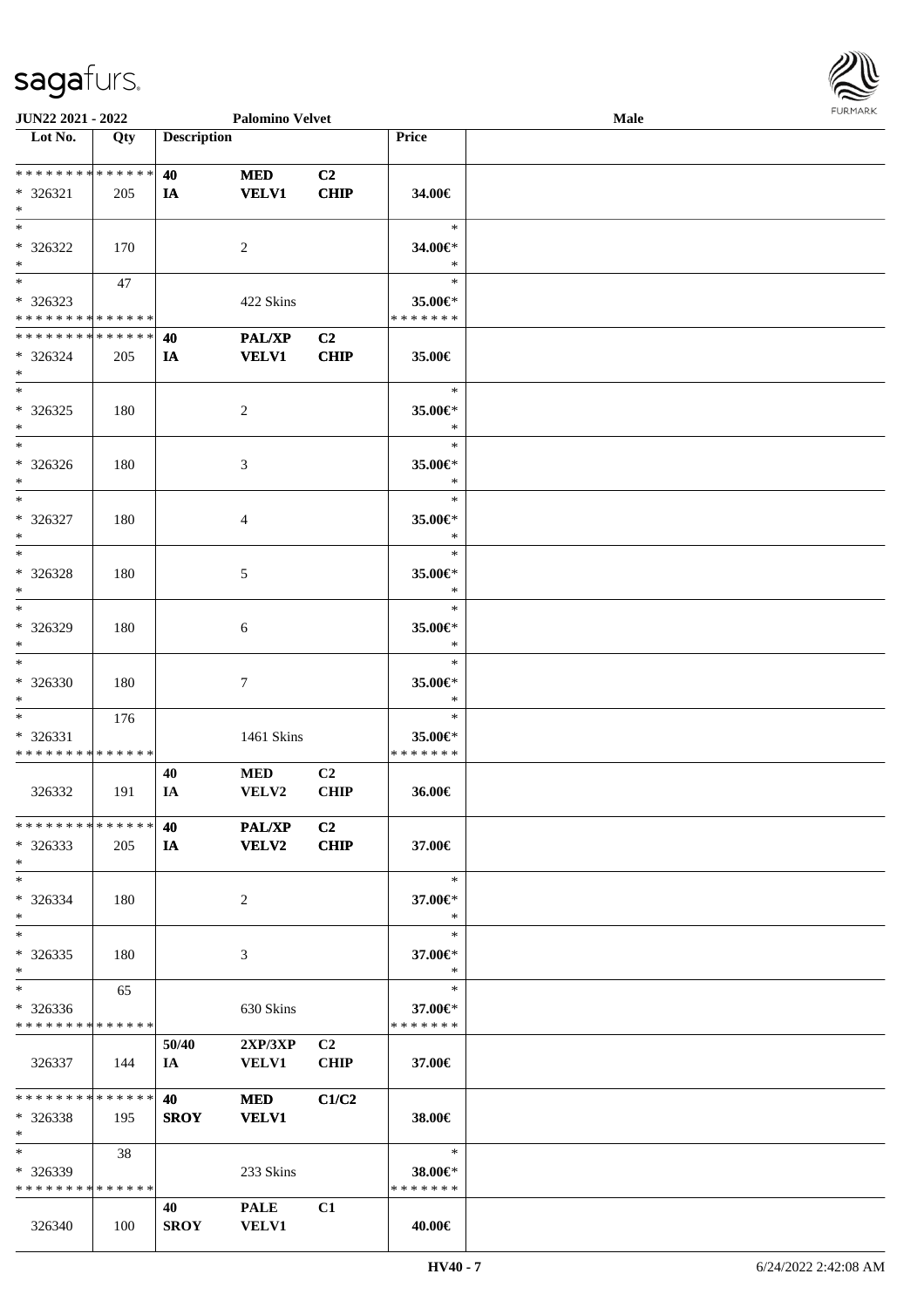

| JUN22 2021 - 2022                                                       |     |                    | <b>Palomino Velvet</b>                 |                |                                    | <b>Male</b> | <b>FURMARK</b> |
|-------------------------------------------------------------------------|-----|--------------------|----------------------------------------|----------------|------------------------------------|-------------|----------------|
| Lot No.                                                                 | Qty | <b>Description</b> |                                        |                | Price                              |             |                |
| * * * * * * * * * * * * * *<br>* 326341<br>$\ast$                       | 195 | 40<br><b>SROY</b>  | <b>PALE</b><br><b>VELV1</b>            | C <sub>2</sub> | 41.00€                             |             |                |
| $\overline{\phantom{a}^*}$<br>$* 326342$<br>* * * * * * * * * * * * * * | 40  |                    | 235 Skins                              |                | $\ast$<br>41.00€*<br>* * * * * * * |             |                |
| 326343                                                                  | 146 | 40<br><b>SROY</b>  | <b>PALE</b><br><b>VELV1</b>            | C3             | $(38.00\epsilon)$                  |             |                |
| * * * * * * * * * * * * * *<br>* 326344<br>$\ast$                       | 205 | 40<br><b>SROY</b>  | $\mathbf{X}\mathbf{P}$<br><b>VELV1</b> | C1/C2          | 43.00€                             |             |                |
| $_{\ast}^{-}$<br>$* 326345$<br>* * * * * * * * * * * * * *              | 108 |                    | 313 Skins                              |                | $\ast$<br>43.00€*<br>* * * * * * * |             |                |
| 326346                                                                  | 100 | 40<br><b>SROY</b>  | $\mathbf{X}\mathbf{P}$<br>VELV1        | C3             | 38.00€                             |             |                |
| 326347                                                                  | 132 | 40<br><b>SROY</b>  | $\bf MED$<br>VELV2                     | C1/C2          | 39.00€                             |             |                |
| 326348                                                                  | 206 | 40<br><b>SROY</b>  | <b>PALE</b><br>VELV2                   | C1/C2          | 42.00€                             |             |                |
| 326349                                                                  | 93  | 40<br><b>SROY</b>  | <b>PALE</b><br>VELV2                   | C3             | 39.00€                             |             |                |
| 326350                                                                  | 198 | 40<br><b>SROY</b>  | $\mathbf{X}\mathbf{P}$<br>VELV2        | C1/C2          | 45.00€                             |             |                |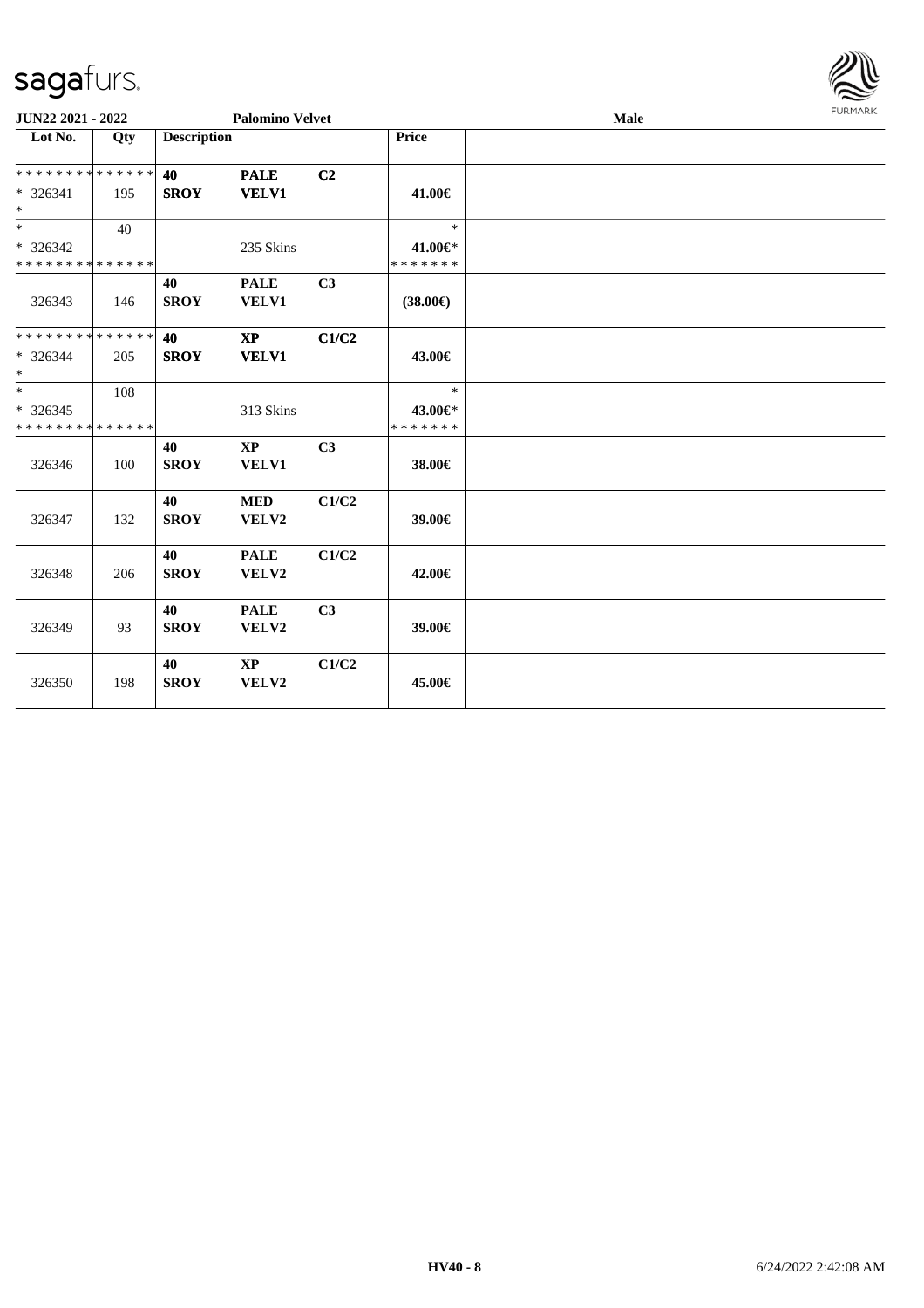

| Lot No.<br><b>Description</b><br>Price<br>Qty<br>C2<br>40/30<br><b>XD</b><br>326401<br>SI<br><b>VELV1</b><br>75<br>$(28.00\epsilon)$<br>C1/C2<br>30<br><b>Dark</b><br><b>VELV1</b><br>326402<br>117<br>SI<br>(30.00)<br>40/30<br>C <sub>3</sub><br><b>Dark</b><br><b>VELV1</b><br>28.50€<br>326403<br>111<br>SI<br>30<br>$\bf MED$<br>C1<br>${\bf SI}$<br><b>VELV1</b><br>326404<br>140<br>$(32.00\epsilon)$<br>* * * * * * * * * * * * * *<br>C2<br>30<br><b>MED</b><br>$* 326405$<br><b>VELV1</b><br>$(32.00\epsilon)$<br>245<br>SI<br>$\ast$<br>$\ast$<br>$\ast$<br>185<br>$* 326406$<br>430 Skins<br>$(32.00\epsilon)$ *<br>* * * * * * *<br>* * * * * * * * * * * * * *<br>$\bf MED$<br>C3<br>30<br>SI<br><b>VELV1</b><br>326407<br>268<br>(30.00)<br>30<br><b>PALE</b><br>C1<br>326408<br><b>VELV1</b><br>$(33.00\epsilon)$<br>247<br>SI<br>* * * * * * * * * * * * * *<br>C <sub>2</sub><br>30<br><b>PALE</b><br>* 326409<br>SI<br><b>VELV1</b><br>$(32.00\epsilon)$<br>245<br>$\ast$<br>$\ast$<br>$\ast$<br>$* 326410$<br>$\boldsymbol{2}$<br>$(32.00\epsilon)$ *<br>220<br>$\ast$<br>$\ast$<br>$\ast$<br>$\ast$<br>$* 326411$<br>$\ensuremath{\mathfrak{Z}}$<br>$(32.00\epsilon)$ *<br>220<br>$\ast$<br>$\ast$<br>$\ast$<br>$\ast$<br>100<br>$* 326412$<br>785 Skins<br>$(32.00\epsilon)$ *<br>* * * * * * * * * * * * * *<br>* * * * * * *<br>* * * * * * * * * * * * * * *<br><b>PALE</b><br>C3<br>30<br>$* 326413$<br><b>VELV1</b><br>SI<br>$(31.00\epsilon)$<br>245<br>$*$<br>$*$<br>$\ast$<br>59<br>$* 326414$<br>304 Skins<br>$(31.00\epsilon)$ *<br>* * * * * * * * * * * * * *<br>* * * * * * *<br>* * * * * * * * * * * * * *<br>C1<br>30<br>$\mathbf{X}\mathbf{P}$<br><b>VELV1</b><br>$* 326415$<br>SI<br>$(34.00\epsilon)$<br>245<br>$*$<br>$\ast$<br>$\ast$<br>107<br>$* 326416$<br>$(34.00€)$ *<br>352 Skins<br>* * * * * * * * * * * * * *<br>* * * * * * *<br>* * * * * * * * * * * * * *<br>30<br>$\mathbf{XP}$<br>C2<br>$* 326417$<br><b>VELV1</b><br>SI<br>$(33.00\epsilon)$<br>245<br>$*$<br>$\ast$<br>$\ast$<br>$* 326418$<br>$(33.00\epsilon)$ *<br>2<br>220<br>$*$<br>$\ast$<br>$\ast$<br>$\ast$<br>* 326419<br>220<br>3<br>$(33.00\epsilon)$ *<br>$*$<br>$\ast$ |  |
|-------------------------------------------------------------------------------------------------------------------------------------------------------------------------------------------------------------------------------------------------------------------------------------------------------------------------------------------------------------------------------------------------------------------------------------------------------------------------------------------------------------------------------------------------------------------------------------------------------------------------------------------------------------------------------------------------------------------------------------------------------------------------------------------------------------------------------------------------------------------------------------------------------------------------------------------------------------------------------------------------------------------------------------------------------------------------------------------------------------------------------------------------------------------------------------------------------------------------------------------------------------------------------------------------------------------------------------------------------------------------------------------------------------------------------------------------------------------------------------------------------------------------------------------------------------------------------------------------------------------------------------------------------------------------------------------------------------------------------------------------------------------------------------------------------------------------------------------------------------------------------------------------------------------------------------------------------------------------------------------------------------------------------------------------------------------------------------------------------------------------------------------------------------------------------------------------|--|
|                                                                                                                                                                                                                                                                                                                                                                                                                                                                                                                                                                                                                                                                                                                                                                                                                                                                                                                                                                                                                                                                                                                                                                                                                                                                                                                                                                                                                                                                                                                                                                                                                                                                                                                                                                                                                                                                                                                                                                                                                                                                                                                                                                                                 |  |
|                                                                                                                                                                                                                                                                                                                                                                                                                                                                                                                                                                                                                                                                                                                                                                                                                                                                                                                                                                                                                                                                                                                                                                                                                                                                                                                                                                                                                                                                                                                                                                                                                                                                                                                                                                                                                                                                                                                                                                                                                                                                                                                                                                                                 |  |
|                                                                                                                                                                                                                                                                                                                                                                                                                                                                                                                                                                                                                                                                                                                                                                                                                                                                                                                                                                                                                                                                                                                                                                                                                                                                                                                                                                                                                                                                                                                                                                                                                                                                                                                                                                                                                                                                                                                                                                                                                                                                                                                                                                                                 |  |
|                                                                                                                                                                                                                                                                                                                                                                                                                                                                                                                                                                                                                                                                                                                                                                                                                                                                                                                                                                                                                                                                                                                                                                                                                                                                                                                                                                                                                                                                                                                                                                                                                                                                                                                                                                                                                                                                                                                                                                                                                                                                                                                                                                                                 |  |
|                                                                                                                                                                                                                                                                                                                                                                                                                                                                                                                                                                                                                                                                                                                                                                                                                                                                                                                                                                                                                                                                                                                                                                                                                                                                                                                                                                                                                                                                                                                                                                                                                                                                                                                                                                                                                                                                                                                                                                                                                                                                                                                                                                                                 |  |
|                                                                                                                                                                                                                                                                                                                                                                                                                                                                                                                                                                                                                                                                                                                                                                                                                                                                                                                                                                                                                                                                                                                                                                                                                                                                                                                                                                                                                                                                                                                                                                                                                                                                                                                                                                                                                                                                                                                                                                                                                                                                                                                                                                                                 |  |
|                                                                                                                                                                                                                                                                                                                                                                                                                                                                                                                                                                                                                                                                                                                                                                                                                                                                                                                                                                                                                                                                                                                                                                                                                                                                                                                                                                                                                                                                                                                                                                                                                                                                                                                                                                                                                                                                                                                                                                                                                                                                                                                                                                                                 |  |
|                                                                                                                                                                                                                                                                                                                                                                                                                                                                                                                                                                                                                                                                                                                                                                                                                                                                                                                                                                                                                                                                                                                                                                                                                                                                                                                                                                                                                                                                                                                                                                                                                                                                                                                                                                                                                                                                                                                                                                                                                                                                                                                                                                                                 |  |
|                                                                                                                                                                                                                                                                                                                                                                                                                                                                                                                                                                                                                                                                                                                                                                                                                                                                                                                                                                                                                                                                                                                                                                                                                                                                                                                                                                                                                                                                                                                                                                                                                                                                                                                                                                                                                                                                                                                                                                                                                                                                                                                                                                                                 |  |
|                                                                                                                                                                                                                                                                                                                                                                                                                                                                                                                                                                                                                                                                                                                                                                                                                                                                                                                                                                                                                                                                                                                                                                                                                                                                                                                                                                                                                                                                                                                                                                                                                                                                                                                                                                                                                                                                                                                                                                                                                                                                                                                                                                                                 |  |
|                                                                                                                                                                                                                                                                                                                                                                                                                                                                                                                                                                                                                                                                                                                                                                                                                                                                                                                                                                                                                                                                                                                                                                                                                                                                                                                                                                                                                                                                                                                                                                                                                                                                                                                                                                                                                                                                                                                                                                                                                                                                                                                                                                                                 |  |
|                                                                                                                                                                                                                                                                                                                                                                                                                                                                                                                                                                                                                                                                                                                                                                                                                                                                                                                                                                                                                                                                                                                                                                                                                                                                                                                                                                                                                                                                                                                                                                                                                                                                                                                                                                                                                                                                                                                                                                                                                                                                                                                                                                                                 |  |
|                                                                                                                                                                                                                                                                                                                                                                                                                                                                                                                                                                                                                                                                                                                                                                                                                                                                                                                                                                                                                                                                                                                                                                                                                                                                                                                                                                                                                                                                                                                                                                                                                                                                                                                                                                                                                                                                                                                                                                                                                                                                                                                                                                                                 |  |
|                                                                                                                                                                                                                                                                                                                                                                                                                                                                                                                                                                                                                                                                                                                                                                                                                                                                                                                                                                                                                                                                                                                                                                                                                                                                                                                                                                                                                                                                                                                                                                                                                                                                                                                                                                                                                                                                                                                                                                                                                                                                                                                                                                                                 |  |
|                                                                                                                                                                                                                                                                                                                                                                                                                                                                                                                                                                                                                                                                                                                                                                                                                                                                                                                                                                                                                                                                                                                                                                                                                                                                                                                                                                                                                                                                                                                                                                                                                                                                                                                                                                                                                                                                                                                                                                                                                                                                                                                                                                                                 |  |
|                                                                                                                                                                                                                                                                                                                                                                                                                                                                                                                                                                                                                                                                                                                                                                                                                                                                                                                                                                                                                                                                                                                                                                                                                                                                                                                                                                                                                                                                                                                                                                                                                                                                                                                                                                                                                                                                                                                                                                                                                                                                                                                                                                                                 |  |
|                                                                                                                                                                                                                                                                                                                                                                                                                                                                                                                                                                                                                                                                                                                                                                                                                                                                                                                                                                                                                                                                                                                                                                                                                                                                                                                                                                                                                                                                                                                                                                                                                                                                                                                                                                                                                                                                                                                                                                                                                                                                                                                                                                                                 |  |
|                                                                                                                                                                                                                                                                                                                                                                                                                                                                                                                                                                                                                                                                                                                                                                                                                                                                                                                                                                                                                                                                                                                                                                                                                                                                                                                                                                                                                                                                                                                                                                                                                                                                                                                                                                                                                                                                                                                                                                                                                                                                                                                                                                                                 |  |
|                                                                                                                                                                                                                                                                                                                                                                                                                                                                                                                                                                                                                                                                                                                                                                                                                                                                                                                                                                                                                                                                                                                                                                                                                                                                                                                                                                                                                                                                                                                                                                                                                                                                                                                                                                                                                                                                                                                                                                                                                                                                                                                                                                                                 |  |
|                                                                                                                                                                                                                                                                                                                                                                                                                                                                                                                                                                                                                                                                                                                                                                                                                                                                                                                                                                                                                                                                                                                                                                                                                                                                                                                                                                                                                                                                                                                                                                                                                                                                                                                                                                                                                                                                                                                                                                                                                                                                                                                                                                                                 |  |
|                                                                                                                                                                                                                                                                                                                                                                                                                                                                                                                                                                                                                                                                                                                                                                                                                                                                                                                                                                                                                                                                                                                                                                                                                                                                                                                                                                                                                                                                                                                                                                                                                                                                                                                                                                                                                                                                                                                                                                                                                                                                                                                                                                                                 |  |
|                                                                                                                                                                                                                                                                                                                                                                                                                                                                                                                                                                                                                                                                                                                                                                                                                                                                                                                                                                                                                                                                                                                                                                                                                                                                                                                                                                                                                                                                                                                                                                                                                                                                                                                                                                                                                                                                                                                                                                                                                                                                                                                                                                                                 |  |
|                                                                                                                                                                                                                                                                                                                                                                                                                                                                                                                                                                                                                                                                                                                                                                                                                                                                                                                                                                                                                                                                                                                                                                                                                                                                                                                                                                                                                                                                                                                                                                                                                                                                                                                                                                                                                                                                                                                                                                                                                                                                                                                                                                                                 |  |
|                                                                                                                                                                                                                                                                                                                                                                                                                                                                                                                                                                                                                                                                                                                                                                                                                                                                                                                                                                                                                                                                                                                                                                                                                                                                                                                                                                                                                                                                                                                                                                                                                                                                                                                                                                                                                                                                                                                                                                                                                                                                                                                                                                                                 |  |
|                                                                                                                                                                                                                                                                                                                                                                                                                                                                                                                                                                                                                                                                                                                                                                                                                                                                                                                                                                                                                                                                                                                                                                                                                                                                                                                                                                                                                                                                                                                                                                                                                                                                                                                                                                                                                                                                                                                                                                                                                                                                                                                                                                                                 |  |
|                                                                                                                                                                                                                                                                                                                                                                                                                                                                                                                                                                                                                                                                                                                                                                                                                                                                                                                                                                                                                                                                                                                                                                                                                                                                                                                                                                                                                                                                                                                                                                                                                                                                                                                                                                                                                                                                                                                                                                                                                                                                                                                                                                                                 |  |
|                                                                                                                                                                                                                                                                                                                                                                                                                                                                                                                                                                                                                                                                                                                                                                                                                                                                                                                                                                                                                                                                                                                                                                                                                                                                                                                                                                                                                                                                                                                                                                                                                                                                                                                                                                                                                                                                                                                                                                                                                                                                                                                                                                                                 |  |
|                                                                                                                                                                                                                                                                                                                                                                                                                                                                                                                                                                                                                                                                                                                                                                                                                                                                                                                                                                                                                                                                                                                                                                                                                                                                                                                                                                                                                                                                                                                                                                                                                                                                                                                                                                                                                                                                                                                                                                                                                                                                                                                                                                                                 |  |
|                                                                                                                                                                                                                                                                                                                                                                                                                                                                                                                                                                                                                                                                                                                                                                                                                                                                                                                                                                                                                                                                                                                                                                                                                                                                                                                                                                                                                                                                                                                                                                                                                                                                                                                                                                                                                                                                                                                                                                                                                                                                                                                                                                                                 |  |
|                                                                                                                                                                                                                                                                                                                                                                                                                                                                                                                                                                                                                                                                                                                                                                                                                                                                                                                                                                                                                                                                                                                                                                                                                                                                                                                                                                                                                                                                                                                                                                                                                                                                                                                                                                                                                                                                                                                                                                                                                                                                                                                                                                                                 |  |
|                                                                                                                                                                                                                                                                                                                                                                                                                                                                                                                                                                                                                                                                                                                                                                                                                                                                                                                                                                                                                                                                                                                                                                                                                                                                                                                                                                                                                                                                                                                                                                                                                                                                                                                                                                                                                                                                                                                                                                                                                                                                                                                                                                                                 |  |
|                                                                                                                                                                                                                                                                                                                                                                                                                                                                                                                                                                                                                                                                                                                                                                                                                                                                                                                                                                                                                                                                                                                                                                                                                                                                                                                                                                                                                                                                                                                                                                                                                                                                                                                                                                                                                                                                                                                                                                                                                                                                                                                                                                                                 |  |
|                                                                                                                                                                                                                                                                                                                                                                                                                                                                                                                                                                                                                                                                                                                                                                                                                                                                                                                                                                                                                                                                                                                                                                                                                                                                                                                                                                                                                                                                                                                                                                                                                                                                                                                                                                                                                                                                                                                                                                                                                                                                                                                                                                                                 |  |
|                                                                                                                                                                                                                                                                                                                                                                                                                                                                                                                                                                                                                                                                                                                                                                                                                                                                                                                                                                                                                                                                                                                                                                                                                                                                                                                                                                                                                                                                                                                                                                                                                                                                                                                                                                                                                                                                                                                                                                                                                                                                                                                                                                                                 |  |
|                                                                                                                                                                                                                                                                                                                                                                                                                                                                                                                                                                                                                                                                                                                                                                                                                                                                                                                                                                                                                                                                                                                                                                                                                                                                                                                                                                                                                                                                                                                                                                                                                                                                                                                                                                                                                                                                                                                                                                                                                                                                                                                                                                                                 |  |
|                                                                                                                                                                                                                                                                                                                                                                                                                                                                                                                                                                                                                                                                                                                                                                                                                                                                                                                                                                                                                                                                                                                                                                                                                                                                                                                                                                                                                                                                                                                                                                                                                                                                                                                                                                                                                                                                                                                                                                                                                                                                                                                                                                                                 |  |
|                                                                                                                                                                                                                                                                                                                                                                                                                                                                                                                                                                                                                                                                                                                                                                                                                                                                                                                                                                                                                                                                                                                                                                                                                                                                                                                                                                                                                                                                                                                                                                                                                                                                                                                                                                                                                                                                                                                                                                                                                                                                                                                                                                                                 |  |
|                                                                                                                                                                                                                                                                                                                                                                                                                                                                                                                                                                                                                                                                                                                                                                                                                                                                                                                                                                                                                                                                                                                                                                                                                                                                                                                                                                                                                                                                                                                                                                                                                                                                                                                                                                                                                                                                                                                                                                                                                                                                                                                                                                                                 |  |
|                                                                                                                                                                                                                                                                                                                                                                                                                                                                                                                                                                                                                                                                                                                                                                                                                                                                                                                                                                                                                                                                                                                                                                                                                                                                                                                                                                                                                                                                                                                                                                                                                                                                                                                                                                                                                                                                                                                                                                                                                                                                                                                                                                                                 |  |
|                                                                                                                                                                                                                                                                                                                                                                                                                                                                                                                                                                                                                                                                                                                                                                                                                                                                                                                                                                                                                                                                                                                                                                                                                                                                                                                                                                                                                                                                                                                                                                                                                                                                                                                                                                                                                                                                                                                                                                                                                                                                                                                                                                                                 |  |
|                                                                                                                                                                                                                                                                                                                                                                                                                                                                                                                                                                                                                                                                                                                                                                                                                                                                                                                                                                                                                                                                                                                                                                                                                                                                                                                                                                                                                                                                                                                                                                                                                                                                                                                                                                                                                                                                                                                                                                                                                                                                                                                                                                                                 |  |
|                                                                                                                                                                                                                                                                                                                                                                                                                                                                                                                                                                                                                                                                                                                                                                                                                                                                                                                                                                                                                                                                                                                                                                                                                                                                                                                                                                                                                                                                                                                                                                                                                                                                                                                                                                                                                                                                                                                                                                                                                                                                                                                                                                                                 |  |
|                                                                                                                                                                                                                                                                                                                                                                                                                                                                                                                                                                                                                                                                                                                                                                                                                                                                                                                                                                                                                                                                                                                                                                                                                                                                                                                                                                                                                                                                                                                                                                                                                                                                                                                                                                                                                                                                                                                                                                                                                                                                                                                                                                                                 |  |
|                                                                                                                                                                                                                                                                                                                                                                                                                                                                                                                                                                                                                                                                                                                                                                                                                                                                                                                                                                                                                                                                                                                                                                                                                                                                                                                                                                                                                                                                                                                                                                                                                                                                                                                                                                                                                                                                                                                                                                                                                                                                                                                                                                                                 |  |
|                                                                                                                                                                                                                                                                                                                                                                                                                                                                                                                                                                                                                                                                                                                                                                                                                                                                                                                                                                                                                                                                                                                                                                                                                                                                                                                                                                                                                                                                                                                                                                                                                                                                                                                                                                                                                                                                                                                                                                                                                                                                                                                                                                                                 |  |
|                                                                                                                                                                                                                                                                                                                                                                                                                                                                                                                                                                                                                                                                                                                                                                                                                                                                                                                                                                                                                                                                                                                                                                                                                                                                                                                                                                                                                                                                                                                                                                                                                                                                                                                                                                                                                                                                                                                                                                                                                                                                                                                                                                                                 |  |
|                                                                                                                                                                                                                                                                                                                                                                                                                                                                                                                                                                                                                                                                                                                                                                                                                                                                                                                                                                                                                                                                                                                                                                                                                                                                                                                                                                                                                                                                                                                                                                                                                                                                                                                                                                                                                                                                                                                                                                                                                                                                                                                                                                                                 |  |
|                                                                                                                                                                                                                                                                                                                                                                                                                                                                                                                                                                                                                                                                                                                                                                                                                                                                                                                                                                                                                                                                                                                                                                                                                                                                                                                                                                                                                                                                                                                                                                                                                                                                                                                                                                                                                                                                                                                                                                                                                                                                                                                                                                                                 |  |
|                                                                                                                                                                                                                                                                                                                                                                                                                                                                                                                                                                                                                                                                                                                                                                                                                                                                                                                                                                                                                                                                                                                                                                                                                                                                                                                                                                                                                                                                                                                                                                                                                                                                                                                                                                                                                                                                                                                                                                                                                                                                                                                                                                                                 |  |
|                                                                                                                                                                                                                                                                                                                                                                                                                                                                                                                                                                                                                                                                                                                                                                                                                                                                                                                                                                                                                                                                                                                                                                                                                                                                                                                                                                                                                                                                                                                                                                                                                                                                                                                                                                                                                                                                                                                                                                                                                                                                                                                                                                                                 |  |
|                                                                                                                                                                                                                                                                                                                                                                                                                                                                                                                                                                                                                                                                                                                                                                                                                                                                                                                                                                                                                                                                                                                                                                                                                                                                                                                                                                                                                                                                                                                                                                                                                                                                                                                                                                                                                                                                                                                                                                                                                                                                                                                                                                                                 |  |
|                                                                                                                                                                                                                                                                                                                                                                                                                                                                                                                                                                                                                                                                                                                                                                                                                                                                                                                                                                                                                                                                                                                                                                                                                                                                                                                                                                                                                                                                                                                                                                                                                                                                                                                                                                                                                                                                                                                                                                                                                                                                                                                                                                                                 |  |
|                                                                                                                                                                                                                                                                                                                                                                                                                                                                                                                                                                                                                                                                                                                                                                                                                                                                                                                                                                                                                                                                                                                                                                                                                                                                                                                                                                                                                                                                                                                                                                                                                                                                                                                                                                                                                                                                                                                                                                                                                                                                                                                                                                                                 |  |
|                                                                                                                                                                                                                                                                                                                                                                                                                                                                                                                                                                                                                                                                                                                                                                                                                                                                                                                                                                                                                                                                                                                                                                                                                                                                                                                                                                                                                                                                                                                                                                                                                                                                                                                                                                                                                                                                                                                                                                                                                                                                                                                                                                                                 |  |
| $*$<br>$\ast$                                                                                                                                                                                                                                                                                                                                                                                                                                                                                                                                                                                                                                                                                                                                                                                                                                                                                                                                                                                                                                                                                                                                                                                                                                                                                                                                                                                                                                                                                                                                                                                                                                                                                                                                                                                                                                                                                                                                                                                                                                                                                                                                                                                   |  |
| 172<br>* 326420<br>857 Skins<br>$(33.00\epsilon)$ *                                                                                                                                                                                                                                                                                                                                                                                                                                                                                                                                                                                                                                                                                                                                                                                                                                                                                                                                                                                                                                                                                                                                                                                                                                                                                                                                                                                                                                                                                                                                                                                                                                                                                                                                                                                                                                                                                                                                                                                                                                                                                                                                             |  |
| * * * * * * * * * * * * * *<br>* * * * * * *                                                                                                                                                                                                                                                                                                                                                                                                                                                                                                                                                                                                                                                                                                                                                                                                                                                                                                                                                                                                                                                                                                                                                                                                                                                                                                                                                                                                                                                                                                                                                                                                                                                                                                                                                                                                                                                                                                                                                                                                                                                                                                                                                    |  |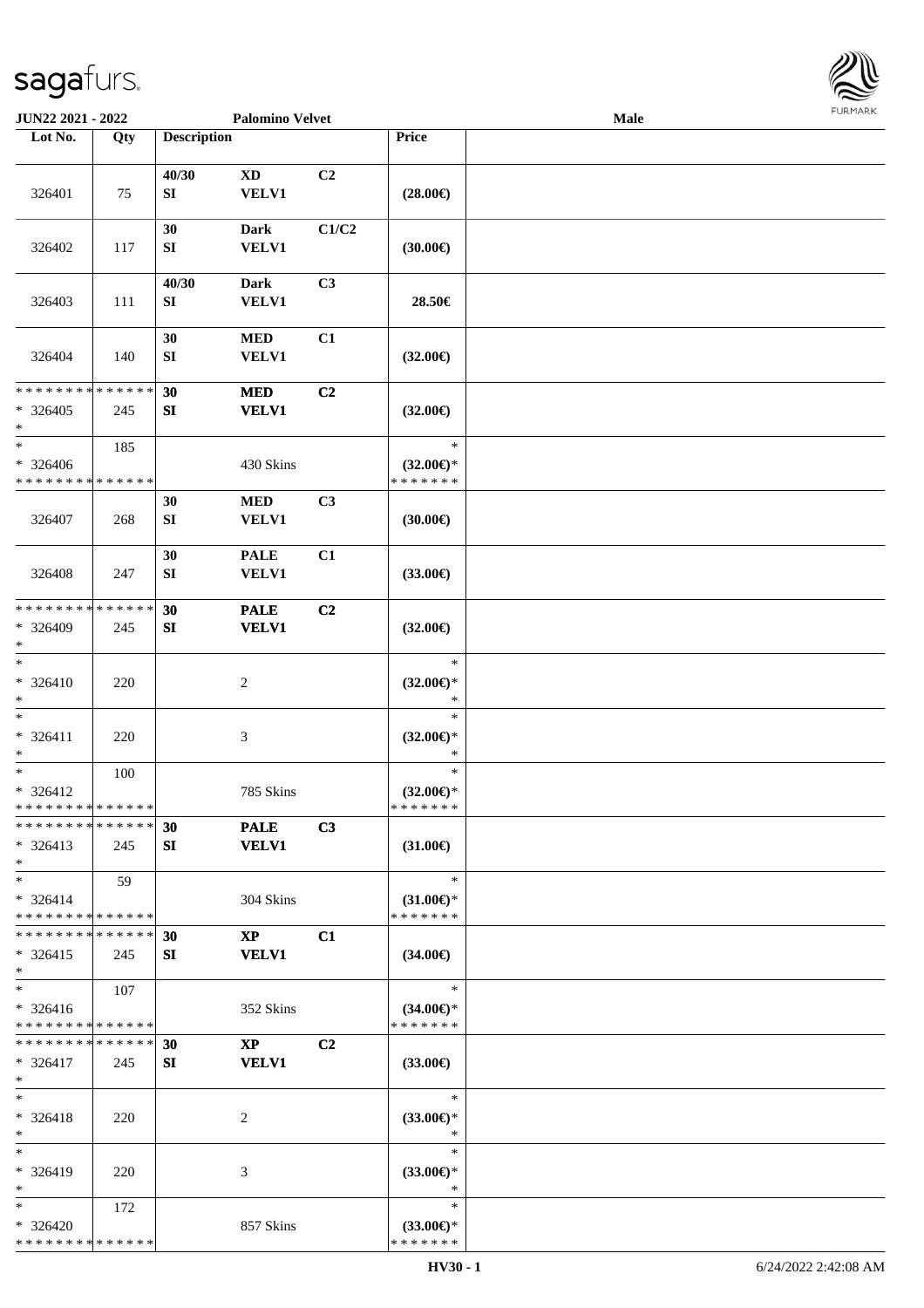

| JUN22 2021 - 2022                       |     |                         | <b>Palomino Velvet</b> |                |                          | <b>Male</b> |  |
|-----------------------------------------|-----|-------------------------|------------------------|----------------|--------------------------|-------------|--|
| Lot No.                                 | Qty | <b>Description</b>      |                        |                | Price                    |             |  |
|                                         |     |                         |                        |                |                          |             |  |
| ******** <mark>******</mark>            |     | 30                      | $\mathbf{X}\mathbf{P}$ | C3             |                          |             |  |
| $* 326421$                              | 245 | SI                      | <b>VELV1</b>           |                | $(32.00\epsilon)$        |             |  |
| $*$                                     |     |                         |                        |                |                          |             |  |
| $*$                                     | 89  |                         |                        |                | $\ast$                   |             |  |
| * 326422                                |     |                         | 334 Skins              |                | $(32.00\epsilon)$ *      |             |  |
| * * * * * * * * * * * * * *             |     |                         |                        |                | * * * * * * *            |             |  |
|                                         |     | 30                      | 2XP                    | C1             |                          |             |  |
| 326423                                  | 142 | SI                      | <b>VELV1</b>           |                | $(35.00\epsilon)$        |             |  |
|                                         |     |                         |                        |                |                          |             |  |
|                                         |     | 30                      | 2XP                    | C2             |                          |             |  |
| 326424                                  | 222 | SI                      | <b>VELV1</b>           |                | $(34.00\epsilon)$        |             |  |
|                                         |     |                         |                        |                |                          |             |  |
|                                         |     | 30                      | 2XP                    | C3             |                          |             |  |
| 326425                                  | 76  | SI                      | <b>VELV1</b>           |                | $(32.00\epsilon)$        |             |  |
|                                         |     | 40/30                   | 3XP                    | C2             |                          |             |  |
| 326426                                  | 114 | SI                      | <b>VELV1</b>           |                | $(32.00\epsilon)$        |             |  |
|                                         |     |                         |                        |                |                          |             |  |
|                                         |     | 30                      | <b>MED</b>             | C1/C2          |                          |             |  |
| 326427                                  | 251 | SI                      | VELV2                  |                | 32.00€                   |             |  |
|                                         |     |                         |                        |                |                          |             |  |
|                                         |     | 30                      | <b>PALE</b>            | C1             |                          |             |  |
| 326428                                  | 164 | SI                      | VELV2                  |                | 33.00€                   |             |  |
|                                         |     |                         |                        |                |                          |             |  |
| * * * * * * * * * * * * * *             |     | 30                      | <b>PALE</b>            | C2             |                          |             |  |
| * 326429                                | 245 | SI                      | VELV2                  |                | 33.00€                   |             |  |
| $*$                                     |     |                         |                        |                |                          |             |  |
| $\ast$                                  | 72  |                         |                        |                | $\ast$                   |             |  |
| * 326430                                |     |                         | 317 Skins              |                | 32.00€*                  |             |  |
| * * * * * * * * * * * * * *             |     |                         |                        |                | * * * * * * *            |             |  |
|                                         |     | 30                      | <b>PALE</b>            | C3             |                          |             |  |
| 326431                                  | 111 | SI                      | VELV2                  |                | 32.00€                   |             |  |
|                                         |     |                         |                        |                |                          |             |  |
|                                         |     | 30                      | $\bold{XP}$            | C1             |                          |             |  |
| 326432                                  | 163 | SI                      | VELV2                  |                | 34.00€                   |             |  |
|                                         |     |                         |                        |                |                          |             |  |
| * * * * * * * * * * * * * * *           |     | 30                      | $\mathbf{X}\mathbf{P}$ | C2             |                          |             |  |
| $*326433$                               | 245 | SI                      | <b>VELV2</b>           |                | 34.00€                   |             |  |
| $*$                                     |     |                         |                        |                |                          |             |  |
| $*$                                     | 145 |                         |                        |                | $\ast$                   |             |  |
| * 326434                                |     |                         | 390 Skins              |                | 34.00€*                  |             |  |
| * * * * * * * * * * * * * * *           |     |                         |                        |                | * * * * * * *            |             |  |
|                                         |     | 30                      | $\mathbf{X}\mathbf{P}$ | C <sub>3</sub> |                          |             |  |
| 326435                                  | 124 | SI                      | VELV2                  |                | 32.00€                   |             |  |
| * * * * * * * * * * * * * *             |     |                         |                        |                |                          |             |  |
|                                         |     | 30                      | ALL                    | C2             |                          |             |  |
| $*326436$<br>$*$                        | 245 | $\mathbf{I}$            | <b>VELV1</b>           | WB1            | 27.00€                   |             |  |
| $*$ $*$                                 | 86  |                         |                        |                | $\ast$                   |             |  |
|                                         |     |                         |                        |                |                          |             |  |
| * 326437<br>* * * * * * * * * * * * * * |     |                         | 331 Skins              |                | 27.00€*<br>* * * * * * * |             |  |
|                                         |     | 40/30                   | XD/DK                  | C2             |                          |             |  |
| 326438                                  | 57  | $\mathbf{I} \mathbf{B}$ | <b>VELV1</b>           | <b>CHIP</b>    | 27.00€                   |             |  |
|                                         |     |                         |                        |                |                          |             |  |
|                                         |     | 40/30                   | 2XP/3XP                | C2             |                          |             |  |
| 326439                                  | 138 | $\mathbf{I} \mathbf{B}$ | <b>VELV1</b>           | <b>CHIP</b>    | 29.50€                   |             |  |
|                                         |     |                         |                        |                |                          |             |  |
|                                         |     | 30 <sup>1</sup>         | $\mathbf{X}\mathbf{D}$ | C2             |                          |             |  |
| 326440                                  | 71  | <b>SAGA</b>             | <b>VELV1</b>           |                | $(28.50\epsilon)$        |             |  |
|                                         |     |                         |                        |                |                          |             |  |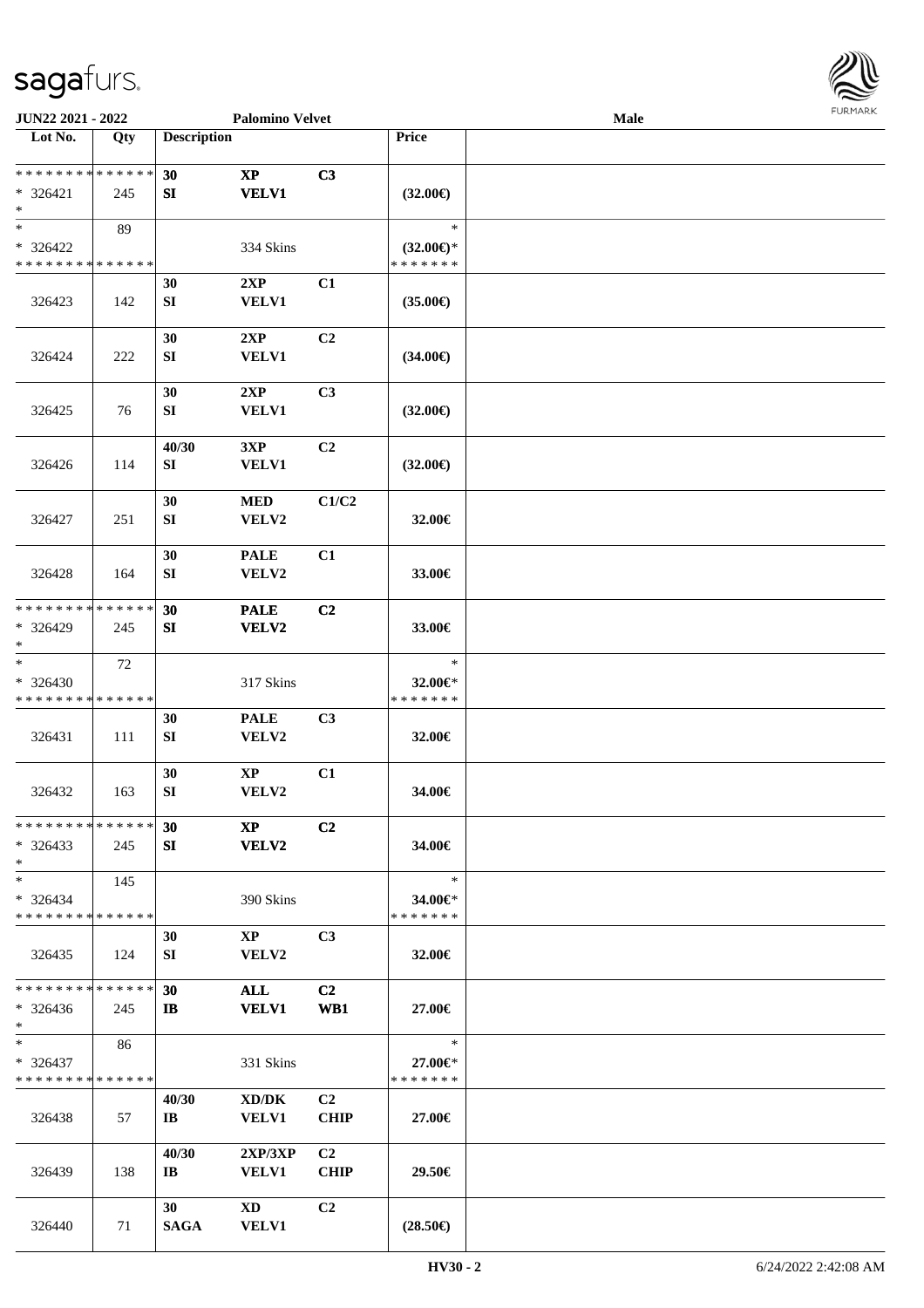

| JUN22 2021 - 2022                                         |     |                    | <b>Palomino Velvet</b>      |                |                                                | Male | <b>LOKINKY</b> |
|-----------------------------------------------------------|-----|--------------------|-----------------------------|----------------|------------------------------------------------|------|----------------|
| Lot No.                                                   | Qty | <b>Description</b> |                             |                | Price                                          |      |                |
| 326441                                                    | 220 | 30<br><b>SAGA</b>  | Dark<br>VELV1               | C1/C2          | 32.00€                                         |      |                |
| 326442                                                    | 163 | 30<br><b>SAGA</b>  | <b>Dark</b><br>VELV1        | C3             | 31.00€                                         |      |                |
| 326443                                                    | 195 | 30<br><b>SAGA</b>  | $\bf MED$<br><b>VELV1</b>   | C1             | $(35.00\epsilon)$                              |      |                |
| * * * * * * * * * * * * * *<br>$* 326444$<br>$\ast$       | 225 | 30<br><b>SAGA</b>  | <b>MED</b><br><b>VELV1</b>  | C <sub>2</sub> | $(34.00\epsilon)$                              |      |                |
| $\overline{\phantom{0}}$<br>$* 326445$<br>$*$             | 200 |                    | $\overline{c}$              |                | $\ast$<br>$(34.00\epsilon)$ *<br>$\ast$        |      |                |
| $\overline{\phantom{0}}$<br>$* 326446$<br>$\ast$          | 200 |                    | 3                           |                | $\ast$<br>34.00€*<br>$\ast$                    |      |                |
| $*$<br>$* 326447$<br>* * * * * * * * * * * * * *          | 209 |                    | 834 Skins                   |                | $\ast$<br>$(34.00\epsilon)$ *<br>* * * * * * * |      |                |
| * * * * * * * * * * * * * *<br>$* 326448$<br>$*$          | 225 | 30<br><b>SAGA</b>  | <b>MED</b><br><b>VELV1</b>  | C3             | 32.00€                                         |      |                |
| $\ast$<br>* 326449<br>* * * * * * * * * * * * * *         | 214 |                    | 439 Skins                   |                | $\ast$<br>32.00€*<br>* * * * * * *             |      |                |
| * * * * * * * * * * * * * *<br>$* 326450$<br>$*$          | 225 | 30<br><b>SAGA</b>  | <b>PALE</b><br><b>VELV1</b> | C1             | 35.00€                                         |      |                |
| $*$<br>* 326451<br>* * * * * * * * * * * * * *            | 139 |                    | 364 Skins                   |                | $\ast$<br>35.00€*<br>* * * * * * *             |      |                |
| * * * * * * * * * * * * * *<br>$* 326452$<br>$\mathbf{x}$ | 225 | 30<br><b>SAGA</b>  | <b>PALE</b><br><b>VELV1</b> | C <sub>2</sub> | $(35.00\in)$                                   |      |                |
| $\ast$<br>$*326453$<br>$*$                                | 200 |                    | $\overline{2}$              |                | $\ast$<br>35.00€*<br>$\ast$                    |      |                |
| $\ast$<br>$* 326454$<br>$*$                               | 200 |                    | 3                           |                | $\ast$<br>$(35.00\epsilon)$ *<br>$\ast$        |      |                |
| $*$<br>$*326455$<br>$*$                                   | 200 |                    | 4                           |                | $\ast$<br>$(35.00\epsilon)$ *<br>$\ast$        |      |                |
| $*$<br>* 326456<br>$*$                                    | 200 |                    | 5                           |                | $\ast$<br>$(35.00\epsilon)$ *<br>$\ast$        |      |                |
| $*$<br>$* 326457$<br>$*$                                  | 200 |                    | 6                           |                | $\ast$<br>$(35.00\epsilon)$ *<br>$\ast$        |      |                |
| $*$<br>$* 326458$<br>$*$                                  | 210 |                    | 7                           |                | $\ast$<br>$(35.00\epsilon)$ *<br>$\ast$        |      |                |
| $*$ and $*$<br>* 326459<br>* * * * * * * * * * * * * *    | 58  |                    | 1493 Skins                  |                | $\ast$<br>$(35.00\epsilon)$ *<br>* * * * * * * |      |                |
| * * * * * * * * * * * * * *<br>* 326460<br>$*$            | 225 | 30<br><b>SAGA</b>  | <b>PALE</b><br><b>VELV1</b> | C3             | 33.00€                                         |      |                |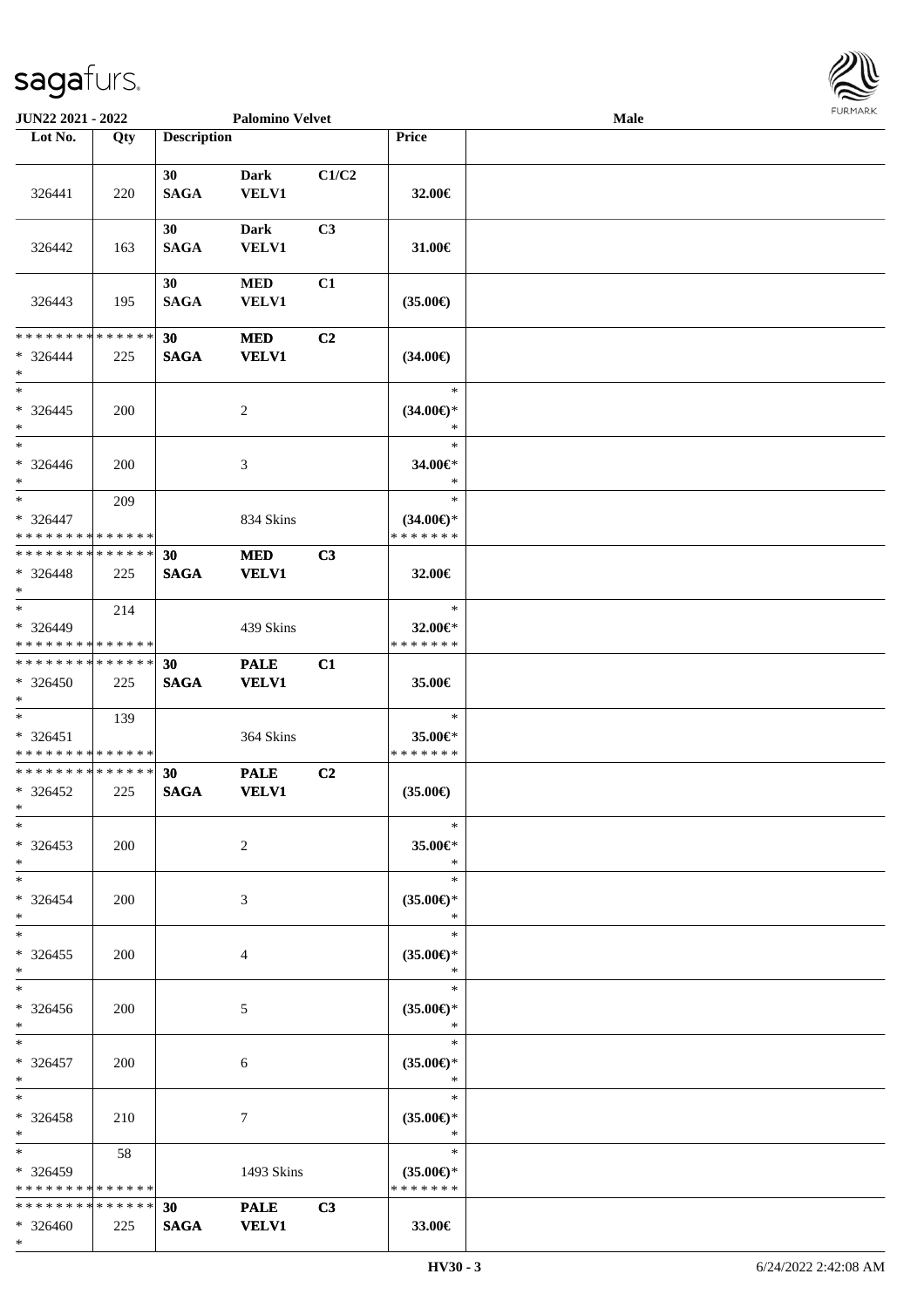| JUN22 2021 - 2022                                            |            |                    | <b>Palomino Velvet</b> |       |                       | Male | <b>FURPIARR</b> |
|--------------------------------------------------------------|------------|--------------------|------------------------|-------|-----------------------|------|-----------------|
| Lot No.                                                      | Qty        | <b>Description</b> |                        |       | <b>Price</b>          |      |                 |
|                                                              |            |                    |                        |       |                       |      |                 |
| $*$                                                          |            | 30                 | <b>PALE</b>            | C3    | $\ast$                |      |                 |
| * 326461                                                     | 220        | <b>SAGA</b>        | <b>VELV1</b>           |       | 33.00€*               |      |                 |
| $*$                                                          |            |                    |                        |       | $\ast$                |      |                 |
| $*$                                                          |            |                    |                        |       | $\ast$                |      |                 |
| $* 326462$                                                   | 220        |                    | 3                      |       | 33.00€*               |      |                 |
| $*$                                                          |            |                    |                        |       | $\ast$                |      |                 |
| $*$                                                          | 52         |                    |                        |       | $\ast$                |      |                 |
| $* 326463$                                                   |            |                    | 717 Skins              |       | 33.00€*               |      |                 |
| * * * * * * * * * * * * * *                                  |            |                    |                        |       | * * * * * * *         |      |                 |
| * * * * * * * * * * * * * * *                                |            | 30                 | $\mathbf{X}\mathbf{P}$ | C1    |                       |      |                 |
| $* 326464$                                                   | 245        | <b>SAGA</b>        | <b>VELV1</b>           |       | 36.00€                |      |                 |
| $*$                                                          |            |                    |                        |       |                       |      |                 |
| $*$ $*$                                                      | 223        |                    |                        |       | $\ast$                |      |                 |
| $* 326465$                                                   |            |                    | 468 Skins              |       | 36.00€*               |      |                 |
| * * * * * * * * * * * * * * *<br>* * * * * * * * * * * * * * |            |                    |                        |       | * * * * * * *         |      |                 |
|                                                              |            | 30                 | $\mathbf{XP}$          | C2    |                       |      |                 |
| $* 326466$                                                   | 225        | <b>SAGA</b>        | <b>VELV1</b>           |       | 35.00€                |      |                 |
| $*$<br>$*$                                                   |            |                    |                        |       | $\ast$                |      |                 |
|                                                              |            |                    |                        |       |                       |      |                 |
| $* 326467$<br>$*$                                            | 200        |                    | $\overline{c}$         |       | 35.00€*<br>$\ast$     |      |                 |
| $*$                                                          |            |                    |                        |       | $\ast$                |      |                 |
|                                                              |            |                    |                        |       |                       |      |                 |
| $* 326468$<br>$*$                                            | 200        |                    | $\mathfrak{Z}$         |       | 35.00€*<br>$\ast$     |      |                 |
| $\overline{\ast}$                                            |            |                    |                        |       | $\ast$                |      |                 |
| $* 326469$                                                   | 200        |                    | $\overline{4}$         |       | 35.00€*               |      |                 |
| $*$                                                          |            |                    |                        |       | $\ast$                |      |                 |
| $*$                                                          |            |                    |                        |       | $\ast$                |      |                 |
| * 326470                                                     | 200        |                    | 5                      |       | 35.00€*               |      |                 |
| $*$                                                          |            |                    |                        |       | $\ast$                |      |                 |
| $*$                                                          |            |                    |                        |       | $\ast$                |      |                 |
| $* 326471$                                                   | 200        |                    | 6                      |       | 35.00€*               |      |                 |
| $*$                                                          |            |                    |                        |       | $\ast$                |      |                 |
| $*$                                                          |            |                    |                        |       | $\ast$                |      |                 |
| $* 326472$                                                   | 200        |                    | $\tau$                 |       | 35.00€*               |      |                 |
| $*$                                                          |            |                    |                        |       | <b>Contract State</b> |      |                 |
| $\ast$                                                       | 139        |                    |                        |       | $\ast$                |      |                 |
| $* 326473$                                                   |            |                    | 1564 Skins             |       | 35.00€*               |      |                 |
| * * * * * * * * * * * * * *                                  |            |                    |                        |       | * * * * * * *         |      |                 |
| * * * * * * * * * * * * * *                                  |            | 30                 | $\mathbf{X}\mathbf{P}$ | C3    |                       |      |                 |
| $* 326474$                                                   | 225        | <b>SAGA</b>        | <b>VELV1</b>           |       | $(34.00\epsilon)$     |      |                 |
| $*$                                                          |            |                    |                        |       |                       |      |                 |
| $*$                                                          |            |                    |                        |       | $\ast$                |      |                 |
| $*326475$                                                    | 200        |                    | 2                      |       | $(34.00€)$ *          |      |                 |
| $*$                                                          |            |                    |                        |       | $\ast$                |      |                 |
| $*$                                                          |            |                    |                        |       | $\ast$                |      |                 |
| * 326476                                                     | <b>200</b> |                    | 3                      |       | $(34.00€)$ *          |      |                 |
| $*$                                                          |            |                    |                        |       | $\ast$                |      |                 |
| $*$                                                          | 100        |                    |                        |       | $\ast$                |      |                 |
| * 326477                                                     |            |                    | 725 Skins              |       | $(34.00€)$ *          |      |                 |
| * * * * * * * * * * * * * *                                  |            |                    |                        |       | * * * * * * *         |      |                 |
| * * * * * * * * * * * * * * *                                |            | 30                 | 2XP                    | C1/C2 |                       |      |                 |
| $* 326478$                                                   | 225        | <b>SAGA</b>        | <b>VELV1</b>           |       | 36.00€                |      |                 |
| $*$                                                          |            |                    |                        |       |                       |      |                 |
| $*$                                                          | 138        |                    |                        |       | $\ast$                |      |                 |
| * 326479                                                     |            |                    | 363 Skins              |       | 36.00€*               |      |                 |
| * * * * * * * * * * * * * *                                  |            |                    |                        |       | * * * * * * *         |      |                 |
|                                                              |            | 30                 | 2XP                    | C3    |                       |      |                 |
| 326480                                                       | 226        | <b>SAGA</b>        | <b>VELV1</b>           |       | $(35.00\epsilon)$     |      |                 |

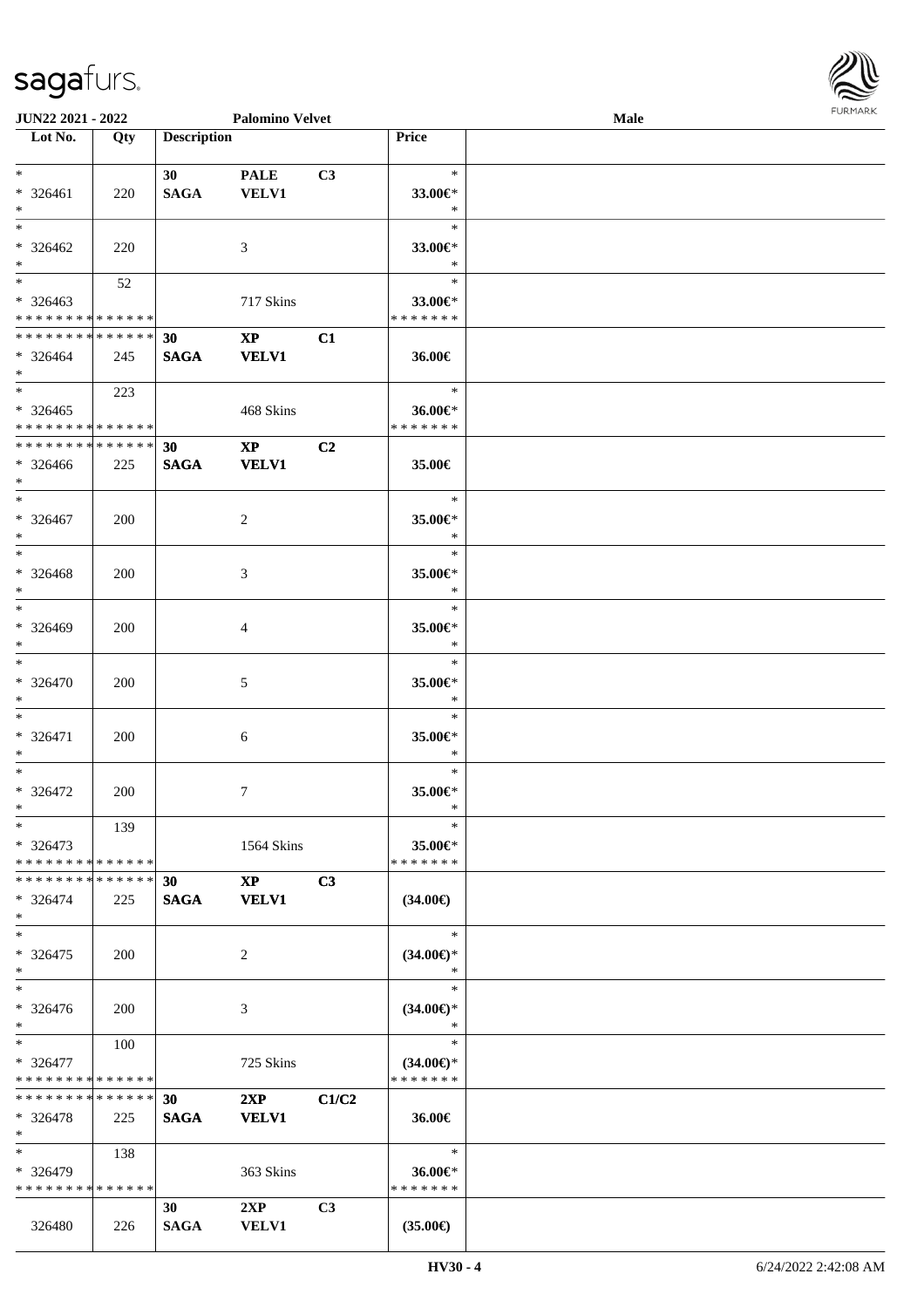\*

\*

| Lot No.                                                         | Qty        | <b>Description</b> |                                        |                | <b>Price</b>                       |  |
|-----------------------------------------------------------------|------------|--------------------|----------------------------------------|----------------|------------------------------------|--|
| 326481                                                          | 87         | 30<br><b>SAGA</b>  | 3XP<br>VELV1                           | C <sub>2</sub> | $(35.00\epsilon)$                  |  |
| 326482                                                          | 138        | 30<br><b>SAGA</b>  | <b>Dark</b><br>VELV2                   | C1/C2          | 32.00€                             |  |
| 326483                                                          | 105        | 30<br><b>SAGA</b>  | <b>MED</b><br>VELV2                    | C1             | 35.00€                             |  |
| ******** <mark>******</mark><br>$* 326484$<br>$\ast$            | 225        | 30<br><b>SAGA</b>  | <b>MED</b><br>VELV2                    | C <sub>2</sub> | 35.00€                             |  |
| $\ast$<br>$*326485$<br>* * * * * * * * * * * * * *              | 113        |                    | 338 Skins                              |                | $\ast$<br>35.00€*<br>* * * * * * * |  |
| 326486                                                          | 197        | 30<br><b>SAGA</b>  | <b>MED</b><br>VELV2                    | C3             | 32.00€                             |  |
| 326487                                                          | 232        | 30<br><b>SAGA</b>  | <b>PALE</b><br>VELV2                   | C1             | 38.00€                             |  |
| * * * * * * * * * * * * * *<br>$* 326488$<br>$\ast$             | 225        | 30<br><b>SAGA</b>  | <b>PALE</b><br>VELV2                   | C2             | 38.00€                             |  |
| $*$<br>* 326489<br>$\ast$                                       | 200        |                    | 2                                      |                | $\ast$<br>38.00€*<br>$\ast$        |  |
| $\overline{\phantom{0}}$<br>* 326490<br>$\ast$                  | 200        |                    | 3                                      |                | $\ast$<br>38.00€*<br>$\ast$        |  |
| $\ast$<br>* 326491<br>* * * * * * * * * * * * * *               | 48         |                    | 673 Skins                              |                | $\ast$<br>38.00€*<br>* * * * * * * |  |
| **************<br>* 326492<br>$*$                               | 225        | 30<br><b>SAGA</b>  | <b>PALE</b><br>VELV2                   | C3             | 33.00€                             |  |
| $*$<br>* 326493<br>* * * * * * * * * * * * * * *                | 49         |                    | 274 Skins                              |                | $\ast$<br>33.00€*<br>* * * * * * * |  |
| * * * * * * * * * * * * * *<br>$* 326494$<br>$\ast$             | 225        | 30<br><b>SAGA</b>  | $\mathbf{X}\mathbf{P}$<br><b>VELV2</b> | C1             | 38.00€                             |  |
| $*$<br>* 326495<br>* * * * * * * * * * * * * *                  | 69         |                    | 294 Skins                              |                | $\ast$<br>38.00€*<br>* * * * * * * |  |
| * * * * * * * * * * * * * *<br>$* 326496$<br>$*$                | 225        | 30<br><b>SAGA</b>  | $\mathbf{X}\mathbf{P}$<br>VELV2        | C <sub>2</sub> | 36.00€                             |  |
| $\ast$<br>* 326497<br>$*$                                       | <b>200</b> |                    | 2                                      |                | $\ast$<br>36.00€*<br>$\ast$        |  |
| $*$<br>* 326498<br>$*$                                          | <b>200</b> |                    | 3                                      |                | $\ast$<br>36.00€*<br>$\ast$        |  |
| $*$<br>* 326499<br>* * * * * * * * * * * * * *                  | 189        |                    | 814 Skins                              |                | $\ast$<br>36.00€*<br>* * * * * * * |  |
| * * * * * * * * <mark>* * * * * * *</mark><br>$* 326500$<br>$*$ | 225        | 30<br><b>SAGA</b>  | $\boldsymbol{\mathrm{XP}}$<br>VELV2    | C3             | 34.00€                             |  |

**JUN22 2021 - 2022 Palomino Velvet Male**

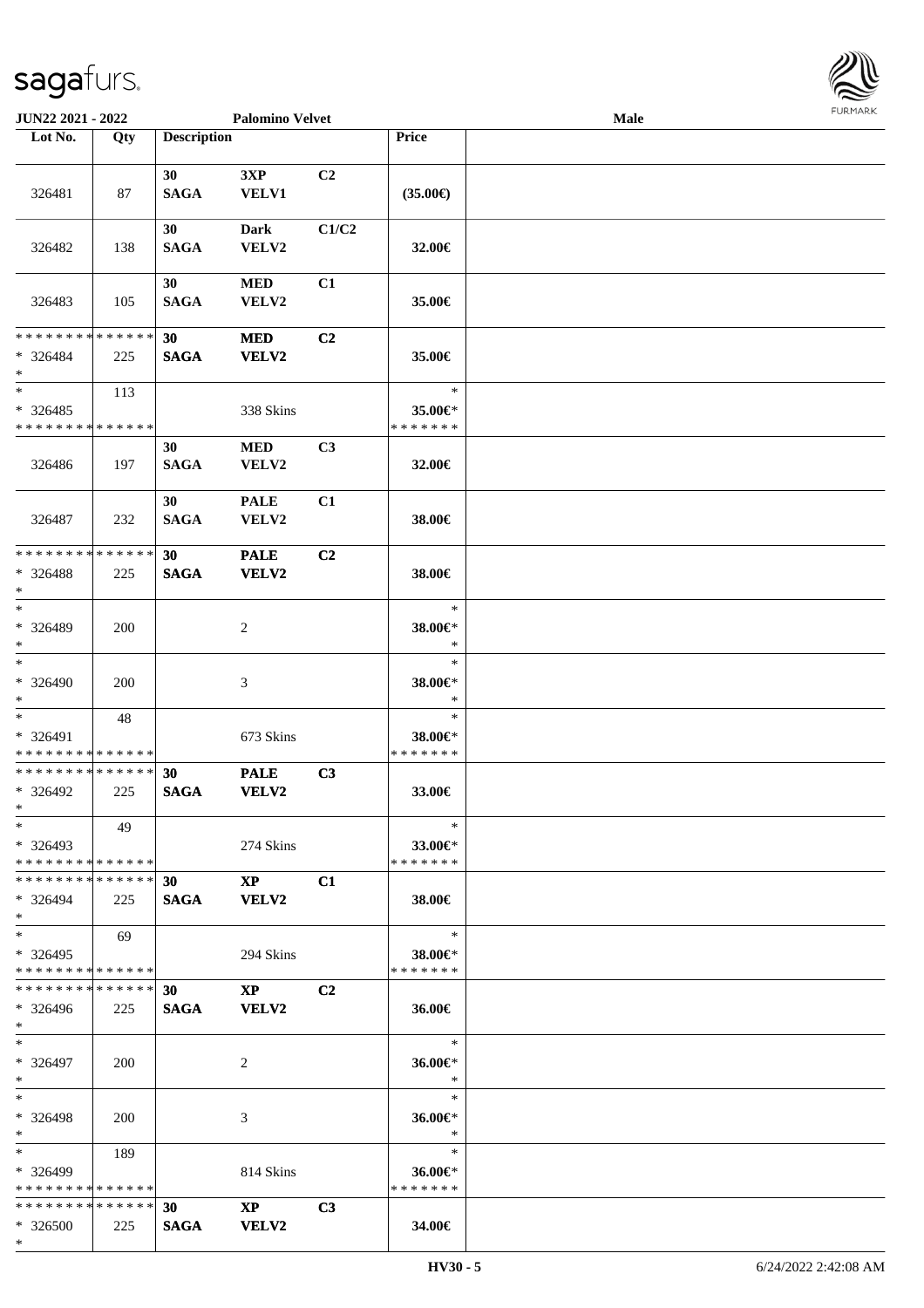| JUN22 2021 - 2022                                  |     | <b>Palomino Velvet</b>         |                                 |                       |                                          | Male | <b>FURMARK</b> |
|----------------------------------------------------|-----|--------------------------------|---------------------------------|-----------------------|------------------------------------------|------|----------------|
| Lot No.                                            | Qty | <b>Description</b>             |                                 |                       | Price                                    |      |                |
| $*$<br>* 326501<br>* * * * * * * * * * * * * *     | 82  | 30 <sup>°</sup><br><b>SAGA</b> | $\mathbf{X}\mathbf{P}$<br>VELV2 | C3                    | $\ast$<br>34.00€*<br>* * * * * * *       |      |                |
| 326502                                             | 235 | 30<br><b>SAGA</b>              | 2XP<br>VELV2                    | C1/C2                 | 36.00€                                   |      |                |
| 326503                                             | 226 | 30<br>IA                       | <b>MED</b><br><b>VELV1</b>      | C2<br>WB1             | 28.50€                                   |      |                |
| * * * * * * * * * * * * * * *<br>$* 326504$<br>$*$ | 265 | 30<br>IA                       | <b>PAL/XP</b><br><b>VELV1</b>   | C <sub>2</sub><br>WB1 | 30.00€                                   |      |                |
| $*$<br>$* 326505$<br>$\ast$                        | 240 |                                | 2                               |                       | $\ast$<br>$30.00 \in$ *<br>$\ast$        |      |                |
| $*$<br>* 326506<br>$*$                             | 240 |                                | 3                               |                       | $\ast$<br>$30.00 \in$ *<br>$\ast$        |      |                |
| $*$<br>$* 326507$<br>* * * * * * * * * * * * * *   | 57  |                                | 802 Skins                       |                       | $\ast$<br>$30.00 \in$ *<br>* * * * * * * |      |                |
| 326508                                             | 130 | 30<br>IA                       | XD/DK<br><b>VELV1</b>           | C2<br><b>CHIP</b>     | 27.00€                                   |      |                |
| * * * * * * * * * * * * * *<br>* 326509<br>$*$     | 225 | 30<br>IA                       | <b>MED</b><br><b>VELV1</b>      | C2<br>CHIP            | 31.00€                                   |      |                |
| $\ast$<br>$* 326510$<br>$*$                        | 200 |                                | $\overline{c}$                  |                       | $\ast$<br>$31.00 \in$ *<br>$\ast$        |      |                |
| $*$<br>* 326511<br>$\ast$                          | 200 |                                | $\mathfrak{Z}$                  |                       | $\ast$<br>$31.00 \in$ *<br>$\ast$        |      |                |
| $*$<br>* 326512<br>* * * * * * * * * * * * * *     | 52  |                                | 677 Skins                       |                       | $\ast$<br>$31.00 \in$ *<br>* * * * * * * |      |                |
| ******** <mark>******</mark><br>* 326513<br>$*$    | 225 | 30<br>IA                       | <b>PAL/XP</b><br><b>VELV1</b>   | C2<br>CHIP            | 31.00€                                   |      |                |
| $*$<br>* 326514<br>$*$                             | 200 |                                | $\sqrt{2}$                      |                       | $\ast$<br>$31.00 \in$ *<br>$\ast$        |      |                |
| $*$<br>$* 326515$<br>$*$                           | 200 |                                | $\mathfrak{Z}$                  |                       | $\ast$<br>31.00€*<br>$\ast$              |      |                |
| $*$<br>* 326516<br>$*$                             | 200 |                                | $\overline{4}$                  |                       | $\ast$<br>31.00€*<br>$\ast$              |      |                |
| $*$<br>* 326517<br>$*$                             | 200 |                                | 5                               |                       | $\ast$<br>$31.00 \in$ *<br>$\ast$        |      |                |
| $*$<br>* 326518<br>$*$                             | 200 |                                | 6                               |                       | $\ast$<br>$31.00 \in$ *<br>$\ast$        |      |                |
| $*$<br>* 326519<br>$*$                             | 200 |                                | $\boldsymbol{7}$                |                       | $\ast$<br>$31.00 \in$ *<br>$\ast$        |      |                |
| $*$<br>$* 326520$<br>$*$                           | 200 |                                | $8\,$                           |                       | $\ast$<br>$31.00 \in$ *<br>$\ast$        |      |                |

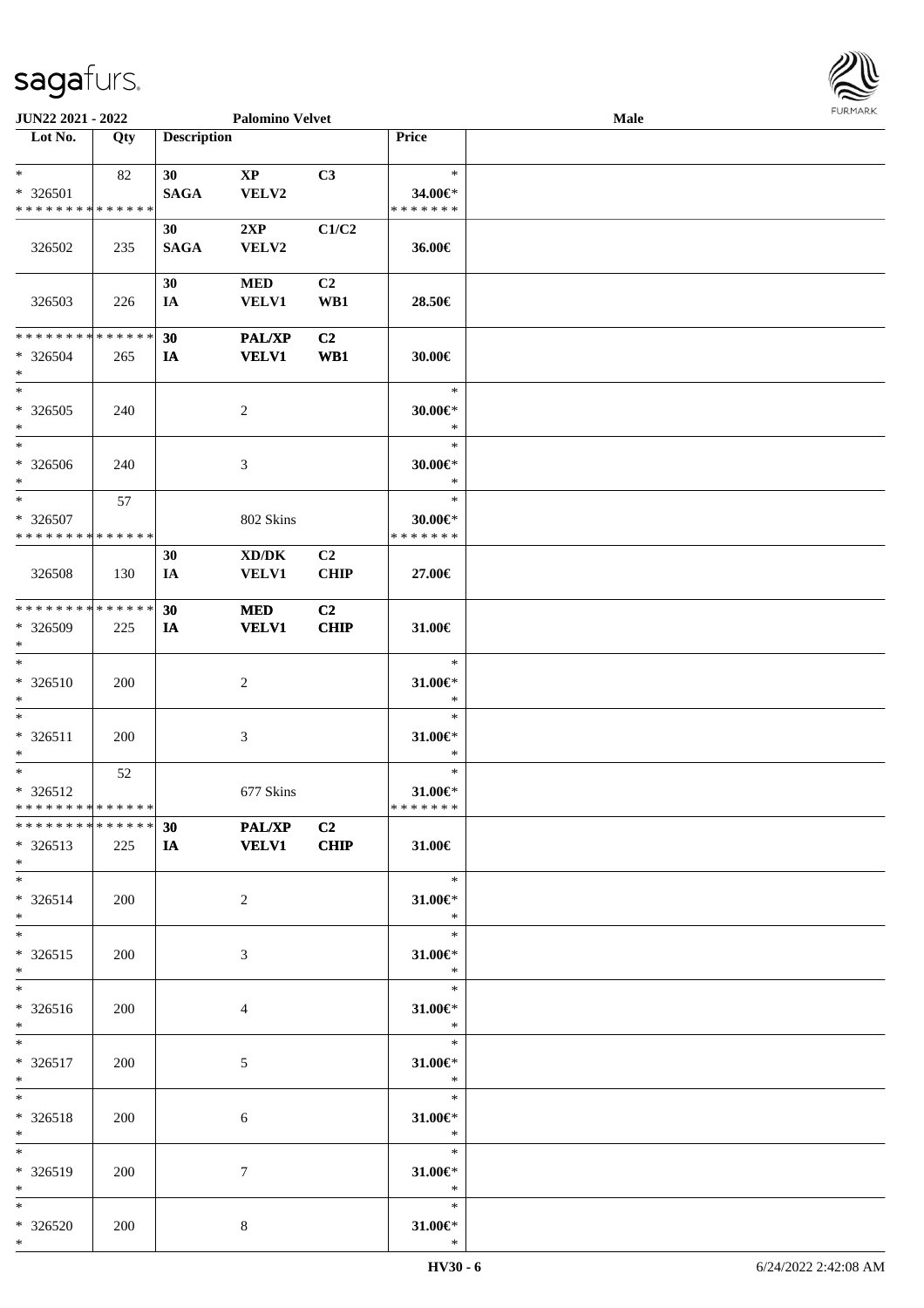| JUN22 2021 - 2022                                          |     | <b>Palomino Velvet</b> |                        |                |                          | Male | FURMA |
|------------------------------------------------------------|-----|------------------------|------------------------|----------------|--------------------------|------|-------|
| Lot No.                                                    | Qty | <b>Description</b>     |                        |                | <b>Price</b>             |      |       |
| $\ast$                                                     | 204 | 30                     | PAL/XP                 | C2             | $\ast$                   |      |       |
| $* 326521$                                                 |     | IA                     | <b>VELV1</b>           | <b>CHIP</b>    | 31.00 $\in$ *            |      |       |
| * * * * * * * * * * * * * *                                |     |                        |                        |                | * * * * * * *            |      |       |
|                                                            |     | 30                     | 2XP/3XP                | C <sub>2</sub> |                          |      |       |
| 326522                                                     | 159 | IA                     | <b>VELV1</b>           | CHIP           | $(29.50\epsilon)$        |      |       |
|                                                            |     |                        |                        |                |                          |      |       |
| * * * * * * * * * * * * * *                                |     | 30                     | <b>MED</b>             | C2             |                          |      |       |
| $*326523$                                                  | 225 | IA                     | VELV2                  | <b>CHIP</b>    | $32.00 \in$              |      |       |
| $\ast$                                                     |     |                        |                        |                |                          |      |       |
| $\ast$                                                     | 108 |                        |                        |                | $\ast$                   |      |       |
| $* 326524$                                                 |     |                        | 333 Skins              |                | 32.00 $\in$ *            |      |       |
| * * * * * * * * * * * * * *<br>* * * * * * * * * * * * * * |     |                        |                        |                | * * * * * * *            |      |       |
|                                                            |     | 30                     | <b>PAL/XP</b>          | C2             |                          |      |       |
| $*326525$<br>$\ast$                                        | 225 | IA                     | <b>VELV2</b>           | <b>CHIP</b>    | 33.00€                   |      |       |
| $\ast$                                                     |     |                        |                        |                | $\ast$                   |      |       |
| $* 326526$                                                 | 200 |                        | 2                      |                | 33.00€*                  |      |       |
| $\ast$                                                     |     |                        |                        |                | $\ast$                   |      |       |
| $\overline{\phantom{a}^*}$                                 |     |                        |                        |                | $\ast$                   |      |       |
| $*326527$                                                  | 200 |                        | $\mathfrak{Z}$         |                | 33.00€*                  |      |       |
| $\ast$                                                     |     |                        |                        |                | $\ast$                   |      |       |
| $\ast$                                                     |     |                        |                        |                | $\ast$                   |      |       |
| * 326528                                                   | 200 |                        | $\overline{4}$         |                | 33.00€*                  |      |       |
| $\ast$                                                     |     |                        |                        |                | $\ast$                   |      |       |
| $\ast$                                                     | 99  |                        |                        |                | $\ast$                   |      |       |
| * 326529                                                   |     |                        | 924 Skins              |                | 33.00 $\in$ *            |      |       |
| * * * * * * * * * * * * * *                                |     |                        |                        |                | * * * * * * *            |      |       |
| * * * * * * * * * * * * * *                                |     | 30                     | <b>MED</b>             | C1/C2          |                          |      |       |
| $* 326530$<br>$\ast$                                       | 225 | <b>SROY</b>            | <b>VELV1</b>           |                | 35.00€                   |      |       |
| $\ast$                                                     | 84  |                        |                        |                | $\ast$                   |      |       |
| $* 326531$                                                 |     |                        | 309 Skins              |                | 35.00€*                  |      |       |
| * * * * * * * * * * * * * *                                |     |                        |                        |                | * * * * * * *            |      |       |
|                                                            |     | 30                     | <b>MED</b>             | C <sub>3</sub> |                          |      |       |
| 326532                                                     | 126 | <b>SROY</b>            | VELV1                  |                | $(34.00\epsilon)$        |      |       |
|                                                            |     |                        |                        |                |                          |      |       |
| * * * * * * * * * * * * * *                                |     | 30                     | <b>PALE</b>            | C1/C2          |                          |      |       |
| $*326533$                                                  | 205 | <b>SROY</b>            | <b>VELV1</b>           |                | 36.00€                   |      |       |
| $\ast$                                                     |     |                        |                        |                |                          |      |       |
| $\ast$                                                     |     |                        |                        |                | $\ast$                   |      |       |
| $*326534$                                                  | 180 |                        | 2                      |                | 36.00€*                  |      |       |
| $\ast$                                                     |     |                        |                        |                | $\ast$                   |      |       |
| $\ast$                                                     | 125 |                        |                        |                | $\ast$                   |      |       |
| $*326535$<br>* * * * * * * * * * * * * *                   |     |                        | 510 Skins              |                | 36.00€*<br>* * * * * * * |      |       |
|                                                            |     | 30 <sup>1</sup>        | <b>PALE</b>            | C3             |                          |      |       |
| 326536                                                     | 182 | <b>SROY</b>            | <b>VELV1</b>           |                | $(35.00\epsilon)$        |      |       |
|                                                            |     |                        |                        |                |                          |      |       |
|                                                            |     | 30 <sup>1</sup>        | $\mathbf{XP}$          | C1             |                          |      |       |
| 326537                                                     | 117 | <b>SROY</b>            | <b>VELV1</b>           |                | 38.00€                   |      |       |
|                                                            |     |                        |                        |                |                          |      |       |
| * * * * * * * * * * * * * *                                |     | 30                     | $\mathbf{X}\mathbf{P}$ | C <sub>2</sub> |                          |      |       |
| $* 326538$                                                 | 205 | <b>SROY</b>            | <b>VELV1</b>           |                | 39.00€                   |      |       |
| $\ast$                                                     |     |                        |                        |                |                          |      |       |
| $\ast$                                                     | 126 |                        |                        |                | $\ast$                   |      |       |
| $*326539$                                                  |     |                        | 331 Skins              |                | 37.00€*                  |      |       |
| * * * * * * * * * * * * * *                                |     |                        |                        |                | * * * * * * *            |      |       |
|                                                            |     | 30                     | $\mathbf{X}\mathbf{P}$ | C <sub>3</sub> |                          |      |       |
| 326540                                                     | 108 | <b>SROY</b>            | <b>VELV1</b>           |                | $(35.00\epsilon)$        |      |       |
|                                                            |     |                        |                        |                |                          |      |       |

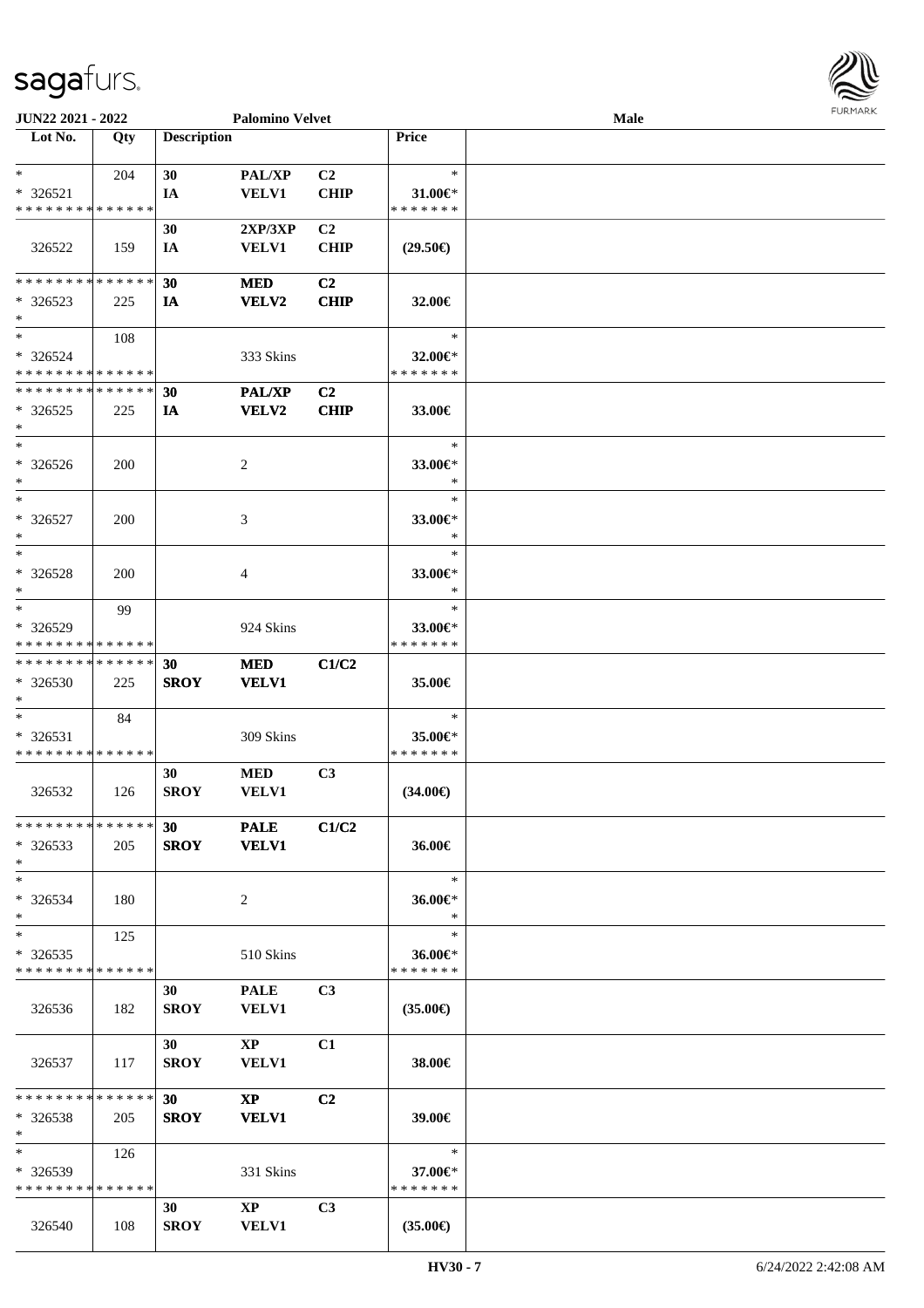

| <b>Palomino Velvet</b><br>JUN22 2021 - 2022 |     |                    |                                 |                | Male                     |  |  |  |  |
|---------------------------------------------|-----|--------------------|---------------------------------|----------------|--------------------------|--|--|--|--|
| Lot No.                                     | Qty | <b>Description</b> |                                 |                | <b>Price</b>             |  |  |  |  |
| 326541                                      | 98  | 30<br><b>SROY</b>  | $\bf MED$<br>VELV2              | C1             | $(36.00\epsilon)$        |  |  |  |  |
| * * * * * * * * * * * * * *                 |     | 30                 | $\bf MED$                       | C <sub>2</sub> |                          |  |  |  |  |
| * 326542<br>$\ast$                          | 205 | <b>SROY</b>        | VELV2                           |                | 35.00€                   |  |  |  |  |
| $\overline{\phantom{1}}$                    | 47  |                    |                                 |                | $\ast$                   |  |  |  |  |
| * 326543<br>* * * * * * * * * * * * * *     |     |                    | 252 Skins                       |                | 35.00€*<br>* * * * * * * |  |  |  |  |
| 326544                                      | 198 | 30<br><b>SROY</b>  | <b>PALE</b><br>VELV2            | C1             | 37.00€                   |  |  |  |  |
| * * * * * * * * * * * * * *                 |     | 30                 | <b>PALE</b>                     | C2             |                          |  |  |  |  |
| $* 326545$<br>$\ast$                        | 205 | <b>SROY</b>        | VELV2                           |                | 37.00€                   |  |  |  |  |
| $\ast$                                      | 154 |                    |                                 |                | $\ast$                   |  |  |  |  |
| * 326546<br>* * * * * * * * * * * * * *     |     |                    | 359 Skins                       |                | 37.00€*<br>* * * * * * * |  |  |  |  |
| 326547                                      | 143 | 30<br><b>SROY</b>  | <b>PALE</b><br>VELV2            | C <sub>3</sub> | $(35.00\epsilon)$        |  |  |  |  |
| 326548                                      | 153 | 30<br><b>SROY</b>  | $\mathbf{X}\mathbf{P}$<br>VELV2 | C1             | 39.00€                   |  |  |  |  |
| * * * * * * * * * * * * * *                 |     | 30                 | $\mathbf{X}\mathbf{P}$          | C2             |                          |  |  |  |  |
| * 326549<br>$\ast$                          | 205 | <b>SROY</b>        | VELV2                           |                | 39.00€                   |  |  |  |  |
| $\ast$                                      | 191 |                    |                                 |                | $\ast$                   |  |  |  |  |
| * 326550<br>* * * * * * * * * * * * * *     |     |                    | 396 Skins                       |                | 38.00€*<br>* * * * * * * |  |  |  |  |
| 326551                                      | 114 | 30<br><b>SROY</b>  | $\mathbf{X}\mathbf{P}$<br>VELV2 | C3             | 35.00€                   |  |  |  |  |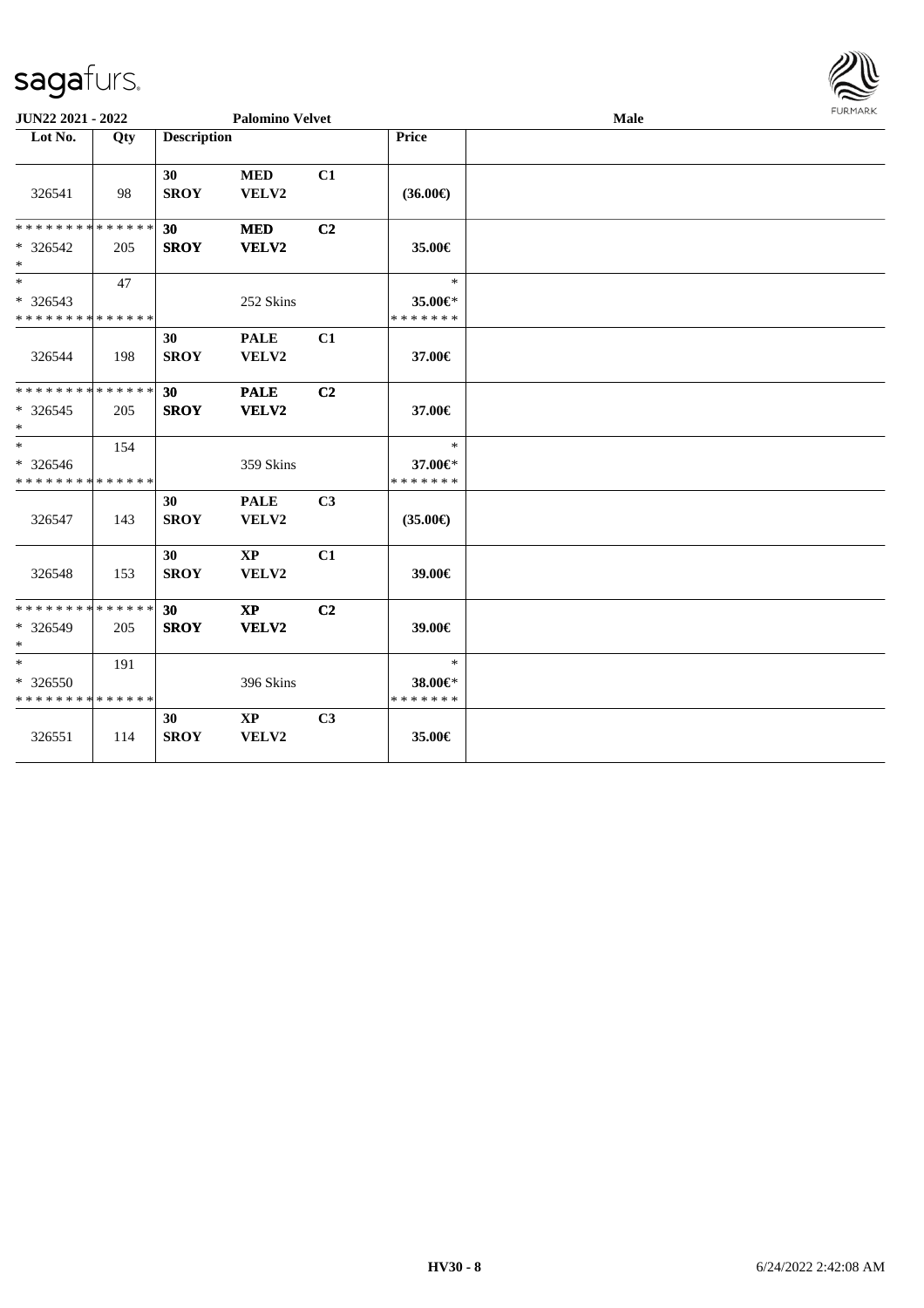

| JUN22 2021 - 2022                                   |     |                            | <b>Palomino Velvet</b>          |                               |                                                | Male |  |
|-----------------------------------------------------|-----|----------------------------|---------------------------------|-------------------------------|------------------------------------------------|------|--|
| Lot No.                                             | Qty | <b>Description</b>         |                                 |                               | Price                                          |      |  |
|                                                     |     |                            |                                 |                               |                                                |      |  |
| 326601                                              | 115 | 20<br>${\bf S}{\bf I}$     | <b>Dark</b><br><b>VELV1</b>     | C1/C2                         | $(26.50\epsilon)$                              |      |  |
| 326602                                              | 110 | 20<br>SI                   | $\bf MED$<br><b>VELV1</b>       | C1                            | $(28.50\epsilon)$                              |      |  |
| 326603                                              | 300 | $20\,$<br>${\bf S}{\bf I}$ | <b>MED</b><br><b>VELV1</b>      | C2                            | $(28.00\epsilon)$                              |      |  |
| 326604                                              | 153 | 20<br>${\bf S}{\bf I}$     | $\bf MED$<br><b>VELV1</b>       | C3                            | $(27.00\epsilon)$                              |      |  |
| 326605                                              | 216 | 20<br>SI                   | <b>PALE</b><br><b>VELV1</b>     | C1                            | $(29.50\epsilon)$                              |      |  |
| * * * * * * * * * * * * * *<br>$* 326606$<br>$\ast$ | 285 | 20<br>SI                   | <b>PALE</b><br><b>VELV1</b>     | C2                            | $(28.50\epsilon)$                              |      |  |
| $\ast$<br>* 326607<br>* * * * * * * * * * * * * *   | 135 |                            | 420 Skins                       |                               | $\ast$<br>$(28.50\epsilon)$ *<br>* * * * * * * |      |  |
| 326608                                              | 158 | 20<br>SI                   | <b>PALE</b><br><b>VELV1</b>     | C3                            | $(27.00\epsilon)$                              |      |  |
| 326609                                              | 236 | $20\,$<br>SI               | <b>XP</b><br>VELV1              | C1                            | (30.00)                                        |      |  |
| * * * * * * * * * * * * * *<br>* 326610<br>$\ast$   | 305 | 20<br>SI                   | $\bold{XP}$<br><b>VELV1</b>     | C2                            | $(29.50\epsilon)$                              |      |  |
| $\ast$<br>* 326611<br>* * * * * * * * * * * * * *   | 117 |                            | 422 Skins                       |                               | $\ast$<br>$(29.50\epsilon)$ *<br>* * * * * * * |      |  |
| 326612                                              | 151 | 20<br>${\bf SI}$           | $\bold{XP}$<br><b>VELV1</b>     | C3                            | $(28.00\epsilon)$                              |      |  |
| 326613                                              | 216 | 20<br>SI                   | 2XP<br><b>VELV1</b>             | C1/C2                         | $(30.00\epsilon)$                              |      |  |
| 326614                                              | 135 | 20<br>SI                   | <b>MED</b><br>VELV2             | C1/C2                         | $(28.00\epsilon)$                              |      |  |
| 326615                                              | 100 | 20<br>SI                   | <b>PALE</b><br>VELV2            | C1                            | $(29.50\epsilon)$                              |      |  |
| 326616                                              | 111 | 20<br>SI                   | <b>PALE</b><br>VELV2            | C2                            | $(28.50\epsilon)$                              |      |  |
| 326617                                              | 195 | 20<br>SI                   | $\mathbf{X}\mathbf{P}$<br>VELV2 | C1/C2                         | 29.50€                                         |      |  |
| * * * * * * * * * * * * * *<br>$* 326618$<br>$*$    | 285 | 30/20<br>$\mathbf{I}$      | <b>MED</b><br><b>VELV1</b>      | C <sub>2</sub><br><b>CHIP</b> | 25.00€                                         |      |  |
| $*$<br>* 326619<br>* * * * * * * * * * * * * *      | 53  |                            | 338 Skins                       |                               | $\ast$<br>24.50€*<br>* * * * * * *             |      |  |
| * * * * * * * * * * * * * *<br>$* 326620$<br>$*$    | 285 | 30/20<br>$\bf{IB}$         | PAL/XP<br><b>VELV1</b>          | C <sub>2</sub><br><b>CHIP</b> | 26.50€                                         |      |  |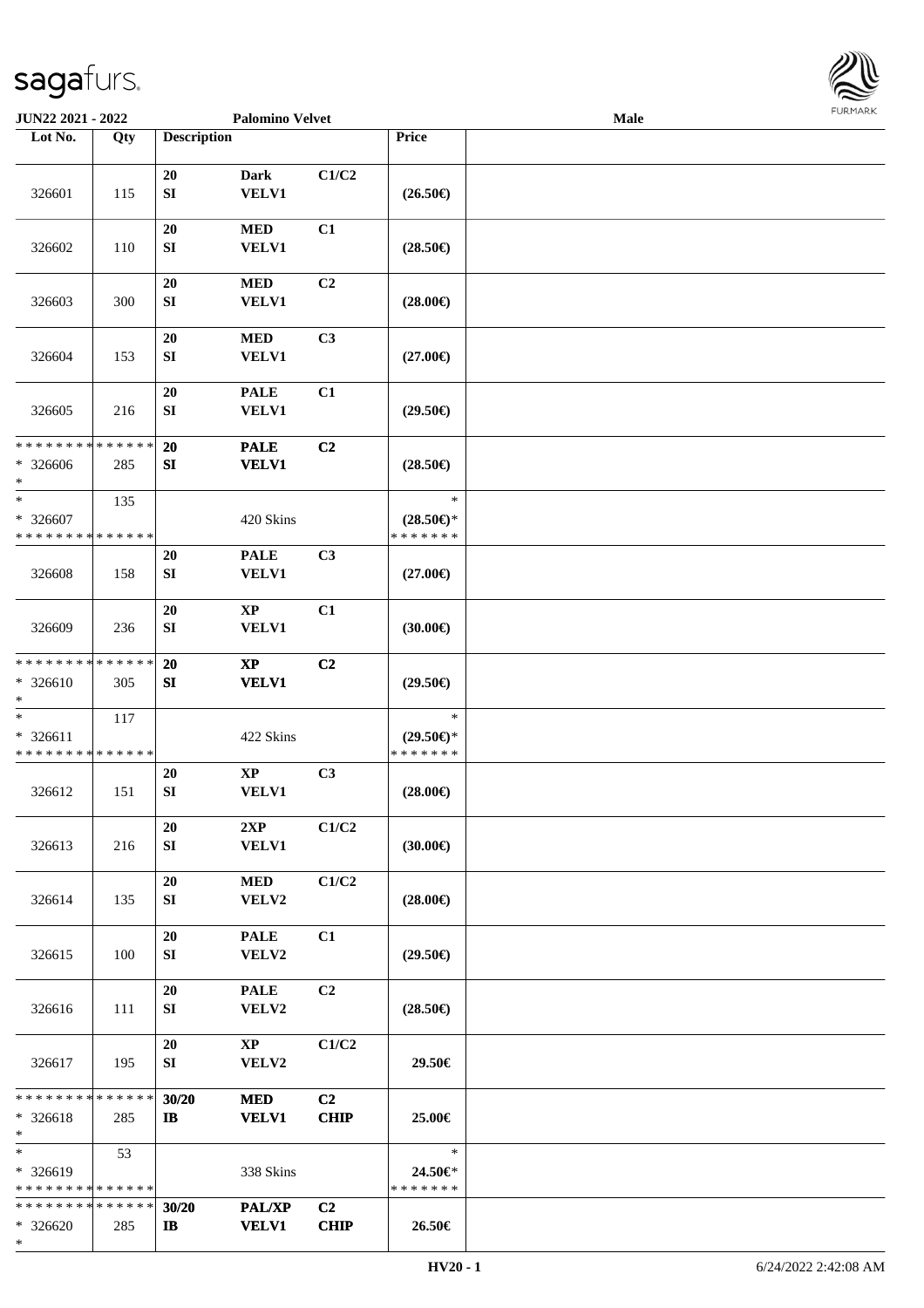\*

| JUN22 2021 - 2022                                                   |     | <b>Palomino Velvet</b>   |                                        |                   |                                                   | <b>Male</b> | <b>FURMAR</b> |
|---------------------------------------------------------------------|-----|--------------------------|----------------------------------------|-------------------|---------------------------------------------------|-------------|---------------|
| $\overline{\phantom{1}}$ Lot No.                                    | Qty | <b>Description</b>       |                                        |                   | Price                                             |             |               |
| $\ast$<br>* 326621<br>$\ast$                                        | 260 | 30/20<br>$\bf IB$        | PAL/XP<br><b>VELV1</b>                 | C2<br><b>CHIP</b> | $\ast$<br>$26.50 \text{E}^*$<br>$\ast$            |             |               |
| $\ast$<br>$*326622$<br>$\ast$                                       | 240 |                          | 3                                      |                   | $\ast$<br>26.50€*<br>$\ast$                       |             |               |
| $\ast$<br>$*326623$<br>* * * * * * * * * * * * * *                  | 41  |                          | 826 Skins                              |                   | $\ast$<br>26.50€*<br>* * * * * * *                |             |               |
| 326624                                                              | 201 | 20<br><b>SAGA</b>        | <b>Dark</b><br><b>VELV1</b>            | C1/C2             | $(28.50\epsilon)$                                 |             |               |
| 326625                                                              | 182 | 20<br><b>SAGA</b>        | $\bf MED$<br><b>VELV1</b>              | C1                | $(31.00\epsilon)$                                 |             |               |
| * * * * * * * * * * * * * *<br>$* 326626$<br>$\ast$                 | 265 | <b>20</b><br><b>SAGA</b> | <b>MED</b><br><b>VELV1</b>             | C2                | (30.00)                                           |             |               |
| $\overline{\phantom{a}^*}$<br>* 326627<br>$\ast$                    | 260 |                          | $\overline{c}$                         |                   | $\ast$<br>$(30.00\epsilon)$ *<br>$\ast$           |             |               |
| $\overline{\phantom{1}}$<br>* 326628<br>* * * * * * * * * * * * * * | 68  |                          | 593 Skins                              |                   | $\ast$<br>$(30.00\varepsilon)$ *<br>* * * * * * * |             |               |
| * * * * * * * * * * * * * *<br>* 326629<br>$\ast$                   | 245 | 20<br><b>SAGA</b>        | <b>MED</b><br><b>VELV1</b>             | C3                | $(28.50\epsilon)$                                 |             |               |
| $\ast$<br>$* 326630$<br>* * * * * * * * * * * * * *                 | 52  |                          | 297 Skins                              |                   | $\ast$<br>$(28.50\epsilon)$ *<br>* * * * * * *    |             |               |
| 326631                                                              | 266 | 20<br><b>SAGA</b>        | <b>PALE</b><br><b>VELV1</b>            | C1                | 32.00€                                            |             |               |
| **************<br>$*326632$<br>∗<br>$\overline{\phantom{a}}$        | 265 | <b>20</b><br><b>SAGA</b> | <b>PALE</b><br><b>VELV1</b>            | C2                | $(31.00\epsilon)$                                 |             |               |
| * 326633<br>$\ast$                                                  | 240 |                          | $\sqrt{2}$                             |                   | $\ast$<br>$(31.00\epsilon)$ *<br>$\ast$           |             |               |
| $\ast$<br>$* 326634$<br>$\ast$                                      | 240 |                          | 3                                      |                   | $\ast$<br>$(31.00\epsilon)$ *<br>$\ast$           |             |               |
| $\ast$<br>$*326635$<br>* * * * * * * * * * * * * *                  | 97  |                          | 842 Skins                              |                   | $\ast$<br>$(31.00\epsilon)$ *<br>* * * * * * *    |             |               |
| 326636                                                              | 276 | 20<br><b>SAGA</b>        | <b>PALE</b><br><b>VELV1</b>            | C3                | $(29.50\epsilon)$                                 |             |               |
| * * * * * * * * * * * * * *<br>$* 326637$<br>$\ast$                 | 265 | <b>20</b><br><b>SAGA</b> | $\mathbf{X}\mathbf{P}$<br><b>VELV1</b> | C1                | 33.00€                                            |             |               |
| $\ast$<br>$* 326638$<br>* * * * * * * * * * * * * *                 | 52  |                          | 317 Skins                              |                   | $\ast$<br>$(32.00\epsilon)$ *<br>* * * * * * *    |             |               |
| * * * * * * * * * * * * * *<br>* 326639<br>$\ast$                   | 265 | <b>20</b><br><b>SAGA</b> | $\mathbf{X}\mathbf{P}$<br><b>VELV1</b> | C2                | $(32.00\epsilon)$                                 |             |               |
| $\ast$<br>* 326640<br>$\ast$                                        | 240 |                          | $\overline{2}$                         |                   | $\ast$<br>$(32.00\epsilon)$ *<br>$\ast$           |             |               |

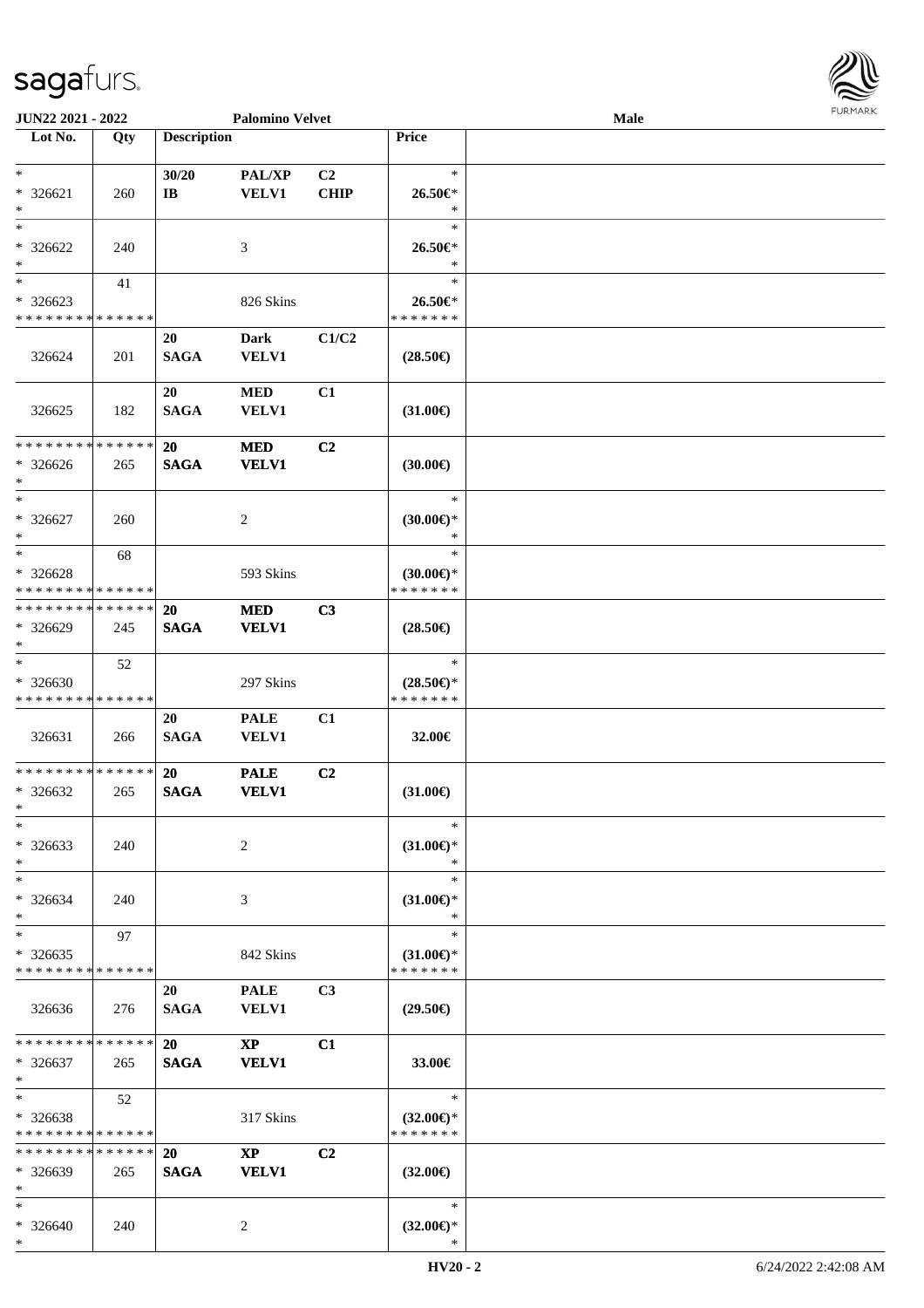

| JUN22 2021 - 2022                                   |     | <b>Palomino Velvet</b> |                                                                       |                               | <b>Male</b>                             |  |  |  |
|-----------------------------------------------------|-----|------------------------|-----------------------------------------------------------------------|-------------------------------|-----------------------------------------|--|--|--|
| Lot No.                                             | Qty | <b>Description</b>     |                                                                       |                               | Price                                   |  |  |  |
| $*$<br>$* 326641$<br>* * * * * * * * * * * * * *    | 202 | 20<br><b>SAGA</b>      | $\bold{XP}$<br><b>VELV1</b>                                           | C2                            | $\ast$<br>$(32.00€)$ *<br>* * * * * * * |  |  |  |
| 326642                                              | 239 | 20<br><b>SAGA</b>      | $\bold{XP}$<br><b>VELV1</b>                                           | C3                            | (30.00)                                 |  |  |  |
| 326643                                              | 250 | 20<br><b>SAGA</b>      | 2XP<br>VELV1                                                          | C1/C2                         | $(32.00\epsilon)$                       |  |  |  |
| 326644                                              | 124 | 20<br><b>SAGA</b>      | <b>Dark</b><br>VELV2                                                  | C1/C2                         | $(28.50\epsilon)$                       |  |  |  |
| 326645                                              | 273 | 20<br><b>SAGA</b>      | $\bf MED$<br>VELV2                                                    | C1/C2                         | 30.00€                                  |  |  |  |
| 326646                                              | 188 | 20<br><b>SAGA</b>      | $\bf MED$<br>VELV2                                                    | C3                            | $(28.50\epsilon)$                       |  |  |  |
| 326647                                              | 126 | 20<br><b>SAGA</b>      | <b>PALE</b><br>VELV2                                                  | C1                            | 32.00€                                  |  |  |  |
| 326648                                              | 291 | 20<br><b>SAGA</b>      | <b>PALE</b><br>VELV2                                                  | C2                            | 31.00€                                  |  |  |  |
| 326649                                              | 129 | 20<br><b>SAGA</b>      | <b>PALE</b><br>VELV2                                                  | C3                            | $(29.50\epsilon)$                       |  |  |  |
| 326650                                              | 125 | 20<br><b>SAGA</b>      | $\bold{XP}$<br>VELV2                                                  | C1                            | 33.00€                                  |  |  |  |
| * * * * * * * * * * * * * *<br>$* 326651$<br>$\ast$ | 265 | 20<br><b>SAGA</b>      | $\bold{XP}$<br><b>VELV2</b>                                           | C2                            | 33.00€                                  |  |  |  |
| $\ast$<br>$* 326652$<br>* * * * * * * * * * * * * * | 104 |                        | 369 Skins                                                             |                               | $\ast$<br>33.00€*<br>* * * * * * *      |  |  |  |
| 326653                                              | 197 | 20<br><b>SAGA</b>      | <b>XP</b><br>VELV2                                                    | C3                            | $(30.00\epsilon)$                       |  |  |  |
| 326654                                              | 101 | 20<br><b>SAGA</b>      | 2XP<br>VELV2                                                          | C1/C2                         | 32.00€                                  |  |  |  |
| 326655                                              | 104 | 20<br>IA               | <b>MED</b><br><b>VELV1</b>                                            | C <sub>2</sub><br>WB1         | $(25.00\epsilon)$                       |  |  |  |
| * * * * * * * * * * * * * *<br>$*326656$<br>$*$     | 265 | 20<br>IA               | <b>PAL/XP</b><br><b>VELV1</b>                                         | C <sub>2</sub><br>WB1         | 26.00€                                  |  |  |  |
| $*$<br>* 326657<br>* * * * * * * * * * * * * *      | 46  |                        | 311 Skins                                                             |                               | $\ast$<br>25.50€*<br>* * * * * * *      |  |  |  |
| 326658                                              | 93  | 30/20<br>IA            | $2{\bf XP}/3{\bf XP}$<br><b>VELV1</b>                                 | C <sub>2</sub><br>WB1         | $(26.50\epsilon)$                       |  |  |  |
| 326659                                              | 92  | 20<br>IA               | $\boldsymbol{\text{XD}}\boldsymbol{/}\boldsymbol{\text{DK}}$<br>VELV1 | C2<br><b>CHIP</b>             | 22.00€                                  |  |  |  |
| * * * * * * * * * * * * * *<br>$* 326660$<br>$*$    | 265 | 20<br>IA               | <b>MED</b><br><b>VELV1</b>                                            | C <sub>2</sub><br><b>CHIP</b> | 25.50€                                  |  |  |  |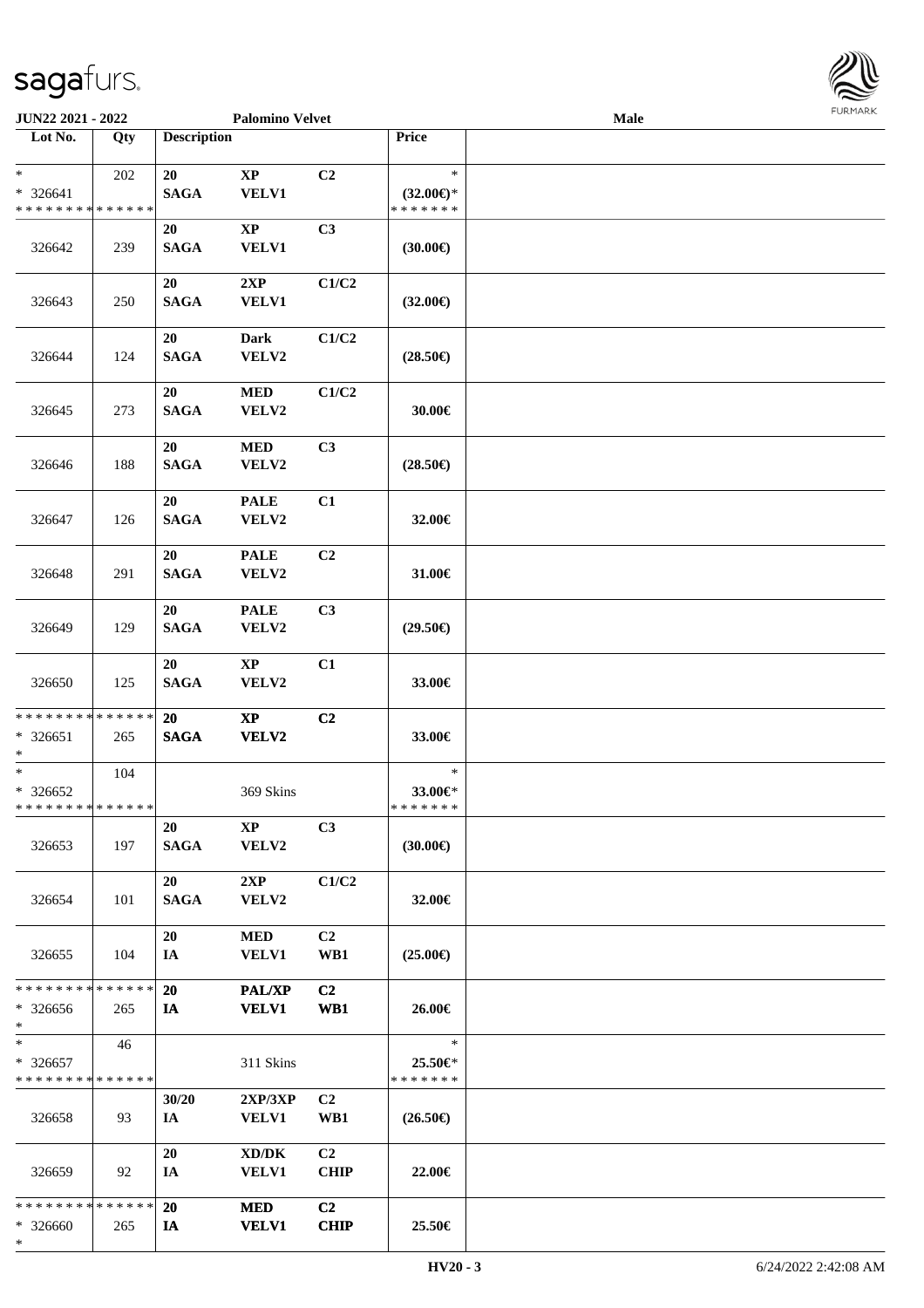

| JUN22 2021 - 2022             |     |                    | <b>Palomino Velvet</b> |                |                   | <b>Male</b> |  |
|-------------------------------|-----|--------------------|------------------------|----------------|-------------------|-------------|--|
| Lot No.                       | Qty | <b>Description</b> |                        |                | <b>Price</b>      |             |  |
|                               |     |                    |                        |                |                   |             |  |
| $*$                           |     | 20                 | <b>MED</b>             | C <sub>2</sub> | $\ast$            |             |  |
| * 326661                      | 240 | IA                 | <b>VELV1</b>           | <b>CHIP</b>    | 25.50€*           |             |  |
| $*$                           |     |                    |                        |                | $\ast$            |             |  |
| $*$                           | 46  |                    |                        |                | $\ast$            |             |  |
| * 326662                      |     |                    | 551 Skins              |                | 25.00€*           |             |  |
| * * * * * * * * * * * * * *   |     |                    |                        |                | * * * * * * *     |             |  |
|                               |     |                    |                        |                |                   |             |  |
| * * * * * * * * * * * * * *   |     | 20                 | PAL/XP                 | C <sub>2</sub> |                   |             |  |
| * 326663                      | 265 | IA                 | <b>VELV1</b>           | <b>CHIP</b>    | 26.50€            |             |  |
| $*$                           |     |                    |                        |                |                   |             |  |
| $*$                           |     |                    |                        |                | $\ast$            |             |  |
| * 326664                      | 240 |                    | 2                      |                | 26.50€*           |             |  |
| $*$                           |     |                    |                        |                | $\ast$            |             |  |
| $*$                           |     |                    |                        |                | $\ast$            |             |  |
| * 326665                      | 240 |                    | 3                      |                | 26.50€*           |             |  |
| $\ast$                        |     |                    |                        |                | $\ast$            |             |  |
| $\ast$                        |     |                    |                        |                | $\ast$            |             |  |
| $* 326666$                    | 240 |                    | 4                      |                | 26.50€*           |             |  |
| $*$                           |     |                    |                        |                | $\ast$            |             |  |
| $\ast$                        |     |                    |                        |                | $\ast$            |             |  |
|                               |     |                    |                        |                |                   |             |  |
| $* 326667$                    | 240 |                    | 5                      |                | 26.50€*           |             |  |
| $\ast$                        |     |                    |                        |                | $\ast$            |             |  |
| $*$                           | 113 |                    |                        |                | $\ast$            |             |  |
| * 326668                      |     |                    | 1338 Skins             |                | 26.50€*           |             |  |
| * * * * * * * * * * * * * *   |     |                    |                        |                | * * * * * * *     |             |  |
|                               |     | 20                 | 2XP/3XP                | C <sub>2</sub> |                   |             |  |
| 326669                        | 97  | IA                 | <b>VELV1</b>           | <b>CHIP</b>    | $(26.50\epsilon)$ |             |  |
|                               |     |                    |                        |                |                   |             |  |
|                               |     | 20                 | <b>MED</b>             | C <sub>2</sub> |                   |             |  |
| 326670                        | 175 | IA                 | VELV2                  | <b>CHIP</b>    | 27.00€            |             |  |
|                               |     |                    |                        |                |                   |             |  |
|                               |     |                    |                        |                |                   |             |  |
| * * * * * * * * * * * * * * * |     | 20                 | <b>PAL/XP</b>          | C2             |                   |             |  |
| * 326671                      | 265 | <b>IA</b>          | <b>VELV2</b>           | <b>CHIP</b>    | 28.00€            |             |  |
| $\ast$                        |     |                    |                        |                |                   |             |  |
| $*$                           | 127 |                    |                        |                | $\ast$            |             |  |
| $* 326672$                    |     |                    | 392 Skins              |                | 27.50€*           |             |  |
| * * * * * * * * * * * * * * * |     |                    |                        |                | *******           |             |  |
|                               |     | 20                 | MED                    | C1/C2          |                   |             |  |
| 326673                        | 268 | <b>SROY</b>        | <b>VELV1</b>           |                | $(32.00\epsilon)$ |             |  |
|                               |     |                    |                        |                |                   |             |  |
|                               |     | 20                 | <b>MED</b>             | C3             |                   |             |  |
|                               | 109 | <b>SROY</b>        | <b>VELV1</b>           |                |                   |             |  |
| 326674                        |     |                    |                        |                | $(30.00\epsilon)$ |             |  |
|                               |     |                    |                        |                |                   |             |  |
| * * * * * * * * * * * * * * * |     | <b>20</b>          | <b>PALE</b>            | C1/C2          |                   |             |  |
| * 326675                      | 265 | <b>SROY</b>        | <b>VELV1</b>           |                | 34.00€            |             |  |
| $*$                           |     |                    |                        |                |                   |             |  |
| $*$                           | 93  |                    |                        |                | $\ast$            |             |  |
| * 326676                      |     |                    | 358 Skins              |                | 34.00€*           |             |  |
| * * * * * * * * * * * * * *   |     |                    |                        |                | *******           |             |  |
|                               |     | 20                 | <b>PALE</b>            | C <sub>3</sub> |                   |             |  |
| 326677                        | 159 | <b>SROY</b>        | <b>VELV1</b>           |                | $(31.00\epsilon)$ |             |  |
|                               |     |                    |                        |                |                   |             |  |
| * * * * * * * * * * * * * * * |     | 20                 | $\mathbf{X}\mathbf{P}$ | C1/C2          |                   |             |  |
|                               |     |                    |                        |                |                   |             |  |
| $*326678$                     | 245 | <b>SROY</b>        | <b>VELV1</b>           |                | 37.00€            |             |  |
| $*$                           |     |                    |                        |                |                   |             |  |
| $*$                           | 89  |                    |                        |                | $\ast$            |             |  |
| * 326679                      |     |                    | 334 Skins              |                | 37.00€*           |             |  |
| * * * * * * * * * * * * * *   |     |                    |                        |                | * * * * * * *     |             |  |
|                               |     | 20                 | $\mathbf{XP}$          | C3             |                   |             |  |
| 326680                        | 110 | <b>SROY</b>        | <b>VELV1</b>           |                | $(32.00\epsilon)$ |             |  |
|                               |     |                    |                        |                |                   |             |  |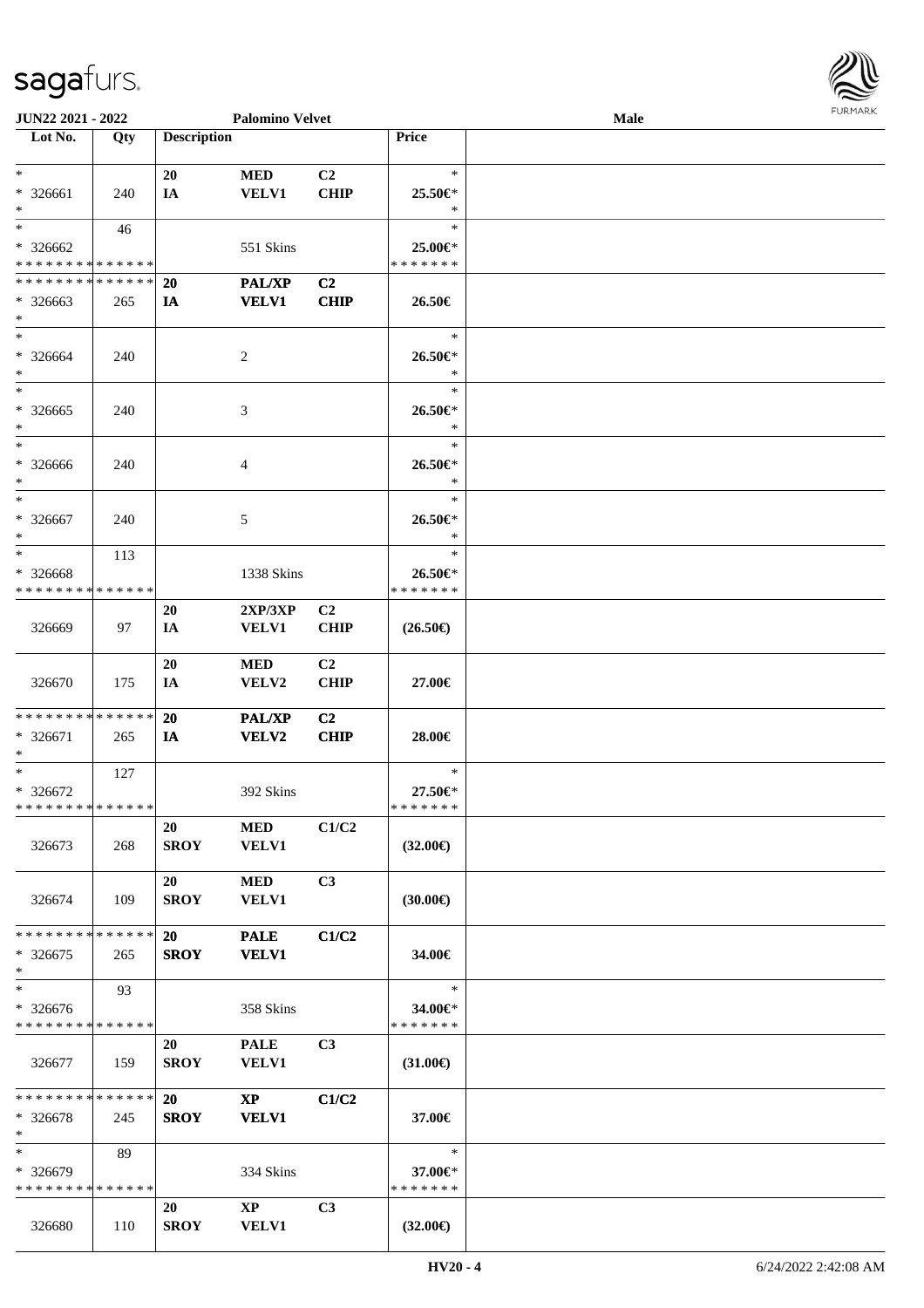

| <b>JUN22 2021 - 2022</b> |     |                          | <b>Palomino Velvet</b>      |                |                   | Male | <b>FURMARK</b> |
|--------------------------|-----|--------------------------|-----------------------------|----------------|-------------------|------|----------------|
| Lot No.                  | Qty | <b>Description</b>       |                             |                | <b>Price</b>      |      |                |
| 326681                   | 180 | 20<br><b>SROY</b>        | <b>MED</b><br><b>VELV2</b>  | C1/C2          | $(32.00\epsilon)$ |      |                |
| 326682                   | 229 | <b>20</b><br><b>SROY</b> | <b>PALE</b><br><b>VELV2</b> | C1/C2          | $32.00 \in$       |      |                |
| 326683                   | 96  | <b>20</b><br><b>SROY</b> | <b>PALE</b><br>VELV2        | C <sub>3</sub> | $(31.00\epsilon)$ |      |                |
| 326684                   | 233 | <b>20</b><br><b>SROY</b> | <b>XP</b><br><b>VELV2</b>   | C1/C2          | 34.00€            |      |                |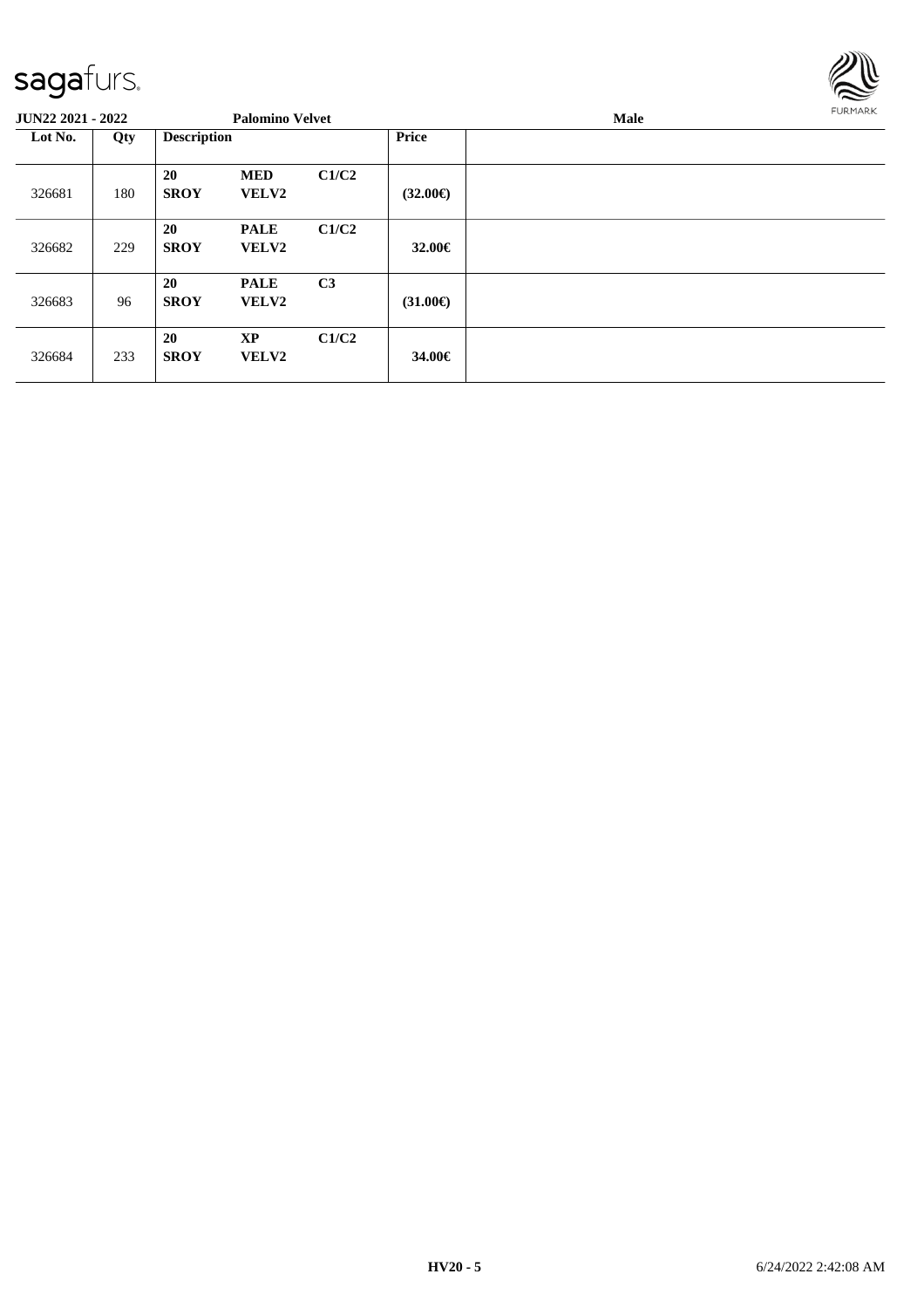

| JUN22 2021 - 2022                                                       |     |                             | <b>Palomino Velvet</b>                 |                   |                                                | <b>Male</b> |  |
|-------------------------------------------------------------------------|-----|-----------------------------|----------------------------------------|-------------------|------------------------------------------------|-------------|--|
| Lot No.                                                                 | Qty | <b>Description</b>          |                                        |                   | Price                                          |             |  |
| 326741                                                                  | 69  | 20/0<br>SI                  | XD<br><b>VELV1</b>                     | C2                | $(22.00\epsilon)$                              |             |  |
| 326742                                                                  | 104 | 20/0<br>SI                  | <b>Dark</b><br><b>VELV1</b>            | C <sub>2</sub>    | $(24.00\epsilon)$                              |             |  |
| * * * * * * * * * * * * * *<br>$* 326743$<br>$\ast$                     | 305 | $\mathbf 0$<br>SI           | <b>MED</b><br><b>VELV1</b>             | C1/C2             | $(23.50\epsilon)$                              |             |  |
| $\overline{\phantom{a}^*}$<br>$* 326744$<br>* * * * * * * * * * * * * * | 112 |                             | 417 Skins                              |                   | $\ast$<br>$(23.50\epsilon)$ *<br>* * * * * * * |             |  |
| 326745                                                                  | 164 | $\bf{0}$<br>SI              | <b>MED</b><br><b>VELV1</b>             | C3                | $(22.00\epsilon)$                              |             |  |
| 326746                                                                  | 139 | $\bf{0}$<br>${\bf SI}$      | <b>PALE</b><br><b>VELV1</b>            | C1                | $(25.00\epsilon)$                              |             |  |
| * * * * * * * * * * * * * *<br>$* 326747$<br>$\ast$                     | 324 | $\mathbf{0}$<br>SI          | <b>PALE</b><br><b>VELV1</b>            | C2                | $(24.00\epsilon)$                              |             |  |
| $\ast$<br>$* 326748$<br>* * * * * * * * * * * * * *                     | 60  |                             | 384 Skins                              |                   | $\ast$<br>$(24.00\epsilon)$ *<br>* * * * * * * |             |  |
| 326749                                                                  | 166 | $\bf{0}$<br>SI              | <b>PALE</b><br><b>VELV1</b>            | C3                | 22.50€                                         |             |  |
| 326750                                                                  | 171 | $\bf{0}$<br>${\bf SI}$      | $\mathbf{X}\mathbf{P}$<br><b>VELV1</b> | C1                | $(25.50\epsilon)$                              |             |  |
| * * * * * * * * * * * * * *<br>$* 326751$<br>$\ast$                     | 305 | $\mathbf 0$<br>SI           | $\mathbf{X}\mathbf{P}$<br><b>VELV1</b> | C2                | $(25.00\epsilon)$                              |             |  |
| $\ast$<br>* 326752<br>**************                                    | 117 |                             | 422 Skins                              |                   | $\ast$<br>$(25.00\epsilon)$ *<br>* * * * * * * |             |  |
| 326753                                                                  | 88  | $\bf{0}$<br>SI              | $\mathbf{X}\mathbf{P}$<br><b>VELV1</b> | C3                | $(23.50\epsilon)$                              |             |  |
| 326754                                                                  | 147 | 20/0<br>SI                  | 2XP/3XP<br><b>VELV1</b>                | C <sub>2</sub>    | $(25.50\epsilon)$                              |             |  |
| 326755                                                                  | 147 | $\mathbf{0}$<br>$\bf{IB}$   | ALL<br><b>VELV1</b>                    | C2<br><b>CHIP</b> | 19.00€                                         |             |  |
| 326756                                                                  | 61  | 20/0<br><b>SAGA</b>         | $\mathbf{X}\mathbf{D}$<br>VELV1        | C2                | $(24.00\epsilon)$                              |             |  |
| 326757                                                                  | 117 | $\mathbf{0}$<br><b>SAGA</b> | <b>Dark</b><br><b>VELV1</b>            | C1/C2             | $(24.00\epsilon)$                              |             |  |
| 326758                                                                  | 127 | 20/0<br><b>SAGA</b>         | <b>Dark</b><br><b>VELV1</b>            | C3                | $(24.00\epsilon)$                              |             |  |
| 326759                                                                  | 144 | $\mathbf{0}$<br><b>SAGA</b> | <b>MED</b><br><b>VELV1</b>             | C1                | $(26.50\epsilon)$                              |             |  |
| * * * * * * * * * * * * * *<br>* 326760<br>$\ast$                       | 285 | $\mathbf{0}$<br><b>SAGA</b> | <b>MED</b><br><b>VELV1</b>             | C2                | $(25.50\epsilon)$                              |             |  |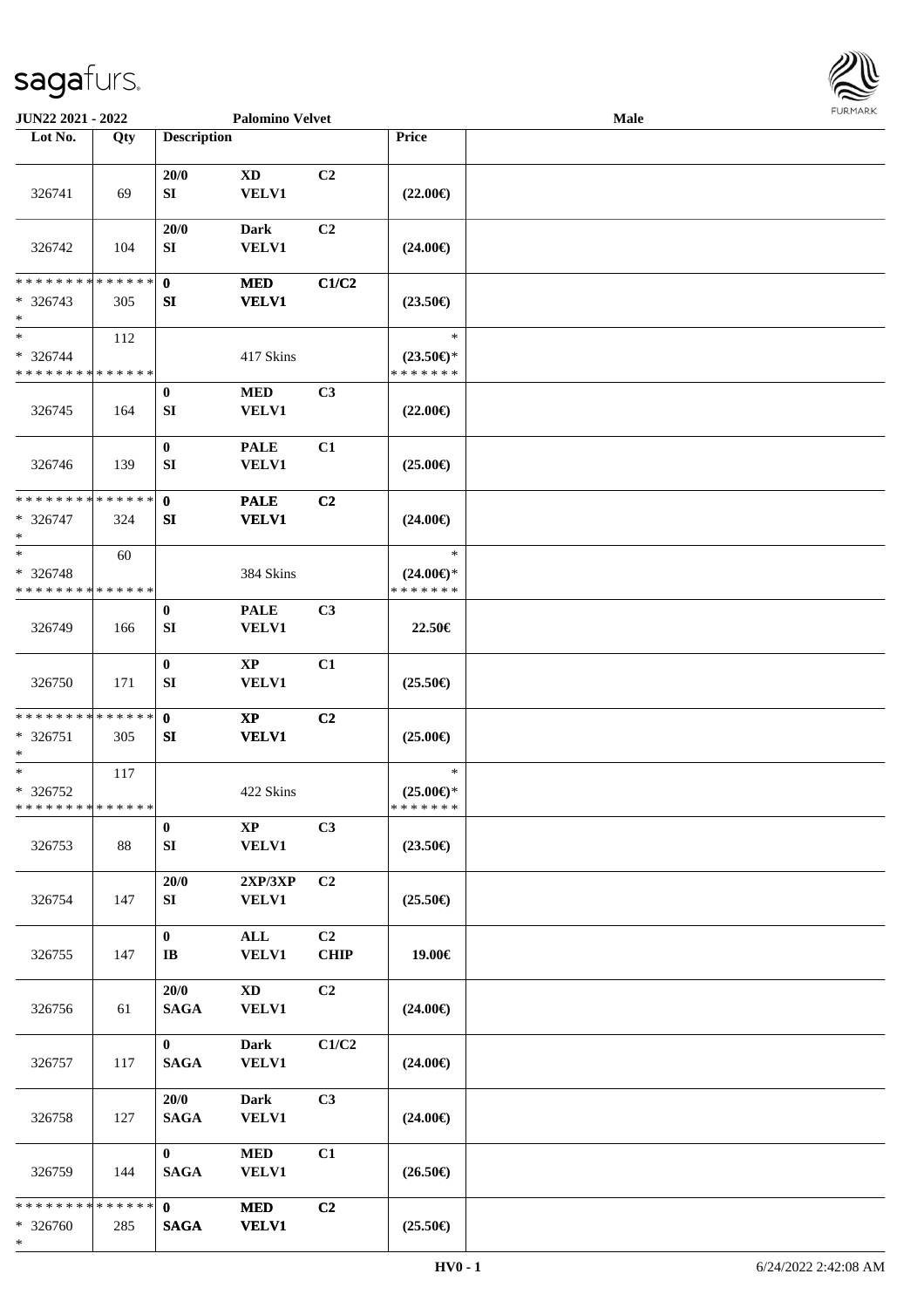| <b>FURMARK</b> |
|----------------|
|                |
|                |
|                |
|                |
|                |

| <b>JUN22 2021 - 2022</b>      |     |                    | <b>Palomino Velvet</b> |                |                          | Male |  |
|-------------------------------|-----|--------------------|------------------------|----------------|--------------------------|------|--|
| Lot No.                       | Qty | <b>Description</b> |                        |                | Price                    |      |  |
|                               |     |                    |                        |                |                          |      |  |
| $*$                           |     | $\bf{0}$           | $\bf MED$              | C <sub>2</sub> | $\ast$                   |      |  |
| * 326761<br>$\ast$            | 250 | <b>SAGA</b>        | <b>VELV1</b>           |                | $(25.50\epsilon)$ *<br>∗ |      |  |
| $\ast$                        |     |                    |                        |                | $\ast$                   |      |  |
| * 326762                      | 57  |                    | 592 Skins              |                | $(25.50\epsilon)$ *      |      |  |
| * * * * * * * * * * * * * *   |     |                    |                        |                | * * * * * * *            |      |  |
|                               |     | $\bf{0}$           | <b>MED</b>             | C3             |                          |      |  |
| 326763                        | 308 | <b>SAGA</b>        | <b>VELV1</b>           |                | $(24.00\epsilon)$        |      |  |
|                               |     |                    |                        |                |                          |      |  |
|                               |     | $\bf{0}$           | <b>PALE</b>            | C1             |                          |      |  |
| 326764                        | 215 | <b>SAGA</b>        | <b>VELV1</b>           |                | $(27.00\epsilon)$        |      |  |
|                               |     |                    |                        |                |                          |      |  |
| * * * * * * * * * * * * * *   |     | $\mathbf{0}$       | <b>PALE</b>            | C <sub>2</sub> |                          |      |  |
| $* 326765$                    | 285 | <b>SAGA</b>        | <b>VELV1</b>           |                | $(26.50\epsilon)$        |      |  |
| $*$                           |     |                    |                        |                |                          |      |  |
| $\ast$                        |     |                    |                        |                | $\ast$                   |      |  |
| $* 326766$                    | 260 |                    | 2                      |                | $(26.50\epsilon)$ *      |      |  |
| $*$                           |     |                    |                        |                | $\ast$                   |      |  |
| $*$                           | 175 |                    |                        |                | $\ast$                   |      |  |
| * 326767                      |     |                    | 720 Skins              |                | $(26.50\epsilon)$ *      |      |  |
| * * * * * * * * * * * * * *   |     |                    |                        |                | * * * * * * *            |      |  |
| * * * * * * * * * * * * * * * |     | $\mathbf{0}$       | <b>PALE</b>            | C3             |                          |      |  |
| * 326768<br>$*$               | 285 | <b>SAGA</b>        | <b>VELV1</b>           |                | $(25.00\epsilon)$        |      |  |
| $*$                           | 84  |                    |                        |                | $\ast$                   |      |  |
| * 326769                      |     |                    | 369 Skins              |                | $(25.00\epsilon)$ *      |      |  |
| * * * * * * * * * * * * * *   |     |                    |                        |                | * * * * * * *            |      |  |
|                               |     | $\bf{0}$           | $\bold{XP}$            | C1             |                          |      |  |
| 326770                        | 308 | <b>SAGA</b>        | <b>VELV1</b>           |                | 28.00€                   |      |  |
|                               |     |                    |                        |                |                          |      |  |
| * * * * * * * * * * * * * * * |     | $\mathbf{0}$       | $\mathbf{XP}$          | C <sub>2</sub> |                          |      |  |
| * 326771                      | 285 | <b>SAGA</b>        | <b>VELV1</b>           |                | 27.00€                   |      |  |
| $\ast$                        |     |                    |                        |                |                          |      |  |
| $*$                           |     |                    |                        |                | $\ast$                   |      |  |
| $* 326772$                    | 280 |                    | 2                      |                | $(27.00\epsilon)$ *      |      |  |
| $*$                           |     |                    |                        |                | *                        |      |  |
| $\ast$                        | 127 |                    |                        |                | $\ast$                   |      |  |
| * 326773                      |     |                    | 692 Skins              |                | $(27.00\epsilon)$ *      |      |  |
| * * * * * * * * * * * * * *   |     |                    |                        |                | * * * * * * *            |      |  |
|                               |     | $\mathbf{0}$       | $\mathbf{X}\mathbf{P}$ | C3             |                          |      |  |
| 326774                        | 188 | <b>SAGA</b>        | <b>VELV1</b>           |                | $(25.50\epsilon)$        |      |  |
|                               |     | $\mathbf{0}$       | 2XP                    | C1/C2          |                          |      |  |
| 326775                        | 123 | <b>SAGA</b>        | <b>VELV1</b>           |                | $(28.00\epsilon)$        |      |  |
|                               |     |                    |                        |                |                          |      |  |
|                               |     | 20/0               | 2XP                    | C3             |                          |      |  |
| 326776                        | 78  | <b>SAGA</b>        | <b>VELV1</b>           |                | $(28.00\epsilon)$        |      |  |
|                               |     |                    |                        |                |                          |      |  |
|                               |     | 20/0               | 3XP                    | C <sub>2</sub> |                          |      |  |
| 326777                        | 67  | <b>SAGA</b>        | <b>VELV1</b>           |                | $(28.00\epsilon)$        |      |  |
|                               |     |                    |                        |                |                          |      |  |
|                               |     | $\mathbf{0}$       | <b>MED</b>             | C <sub>2</sub> |                          |      |  |
| 326778                        | 116 | IA                 | <b>VELV1</b>           | <b>CHIP</b>    | $(22.00\epsilon)$        |      |  |
|                               |     |                    |                        |                |                          |      |  |
| * * * * * * * * * * * * * * * |     | $\mathbf{0}$       | PAL/XP                 | C <sub>2</sub> |                          |      |  |
| * 326779                      | 265 | IA                 | <b>VELV1</b>           | <b>CHIP</b>    | 22.50€                   |      |  |
| $*$                           |     |                    |                        |                |                          |      |  |
| $*$                           | 70  |                    |                        |                | $\ast$                   |      |  |
| * 326780                      |     |                    | 335 Skins              |                | 22.50€*<br>* * * * * * * |      |  |
| * * * * * * * * * * * * * *   |     |                    |                        |                |                          |      |  |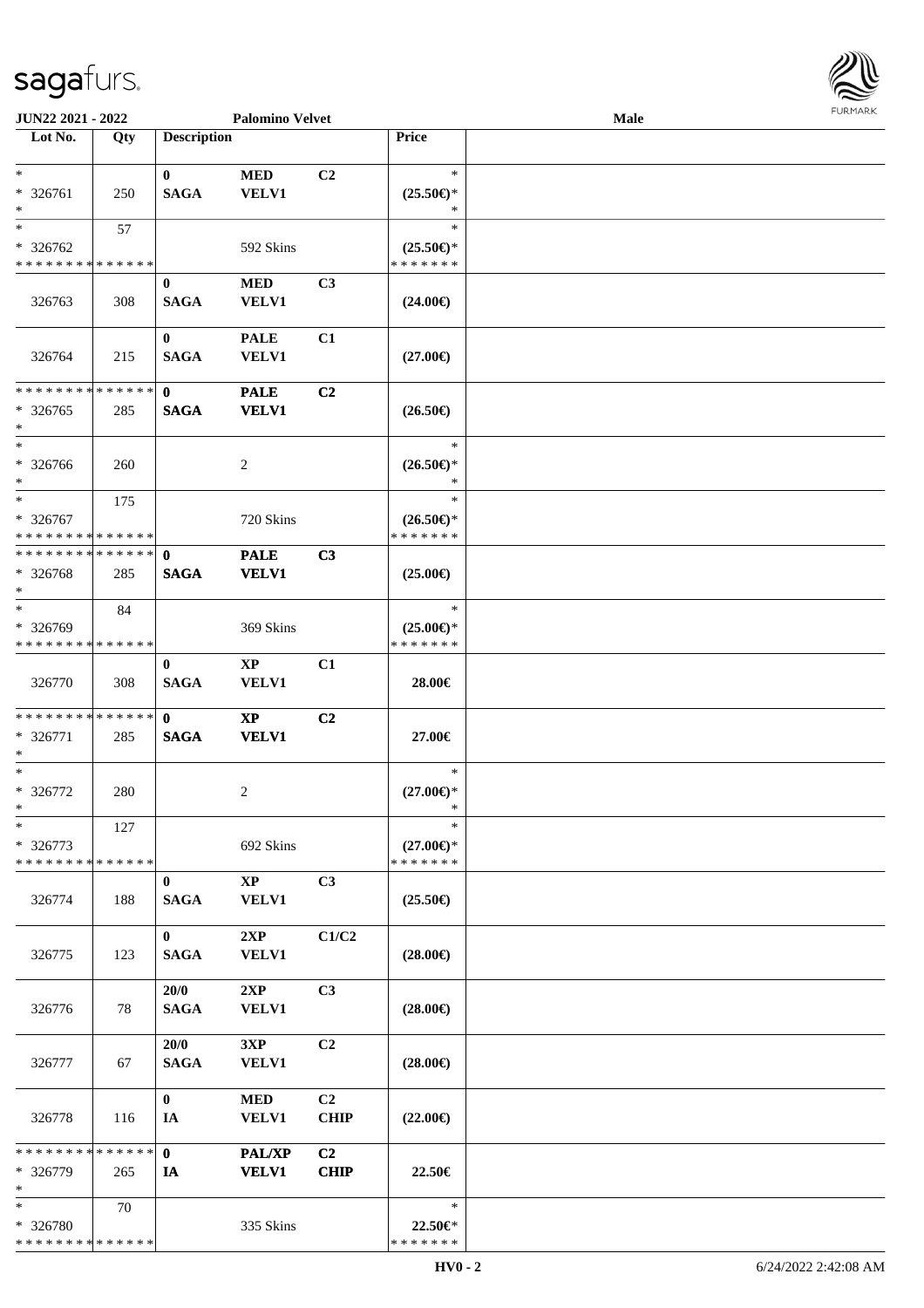

| <b>JUN22 2021 - 2022</b> |     |                             | <b>Palomino Velvet</b>      |       |                   | Male | <b>FURMARK</b> |
|--------------------------|-----|-----------------------------|-----------------------------|-------|-------------------|------|----------------|
| Lot No.                  | Qty | <b>Description</b>          |                             |       | Price             |      |                |
| 326781                   | 103 | $\mathbf{0}$<br><b>SROY</b> | <b>MED</b><br><b>VELV1</b>  | C1/C2 | $(27.00\epsilon)$ |      |                |
| 326782                   | 109 | $\bf{0}$<br><b>SROY</b>     | <b>PALE</b><br><b>VELV1</b> | C1/C2 | $(28.00\epsilon)$ |      |                |
| 326783                   | 129 | $\mathbf{0}$<br><b>SROY</b> | <b>XP</b><br><b>VELV1</b>   | C1/C2 | 29.00€            |      |                |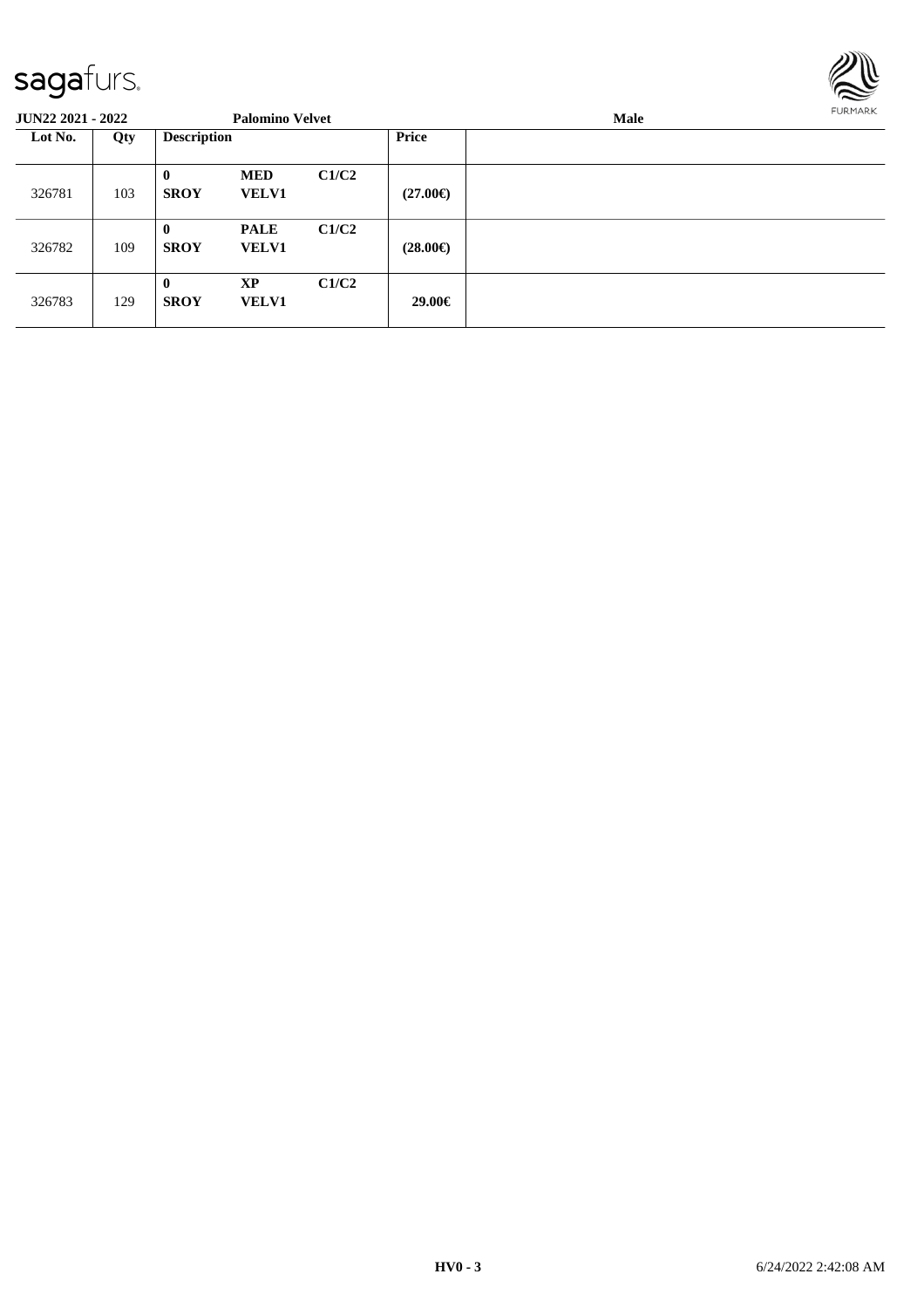

| <b>JUN22 2021 - 2022</b>                                         |                   |                          | Palomino                   |                   |                                                | Female |  |
|------------------------------------------------------------------|-------------------|--------------------------|----------------------------|-------------------|------------------------------------------------|--------|--|
| Lot No.                                                          | $\overline{Q}$ ty | <b>Description</b>       |                            |                   | Price                                          |        |  |
| 425501                                                           | 122               | 20<br>${\bf S}{\bf I}$   | $\bf MED$                  | C1                | $(25.50\epsilon)$                              |        |  |
| 425502                                                           | 231               | 20<br>${\bf S}{\bf I}$   | $\bf MED$                  | C2                | $(25.00\epsilon)$                              |        |  |
| 425503                                                           | 114               | 20<br>${\bf S}{\bf I}$   | <b>PALE</b>                | C1                | $(27.00\epsilon)$                              |        |  |
| 425504                                                           | 291               | 20<br>${\bf S}{\bf I}$   | <b>PALE</b>                | C2                | $(26.50\epsilon)$                              |        |  |
| 425505                                                           | 295               | 20<br>${\bf S}{\bf I}$   | $\bold{XP}$                | C1/C2             | $(28.00\epsilon)$                              |        |  |
| 425506                                                           | 139               | 20<br>${\bf SI}$         | $\bf MED$<br><b>LNAP</b>   | C1/C2             | $(22.50\epsilon)$                              |        |  |
| 425507                                                           | 141               | 20<br>${\bf SI}$         | <b>PALE</b><br><b>LNAP</b> | C1/C2             | $(24.00\epsilon)$                              |        |  |
| 425508                                                           | 96                | 20<br>SI                 | $\bold{XP}$<br><b>LNAP</b> | C1/C2             | $(25.50\epsilon)$                              |        |  |
| 425509                                                           | 148               | $20\,$<br>$\bf{IB}$      | $\bf MED$<br>CHIP          | C2                | $(22.00\epsilon)$                              |        |  |
| 425510                                                           | 304               | 20<br>$\bf{IB}$          | PAL/XP<br><b>CHIP</b>      | C2                | $(23.50\epsilon)$                              |        |  |
| 425511                                                           | 89                | $20\,$<br>$\bf{IB}$      | PAL/XP<br><b>CHIP</b>      | C2<br><b>LNAP</b> | $(21.00\epsilon)$                              |        |  |
| 425512                                                           | 111               | 20<br>$\mathbf{SAGA}$    | Dark                       | C1/C2             | $(24.00\epsilon)$                              |        |  |
| 425513                                                           | 228               | 20<br><b>SAGA</b>        | <b>MED</b>                 | C1                | $(28.00\epsilon)$                              |        |  |
| * * * * * * * * <mark>* * * * * *</mark><br>$* 425514$<br>$\ast$ | 425               | 20<br><b>SAGA</b>        | <b>MED</b>                 | C <sub>2</sub>    | $(27.00\epsilon)$                              |        |  |
| $*$<br>$* 425515$<br>* * * * * * * * <mark>* * * * * *</mark>    | 226               |                          | 651 Skins                  |                   | $\ast$<br>$(27.00\epsilon)$ *<br>* * * * * * * |        |  |
| 425516                                                           | 237               | 20<br><b>SAGA</b>        | <b>MED</b>                 | C3                | $(25.50\epsilon)$                              |        |  |
| 425517                                                           | 280               | 20<br><b>SAGA</b>        | <b>PALE</b>                | C1                | $(29.50\epsilon)$                              |        |  |
| * * * * * * * * * * * * * * *<br>$* 425518$<br>$*$               | 425               | <b>20</b><br><b>SAGA</b> | <b>PALE</b>                | C2                | $(28.50\epsilon)$                              |        |  |
| $*$<br>$* 425519$<br>* * * * * * * * * * * * * *                 | 309               |                          | 734 Skins                  |                   | $\ast$<br>$(28.50\epsilon)$ *<br>* * * * * * * |        |  |
| 425520                                                           | 348               | 20<br><b>SAGA</b>        | <b>PALE</b>                | C <sub>3</sub>    | $(27.00\epsilon)$                              |        |  |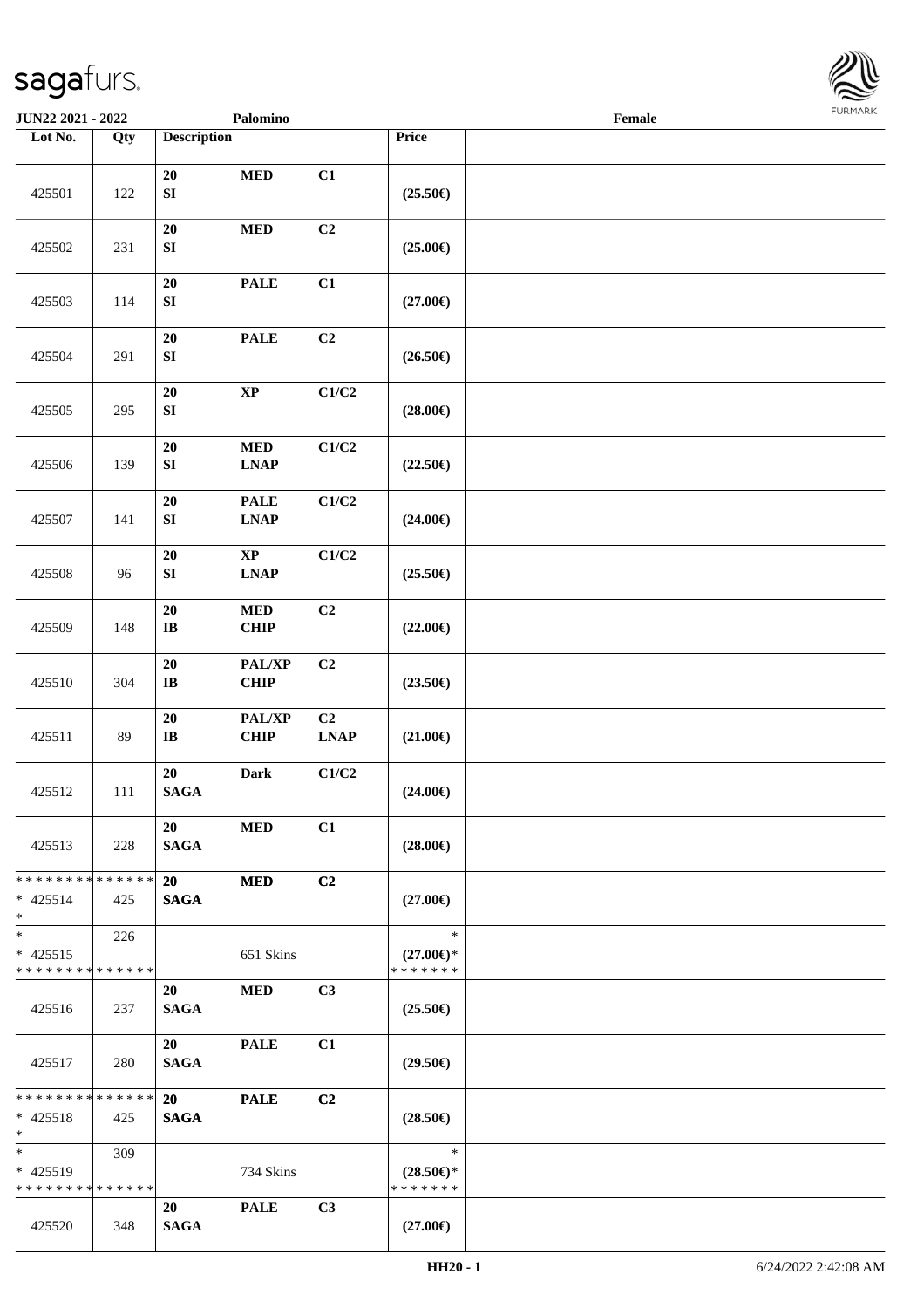

| JUN22 2021 - 2022                                   |     |                    | Palomino                              |                   |                                                | Female |  |
|-----------------------------------------------------|-----|--------------------|---------------------------------------|-------------------|------------------------------------------------|--------|--|
| Lot No.                                             | Qty | <b>Description</b> |                                       |                   | Price                                          |        |  |
| 425521                                              | 188 | 20<br><b>SAGA</b>  | $\bold{XP}$                           | C1                | $(31.00\epsilon)$                              |        |  |
| * * * * * * * * * * * * * *<br>* 425522<br>$\ast$   | 425 | 20<br><b>SAGA</b>  | $\bold{XP}$                           | C2                | (30.00)                                        |        |  |
| $\ast$<br>* 425523<br>* * * * * * * * * * * * * *   | 87  |                    | 512 Skins                             |                   | $\ast$<br>$(30.00\epsilon)$ *<br>* * * * * * * |        |  |
| 425524                                              | 238 | 20<br><b>SAGA</b>  | $\bold{XP}$                           | C3                | $(28.50\epsilon)$                              |        |  |
| 425525                                              | 98  | 20<br><b>SAGA</b>  | 2XP                                   | C2                | (30.00)                                        |        |  |
| 425526                                              | 158 | 20<br><b>SAGA</b>  | $\bf MED$<br><b>LNAP</b>              | C1/C2             | $(25.00\epsilon)$                              |        |  |
| 425527                                              | 143 | 20<br><b>SAGA</b>  | <b>PALE</b><br><b>LNAP</b>            | C1/C2             | $(26.50\epsilon)$                              |        |  |
| 425528                                              | 134 | 20<br><b>SAGA</b>  | $\mathbf{X}\mathbf{P}$<br><b>LNAP</b> | C1/C2             | $(28.00\epsilon)$                              |        |  |
| * * * * * * * * * * * * * *<br>* 425529<br>$*$      | 425 | 20<br>IA           | <b>MED</b><br>CHIP                    | C2                | $(24.00\epsilon)$                              |        |  |
| $\ast$<br>$* 425530$<br>* * * * * * * * * * * * * * | 153 |                    | 578 Skins                             |                   | $\ast$<br>$(24.00\epsilon)$ *<br>* * * * * * * |        |  |
| **************<br>$* 425531$<br>$*$                 | 424 | 20<br>IA           | PAL/XP<br><b>CHIP</b>                 | C <sub>2</sub>    | $(25.50\epsilon)$                              |        |  |
| $*$<br>$* 425532$<br>$*$                            | 400 |                    | $\overline{c}$                        |                   | $\ast$<br>$(25.50\epsilon)*$<br>$\ast$         |        |  |
| $\ast$<br>$* 425533$<br>$\ast$                      | 400 |                    | 3                                     |                   | $\ast$<br>$(25.50\epsilon)$ *<br>$\ast$        |        |  |
| $*$<br>* 425534<br>* * * * * * * * * * * * * *      | 228 |                    | 1452 Skins                            |                   | $\ast$<br>$(25.50\epsilon)$ *<br>* * * * * * * |        |  |
| 425535                                              | 93  | 20<br>IA           | <b>MED</b><br><b>CHIP</b>             | C2<br><b>LNAP</b> | $(22.00\epsilon)$                              |        |  |
| 425536                                              | 213 | 20<br>IA           | PAL/XP<br><b>CHIP</b>                 | C2<br><b>LNAP</b> | $(23.50\epsilon)$                              |        |  |
| 425537                                              | 105 | 20<br><b>SROY</b>  | $\bf MED$                             | C1                | $(29.50\epsilon)$                              |        |  |
| 425538                                              | 262 | 20<br><b>SROY</b>  | <b>MED</b>                            | C2                | $(28.50\epsilon)$                              |        |  |
| 425539                                              | 114 | 20<br><b>SROY</b>  | <b>MED</b>                            | C3                | $(27.00\epsilon)$                              |        |  |
| 425540                                              | 123 | 20<br><b>SROY</b>  | <b>PALE</b>                           | C1                | $(31.00\epsilon)$                              |        |  |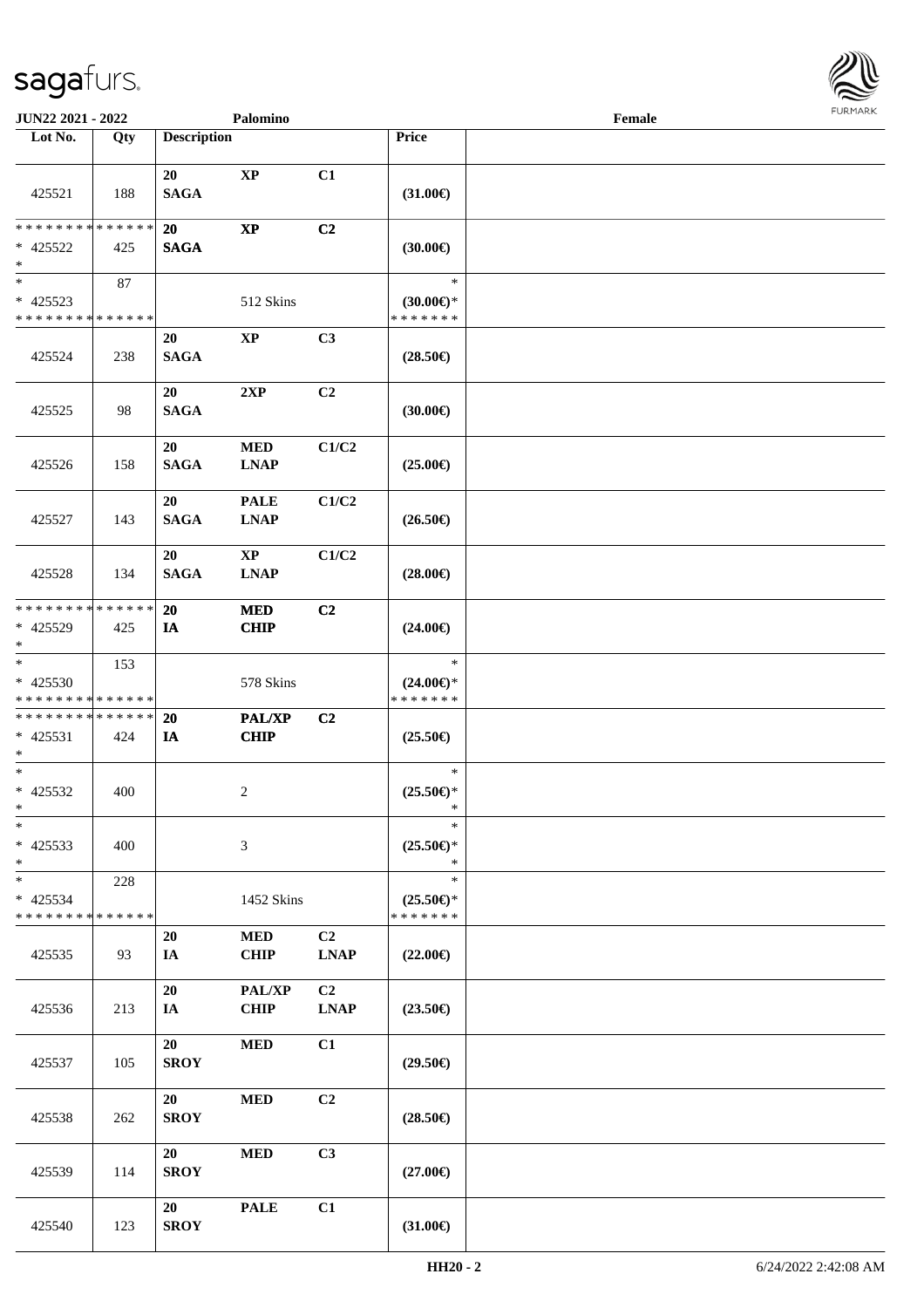

| <b>JUN22 2021 - 2022</b> |     |                    | Palomino               |                |                   | <b>FURMARK</b> |  |
|--------------------------|-----|--------------------|------------------------|----------------|-------------------|----------------|--|
| Lot No.                  | Qty | <b>Description</b> |                        |                | <b>Price</b>      |                |  |
| 425541                   | 377 | 20<br><b>SROY</b>  | <b>PALE</b>            | C2             | (30.00)           |                |  |
| 425542                   | 164 | 20<br><b>SROY</b>  | <b>PALE</b>            | C3             | $(28.50\epsilon)$ |                |  |
| 425543                   | 353 | 20<br><b>SROY</b>  | $\mathbf{X}\mathbf{P}$ | C1/C2          | $(32.00\epsilon)$ |                |  |
| 425544                   | 110 | 20<br><b>SROY</b>  | <b>XP</b>              | C <sub>3</sub> | (30.00)           |                |  |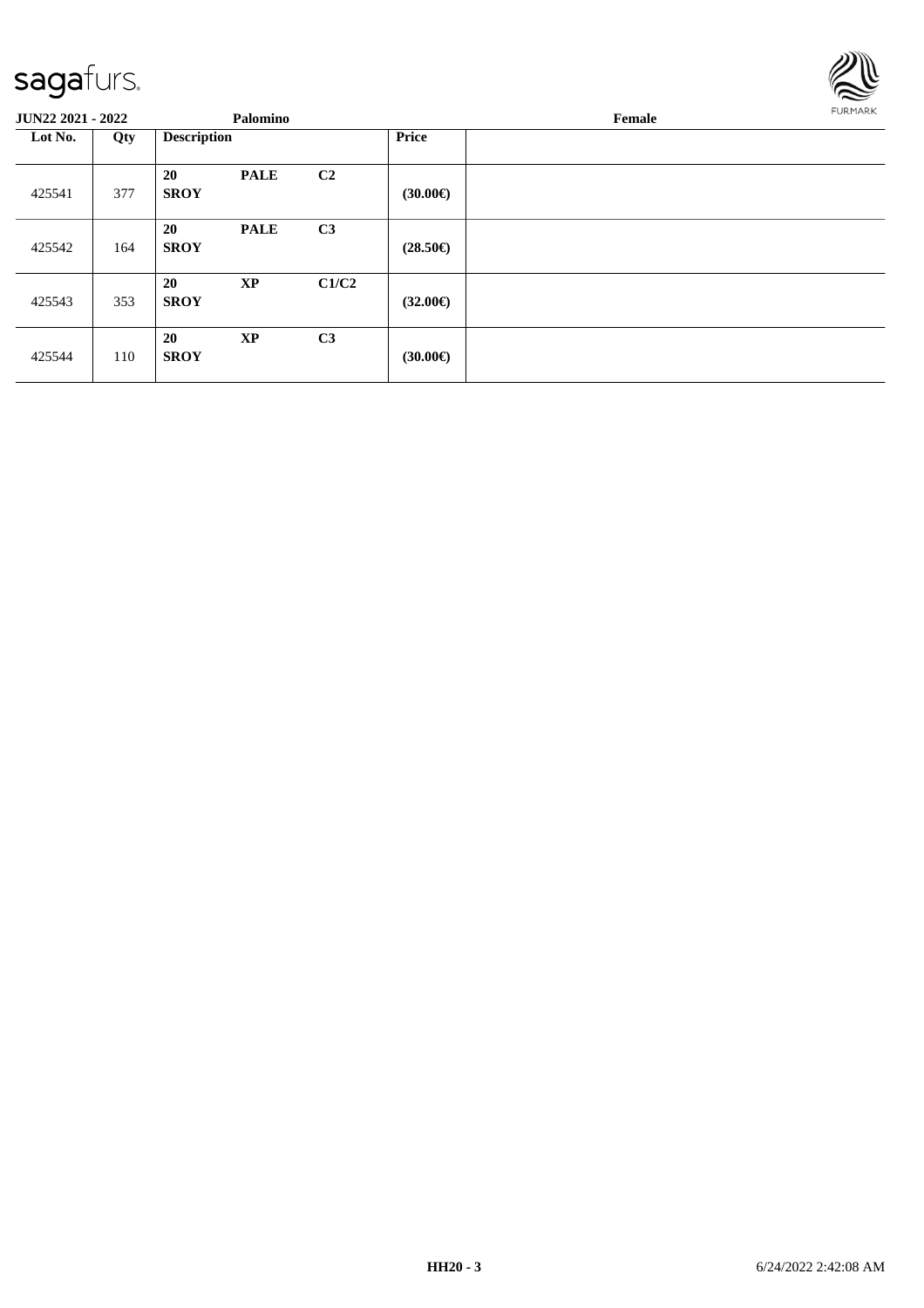

| JUN22 2021 - 2022 |        |                                     | Palomino                                          |                               |                   | Female | FURMARK |
|-------------------|--------|-------------------------------------|---------------------------------------------------|-------------------------------|-------------------|--------|---------|
| Lot No.           | Qty    | <b>Description</b>                  |                                                   |                               | Price             |        |         |
| 425601            | 101    | $20/0$<br>${\bf S}{\bf I}$          | <b>Dark</b>                                       | C2                            | $(20.50\epsilon)$ |        |         |
| 425602            | 186    | $\pmb{0}$<br>${\bf S}{\bf I}$       | $\bf MED$                                         | $\mathbf{C1}/\mathbf{C2}$     | $(23.50\epsilon)$ |        |         |
| 425603            | 165    | $20/0$<br>${\bf S}{\bf I}$          | $\bf MED$                                         | C3                            | $(22.00\epsilon)$ |        |         |
| 425604            | 157    | $\mathbf{0}$<br>${\bf S}{\bf I}$    | <b>PALE</b>                                       | $\mathbf{C1}/\mathbf{C2}$     | $(25.00\epsilon)$ |        |         |
| 425605            | 164    | $20/0$<br>${\bf S}{\bf I}$          | <b>PALE</b>                                       | C3                            | $(23.50\epsilon)$ |        |         |
| 425606            | 132    | $\mathbf{0}$<br>${\bf S}{\bf I}$    | $\mathbf{X}\mathbf{P}$                            | C1/C2                         | $(26.50\epsilon)$ |        |         |
| 425607            | 101    | $20/0$<br>${\bf S}{\bf I}$          | $\bold{XP}$                                       | C3                            | $(25.00\epsilon)$ |        |         |
| 425608            | 153    | $\pmb{0}$<br>${\bf S}{\bf I}$       | $2{\bf XP}/3{\bf XP}$                             | C1/C2                         | $(25.00\epsilon)$ |        |         |
| 425609            | $80\,$ | $20/0$<br>${\bf S}{\bf I}$          | $2{\bf XP}/3{\bf XP}$                             | C <sub>2</sub>                | $(27.00\epsilon)$ |        |         |
| 425610            | 219    | $\mathbf{0}$<br>${\bf S}{\bf I}$    | $\bf MED$<br><b>LNAP</b>                          | C1/C2                         | $(21.00\epsilon)$ |        |         |
| 425611            | 108    | $20/0$<br>${\bf S}{\bf I}$          | $\bf MED$<br><b>LNAP</b>                          | C3                            | $(20.50\epsilon)$ |        |         |
| 425612            | 143    | $\pmb{0}$<br>${\bf S}{\bf I}$       | $\ensuremath{\mathbf{PAL}}\xspace$<br><b>LNAP</b> | C1/C2                         | $(22.50\epsilon)$ |        |         |
| 425613            | 115    | 20/0<br>${\bf S}{\bf I}$            | <b>PALE</b><br><b>LNAP</b>                        | C3                            | $(22.00\epsilon)$ |        |         |
| 425614            | 121    | $\pmb{0}$<br>${\bf S}{\bf I}$       | $\bold{XP}$<br><b>LNAP</b>                        | C1/C2                         | $(24.00\epsilon)$ |        |         |
| 425615            | 133    | $\pmb{0}$<br>${\bf S}{\bf I}$       | 2XP/3XP<br><b>LNAP</b>                            | C1/C2                         | $(22.50\epsilon)$ |        |         |
| 425616            | 90     | $\pmb{0}$<br>$\mathbf{I}\mathbf{B}$ | $\bf MED$<br><b>CHIP</b>                          | C2                            | $(20.50\epsilon)$ |        |         |
| 425617            | 113    | $\boldsymbol{0}$<br>$\bf I\bf B$    | PAL/XP<br><b>CHIP</b>                             | C2                            | $(22.50\epsilon)$ |        |         |
| 425618            | 266    | 20/0<br>$\bf{IB}$                   | $\bf MED$<br>CHIP                                 | C <sub>2</sub><br><b>LNAP</b> | $(18.00\epsilon)$ |        |         |
| 425619            | 335    | $\mathbf{0}$<br>$\bf I\bf B$        | PAL/XP<br>CHIP                                    | C <sub>2</sub><br><b>LNAP</b> | $(20.50\epsilon)$ |        |         |
| 425620            | 110    | $\pmb{0}$<br>$\mathbf{I}\mathbf{I}$ | $\mathbf{ALL}$                                    | C2                            | $(19.00\epsilon)$ |        |         |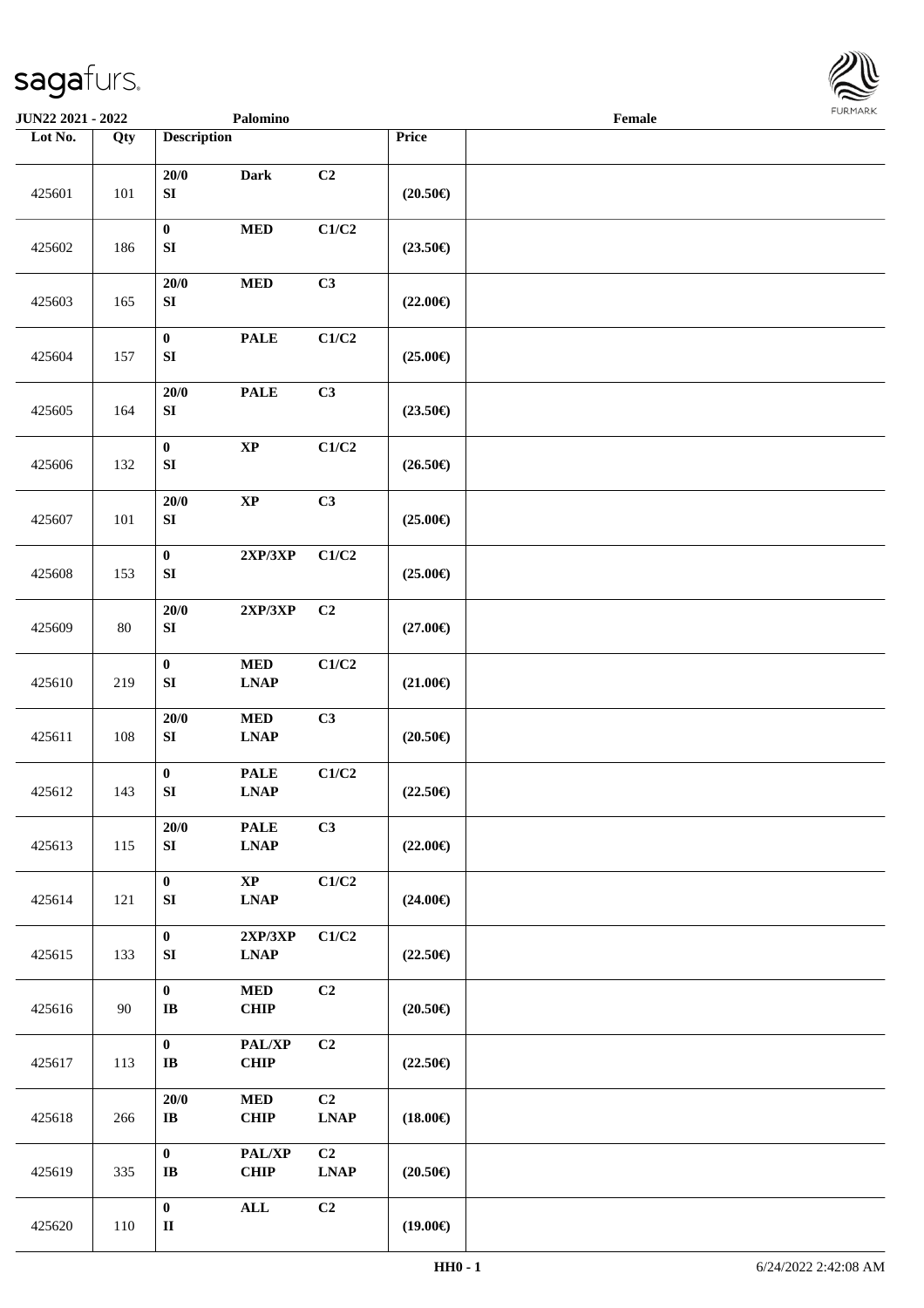

| <b>JUN22 2021 - 2022</b>                               |     |                             | Palomino               |                |                                                | Female |  |
|--------------------------------------------------------|-----|-----------------------------|------------------------|----------------|------------------------------------------------|--------|--|
| Lot No.                                                | Qty | <b>Description</b>          |                        |                | Price                                          |        |  |
| 425621                                                 | 68  | 20/0<br><b>SAGA</b>         | $\mathbf{X}\mathbf{D}$ | C1/C2          | $(19.00\epsilon)$                              |        |  |
| 425622                                                 | 207 | $\bf{0}$<br><b>SAGA</b>     | Dark                   | C1/C2          | $(22.50\epsilon)$                              |        |  |
| 425623                                                 | 163 | 20/0<br><b>SAGA</b>         | Dark                   | C <sub>3</sub> | $(22.00\epsilon)$                              |        |  |
| 425624                                                 | 361 | $\mathbf{0}$<br><b>SAGA</b> | $\bf MED$              | C1             | $(26.50\epsilon)$                              |        |  |
| * * * * * * * * * * * * * *<br>$* 425625$<br>$*$       | 445 | $\mathbf{0}$<br><b>SAGA</b> | <b>MED</b>             | C2             | $(25.50\epsilon)$                              |        |  |
| $*$<br>$* 425626$<br>$*$                               | 420 |                             | $\overline{2}$         |                | $\ast$<br>$(25.50\epsilon)$ *<br>$\ast$        |        |  |
| $*$<br>$* 425627$<br>* * * * * * * * * * * * * *       | 180 |                             | 1045 Skins             |                | $\ast$<br>$(25.50\epsilon)$ *<br>* * * * * * * |        |  |
| * * * * * * * * * * * * * * *<br>$* 425628$<br>$*$     | 445 | $\mathbf{0}$<br><b>SAGA</b> | <b>MED</b>             | C3             | $(24.00\epsilon)$                              |        |  |
| $\ast$<br>* 425629<br>* * * * * * * * * * * * * *      | 104 |                             | 549 Skins              |                | $\ast$<br>$(24.00\epsilon)$ *<br>* * * * * * * |        |  |
| 425630                                                 | 381 | $\mathbf{0}$<br><b>SAGA</b> | <b>PALE</b>            | C1             | $(28.00\epsilon)$                              |        |  |
| * * * * * * * * * * * * * * *<br>$* 425631$<br>$*$     | 445 | $\mathbf{0}$<br><b>SAGA</b> | <b>PALE</b>            | C2             | $(27.00\epsilon)$                              |        |  |
| $*$<br>$* 425632$<br>$*$                               | 420 |                             | 2                      |                | $\ast$<br>$(27.00\epsilon)$ *<br>$\ast$        |        |  |
| $*$<br>$* 425633$<br>* * * * * * * * * * * * * * *     | 316 |                             | 1181 Skins             |                | $\ast$<br>$(27.00\epsilon)$ *<br>* * * * * * * |        |  |
| * * * * * * * * * * * * * * *<br>$* 425634$<br>$*$     | 445 | $\mathbf{0}$<br><b>SAGA</b> | <b>PALE</b>            | C3             | $(25.50\epsilon)$                              |        |  |
| $*$<br>$* 425635$<br>* * * * * * * * * * * * * *       | 80  |                             | 525 Skins              |                | $\ast$<br>$(25.50\epsilon)$ *<br>* * * * * * * |        |  |
| 425636                                                 | 245 | $\bf{0}$<br><b>SAGA</b>     | $\bold{XP}$            | C1             | $(29.50\epsilon)$                              |        |  |
| * * * * * * * * * * * * * * *<br>$* 425637$<br>$*$ $*$ | 445 | $\mathbf{0}$<br><b>SAGA</b> | <b>XP</b>              | C2             | $(28.50\epsilon)$                              |        |  |
| $*$ and $*$<br>* 425638<br>* * * * * * * * * * * * * * | 289 |                             | 734 Skins              |                | $\ast$<br>$(28.50\epsilon)$ *<br>* * * * * * * |        |  |
| 425639                                                 | 332 | $\bf{0}$<br><b>SAGA</b>     | $\mathbf{X}\mathbf{P}$ | C3             | $(27.00\epsilon)$                              |        |  |
| 425640                                                 | 236 | $\mathbf{0}$<br><b>SAGA</b> | 2XP/3XP                | C <sub>2</sub> | $(28.00\epsilon)$                              |        |  |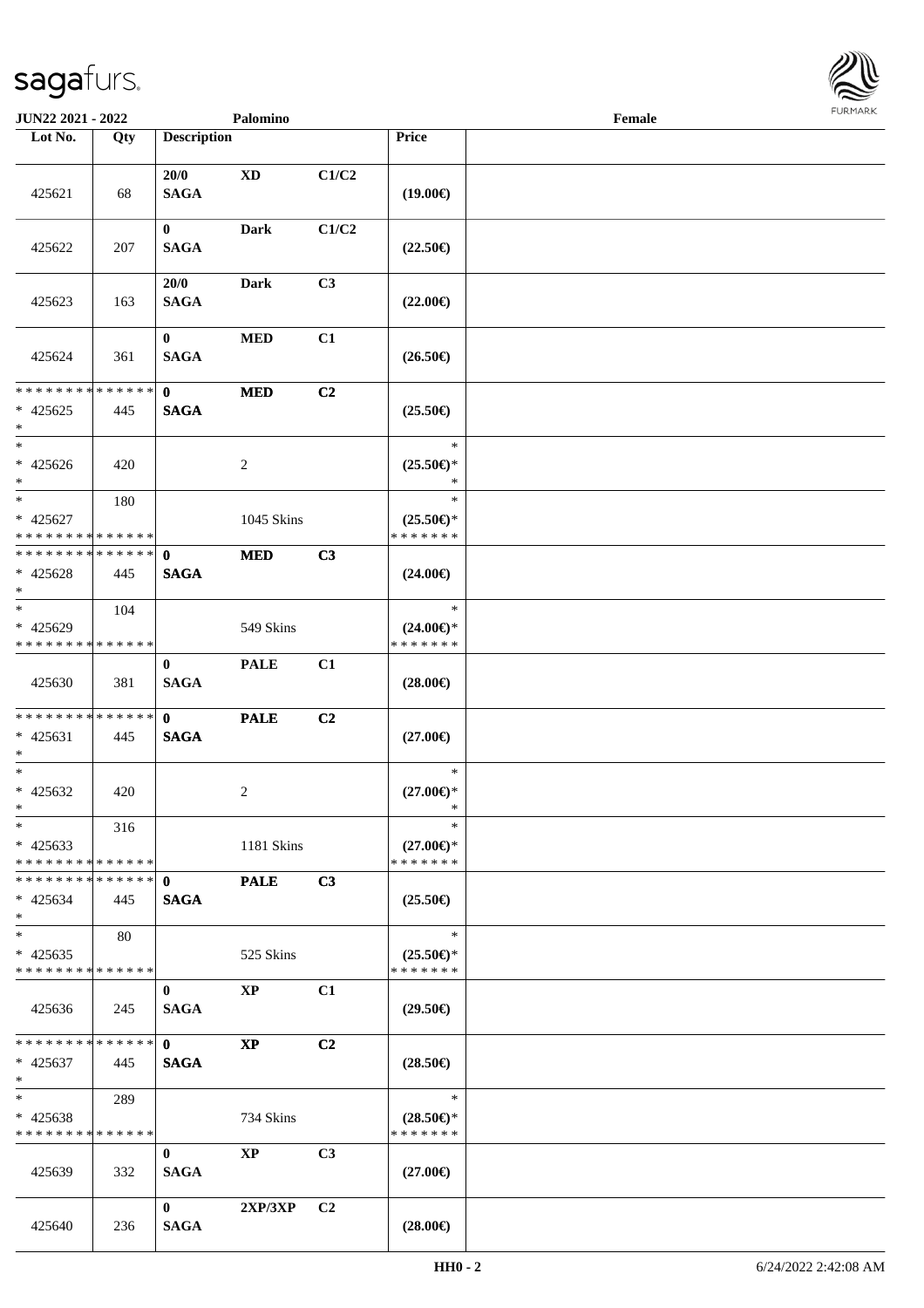

| JUN22 2021 - 2022                                              |     |                         | Palomino                                           |                   |                                                | Female |  |
|----------------------------------------------------------------|-----|-------------------------|----------------------------------------------------|-------------------|------------------------------------------------|--------|--|
| Lot No.                                                        | Qty | <b>Description</b>      |                                                    |                   | Price                                          |        |  |
| 425641                                                         | 80  | 20/0<br><b>SAGA</b>     | <b>Dark</b><br><b>LNAP</b>                         | C1/C2             | $(19.50\epsilon)$                              |        |  |
| 425642                                                         | 280 | $\bf{0}$<br><b>SAGA</b> | <b>MED</b><br><b>LNAP</b>                          | C1/C2             | $(23.50\epsilon)$                              |        |  |
| 425643                                                         | 163 | 20/0<br><b>SAGA</b>     | $\bf MED$<br><b>LNAP</b>                           | C3                | $(22.50\epsilon)$                              |        |  |
| 425644                                                         | 235 | $\bf{0}$<br><b>SAGA</b> | <b>PALE</b><br><b>LNAP</b>                         | C1/C2             | $(25.00\epsilon)$                              |        |  |
| 425645                                                         | 168 | 20/0<br><b>SAGA</b>     | <b>PALE</b><br><b>LNAP</b>                         | C3                | $(24.00\epsilon)$                              |        |  |
| 425646                                                         | 142 | $\bf{0}$<br><b>SAGA</b> | $\bold{XP}$<br><b>LNAP</b>                         | C1/C2             | $(26.50\epsilon)$                              |        |  |
| 425647                                                         | 114 | 20/0<br><b>SAGA</b>     | $\mathbf{XP}$<br><b>LNAP</b>                       | C3                | $(25.50\epsilon)$                              |        |  |
| 425648                                                         | 115 | $20/0$<br>IA            | $\bold{X}\bold{D}/\bold{D}\bold{K}$<br><b>CHIP</b> | C <sub>2</sub>    | $(18.50\epsilon)$                              |        |  |
| * * * * * * * * * * * * * *<br>* 425649<br>$*$                 | 445 | $\mathbf{0}$<br>IA      | <b>MED</b><br>CHIP                                 | C2                | $(22.50\epsilon)$                              |        |  |
| $\overline{\ast}$<br>$* 425650$<br>* * * * * * * * * * * * * * | 166 |                         | 611 Skins                                          |                   | $\ast$<br>$(22.50\epsilon)$ *<br>* * * * * * * |        |  |
| * * * * * * * * * * * * * * *<br>$* 425651$<br>$*$             | 445 | $\mathbf 0$<br>IA       | PAL/XP<br><b>CHIP</b>                              | C <sub>2</sub>    | $(25.00\epsilon)$                              |        |  |
| $*$<br>$* 425652$<br>$*$                                       | 420 |                         | $\overline{c}$                                     |                   | $\ast$<br>$(25.00\epsilon)$ *<br>*             |        |  |
| $*$<br>$* 425653$<br>$*$                                       | 420 |                         | 3                                                  |                   | $\ast$<br>$(25.00\epsilon)$ *<br>∗             |        |  |
| $*$<br>* 425654<br>* * * * * * * * * * * * * *                 | 68  |                         | 1353 Skins                                         |                   | $\ast$<br>$(25.00\epsilon)$ *<br>* * * * * * * |        |  |
| 425655                                                         | 111 | <b>20/0</b><br>IA       | 2XP/3XP<br><b>CHIP</b>                             | C <sub>2</sub>    | $(25.50\epsilon)$                              |        |  |
| 425656                                                         | 436 | $\bf{0}$<br>IA          | <b>MED</b><br><b>CHIP</b>                          | C2<br><b>LNAP</b> | $(20.50\epsilon)$                              |        |  |
| * * * * * * * * * * * * * * *<br>$* 425657$<br>$\ast$          | 445 | $\mathbf{0}$<br>IA      | <b>PAL/XP</b><br><b>CHIP</b>                       | C2<br><b>LNAP</b> | $(22.50\epsilon)$                              |        |  |
| $*$<br>* 425658<br>* * * * * * * * * * * * * *                 | 456 |                         | 901 Skins                                          |                   | $\ast$<br>$(22.50\epsilon)$ *<br>* * * * * * * |        |  |
| 425659                                                         | 89  | $\bf{0}$<br><b>SROY</b> | <b>Dark</b>                                        | C1/C2             | $(24.00\epsilon)$                              |        |  |
| 425660                                                         | 103 | $\bf{0}$<br><b>SROY</b> | <b>MED</b>                                         | C1                | $(28.00\epsilon)$                              |        |  |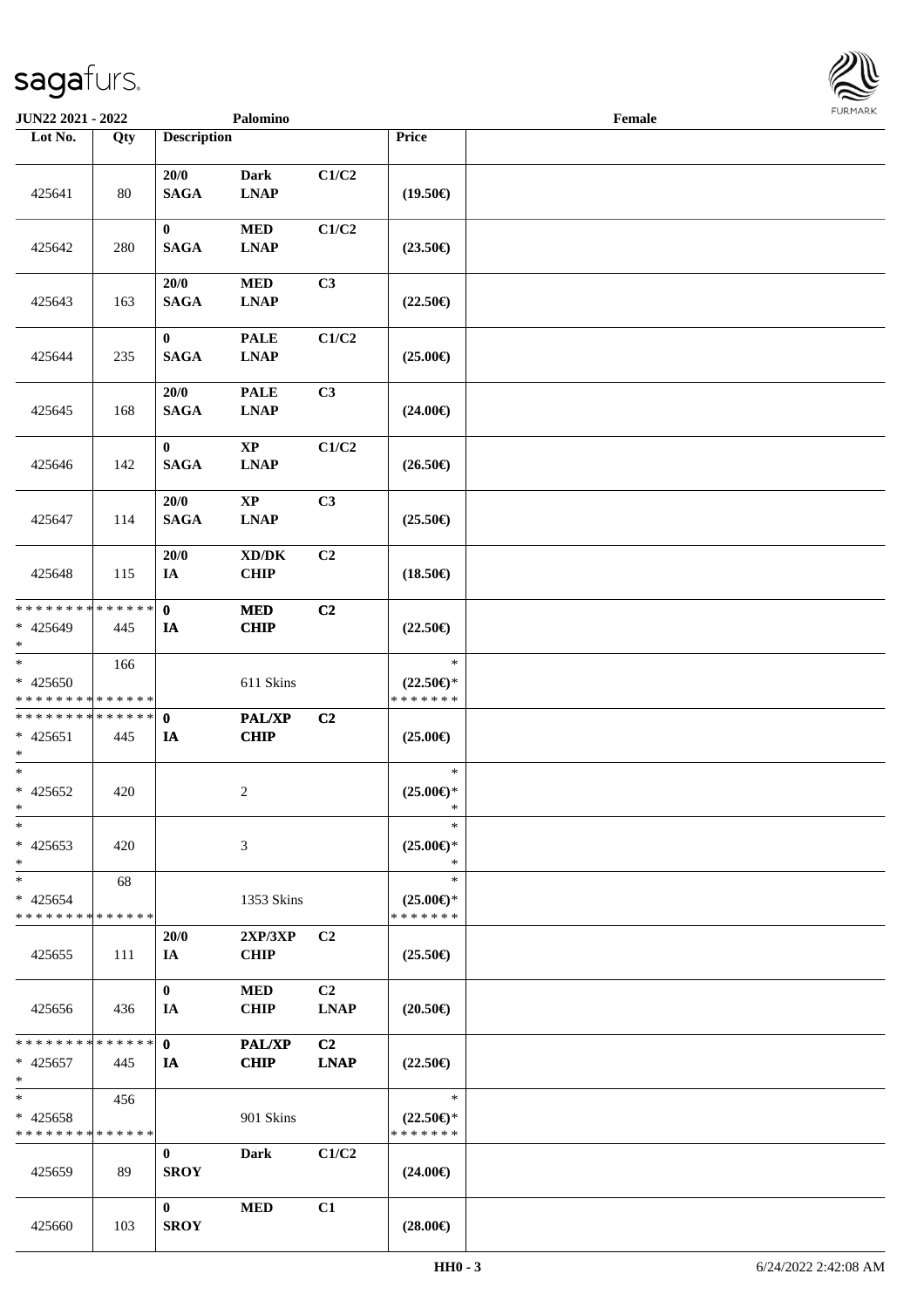

| JUN22 2021 - 2022 |     |                             | Palomino      |                |                   | Female | FURMARK |
|-------------------|-----|-----------------------------|---------------|----------------|-------------------|--------|---------|
| Lot No.           | Qty | <b>Description</b>          |               |                | Price             |        |         |
| 425661            | 280 | $\mathbf{0}$<br><b>SROY</b> | <b>MED</b>    | C <sub>2</sub> | $(27.00\epsilon)$ |        |         |
| 425662            | 130 | $\bf{0}$<br><b>SROY</b>     | $\bf MED$     | C3             | $(25.50\epsilon)$ |        |         |
| 425663            | 108 | $\mathbf{0}$<br><b>SROY</b> | <b>PALE</b>   | C1             | $(29.50\epsilon)$ |        |         |
| 425664            | 323 | $\mathbf{0}$<br><b>SROY</b> | <b>PALE</b>   | C2             | 28.50€            |        |         |
| 425665            | 173 | $\mathbf{0}$<br><b>SROY</b> | <b>PALE</b>   | C3             | $(27.00\epsilon)$ |        |         |
| 425666            | 261 | $\bf{0}$<br><b>SROY</b>     | $\mathbf{XP}$ | C1/C2          | $(30.00\epsilon)$ |        |         |
| 425667            | 105 | $\mathbf{0}$<br><b>SROY</b> | $\mathbf{XP}$ | C3             | $(28.50\epsilon)$ |        |         |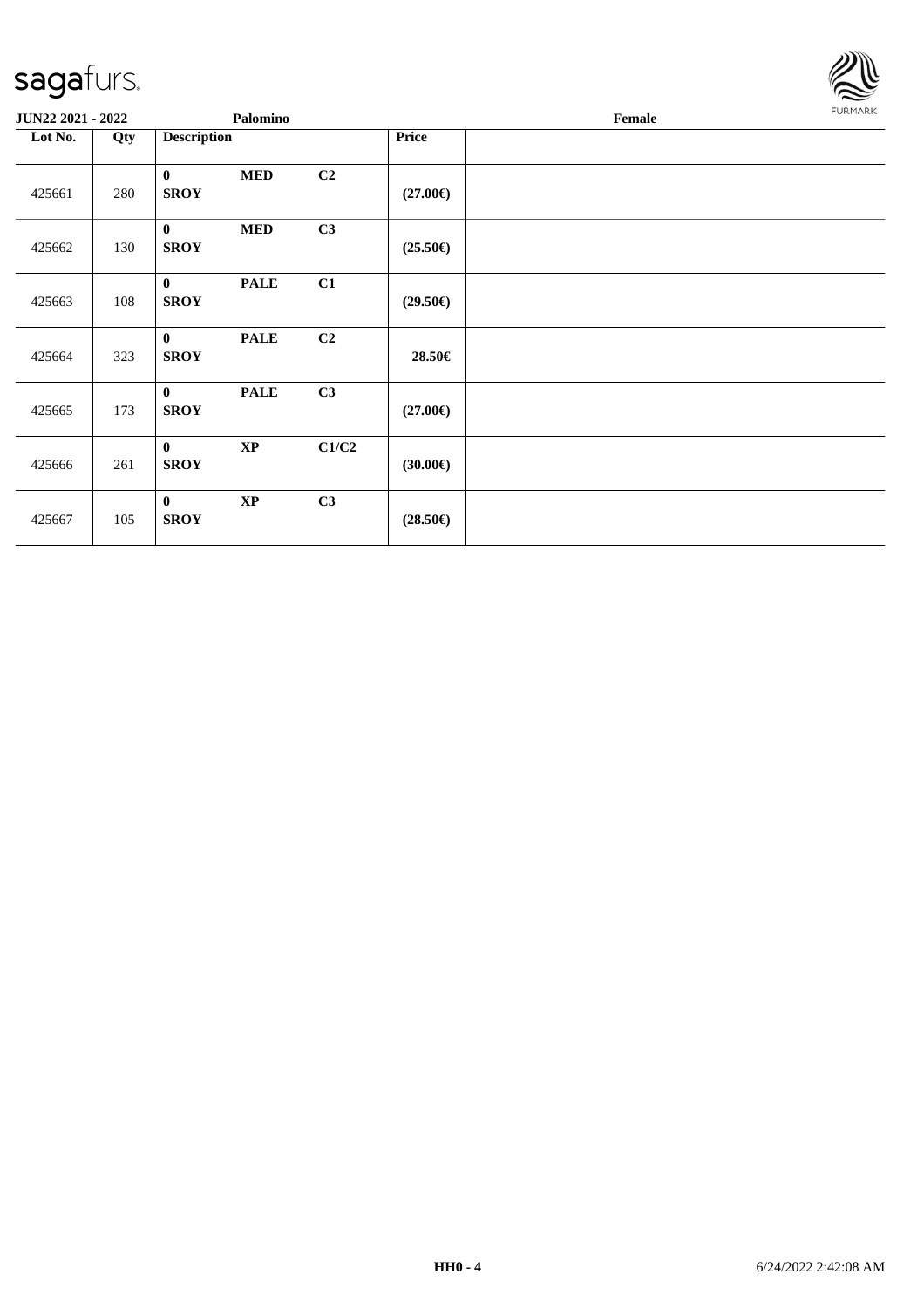

| <b>JUN22 2021 - 2022</b>                                           |     |                                                                                               | Palomino                                  |                |                                                | Female |  |
|--------------------------------------------------------------------|-----|-----------------------------------------------------------------------------------------------|-------------------------------------------|----------------|------------------------------------------------|--------|--|
| Lot No.                                                            | Qty | <b>Description</b>                                                                            |                                           |                | Price                                          |        |  |
| 425721                                                             | 98  | 0/1<br>$\ensuremath{\mathrm{S}}\xspace/\ensuremath{\mathrm{S}}\xspace\ensuremath{\mathrm{I}}$ | $\mathbf{X}\mathbf{D}$                    | C3             | $(14.50\epsilon)$                              |        |  |
| 425722                                                             | 170 | $\mathbf{1}$<br>${\bf S}{\bf I}$                                                              | <b>Dark</b>                               | C1/C2          | $(17.00\epsilon)$                              |        |  |
| 425723                                                             | 162 | $\mathbf{1}$<br>${\bf S}{\bf I}$                                                              | $\bf MED$                                 | C1             | $(20.50\epsilon)$                              |        |  |
| 425724                                                             | 439 | $\mathbf{1}$<br>${\bf SI}$                                                                    | $\bf MED$                                 | C2             | $(19.50\epsilon)$                              |        |  |
| 425725                                                             | 266 | $\mathbf{1}$<br>${\bf SI}$                                                                    | $\bf MED$                                 | C3             | $(19.00\epsilon)$                              |        |  |
| 425726                                                             | 178 | $\mathbf{1}$<br>${\bf SI}$                                                                    | <b>PALE</b>                               | C1             | $(22.00\epsilon)$                              |        |  |
| 425727                                                             | 391 | $\mathbf{1}$<br>${\bf S}{\bf I}$                                                              | $\ensuremath{\mathop{\bf PALE}\nolimits}$ | C2             | $(21.00\epsilon)$                              |        |  |
| 425728                                                             | 199 | $\mathbf{1}$<br>SI                                                                            | <b>PALE</b>                               | C3             | $(19.50\epsilon)$                              |        |  |
| 425729                                                             | 129 | $\mathbf{1}$<br>${\bf S}{\bf I}$                                                              | $\bold{XP}$                               | C1             | $(23.50\epsilon)$                              |        |  |
| 425730                                                             | 343 | $\mathbf{1}$<br>${\bf S}{\bf I}$                                                              | $\bold{XP}$                               | C2             | $(22.50\epsilon)$                              |        |  |
| 425731                                                             | 120 | $\mathbf{1}$<br>${\bf S}{\bf I}$                                                              | $\bold{XP}$                               | C3             | $(21.00\epsilon)$                              |        |  |
| 425732                                                             | 436 | $\mathbf{1}$<br>SI                                                                            | XP/2XP                                    | C1/C2          | $(21.50\epsilon)$                              |        |  |
| 425733                                                             | 225 | $\mathbf{1}$<br>${\bf S}{\bf I}$                                                              | 2XP                                       | C1/C2          | $(21.00\epsilon)$                              |        |  |
| 425734                                                             | 117 | $\mathbf{1}$<br>SI                                                                            | 2XP/3XP                                   | C2             | $(22.00\epsilon)$                              |        |  |
| 425735                                                             | 54  | 0/1<br>$\ensuremath{\mathrm{S}}\xspace/\ensuremath{\mathrm{S}}\xspace\ensuremath{\mathrm{I}}$ | <b>XD</b><br><b>LNAP</b>                  | C <sub>3</sub> | $(12.50\epsilon)$                              |        |  |
| 425736                                                             | 153 | 0/1<br>SI                                                                                     | <b>Dark</b><br><b>LNAP</b>                | C1/C2          | $(16.50\epsilon)$                              |        |  |
| 425737                                                             | 49  | 0/1<br>SI                                                                                     | <b>Dark</b><br><b>LNAP</b>                | C <sub>3</sub> | $(15.00\epsilon)$                              |        |  |
| * * * * * * * * * * * * * * <mark>*</mark><br>$* 425738$<br>$\ast$ | 475 | $\mathbf{1}$<br>SI                                                                            | <b>MED</b><br><b>LNAP</b>                 | C1/C2          | $(17.50\epsilon)$                              |        |  |
| $\ast$<br>* 425739<br>* * * * * * * * * * * * * *                  | 77  |                                                                                               | 552 Skins                                 |                | $\ast$<br>$(17.50\epsilon)$ *<br>* * * * * * * |        |  |
| 425740                                                             | 149 | $\mathbf{1}$<br>${\bf SI}$                                                                    | <b>MED</b><br><b>LNAP</b>                 | C3             | $(16.00\epsilon)$                              |        |  |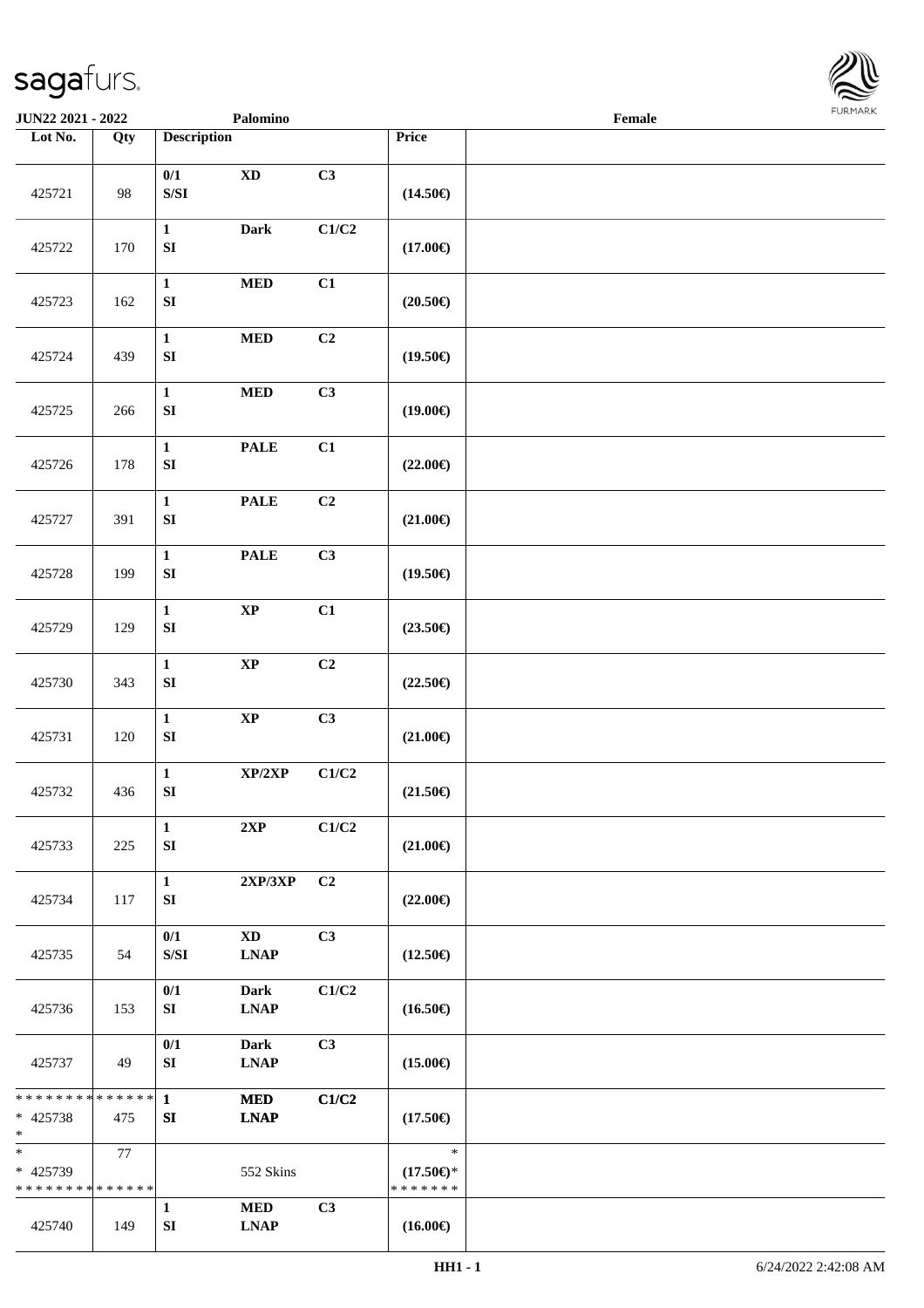

| JUN22 2021 - 2022                                   |                   |                                        | Palomino                                               |                           |                                                | Female |  |
|-----------------------------------------------------|-------------------|----------------------------------------|--------------------------------------------------------|---------------------------|------------------------------------------------|--------|--|
| Lot No.                                             | $\overline{Q}$ ty | <b>Description</b>                     |                                                        |                           | Price                                          |        |  |
| 425741                                              | 425               | $\mathbf{1}$<br>${\bf S}{\bf I}$       | <b>PALE</b><br>$\ensuremath{\text{L}N\!AP}$            | C1/C2                     | $(19.00\epsilon)$                              |        |  |
| 425742                                              | 121               | $\mathbf{1}$<br>${\bf S}{\bf I}$       | <b>PALE</b><br><b>LNAP</b>                             | C3                        | $(17.50\epsilon)$                              |        |  |
| 425743                                              | 256               | $\mathbf{1}$<br>${\bf S}{\bf I}$       | $\bold{XP}$<br><b>LNAP</b>                             | $\rm C1/C2$               | $(20.50\epsilon)$                              |        |  |
| 425744                                              | 133               | $\mathbf 1$<br>${\bf S}{\bf I}$        | $\mathbf{X}\mathbf{P}$<br>$\ensuremath{\text{L}N\!AP}$ | C1/C2                     | $(19.00\epsilon)$                              |        |  |
| 425745                                              | 160               | $0/1$<br>SI                            | $\bold{XP}$<br><b>LNAP</b>                             | C3                        | $(19.50\epsilon)$                              |        |  |
| 425746                                              | 141               | $\mathbf 1$<br>${\bf S}{\bf I}$        | 2XP<br><b>LNAP</b>                                     | $\mathbf{C1}/\mathbf{C2}$ | $(18.50\in)$                                   |        |  |
| 425747                                              | 143               | 0/1<br>${\bf S}{\bf I}$                | 2XP<br><b>LNAP</b>                                     | C2                        | $(20.50\in)$                                   |        |  |
| 425748                                              | 479               | $\mathbf{1}$<br>${\bf S}{\bf I}$       | ALL<br><b>LNAP</b>                                     | C2                        | $(14.00\epsilon)$                              |        |  |
| 425749                                              | 173               | $\mathbf{1}$<br>$\mathbf I\mathbf B$   | $\bf MED$<br>CHIP                                      | C2                        | $(16.50\epsilon)$                              |        |  |
| 425750                                              | 219               | $\mathbf 1$<br>$\mathbf I\mathbf B$    | PAL/XP<br><b>CHIP</b>                                  | C2                        | $(19.00\epsilon)$                              |        |  |
| 425751                                              | 547               | $\mathbf{1}$<br>$\bf IB$               | $\bf MED$<br><b>CHIP</b>                               | C2<br><b>LNAP</b>         | $(15.00\epsilon)$                              |        |  |
| * * * * * * * * * * * * * *<br>$* 425752$<br>$*$    | 505               | $\mathbf{1}$<br>$\mathbf{I}\mathbf{B}$ | PAL/XP<br>CHIP                                         | C <sub>2</sub><br>LNAP    | $(16.50\epsilon)$                              |        |  |
| $\ast$<br>$* 425753$<br>* * * * * * * * * * * * * * | 343               |                                        | 848 Skins                                              |                           | $\ast$<br>$(16.50\epsilon)$ *<br>* * * * * * * |        |  |
| 425754                                              | 212               | 1<br>$\mathbf{I}$                      | <b>ALL</b>                                             | C2                        | $(14.50\epsilon)$                              |        |  |
| 425755                                              | 312               | $\mathbf{1}$<br><b>SAGA</b>            | <b>Dark</b>                                            | C1/C2                     | $(19.00\epsilon)$                              |        |  |
| 425756                                              | 133               | $1 \quad \blacksquare$<br><b>SAGA</b>  | <b>Dark</b>                                            | C <sub>3</sub>            | $(17.50\epsilon)$                              |        |  |
| 425757                                              | 337               | $1 \quad \blacksquare$<br><b>SAGA</b>  | <b>MED</b>                                             | C1                        | $(22.50\epsilon)$                              |        |  |
| ******** <mark>******</mark><br>* 425758<br>$*$     | 485               | $\mathbf{1}$<br><b>SAGA</b>            | <b>MED</b>                                             | C2                        | $(22.00\epsilon)$                              |        |  |
| $\ast$<br>* 425759<br>$*$                           | 460               |                                        | 2                                                      |                           | $\ast$<br>$(22.00\epsilon)$ *<br>$\ast$        |        |  |
| $*$<br>* 425760<br>* * * * * * * * * * * * * *      | 87                |                                        | 1032 Skins                                             |                           | $\ast$<br>$(22.00\epsilon)$ *<br>* * * * * * * |        |  |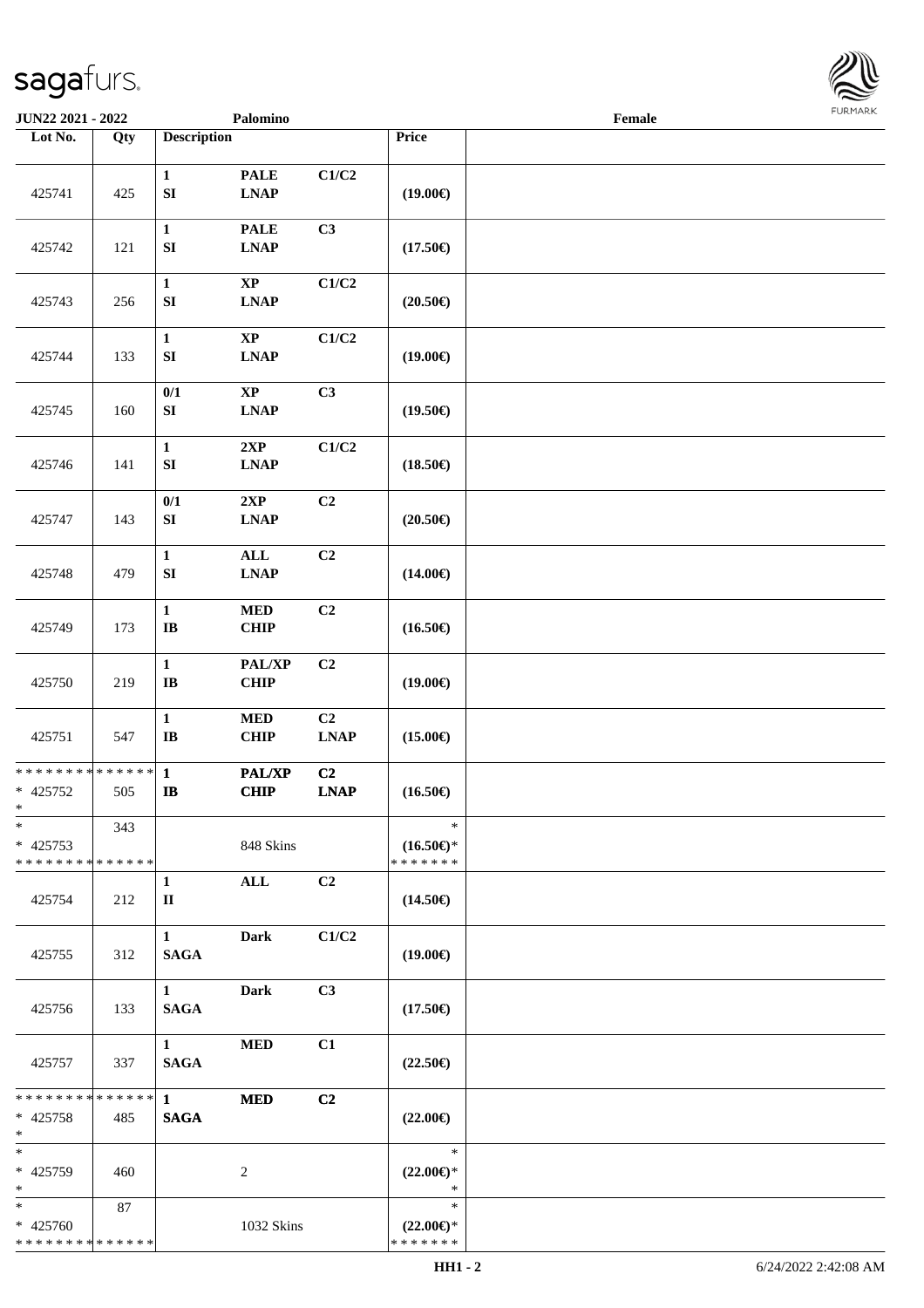

| JUN22 2021 - 2022                                  |     |                                       | Palomino                              |                |                                         | Female |  |
|----------------------------------------------------|-----|---------------------------------------|---------------------------------------|----------------|-----------------------------------------|--------|--|
| Lot No.                                            | Qty | <b>Description</b>                    |                                       |                | Price                                   |        |  |
| 425761                                             | 481 | $\mathbf{1}$<br><b>SAGA</b>           | <b>MED</b>                            | C3             | $(20.50\epsilon)$                       |        |  |
| 425762                                             | 289 | $\mathbf{1}$<br><b>SAGA</b>           | <b>PALE</b>                           | C1             | $(24.00\epsilon)$                       |        |  |
| * * * * * * * * * * * * * *                        |     | $\mathbf{1}$                          | <b>PALE</b>                           | C2             |                                         |        |  |
| $* 425763$<br>$\ast$                               | 485 | <b>SAGA</b>                           |                                       |                | $(23.50\epsilon)$                       |        |  |
| $\overline{\phantom{1}}$                           | 482 |                                       |                                       |                | $\ast$                                  |        |  |
| $* 425764$                                         |     |                                       | 967 Skins                             |                | $(23.50\epsilon)$ *                     |        |  |
| * * * * * * * * * * * * * *                        |     |                                       |                                       |                | * * * * * * *                           |        |  |
| 425765                                             | 416 | $\mathbf{1}$<br><b>SAGA</b>           | <b>PALE</b>                           | C <sub>3</sub> | 22.00€                                  |        |  |
| 425766                                             | 260 | $\mathbf{1}$<br><b>SAGA</b>           | $\bold{XP}$                           | C1             | $(25.50\epsilon)$                       |        |  |
| * * * * * * * * * * * * * *                        |     | $\mathbf{1}$                          | $\bold{XP}$                           | C2             |                                         |        |  |
| $* 425767$<br>$\ast$                               | 505 | <b>SAGA</b>                           |                                       |                | $(25.00\epsilon)$                       |        |  |
| $\ast$                                             | 196 |                                       |                                       |                | $\ast$                                  |        |  |
| * 425768                                           |     |                                       | 701 Skins                             |                | $(25.00\epsilon)$ *                     |        |  |
| * * * * * * * * * * * * * *                        |     |                                       |                                       |                | * * * * * * *                           |        |  |
| 425769                                             | 286 | $\mathbf{1}$<br><b>SAGA</b>           | $\mathbf{XP}$                         | C3             | $(23.50\epsilon)$                       |        |  |
| 425770                                             | 226 | $\mathbf{1}$<br><b>SAGA</b>           | 2XP                                   | C1/C2          | $(25.00\epsilon)$                       |        |  |
| 425771                                             | 51  | 0/1<br><b>SAGA</b>                    | $\mathbf{X}\mathbf{D}$<br><b>LNAP</b> | C1/C2          | $(13.00\epsilon)$                       |        |  |
| 425772                                             | 201 | $\mathbf{1}$<br><b>SAGA</b>           | <b>Dark</b><br><b>LNAP</b>            | C1/C2          | $(17.00\epsilon)$                       |        |  |
| 425773                                             | 78  | 0/1<br><b>SAGA</b>                    | <b>Dark</b><br><b>LNAP</b>            | C3             | $(15.50\epsilon)$                       |        |  |
| * * * * * * * * * * * * * * *<br>$* 425774$<br>$*$ | 485 | $1 \quad \blacksquare$<br><b>SAGA</b> | <b>MED</b><br><b>LNAP</b>             | C1/C2          | $(20.00\epsilon)$                       |        |  |
| $\ast$<br>* 425775<br>$*$                          | 460 |                                       | $\overline{c}$                        |                | $\ast$<br>$(20.00\epsilon)$ *<br>$\ast$ |        |  |
| $\overline{\ast}$                                  | 417 |                                       |                                       |                | $\ast$                                  |        |  |
| * 425776<br>* * * * * * * * * * * * * *            |     |                                       | 1362 Skins                            |                | $(20.00\epsilon)$ *<br>* * * * * * *    |        |  |
| 425777                                             | 334 | $\mathbf{1}$<br><b>SAGA</b>           | <b>MED</b><br><b>LNAP</b>             | C <sub>3</sub> | $(18.00\epsilon)$                       |        |  |
| ******** <mark>******</mark>                       |     | $1 \quad$                             | <b>PALE</b>                           | C1/C2          |                                         |        |  |
| $* 425778$<br>$*$                                  | 485 | <b>SAGA</b>                           | <b>LNAP</b>                           |                | $(21.00\epsilon)$                       |        |  |
| $\ast$                                             |     |                                       |                                       |                | $\ast$                                  |        |  |
| * 425779<br>$\ast$                                 | 460 |                                       | 2                                     |                | $(21.00\epsilon)$ *<br>$\ast$           |        |  |
| $*$                                                | 308 |                                       |                                       |                | $\ast$                                  |        |  |
| * 425780                                           |     |                                       | 1253 Skins                            |                | $(21.00\epsilon)$ *                     |        |  |
| * * * * * * * * * * * * * *                        |     |                                       |                                       |                | * * * * * * *                           |        |  |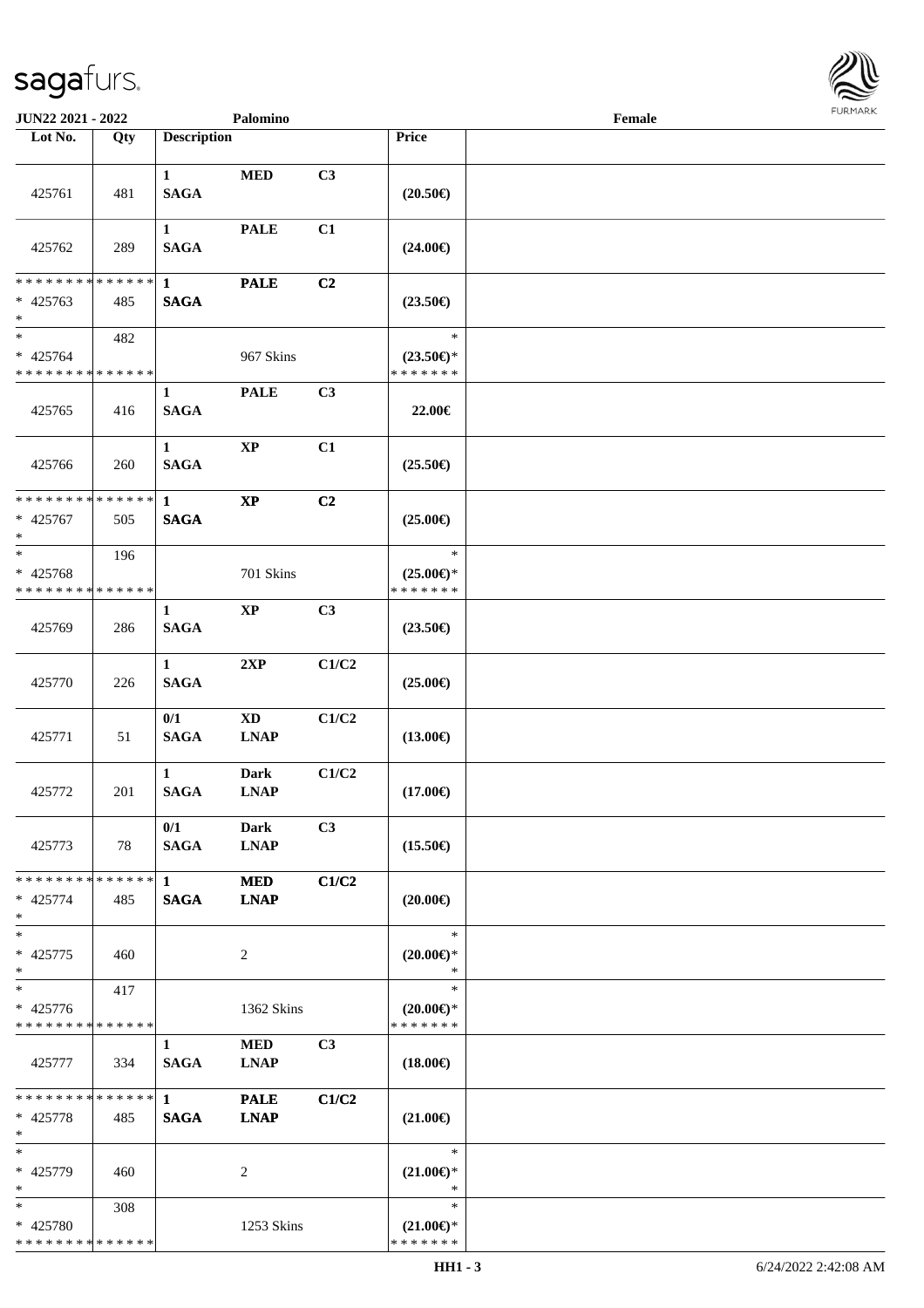

| <b>JUN22 2021 - 2022</b>                            |     |                             | Palomino                                           |                               |                                                | Female |  |
|-----------------------------------------------------|-----|-----------------------------|----------------------------------------------------|-------------------------------|------------------------------------------------|--------|--|
| Lot No.                                             | Qty | <b>Description</b>          |                                                    |                               | Price                                          |        |  |
| 425781                                              | 291 | $\mathbf{1}$<br><b>SAGA</b> | <b>PALE</b><br><b>LNAP</b>                         | C3                            | $(19.50\epsilon)$                              |        |  |
| * * * * * * * * * * * * * * *<br>* 425782<br>$\ast$ | 485 | 1<br><b>SAGA</b>            | $\mathbf{XP}$<br><b>LNAP</b>                       | C1/C2                         | $(22.50\epsilon)$                              |        |  |
| $\ast$<br>* 425783<br>* * * * * * * * * * * * * *   | 274 |                             | 759 Skins                                          |                               | $\ast$<br>$(22.50\epsilon)$ *<br>* * * * * * * |        |  |
| 425784                                              | 185 | $\mathbf{1}$<br><b>SAGA</b> | $\mathbf{XP}$<br><b>LNAP</b>                       | C <sub>3</sub>                | $(21.00\epsilon)$                              |        |  |
| 425785                                              | 171 | 0/1<br><b>SAGA</b>          | 2XP/3XP<br><b>LNAP</b>                             | C1/C2                         | $(23.50\epsilon)$                              |        |  |
| 425786                                              | 217 | $\mathbf{1}$<br><b>SAGA</b> | 2XP/3XP<br><b>LNAP</b>                             | C1/C2                         | $(20.50\epsilon)$                              |        |  |
| 425787                                              | 141 | $\mathbf{1}$<br>IA          | $\bold{X}\bold{D}/\bold{D}\bold{K}$<br><b>CHIP</b> | C2                            | $(15.00\epsilon)$                              |        |  |
| * * * * * * * * * * * * * * *<br>* 425788<br>$\ast$ | 485 | $\mathbf{1}$<br>IA          | <b>MED</b><br><b>CHIP</b>                          | C2                            | $(19.00\epsilon)$                              |        |  |
| $\ast$<br>* 425789<br>* * * * * * * * * * * * * *   | 304 |                             | 789 Skins                                          |                               | $\ast$<br>$(19.00\epsilon)$ *<br>* * * * * * * |        |  |
| **************<br>$* 425790$<br>$*$                 | 485 | 1<br>IA                     | <b>PAL/XP</b><br><b>CHIP</b>                       | C <sub>2</sub>                | $(21.00\epsilon)$                              |        |  |
| $\ast$<br>* 425791<br>$\ast$                        | 460 |                             | $\boldsymbol{2}$                                   |                               | $\ast$<br>$(21.00\epsilon)$ *<br>$\ast$        |        |  |
| $\ast$<br>* 425792<br>* * * * * * * * * * * * * *   | 449 |                             | 1394 Skins                                         |                               | $\ast$<br>$(21.00\epsilon)$ *<br>*******       |        |  |
| 425793                                              | 179 | 0/1<br>IA                   | XD/DK<br><b>CHIP</b>                               | C <sub>2</sub><br><b>LNAP</b> | 14.50€                                         |        |  |
| * * * * * * * * * * * * * * *<br>* 425794<br>$\ast$ | 485 | $\mathbf{1}$<br>IA          | <b>MED</b><br><b>CHIP</b>                          | C <sub>2</sub><br><b>LNAP</b> | $(16.50\epsilon)$                              |        |  |
| $\ast$<br>* 425795<br>* * * * * * * * * * * * * *   | 303 |                             | 788 Skins                                          |                               | $\ast$<br>$(16.50\epsilon)$ *<br>* * * * * * * |        |  |
| **************<br>* 425796<br>$*$                   | 485 | $\mathbf{1}$<br>IA          | <b>PAL/XP</b><br><b>CHIP</b>                       | C <sub>2</sub><br><b>LNAP</b> | $(19.00\epsilon)$                              |        |  |
| $*$<br>* 425797<br>$*$                              | 460 |                             | $\overline{c}$                                     |                               | $\ast$<br>$(19.00\epsilon)$ *<br>$\ast$        |        |  |
| $\ast$<br>* 425798<br>* * * * * * * * * * * * * *   | 138 |                             | 1083 Skins                                         |                               | $\ast$<br>$(19.00\epsilon)$ *<br>* * * * * * * |        |  |
| 425799                                              | 224 | 0/1<br>IA                   | 2XP/3XP<br><b>CHIP</b>                             | C <sub>2</sub><br><b>LNAP</b> | $(18.00\epsilon)$                              |        |  |
| 425800                                              | 147 | $\mathbf{1}$<br><b>SROY</b> | <b>MED</b>                                         | C1                            | $(24.00\epsilon)$                              |        |  |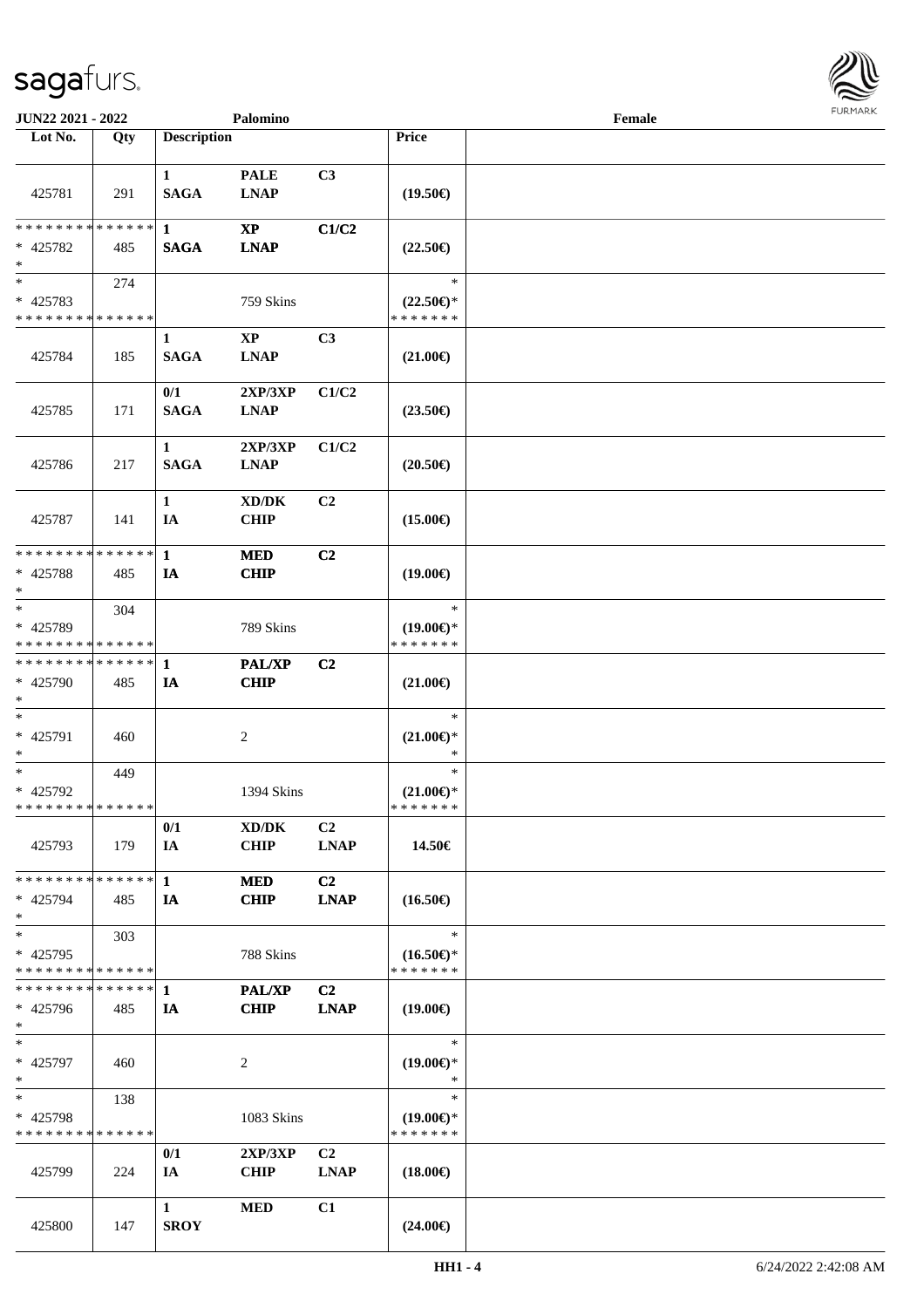

| JUN22 2021 - 2022 |     |                             | Palomino    |    |                   | Female |  |  |  |
|-------------------|-----|-----------------------------|-------------|----|-------------------|--------|--|--|--|
| Lot No.           | Qty | <b>Description</b>          |             |    | Price             |        |  |  |  |
| 425801            | 415 | $\mathbf{1}$<br><b>SROY</b> | <b>MED</b>  | C2 | $(23.50\epsilon)$ |        |  |  |  |
| 425802            | 145 | $\mathbf{1}$<br><b>SROY</b> | $\bf MED$   | C3 | $(22.00\epsilon)$ |        |  |  |  |
| 425803            | 133 | $\mathbf{1}$<br><b>SROY</b> | <b>PALE</b> | C1 | $(25.50\epsilon)$ |        |  |  |  |
| 425804            | 411 | $\mathbf{1}$<br><b>SROY</b> | <b>PALE</b> | C2 | $(25.00\epsilon)$ |        |  |  |  |
| 425805            | 114 | $\mathbf{1}$<br><b>SROY</b> | <b>PALE</b> | C3 | $(23.50\epsilon)$ |        |  |  |  |
| 425806            | 105 | $\mathbf{1}$<br><b>SROY</b> | $\bold{XP}$ | C1 | $(27.00\epsilon)$ |        |  |  |  |
| 425807            | 284 | $\mathbf{1}$<br><b>SROY</b> | $\bold{XP}$ | C2 | $(26.50\epsilon)$ |        |  |  |  |
| 425808            | 119 | $\mathbf{1}$<br><b>SROY</b> | $\bold{XP}$ | C3 | $(25.00\epsilon)$ |        |  |  |  |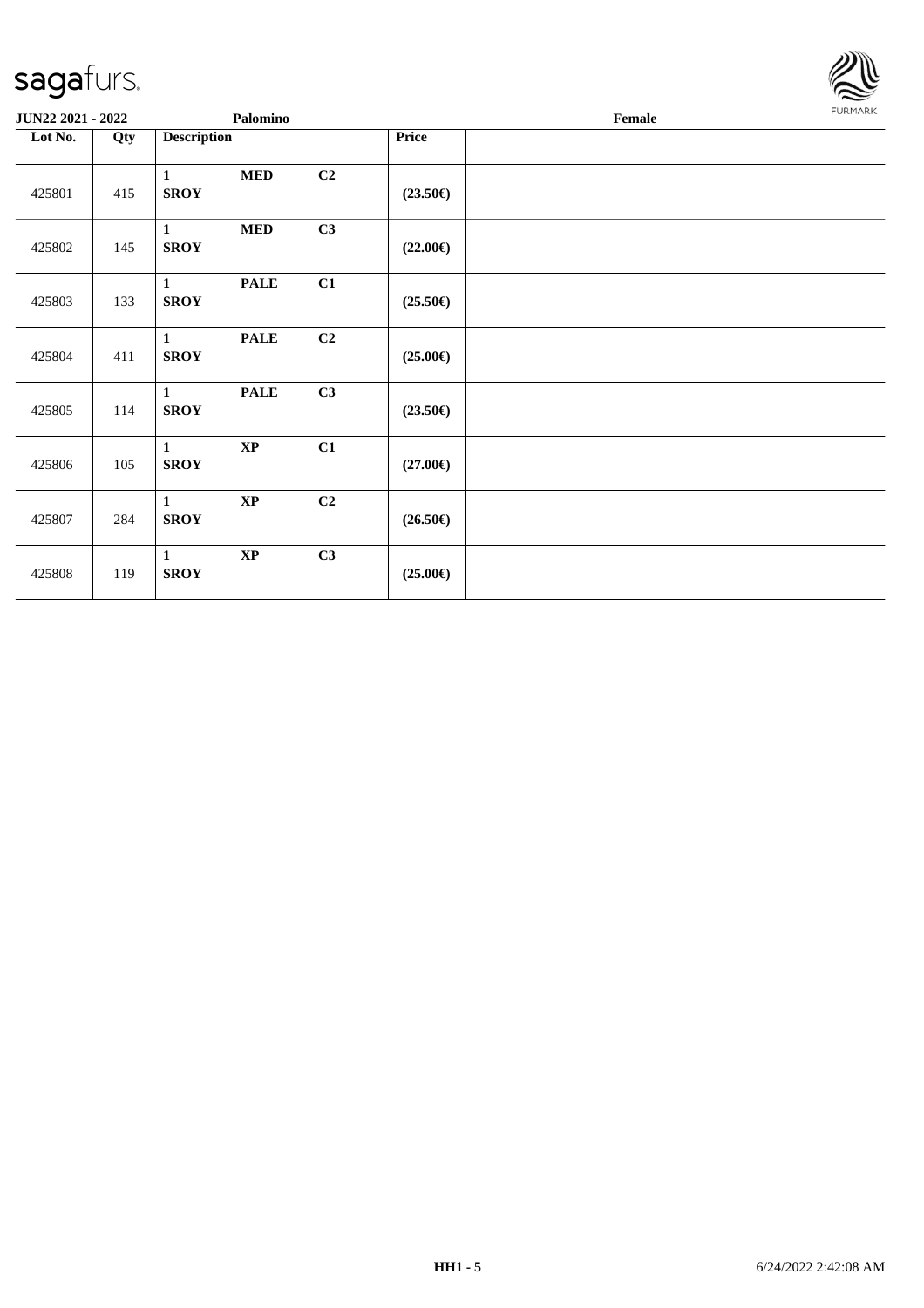

| <b>JUN22 2021 - 2022</b>                          |               |                                                                                                          | Palomino                              |                |                                                | Female |  |
|---------------------------------------------------|---------------|----------------------------------------------------------------------------------------------------------|---------------------------------------|----------------|------------------------------------------------|--------|--|
| Lot No.                                           | Qty           | <b>Description</b>                                                                                       |                                       |                | Price                                          |        |  |
| 425861                                            | 53            | 1/2<br>${\bf SI}$                                                                                        | $\mathbf{X}\mathbf{D}$                | C1/C2          | 12.50€                                         |        |  |
| 425862                                            | 186           | $\boldsymbol{2}$<br>SI                                                                                   | <b>Dark</b>                           | C1/C2          | 12.50€                                         |        |  |
| 425863                                            | 146           | 1/2<br>SI                                                                                                | Dark                                  | C3             | 12.50€                                         |        |  |
| 425864                                            | 156           | $\boldsymbol{2}$<br>${\bf S}{\bf I}$                                                                     | $\bf MED$                             | C1             | $(16.00\epsilon)$                              |        |  |
| ******** <mark>******</mark>                      |               | $\overline{\mathbf{2}}$                                                                                  | <b>MED</b>                            | C2             |                                                |        |  |
| $* 425865$<br>$\ast$                              | 505           | SI                                                                                                       |                                       |                | $(15.00\epsilon)$                              |        |  |
| $\ast$                                            | 249           |                                                                                                          |                                       |                | $\ast$                                         |        |  |
| * 425866<br>* * * * * * * * * * * * * *           |               |                                                                                                          | 754 Skins                             |                | $(15.00\epsilon)$ *<br>* * * * * * *           |        |  |
| 425867                                            | 489           | $\boldsymbol{2}$<br>SI                                                                                   | $\bf MED$                             | C3             | $(13.50\epsilon)$                              |        |  |
| 425868                                            | 169           | $\boldsymbol{2}$<br>SI                                                                                   | <b>PALE</b>                           | C1             | $(17.50\epsilon)$                              |        |  |
| * * * * * * * * * * * * * * *<br>* 425869<br>$*$  | 505           | $\mathbf{2}$<br>SI                                                                                       | <b>PALE</b>                           | C2             | $(16.50\epsilon)$                              |        |  |
| $\ast$<br>* 425870<br>* * * * * * * * * * * * * * | 83            |                                                                                                          | 588 Skins                             |                | $\ast$<br>$(16.50\epsilon)$ *<br>* * * * * * * |        |  |
| 425871                                            | 263           | $\boldsymbol{2}$<br>SI                                                                                   | <b>PALE</b>                           | C3             | $(15.00\epsilon)$                              |        |  |
| 425872                                            | 123           | $\boldsymbol{2}$<br>SI                                                                                   | $\bold{XP}$                           | C1             | $(19.00\epsilon)$                              |        |  |
| 425873                                            | 398           | $\boldsymbol{2}$<br>SI                                                                                   | $\bold{XP}$                           | C <sub>2</sub> | $(18.00\epsilon)$                              |        |  |
| 425874                                            | 130           | $\mathbf 2$<br>SI                                                                                        | $\bold{XP}$                           | C3             | $(16.50\epsilon)$                              |        |  |
| 425875                                            | 91            | $\boldsymbol{2}$<br>SI                                                                                   | $2{\bf XP}/3{\bf XP}$                 | C <sub>2</sub> | $(17.50\epsilon)$                              |        |  |
| 425876                                            | 60            | $\mathbf{2}$<br>${\bf S/SI}$                                                                             | $\mathbf{X}\mathbf{D}$<br><b>LNAP</b> | C1/C2          | 10.00€                                         |        |  |
| 425877                                            | 168           | $\mathbf{2}$<br>SI                                                                                       | Dark<br><b>LNAP</b>                   | C1/C2          | 11.00€                                         |        |  |
| 425878                                            | 119           | $\overline{2}$<br>$\ensuremath{\mathrm{S}}\xspace/\ensuremath{\mathrm{S}}\xspace\ensuremath{\mathrm{I}}$ | <b>Dark</b><br><b>LNAP</b>            | C3             | 8.50€                                          |        |  |
| * * * * * * * *<br>* 425879<br>$*$                | ******<br>505 | $\overline{2}$<br>SI                                                                                     | <b>MED</b><br><b>LNAP</b>             | C1/C2          | $(14.00\epsilon)$                              |        |  |
| $\ast$<br>* 425880<br>$\ast$                      | 480           |                                                                                                          | $\overline{c}$                        |                | $\ast$<br>$(14.00\epsilon)$ *<br>$\ast$        |        |  |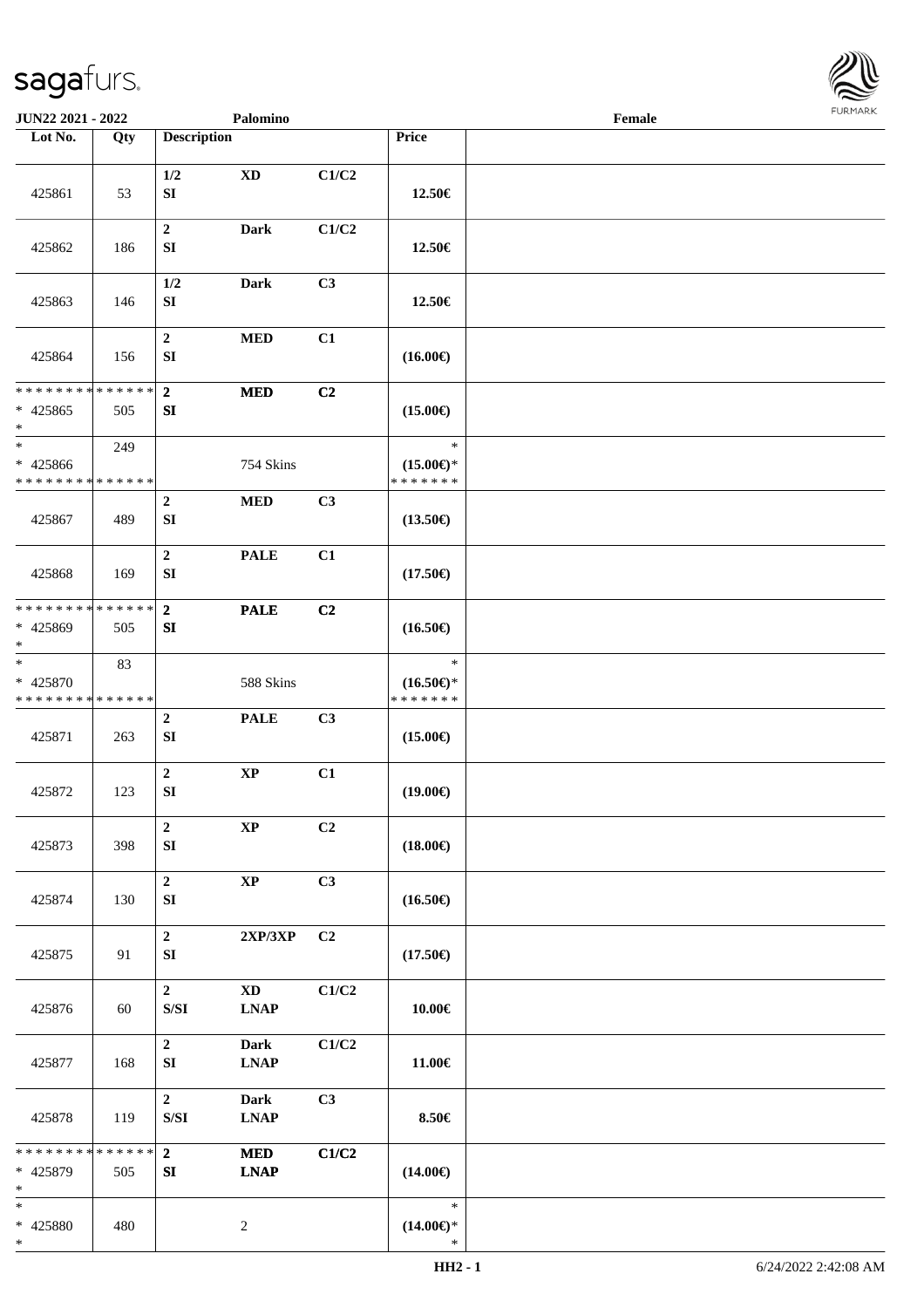

| JUN22 2021 - 2022                                                   |     |                                            | Palomino                                           |       |                                                | Female |  |
|---------------------------------------------------------------------|-----|--------------------------------------------|----------------------------------------------------|-------|------------------------------------------------|--------|--|
| Lot No.                                                             | Qty | <b>Description</b>                         |                                                    |       | Price                                          |        |  |
| $\ast$<br>* 425881<br>$\ast$                                        | 480 | $\boldsymbol{2}$<br>SI                     | $\bf MED$<br><b>LNAP</b>                           | C1/C2 | $\ast$<br>$(14.00\epsilon)$ *<br>∗             |        |  |
| $\ast$<br>* 425882<br>$\ast$                                        | 480 |                                            | 4                                                  |       | $\ast$<br>$(14.00\epsilon)$ *<br>∗             |        |  |
| $\overline{\phantom{0}}$<br>* 425883<br>* * * * * * * * * * * * * * | 309 |                                            | 2254 Skins                                         |       | $\ast$<br>$(14.00\epsilon)$ *<br>* * * * * * * |        |  |
| 425884                                                              | 530 | $\mathbf{2}$<br>SI                         | <b>MED</b><br><b>LNAP</b>                          | C3    | 12.00€                                         |        |  |
| * * * * * * * * * * * * * *<br>$* 425885$<br>$\ast$                 | 505 | $\overline{2}$<br>SI                       | <b>PALE</b><br><b>LNAP</b>                         | C1/C2 | $(15.50\epsilon)$                              |        |  |
| $\ast$<br>* 425886<br>$\ast$                                        | 480 |                                            | 2                                                  |       | $\ast$<br>$(15.50\epsilon)$ *<br>$\ast$        |        |  |
| $\ast$<br>$* 425887$<br>$\ast$                                      | 480 |                                            | 3                                                  |       | $\ast$<br>$(15.50\epsilon)$ *<br>$\ast$        |        |  |
| $\ast$<br>* 425888<br>$\ast$                                        | 480 |                                            | $\overline{4}$                                     |       | $\ast$<br>$(15.50\epsilon)$ *<br>∗             |        |  |
| $\ast$<br>* 425889<br>* * * * * * * * * * * * * *                   | 341 |                                            | 2286 Skins                                         |       | $\ast$<br>$(15.50\epsilon)$ *<br>* * * * * * * |        |  |
| * * * * * * * * * * * * * *<br>* 425890<br>$*$                      | 505 | $\mathbf{2}$<br>SI                         | <b>PALE</b><br><b>LNAP</b>                         | C3    | $(13.50\epsilon)$                              |        |  |
| $*$<br>* 425891<br>* * * * * * * * * * * * * *                      | 131 |                                            | 636 Skins                                          |       | $\ast$<br>$(13.50\epsilon)$ *<br>* * * * * * * |        |  |
| * * * * * * * * * * * * * *<br>* 425892<br>$*$                      | 505 | $\mathbf{2}$<br>SI                         | $\mathbf{X}\mathbf{P}$<br><b>LNAP</b>              | C1/C2 | $(17.00\epsilon)$                              |        |  |
| $\ast$<br>* 425893<br>$\ast$                                        | 480 |                                            | $\sqrt{2}$                                         |       | $\ast$<br>$(17.00\epsilon)$ *<br>$\ast$        |        |  |
| $\ast$<br>* 425894<br>* * * * * * * * * * * * * *                   | 214 |                                            | 1199 Skins                                         |       | $\ast$<br>$(17.00\epsilon)$ *<br>* * * * * * * |        |  |
| 425895                                                              | 289 | $\boldsymbol{2}$<br>SI                     | $\mathbf{XP}$<br><b>LNAP</b>                       | C3    | $(15.00\epsilon)$                              |        |  |
| 425896                                                              | 52  | $\boldsymbol{2}$<br>${\bf S}{\bf I}$       | 2XP<br><b>LNAP</b>                                 | C2    | $(16.50\epsilon)$                              |        |  |
| 425897                                                              | 408 | $\boldsymbol{2}$<br>SI                     | 3XP<br><b>LNAP</b>                                 | C1/C2 | $(14.50\epsilon)$                              |        |  |
| 425898                                                              | 141 | 1/2<br>$\bf I\bf B$                        | $\bold{X}\bold{D}/\bold{D}\bold{K}$<br><b>CHIP</b> | C2    | 11.00€                                         |        |  |
| 425899                                                              | 262 | $\boldsymbol{2}$<br>$\mathbf{I}\mathbf{B}$ | $\bf MED$<br><b>CHIP</b>                           | C2    | 13.00€                                         |        |  |
| 425900                                                              | 353 | $\boldsymbol{2}$<br>$\mathbf{I}\mathbf{B}$ | PAL/XP<br><b>CHIP</b>                              | C2    | $(15.00\epsilon)$                              |        |  |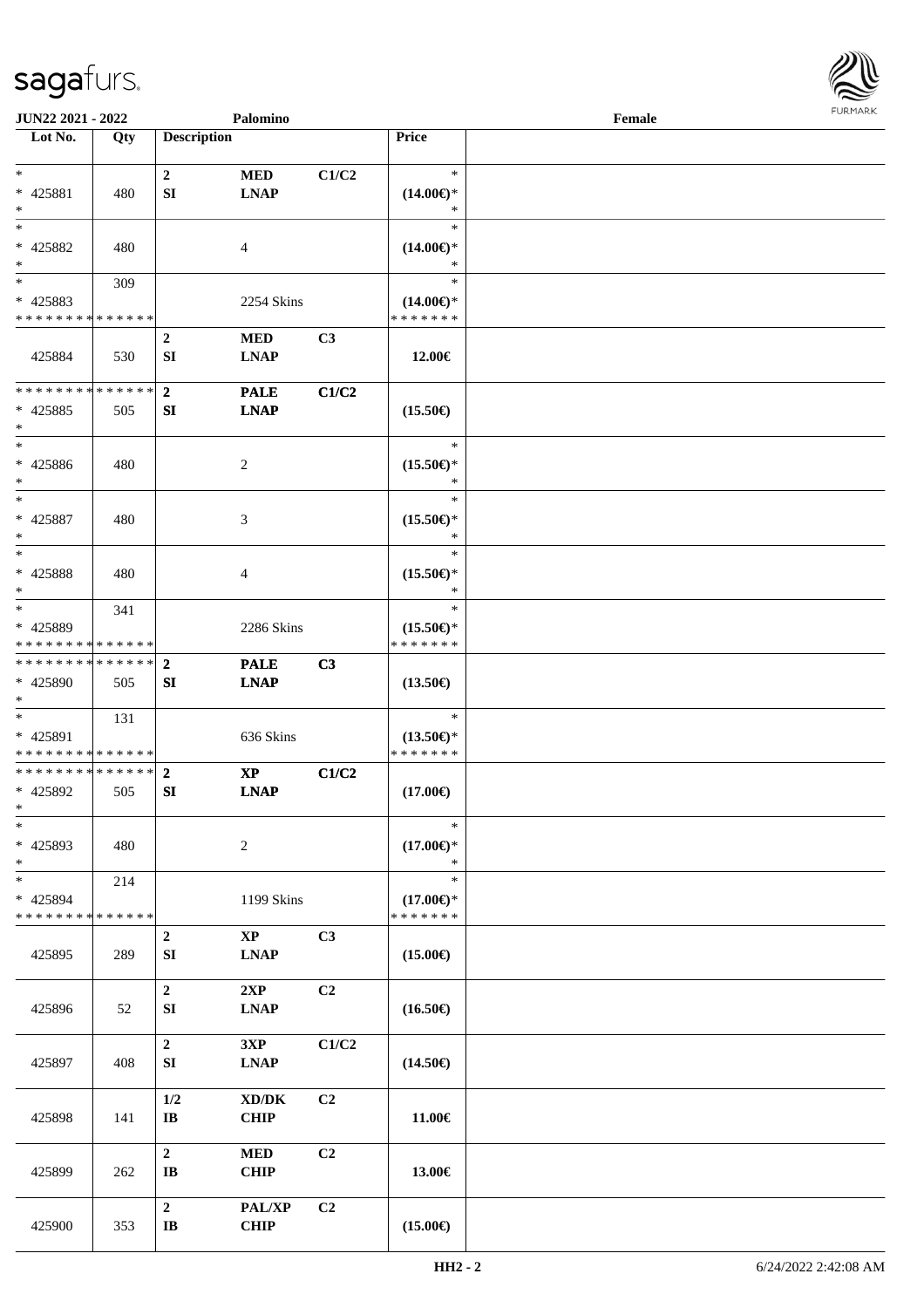| <b>JUN22 2021 - 2022</b>                                           |     |                                 | Palomino                     |                               |                                                | Female |  |
|--------------------------------------------------------------------|-----|---------------------------------|------------------------------|-------------------------------|------------------------------------------------|--------|--|
| Lot No.                                                            | Qty | <b>Description</b>              |                              |                               | Price                                          |        |  |
| 425901                                                             | 81  | 1/2<br>$\bf{IB}$                | 2XP/3XP<br><b>CHIP</b>       | C <sub>2</sub>                | $(15.50\epsilon)$                              |        |  |
| 425902                                                             | 175 | 1/2<br>$\mathbf{I}\mathbf{B}$   | XD/DK<br><b>CHIP</b>         | C <sub>2</sub><br><b>LNAP</b> | 9.50€                                          |        |  |
| * * * * * * * * * * * * * * *<br>* 425903<br>$\ast$                | 505 | $\mathbf{2}$<br>$\mathbf{I}$    | <b>MED</b><br><b>CHIP</b>    | C2<br><b>LNAP</b>             | 11.50€                                         |        |  |
| $*$<br>* 425904<br>* * * * * * * * <mark>* * * * * *</mark>        | 390 |                                 | 895 Skins                    |                               | $\ast$<br>11.50€*<br>* * * * * * *             |        |  |
| * * * * * * * * * * * * * * *<br>* 425905<br>$\ast$                | 505 | $\overline{2}$<br>$\mathbf{I}$  | <b>PAL/XP</b><br><b>CHIP</b> | C <sub>2</sub><br><b>LNAP</b> | $(13.50\epsilon)$                              |        |  |
| $\ast$<br>* 425906<br>$*$                                          | 480 |                                 | $\overline{c}$               |                               | $\ast$<br>$(13.50\epsilon)$ *<br>*             |        |  |
| $\overline{\ast}$<br>* 425907<br>* * * * * * * * * * * * * *       | 440 |                                 | 1425 Skins                   |                               | $\ast$<br>$(13.50\epsilon)$ *<br>* * * * * * * |        |  |
| 425908                                                             | 72  | 1/2<br>$\mathbf{I}\mathbf{B}$   | 2XP/3XP<br><b>CHIP</b>       | C <sub>2</sub><br><b>LNAP</b> | $(14.00\epsilon)$                              |        |  |
| 425909                                                             | 298 | $\boldsymbol{2}$<br>$\mathbf H$ | $\mathbf{ALL}$               | C <sub>2</sub>                | $(10.50\epsilon)$                              |        |  |
| 425910                                                             | 150 | 1/2<br><b>SAGA</b>              | $\mathbf{X}\mathbf{D}$       | C1/C2                         | $(14.50\epsilon)$                              |        |  |
| 425911                                                             | 425 | $\mathbf{2}$<br><b>SAGA</b>     | <b>Dark</b>                  | C1/C2                         | $(14.50\epsilon)$                              |        |  |
| 425912                                                             | 129 | $2^{\circ}$<br><b>SAGA</b>      | <b>Dark</b>                  | C3                            | $(13.00\epsilon)$                              |        |  |
| 425913                                                             | 371 | $\overline{2}$<br><b>SAGA</b>   | <b>MED</b>                   | C1                            | $(18.00\epsilon)$                              |        |  |
| * * * * * * * * <mark>* * * * * *</mark> *<br>$* 425914$<br>$\ast$ | 485 | $2^{\circ}$<br><b>SAGA</b>      | <b>MED</b>                   | C <sub>2</sub>                | $(17.50\epsilon)$                              |        |  |
| $*$<br>* 425915<br>$*$                                             | 460 |                                 | 2                            |                               | $\ast$<br>$(17.50\epsilon)$ *<br>$\ast$        |        |  |
| $*$<br>* 425916<br>$*$                                             | 460 |                                 | 3                            |                               | $\ast$<br>$(17.50\epsilon)$ *<br>$\ast$        |        |  |
| $*$ $-$<br>* 425917<br>* * * * * * * * * * * * * *                 | 68  |                                 | 1473 Skins                   |                               | $\ast$<br>$(17.50\epsilon)$ *<br>* * * * * * * |        |  |
| 425918                                                             | 485 | $\overline{2}$<br><b>SAGA</b>   | <b>MED</b>                   | C2                            | $(16.50\epsilon)$                              |        |  |
| ******** <mark>******</mark><br>$* 425919$<br>$*$                  | 485 | $2^{\circ}$<br><b>SAGA</b>      | <b>MED</b>                   | C3                            | $(16.00\epsilon)$                              |        |  |
| $*$<br>* 425920<br>* * * * * * * * * * * * * *                     | 328 |                                 | 813 Skins                    |                               | $\ast$<br>$(16.00\epsilon)$ *<br>* * * * * * * |        |  |

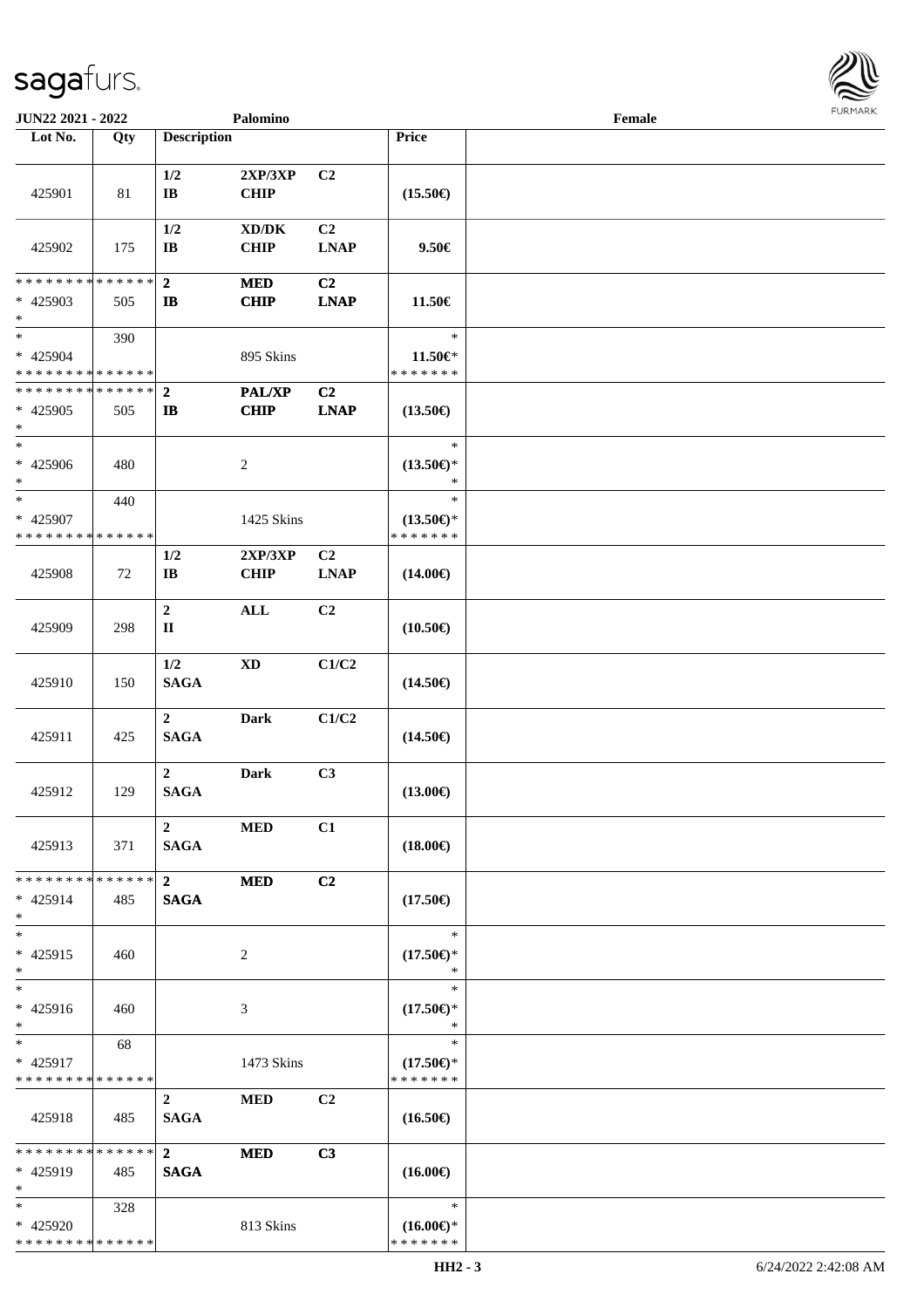\*



| <b>JUN22 2021 - 2022</b>                                         |     |                                   | Palomino                   |                |                                                                              | Female |  |
|------------------------------------------------------------------|-----|-----------------------------------|----------------------------|----------------|------------------------------------------------------------------------------|--------|--|
| Lot No.                                                          | Qty | <b>Description</b>                |                            |                | Price                                                                        |        |  |
| 425921                                                           | 455 | $\mathbf{2}$<br><b>SAGA</b>       | <b>PALE</b>                | C1             | $(19.50\epsilon)$                                                            |        |  |
| * * * * * * * * * * * * * * *<br>* 425922<br>$*$                 | 485 | $\overline{2}$<br><b>SAGA</b>     | <b>PALE</b>                | C <sub>2</sub> | $(19.00\epsilon)$                                                            |        |  |
| $\overline{\phantom{0}}$<br>* 425923<br>$*$                      | 460 |                                   | 2                          |                | $\ast$<br>$(19.00\epsilon)$ *<br>$\ast$                                      |        |  |
| $*$<br>* 425924<br>* * * * * * * * * * * * * *                   | 442 |                                   | 1387 Skins                 |                | $\ast$<br>$(19.00\epsilon)$ *<br>* * * * * * *                               |        |  |
| * * * * * * * * <mark>* * * * * * *</mark><br>* 425925<br>$\ast$ | 505 | $\mathbf{2}$<br><b>SAGA</b>       | <b>PALE</b>                | C3             | $(17.50\epsilon)$                                                            |        |  |
| $*$<br>* 425926<br>* * * * * * * * <mark>* * * * * * *</mark>    | 94  |                                   | 599 Skins                  |                | $\ast$<br>$(17.50\mathnormal{\in}\mathcal{)^{\! \! \circ}}$<br>* * * * * * * |        |  |
| 425927                                                           | 377 | $\overline{2}$<br>$\mathbf{SAGA}$ | $\mathbf{XP}$              | C1             | $(21.00\epsilon)$                                                            |        |  |
| * * * * * * * * * * * * * * *<br>* 425928<br>$*$                 | 485 | $\overline{2}$<br><b>SAGA</b>     | $\mathbf{X}\mathbf{P}$     | C <sub>2</sub> | $(20.50\epsilon)$                                                            |        |  |
| $\ast$<br>* 425929<br>$*$                                        | 440 |                                   | 2                          |                | $\ast$<br>$(20.50\epsilon)$ *<br>$\ast$                                      |        |  |
| $*$<br>* 425930<br>* * * * * * * * * * * * * *                   | 84  |                                   | 1009 Skins                 |                | $\ast$<br>$(20.50\epsilon)$ *<br>* * * * * * *                               |        |  |
| 425931                                                           | 353 | $\mathbf{2}$<br><b>SAGA</b>       | $\mathbf{X}\mathbf{P}$     | C3             | $(19.00\epsilon)$                                                            |        |  |
| 425932                                                           | 166 | $\overline{2}$<br><b>SAGA</b>     | 2XP/3XP                    | C1/C2          | $(20.50\epsilon)$                                                            |        |  |
| 425933                                                           | 95  | 1/2<br><b>SAGA</b>                | 2XP/3XP                    | C <sub>3</sub> | $(20.00\epsilon)$                                                            |        |  |
| 425934                                                           | 342 | $\mathbf{2}$<br><b>SAGA</b>       | <b>Dark</b><br><b>LNAP</b> | C1/C2          | $(13.00\epsilon)$                                                            |        |  |
| * * * * * * * * <mark>* * * * * *</mark><br>* 425935<br>$*$      | 485 | $\mathbf{2}$<br><b>SAGA</b>       | <b>MED</b><br><b>LNAP</b>  | C1/C2          | $(16.00\epsilon)$                                                            |        |  |
| $*$<br>* 425936<br>$*$                                           | 460 |                                   | 2                          |                | $\ast$<br>$(16.00\epsilon)$ *<br>$\ast$                                      |        |  |
| $*$ $-$<br>* 425937<br>$*$                                       | 460 |                                   | 3                          |                | $\ast$<br>$(16.00\epsilon)$ *<br>$\ast$                                      |        |  |
| $*$<br>* 425938<br>$*$                                           | 480 |                                   | 4                          |                | $\ast$<br>$(16.00\epsilon)$ *<br>$\ast$                                      |        |  |
| $*$<br>* 425939<br>* * * * * * * * * * * * * *                   | 91  |                                   | 1976 Skins                 |                | $\ast$<br>$(16.00\epsilon)$ *<br>* * * * * * *                               |        |  |
| * * * * * * * * <mark>* * * * * *</mark> *<br>* 425940           | 485 | $\overline{2}$<br><b>SAGA</b>     | <b>MED</b><br><b>LNAP</b>  | C3             | $(14.50\epsilon)$                                                            |        |  |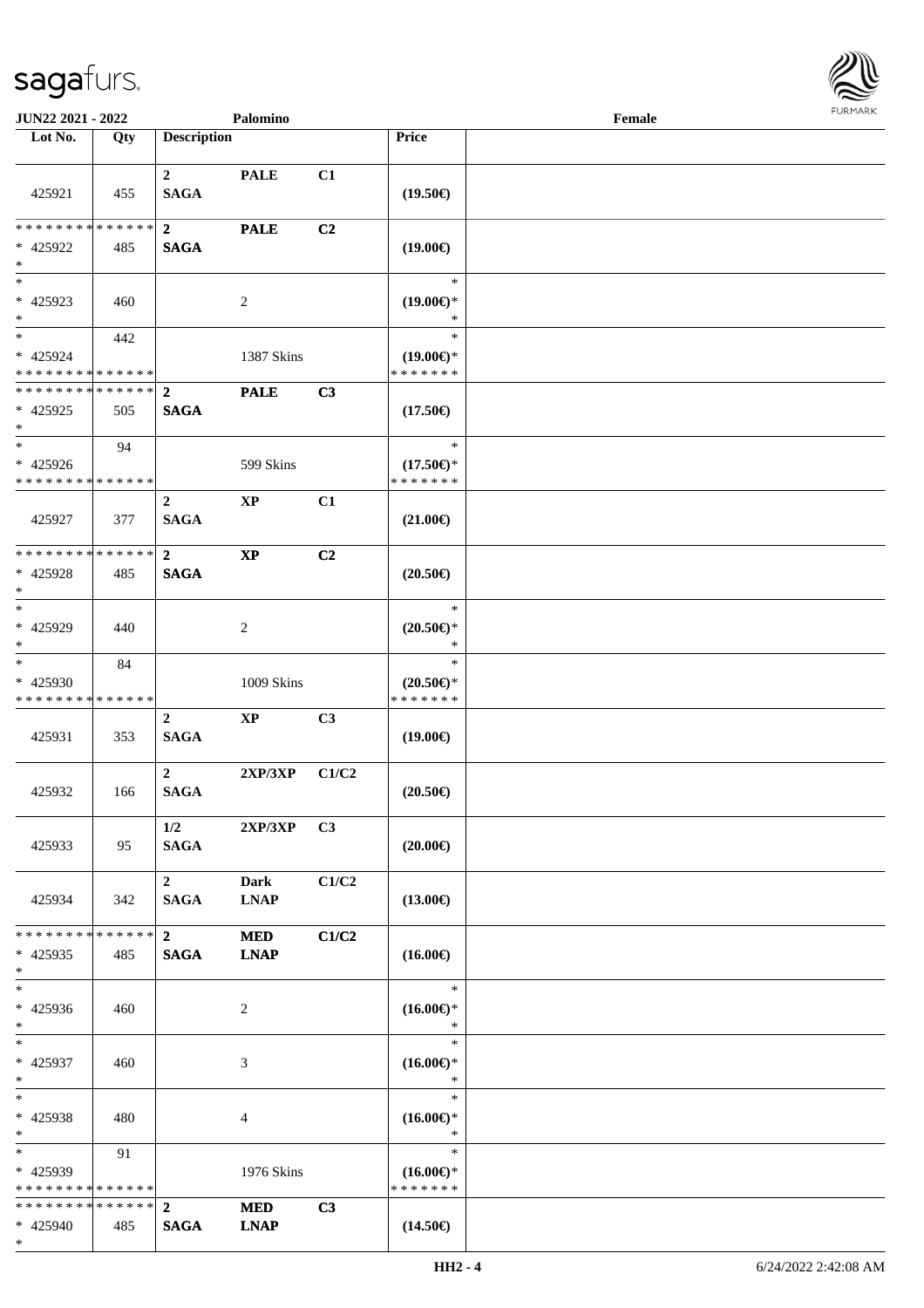

| JUN22 2021 - 2022                       |        |                    | Palomino      |                |                                      | Female |  |
|-----------------------------------------|--------|--------------------|---------------|----------------|--------------------------------------|--------|--|
| Lot No.                                 | Qty    | <b>Description</b> |               |                | Price                                |        |  |
|                                         |        |                    |               |                |                                      |        |  |
| $*$                                     | 238    | $\mathbf{2}$       | <b>MED</b>    | C3             | $\ast$                               |        |  |
| * 425941                                |        | <b>SAGA</b>        | <b>LNAP</b>   |                | $(14.50\epsilon)$ *                  |        |  |
| * * * * * * * * * * * * * *             |        |                    |               |                | * * * * * * *                        |        |  |
| * * * * * * * * * * * * * * *           |        | $\overline{2}$     | <b>PALE</b>   | C1/C2          |                                      |        |  |
| * 425942                                | 485    | <b>SAGA</b>        | <b>LNAP</b>   |                | $(17.00\epsilon)$                    |        |  |
| $\ast$                                  |        |                    |               |                |                                      |        |  |
| $\overline{\phantom{0}}$                |        |                    |               |                | $\ast$                               |        |  |
| * 425943                                | 460    |                    | 2             |                | $(17.00\epsilon)$ *                  |        |  |
| $*$                                     |        |                    |               |                | *                                    |        |  |
| $*$                                     |        |                    |               |                | $\ast$                               |        |  |
| $* 425944$                              | 460    |                    | 3             |                | $(17.00\epsilon)$ *                  |        |  |
| $*$                                     |        |                    |               |                | $\ast$                               |        |  |
| $*$                                     | 424    |                    |               |                | $\ast$                               |        |  |
| * 425945                                |        |                    | 1829 Skins    |                | $(17.00\epsilon)$ *                  |        |  |
| * * * * * * * * * * * * * *             |        |                    |               |                | * * * * * * *                        |        |  |
| * * * * * * * * * * * * * * *           |        | $\mathbf{2}$       | <b>PALE</b>   | C3             |                                      |        |  |
| * 425946                                | 485    | <b>SAGA</b>        | <b>LNAP</b>   |                |                                      |        |  |
| $*$                                     |        |                    |               |                | $(16.00\epsilon)$                    |        |  |
| $*$                                     |        |                    |               |                | $\ast$                               |        |  |
|                                         | 174    |                    |               |                |                                      |        |  |
| * 425947<br>* * * * * * * * * * * * * * |        |                    | 659 Skins     |                | $(16.00\epsilon)$ *<br>* * * * * * * |        |  |
| * * * * * * * * * * * * * * *           |        |                    |               |                |                                      |        |  |
|                                         |        | $\mathbf{2}$       | <b>XP</b>     | C1/C2          |                                      |        |  |
| * 425948                                | 485    | <b>SAGA</b>        | <b>LNAP</b>   |                | $(19.00\epsilon)$                    |        |  |
| $*$                                     |        |                    |               |                |                                      |        |  |
| $*$                                     |        |                    |               |                | $\ast$                               |        |  |
| * 425949                                | 460    |                    | 2             |                | $(19.00\epsilon)$ *                  |        |  |
| $*$                                     |        |                    |               |                | *                                    |        |  |
| $*$                                     | 252    |                    |               |                | $\ast$                               |        |  |
| * 425950                                |        |                    | 1197 Skins    |                | $(19.00\epsilon)$ *                  |        |  |
| * * * * * * * * * * * * * *             |        |                    |               |                | * * * * * * *                        |        |  |
|                                         |        | $\boldsymbol{2}$   | $\mathbf{XP}$ | C1/C2          |                                      |        |  |
| 425951                                  | 252    | <b>SAGA</b>        | <b>LNAP</b>   |                | $(17.50\epsilon)$                    |        |  |
|                                         |        |                    |               |                |                                      |        |  |
|                                         |        | $\overline{2}$     | $\bold{XP}$   | C <sub>3</sub> |                                      |        |  |
| 425952                                  | 281    | <b>SAGA</b>        | <b>LNAP</b>   |                | $(17.50\epsilon)$                    |        |  |
|                                         |        |                    |               |                |                                      |        |  |
|                                         |        | $\overline{2}$     | 2XP/3XP       | C <sub>2</sub> |                                      |        |  |
| 425953                                  | 115    | <b>SAGA</b>        | <b>LNAP</b>   |                | $(19.00\epsilon)$                    |        |  |
|                                         |        |                    |               |                |                                      |        |  |
|                                         |        | $\boldsymbol{2}$   | XD/DK         | C2             |                                      |        |  |
| 425954                                  | 109    | IA                 | <b>CHIP</b>   |                | 11.50€                               |        |  |
|                                         |        |                    |               |                |                                      |        |  |
| * * * * * * * *                         | ****** | $\mathbf{2}$       | <b>MED</b>    | C2             |                                      |        |  |
| $*$ 425955                              | 485    | IA                 | <b>CHIP</b>   |                | $(14.00\epsilon)$                    |        |  |
| $*$                                     |        |                    |               |                |                                      |        |  |
| $*$                                     | 236    |                    |               |                | $\ast$                               |        |  |
| $* 425956$                              |        |                    | 721 Skins     |                | $(14.00\epsilon)$ *                  |        |  |
| * * * * * * * * * * * * * *             |        |                    |               |                | * * * * * * *                        |        |  |
| * * * * * * * * * * * * * * *           |        | $\overline{2}$     | <b>PAL/XP</b> | C <sub>2</sub> |                                      |        |  |
| * 425957                                | 485    | IA                 | <b>CHIP</b>   |                | $(16.50\epsilon)$                    |        |  |
| $\ast$                                  |        |                    |               |                |                                      |        |  |
| $*$                                     |        |                    |               |                | $\ast$                               |        |  |
| * 425958                                | 460    |                    | 2             |                | $(16.50\epsilon)$ *                  |        |  |
| $*$                                     |        |                    |               |                | $\ast$                               |        |  |
| $*$                                     | 365    |                    |               |                | $\ast$                               |        |  |
| * 425959                                |        |                    |               |                |                                      |        |  |
| * * * * * * * * * * * * * *             |        |                    | 1310 Skins    |                | $(16.50\epsilon)$ *<br>* * * * * * * |        |  |
|                                         |        |                    |               |                |                                      |        |  |
|                                         |        | 1/2                | 2XP/3XP       | C <sub>2</sub> |                                      |        |  |
| 425960                                  | 174    | IA                 | <b>CHIP</b>   |                | $(17.00\epsilon)$                    |        |  |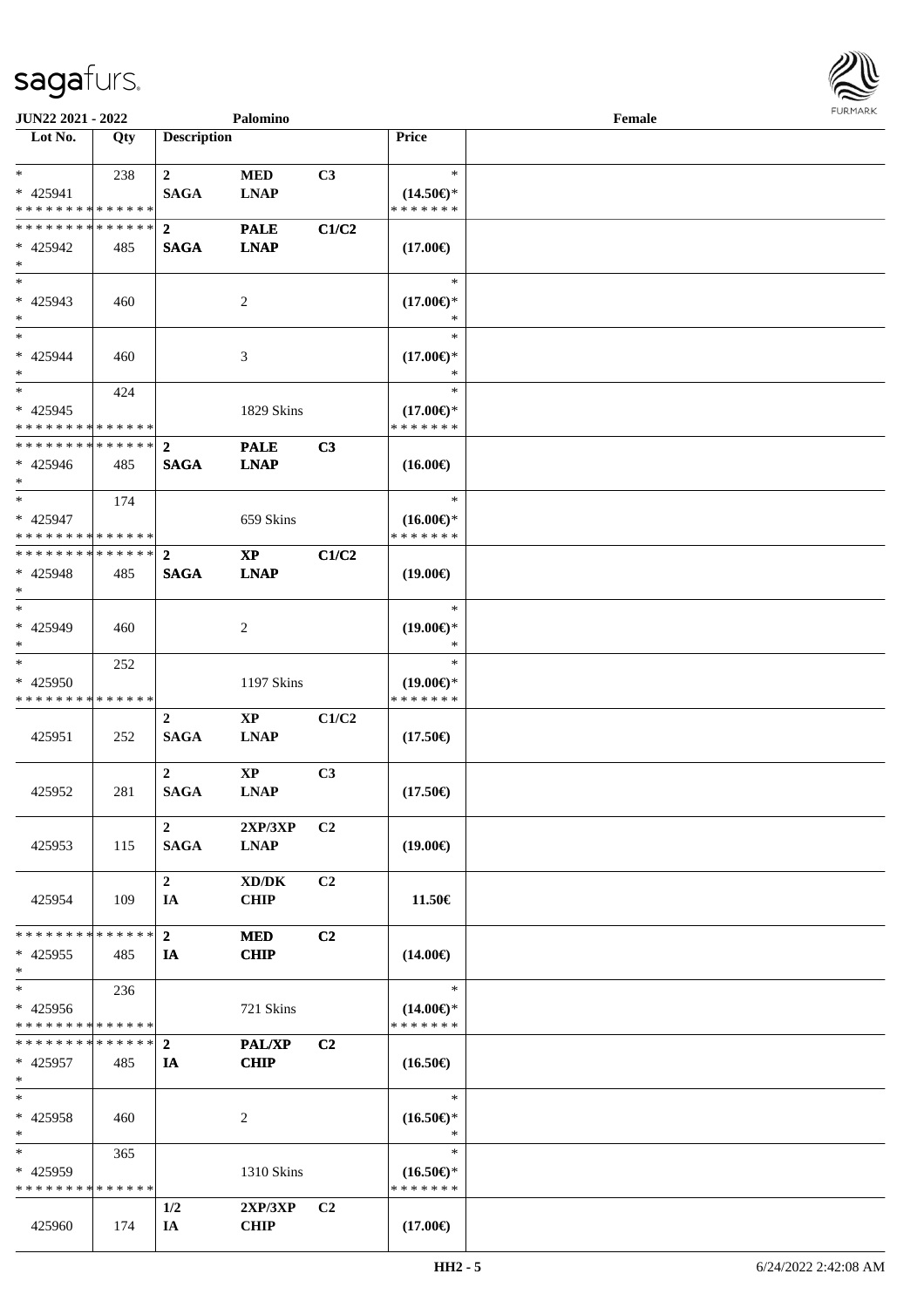

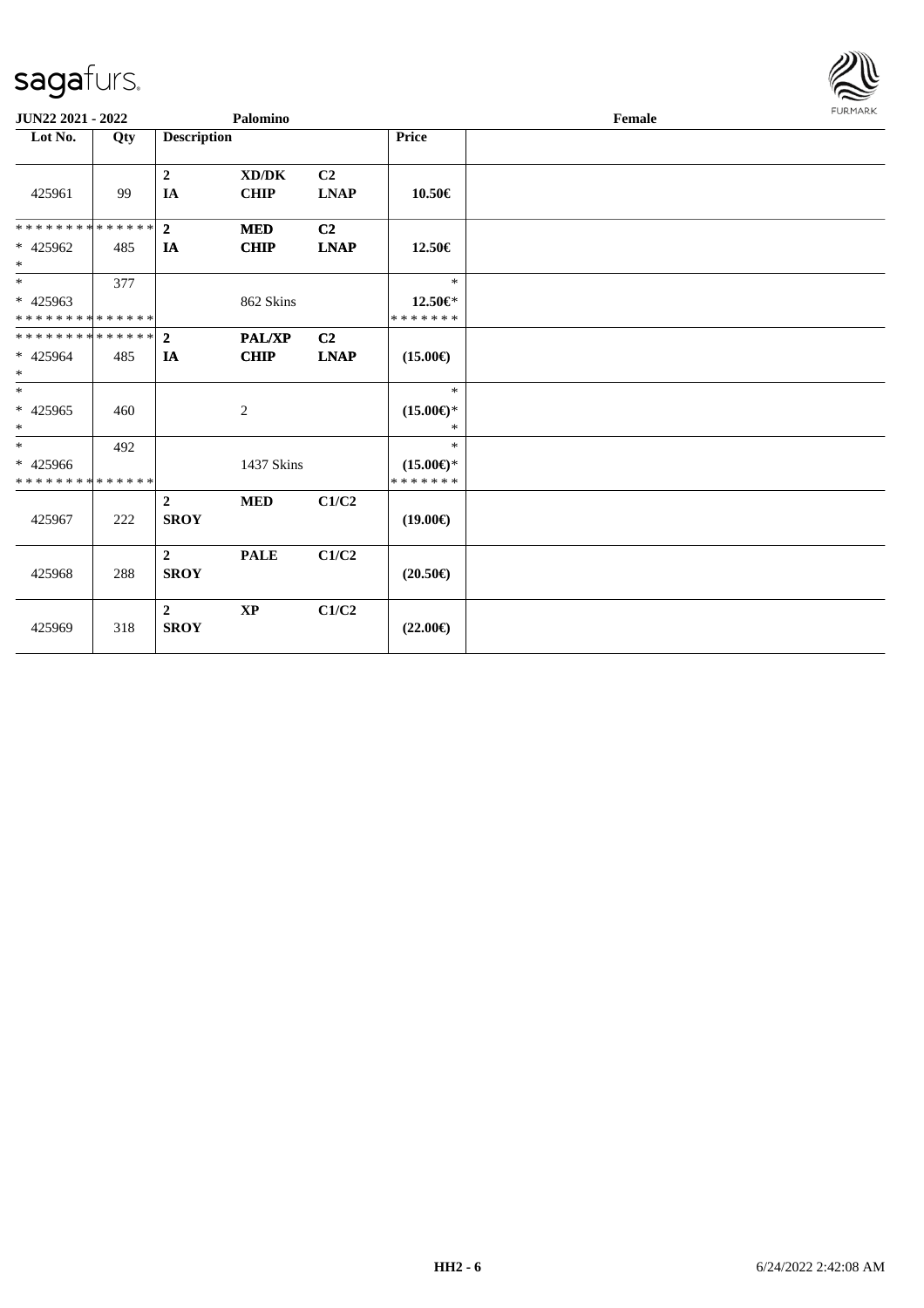

| JUN22 2021 - 2022                         |     |                    | <b>Palomino Velvet</b> |                |                                      | Female |  |
|-------------------------------------------|-----|--------------------|------------------------|----------------|--------------------------------------|--------|--|
| Lot No.                                   | Qty | <b>Description</b> |                        |                | Price                                |        |  |
|                                           |     |                    |                        |                |                                      |        |  |
|                                           |     | $20\,$             | $\bf MED$              | C1             |                                      |        |  |
| 426021                                    | 101 | ${\bf S}{\bf I}$   | <b>VELV1</b>           |                | 26.00€                               |        |  |
|                                           |     |                    |                        |                |                                      |        |  |
|                                           |     | 20                 | $\bf MED$              | C2             |                                      |        |  |
| 426022                                    | 307 | ${\bf S}{\bf I}$   | <b>VELV1</b>           |                | 26.00€                               |        |  |
|                                           |     |                    |                        |                |                                      |        |  |
|                                           |     | 20                 | $\bf MED$              | C3             |                                      |        |  |
| 426023                                    | 225 | ${\bf SI}$         | <b>VELV1</b>           |                | 24.50€                               |        |  |
|                                           |     |                    |                        |                |                                      |        |  |
|                                           |     | 20                 | <b>PALE</b>            | C1             |                                      |        |  |
| 426024                                    | 96  | ${\bf S}{\bf I}$   | VELV1                  |                | $(27.00\epsilon)$                    |        |  |
|                                           |     |                    |                        |                |                                      |        |  |
|                                           |     | 20                 | <b>PALE</b>            | C2             |                                      |        |  |
| 426025                                    | 436 | ${\bf S}{\bf I}$   | VELV1                  |                | 26.50€                               |        |  |
|                                           |     |                    |                        |                |                                      |        |  |
|                                           |     | 20                 | <b>PALE</b>            | C3             |                                      |        |  |
| 426026                                    | 295 | ${\bf SI}$         | VELV1                  |                | 26.00€                               |        |  |
|                                           |     |                    |                        |                |                                      |        |  |
|                                           |     | $20\,$             | $\bold{XP}$            | C1             |                                      |        |  |
| 426027                                    | 105 | ${\bf S}{\bf I}$   | VELV1                  |                | $(28.50\epsilon)$                    |        |  |
|                                           |     |                    |                        |                |                                      |        |  |
|                                           |     | 20                 | $\bold{XP}$            | C2             |                                      |        |  |
| 426028                                    | 364 | ${\bf SI}$         | <b>VELV1</b>           |                | 28.00€                               |        |  |
|                                           |     |                    |                        |                |                                      |        |  |
|                                           |     | 20                 | $\mathbf{X}\mathbf{P}$ | C3             |                                      |        |  |
| 426029                                    | 222 | ${\bf SI}$         | VELV1                  |                | 26.50€                               |        |  |
|                                           |     | ${\bf 20}$         | $\bf MED$              | C1/C2          |                                      |        |  |
| 426030                                    | 181 | ${\bf S}{\bf I}$   | VELV2                  |                | 26.50€                               |        |  |
|                                           |     |                    |                        |                |                                      |        |  |
|                                           |     | $20\,$             | <b>PALE</b>            | C1/C2          |                                      |        |  |
| 426031                                    | 246 | ${\bf S}{\bf I}$   | VELV2                  |                | 28.50€                               |        |  |
|                                           |     |                    |                        |                |                                      |        |  |
|                                           |     | 20                 | $\bold{XP}$            | C1/C2          |                                      |        |  |
| 426032                                    | 240 | ${\bf SI}$         | VELV2                  |                | 28.50€                               |        |  |
|                                           |     |                    |                        |                |                                      |        |  |
| * * * * * * * * * * * * * * *             |     | 20                 | Dark                   | C1/C2          |                                      |        |  |
| $* 426033$                                | 171 | <b>SAGA</b>        | <b>VELV1</b>           |                | 24.50€                               |        |  |
| $*$                                       |     |                    |                        |                |                                      |        |  |
| $*$                                       | 69  |                    |                        |                | $\ast$                               |        |  |
| $* 426034$                                |     |                    | 240 Skins              |                | 24.50€*                              |        |  |
| * * * * * * * * * * * * * * *             |     |                    |                        |                | * * * * * * *                        |        |  |
|                                           |     | 20                 | <b>MED</b>             | C1             |                                      |        |  |
| 426035                                    | 273 | <b>SAGA</b>        | <b>VELV1</b>           |                | $(28.00\epsilon)$                    |        |  |
|                                           |     |                    |                        |                |                                      |        |  |
| * * * * * * * * * * * * * *               |     | <b>20</b>          | <b>MED</b>             | C2             |                                      |        |  |
| $* 426036$                                | 425 | <b>SAGA</b>        | <b>VELV1</b>           |                | 27.00€                               |        |  |
| $*$                                       |     |                    |                        |                |                                      |        |  |
| $*$                                       |     |                    |                        |                | $\ast$                               |        |  |
| $* 426037$                                | 400 |                    | 2                      |                | 27.00€*                              |        |  |
| $*$                                       |     |                    |                        |                | $\ast$                               |        |  |
| $*$ $*$                                   | 183 |                    |                        |                | $\ast$                               |        |  |
| * 426038                                  |     |                    | 1008 Skins             |                | $(27.00\epsilon)$ *                  |        |  |
| * * * * * * * * * * * * * *               |     |                    |                        |                | * * * * * * *                        |        |  |
| * * * * * * * * * * * * * *               |     | 20                 | <b>MED</b>             | C <sub>3</sub> |                                      |        |  |
| * 426039                                  | 445 | <b>SAGA</b>        | <b>VELV1</b>           |                | $(25.50\epsilon)$                    |        |  |
| $*$                                       |     |                    |                        |                |                                      |        |  |
| $*$                                       | 147 |                    |                        |                | $\ast$                               |        |  |
| $* 426040$<br>* * * * * * * * * * * * * * |     |                    | 592 Skins              |                | $(25.50\epsilon)$ *<br>* * * * * * * |        |  |
|                                           |     |                    |                        |                |                                      |        |  |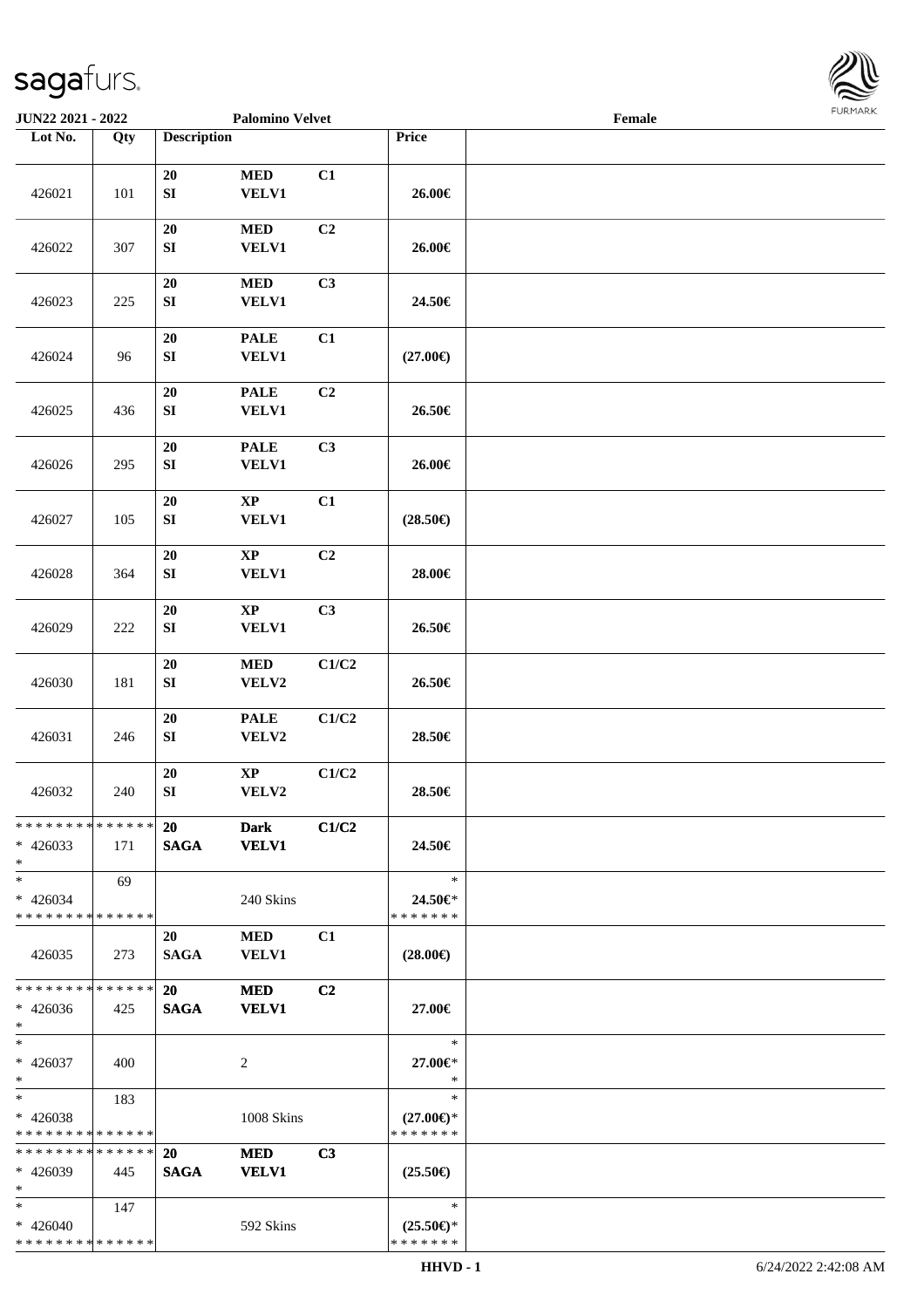

| <b>JUN22 2021 - 2022</b>                                        |     |                          | <b>Palomino Velvet</b>                 |                |                                                | Female | <b>FURPIARA</b> |
|-----------------------------------------------------------------|-----|--------------------------|----------------------------------------|----------------|------------------------------------------------|--------|-----------------|
| Lot No.                                                         | Qty | <b>Description</b>       |                                        |                | Price                                          |        |                 |
| 426041                                                          | 317 | 20<br><b>SAGA</b>        | <b>PALE</b><br><b>VELV1</b>            | C1             | 30.00€                                         |        |                 |
| * * * * * * * * * * * * * * <mark>*</mark><br>$* 426042$<br>$*$ | 425 | <b>20</b><br><b>SAGA</b> | <b>PALE</b><br><b>VELV1</b>            | C2             | 29.00€                                         |        |                 |
| $*$<br>$* 426043$<br>$*$                                        | 400 |                          | 2                                      |                | $\ast$<br>29.00€*<br>$\ast$                    |        |                 |
| $*$<br>$* 426044$<br>$*$                                        | 400 |                          | 3                                      |                | $\ast$<br>29.50€*<br>$\ast$                    |        |                 |
| $* 426045$<br>* * * * * * * * * * * * * *                       | 166 |                          | 1391 Skins                             |                | $\ast$<br>29.50€*<br>* * * * * * *             |        |                 |
| * * * * * * * * * * * * * * *<br>$* 426046$<br>$*$              | 425 | <b>20</b><br><b>SAGA</b> | <b>PALE</b><br><b>VELV1</b>            | C <sub>3</sub> | 27.00€                                         |        |                 |
| $*$<br>$* 426047$<br>* * * * * * * * * * * * * *                | 259 |                          | 684 Skins                              |                | $\ast$<br>27.00€*<br>* * * * * * *             |        |                 |
| 426048                                                          | 241 | 20<br><b>SAGA</b>        | $\mathbf{X}\mathbf{P}$<br><b>VELV1</b> | C1             | 32.00€                                         |        |                 |
| * * * * * * * * * * * * * *<br>* 426049<br>$*$                  | 425 | 20<br><b>SAGA</b>        | $\mathbf{XP}$<br><b>VELV1</b>          | C2             | 30.00€                                         |        |                 |
| $*$<br>* 426050<br>$*$                                          | 400 |                          | 2                                      |                | $\ast$<br>30.00€*<br>$\ast$                    |        |                 |
| $*$<br>$* 426051$<br>* * * * * * * * * * * * * *                | 59  |                          | 884 Skins                              |                | $\ast$<br>$(30.00\epsilon)$ *<br>* * * * * * * |        |                 |
| * * * * * * * * * * * * * * *<br>* 426052<br>$\mathbf{k}$ .     | 425 | 20<br><b>SAGA</b>        | $\mathbf{X}\mathbf{P}$<br><b>VELV1</b> | C <sub>3</sub> | 28.50€                                         |        |                 |
| $\ast$<br>$* 426053$<br>* * * * * * * * * * * * * *             | 128 |                          | 553 Skins                              |                | $\ast$<br>28.50€*<br>* * * * * * *             |        |                 |
| 426054                                                          | 135 | 20<br><b>SAGA</b>        | 2XP<br><b>VELV1</b>                    | C1/C2          | $(30.00\epsilon)$                              |        |                 |
| 426055                                                          | 155 | 20<br><b>SAGA</b>        | <b>MED</b><br>VELV2                    | C1             | 28.50€                                         |        |                 |
| 426056                                                          | 378 | 20<br><b>SAGA</b>        | <b>MED</b><br>VELV2                    | C2             | 28.00€                                         |        |                 |
| 426057                                                          | 188 | 20<br><b>SAGA</b>        | <b>MED</b><br>VELV2                    | C3             | 26.00€                                         |        |                 |
| 426058                                                          | 193 | 20<br>$\mathbf{SAGA}$    | <b>PALE</b><br>VELV2                   | C1             | 31.00€                                         |        |                 |
| 426059                                                          | 446 | 20<br><b>SAGA</b>        | <b>PALE</b><br>VELV2                   | C2             | 31.00€                                         |        |                 |
| 426060                                                          | 197 | 20<br><b>SAGA</b>        | <b>PALE</b><br>VELV2                   | C3             | 27.00€                                         |        |                 |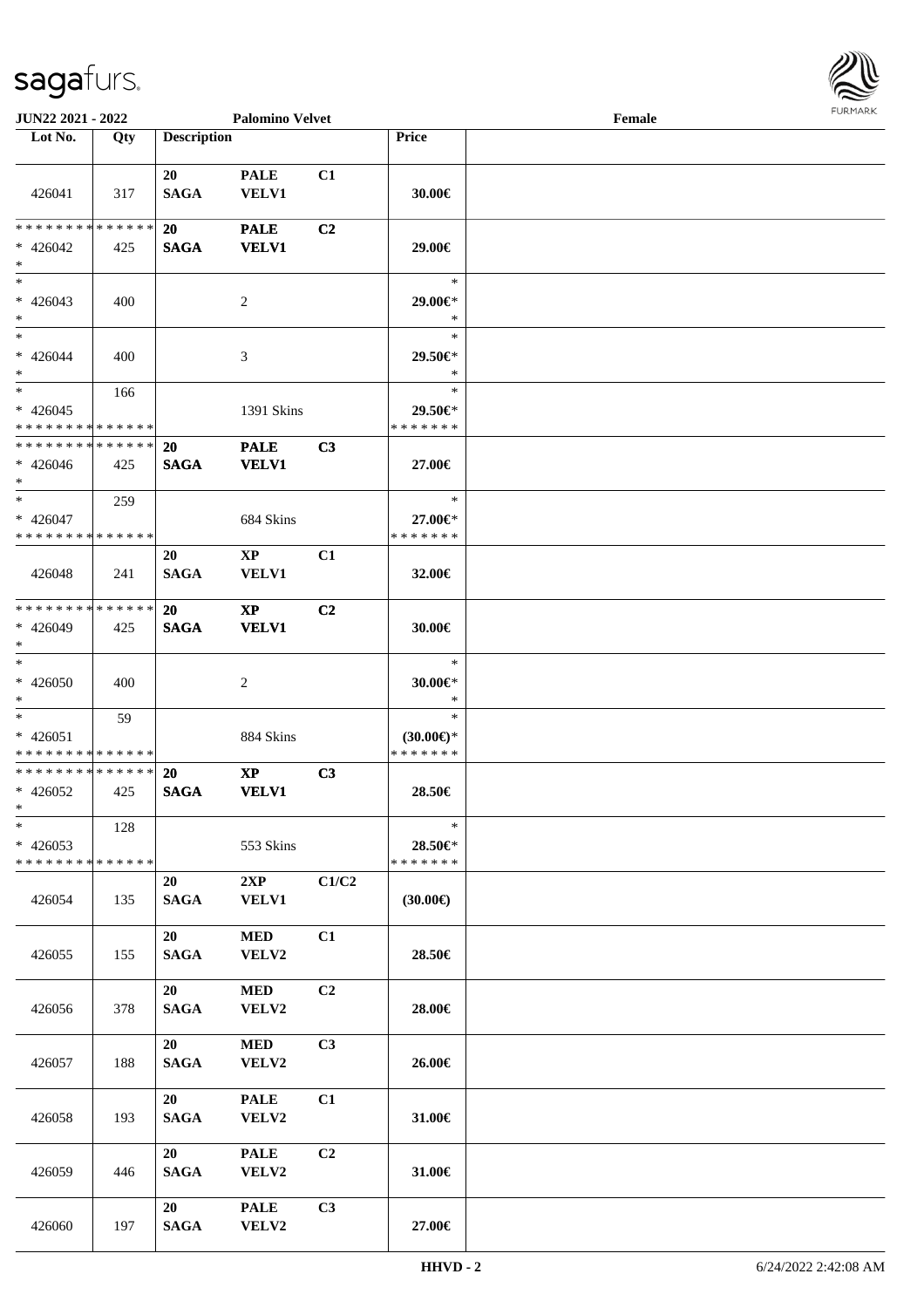

| <b>JUN22 2021 - 2022</b>                         |     |                    | <b>Palomino Velvet</b>                 |                               |                                    | Female |  |
|--------------------------------------------------|-----|--------------------|----------------------------------------|-------------------------------|------------------------------------|--------|--|
| Lot No.                                          | Qty | <b>Description</b> |                                        |                               | Price                              |        |  |
| 426061                                           | 394 | 20<br><b>SAGA</b>  | $\mathbf{XP}$<br>VELV2                 | C1/C2                         | 33.00€                             |        |  |
| 426062                                           | 127 | 20<br><b>SAGA</b>  | <b>XP</b><br>VELV2                     | C3                            | 28.50€                             |        |  |
| 426063                                           | 76  | 20<br>IA           | XD/DK<br>VELV1                         | C <sub>2</sub><br><b>CHIP</b> | 19.50€                             |        |  |
| * * * * * * * * * * * * * *<br>$* 426064$<br>$*$ | 425 | 20<br>IA           | <b>MED</b><br><b>VELV1</b>             | C <sub>2</sub><br><b>CHIP</b> | 26.00€                             |        |  |
| $*$<br>$* 426065$<br>* * * * * * * * * * * * * * | 204 |                    | 629 Skins                              |                               | $\ast$<br>26.00€*<br>* * * * * * * |        |  |
| * * * * * * * * * * * * * *<br>$* 426066$<br>$*$ | 425 | 20<br>IA           | PAL/XP<br><b>VELV1</b>                 | C2<br><b>CHIP</b>             | 26.00€                             |        |  |
| $*$<br>$* 426067$<br>$*$                         | 400 |                    | 2                                      |                               | $\ast$<br>26.00€*<br>$\ast$        |        |  |
| $\ast$<br>$* 426068$<br>$\ast$                   | 400 |                    | 3                                      |                               | $\ast$<br>26.00€*<br>$\ast$        |        |  |
| $*$<br>* 426069<br>* * * * * * * * * * * * * *   | 309 |                    | 1534 Skins                             |                               | $\ast$<br>26.00€*<br>* * * * * * * |        |  |
| 426070                                           | 106 | 20<br>IA           | 2XP/3XP<br><b>VELV1</b>                | C2<br><b>CHIP</b>             | 25.50€                             |        |  |
| 426071                                           | 413 | 20<br>IA           | $\bf MED$<br>VELV2                     | C2<br><b>CHIP</b>             | 27.00€                             |        |  |
| * * * * * * * * * * * * * *<br>$* 426072$<br>$*$ | 425 | 20<br>IA           | <b>PAL/XP</b><br>VELV2                 | C2<br><b>CHIP</b>             | 27.00€                             |        |  |
| $\ast$<br>$* 426073$<br>$*$                      | 400 |                    | $\overline{c}$                         |                               | $\ast$<br>27.00€*<br>$\ast$        |        |  |
| $*$<br>$* 426074$<br>* * * * * * * * * * * * * * | 140 |                    | 965 Skins                              |                               | $\ast$<br>27.00€*<br>* * * * * * * |        |  |
| 426075                                           | 198 | 20<br><b>SROY</b>  | <b>MED</b><br><b>VELV1</b>             | C1/C2                         | $(28.50\epsilon)$                  |        |  |
| 426076                                           | 196 | 20<br><b>SROY</b>  | <b>PALE</b><br>VELV1                   | C1/C2                         | 30.00€                             |        |  |
| 426077                                           | 139 | 20<br><b>SROY</b>  | $\mathbf{X}\mathbf{P}$<br><b>VELV1</b> | C1/C2                         | 32.00€                             |        |  |
| 426078                                           | 288 | 20<br><b>SROY</b>  | <b>MED</b><br>VELV2                    | C1/C2                         | 28.50€                             |        |  |
| 426079                                           | 124 | 20<br><b>SROY</b>  | <b>PALE</b><br>VELV2                   | C1                            | 32.00€                             |        |  |
| 426080                                           | 296 | 20<br><b>SROY</b>  | <b>PALE</b><br>VELV2                   | C <sub>2</sub>                | 32.00€                             |        |  |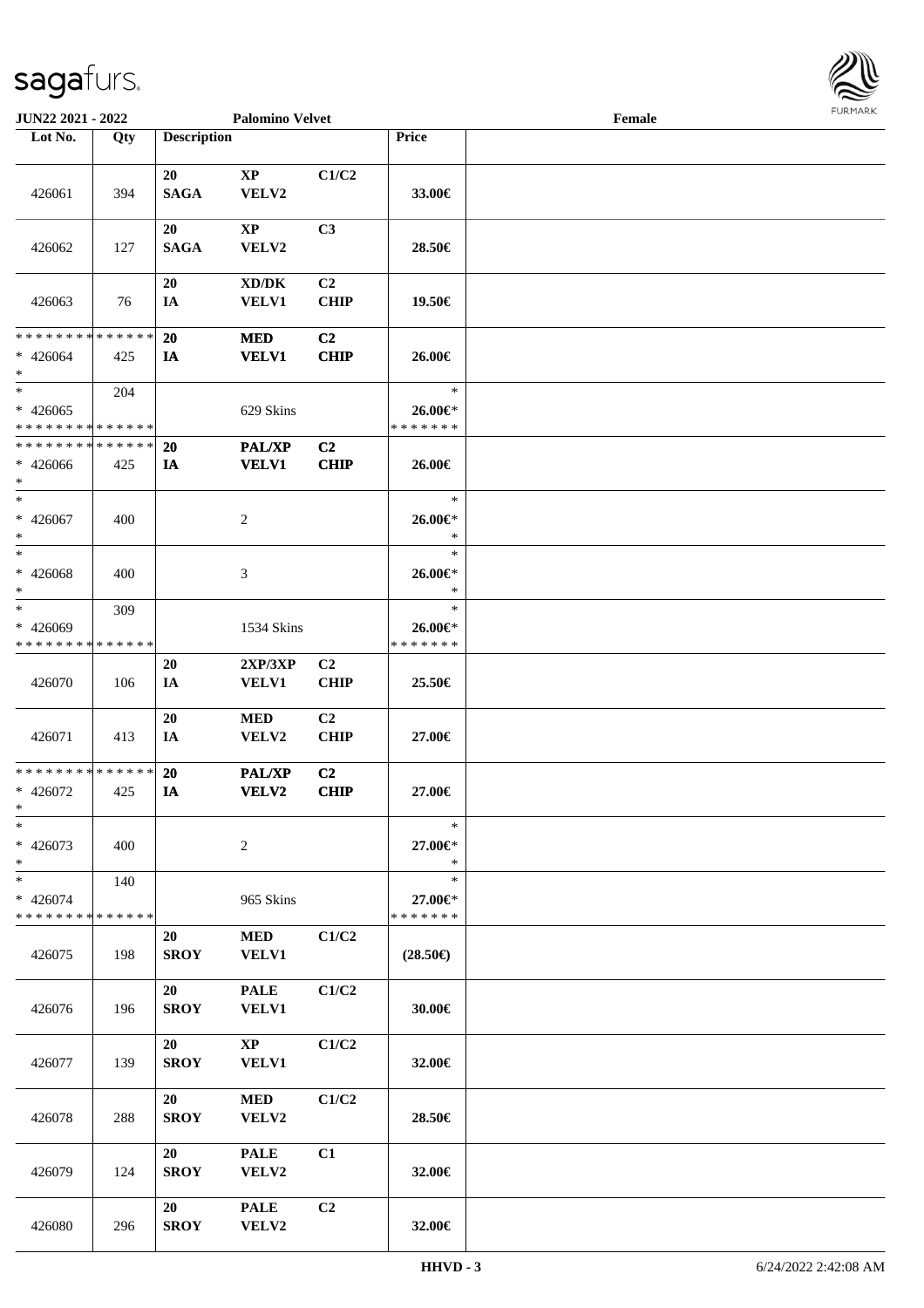

**JUN22 2021 - 2022 Palomino Velvet Female**

| JUI <i>vaa A</i> vai – <i>Avaa</i> |     |                    | я авлицо у стусе   |       |        | т спіак |
|------------------------------------|-----|--------------------|--------------------|-------|--------|---------|
| Lot No.                            | Qty | <b>Description</b> |                    |       | Price  |         |
| 426081                             | 219 | 20<br><b>SROY</b>  | XP<br><b>VELV2</b> | C1/C2 | 32.00€ |         |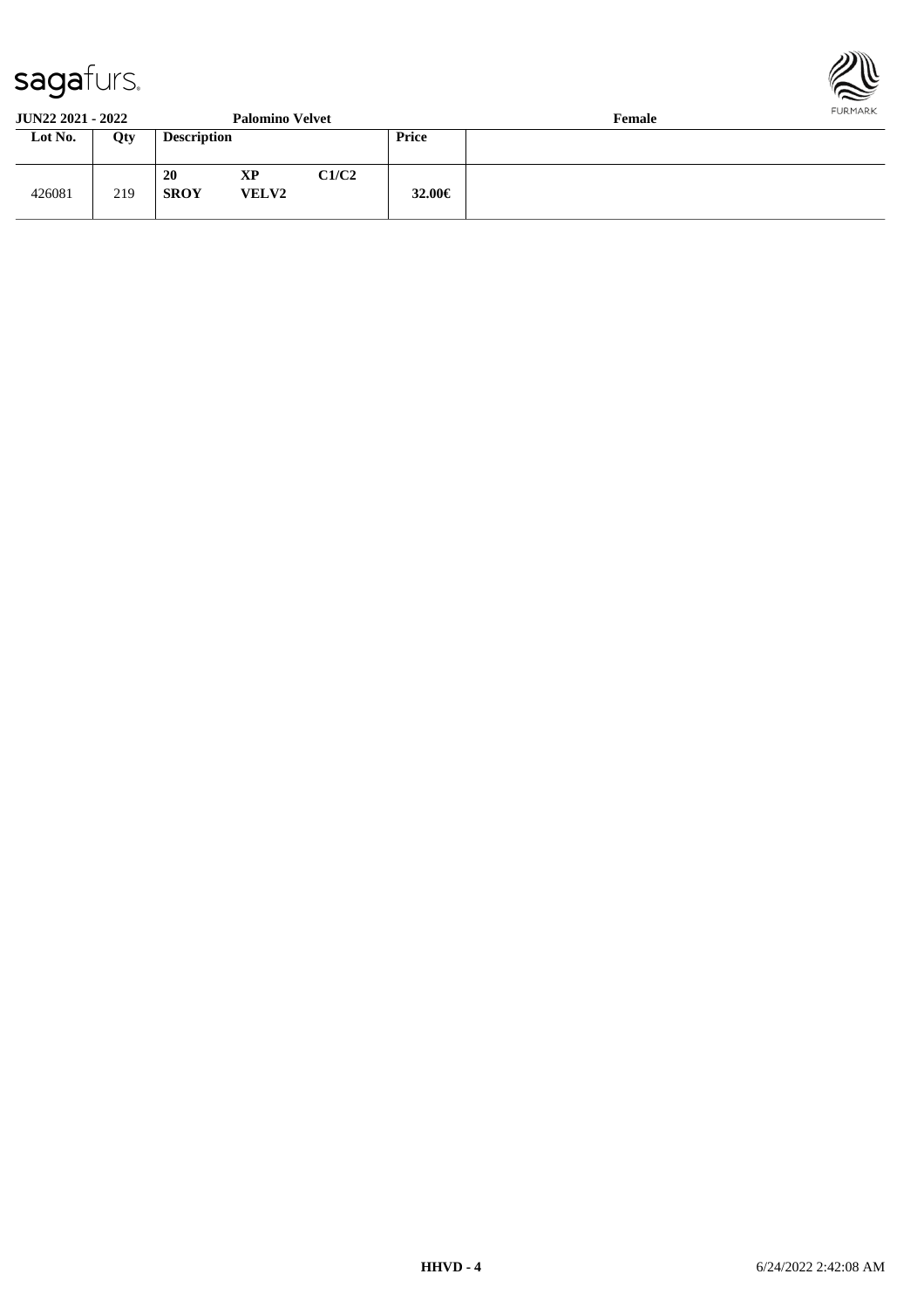

| JUN22 2021 - 2022                                |                   |                                | <b>Palomino Velvet</b>                              |                               |                                                | Female |  |
|--------------------------------------------------|-------------------|--------------------------------|-----------------------------------------------------|-------------------------------|------------------------------------------------|--------|--|
| Lot No.                                          | $\overline{Q}$ ty | <b>Description</b>             |                                                     |                               | Price                                          |        |  |
| 426141                                           | 120               | 20/0<br>${\bf S}{\bf I}$       | <b>Dark</b><br><b>VELV1</b>                         | C1/C2                         | $(21.00\epsilon)$                              |        |  |
| 426142                                           | 160               | $\pmb{0}$<br>${\bf S}{\bf I}$  | $\bf MED$<br><b>VELV1</b>                           | C1/C2                         | $(23.50\epsilon)$                              |        |  |
| 426143                                           | 104               | $\pmb{0}$<br>${\bf SI}$        | $\bf MED$<br>VELV1                                  | C3                            | $(22.00\epsilon)$                              |        |  |
| 426144                                           | 214               | $\boldsymbol{0}$<br>${\bf SI}$ | <b>PALE</b><br><b>VELV1</b>                         | C1/C2                         | $(25.00\epsilon)$                              |        |  |
| 426145                                           | 127               | $\pmb{0}$<br>${\bf SI}$        | <b>PALE</b><br><b>VELV1</b>                         | C3                            | $(23.50\epsilon)$                              |        |  |
| 426146                                           | 144               | $\pmb{0}$<br>${\bf SI}$        | $\bold{XP}$<br><b>VELV1</b>                         | C1/C2                         | $(26.50\epsilon)$                              |        |  |
| 426147                                           | 93                | $\boldsymbol{0}$<br>${\bf SI}$ | $\bold{XP}$<br>VELV1                                | C3                            | $(25.00\epsilon)$                              |        |  |
| 426148                                           | 125               | 20/0<br>${\bf SI}$             | 2XP<br><b>VELV1</b>                                 | C1/C2                         | $(27.00\in)$                                   |        |  |
| 426149                                           | 199               | $\pmb{0}$<br>${\bf SI}$        | $\bf MED$<br>VELV2                                  | C1/C2                         | 23.50€                                         |        |  |
| 426150                                           | 137               | 20/0<br>${\bf S}{\bf I}$       | $\bf MED$<br>VELV2                                  | C3                            | $(22.50\epsilon)$                              |        |  |
| 426151                                           | 250               | $\pmb{0}$<br>${\bf SI}$        | <b>PALE</b><br>VELV2                                | C1/C2                         | $(25.00\epsilon)$                              |        |  |
| 426152                                           | 169               | 20/0<br>${\bf S}{\bf I}$       | <b>PALE</b><br>VELV2                                | C3                            | $(24.00\epsilon)$                              |        |  |
| 426153                                           | 237               | $\bf{0}$<br>SI                 | $\mathbf{X}\mathbf{P}$<br>VELV2                     | C1/C2                         | $(26.50\epsilon)$                              |        |  |
| 426154                                           | 125               | 20/0<br>SI                     | $\mathbf{X}\mathbf{P}$<br>VELV2                     | C3                            | $(25.50\epsilon)$                              |        |  |
| 426155                                           | 57                | 20/0<br>$\mathbf{I}\mathbf{B}$ | $\bold{X}\bold{D}/\bold{D}\bold{K}$<br><b>VELV1</b> | C <sub>2</sub><br><b>CHIP</b> | 16.00€                                         |        |  |
| 426156                                           | 409               | 20/0<br>$\bf{IB}$              | $\bf MED$<br><b>VELV1</b>                           | C <sub>2</sub><br><b>CHIP</b> | 22.00€                                         |        |  |
| * * * * * * * * * * * * * *<br>$* 426157$<br>$*$ | 445               | 20/0<br>$\mathbf{I}$           | <b>PAL/XP</b><br><b>VELV1</b>                       | C2<br><b>CHIP</b>             | $(23.50\epsilon)$                              |        |  |
| $*$<br>$* 426158$<br>* * * * * * * * * * * * * * | 438               |                                | 883 Skins                                           |                               | $\ast$<br>$(23.50\epsilon)$ *<br>* * * * * * * |        |  |
| 426159                                           | 51                | 20/0<br>IB                     | 2XP/3XP<br><b>VELV1</b>                             | C <sub>2</sub><br><b>CHIP</b> | $(24.00\epsilon)$                              |        |  |
| 426160                                           | 102               | 20/0<br><b>SAGA</b>            | <b>XD</b><br><b>VELV1</b>                           | C1/C2                         | $(20.50\epsilon)$                              |        |  |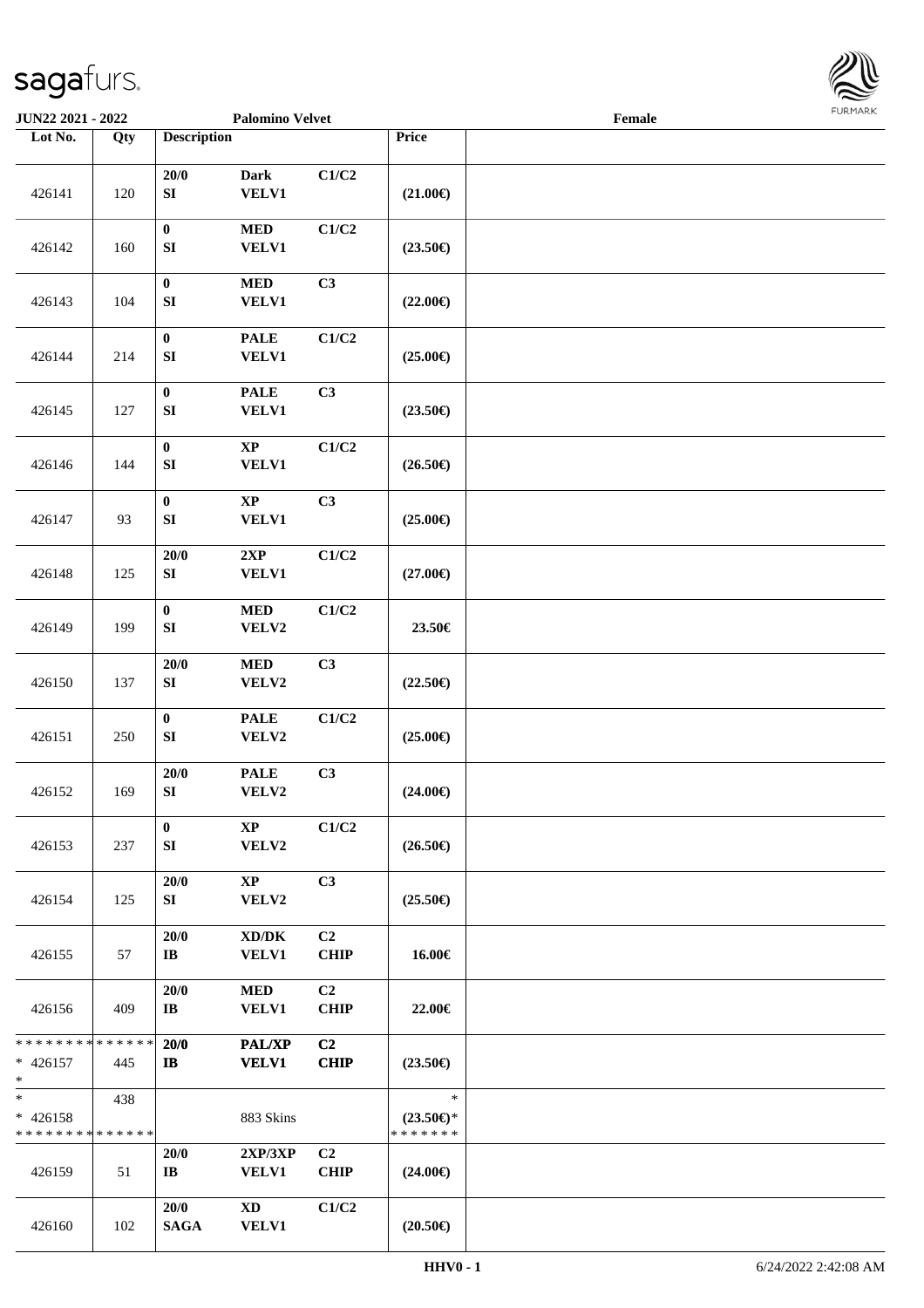

| JUN22 2021 - 2022                                   |     |                             | <b>Palomino Velvet</b>                 |                |                                                | Female |  |
|-----------------------------------------------------|-----|-----------------------------|----------------------------------------|----------------|------------------------------------------------|--------|--|
| Lot No.                                             | Qty | <b>Description</b>          |                                        |                | Price                                          |        |  |
| 426161                                              | 283 | $\mathbf{0}$<br><b>SAGA</b> | <b>Dark</b><br>VELV1                   | C1/C2          | 22.50€                                         |        |  |
| 426162                                              | 213 | 20/0<br><b>SAGA</b>         | <b>Dark</b><br><b>VELV1</b>            | C3             | 22.50€                                         |        |  |
| 426163                                              | 408 | $\bf{0}$<br><b>SAGA</b>     | <b>MED</b><br><b>VELV1</b>             | C1             | $(26.50\epsilon)$                              |        |  |
| * * * * * * * * * * * * * *<br>$* 426164$<br>$*$    | 445 | $\mathbf{0}$<br><b>SAGA</b> | <b>MED</b><br><b>VELV1</b>             | C2             | $(25.50\epsilon)$                              |        |  |
| $\ast$<br>$* 426165$<br>$*$                         | 420 |                             | $\overline{c}$                         |                | $\ast$<br>$(25.50\epsilon)$ *<br>$\ast$        |        |  |
| $\ast$<br>$* 426166$<br>* * * * * * * * * * * * * * | 235 |                             | 1100 Skins                             |                | $\ast$<br>$(25.50\epsilon)$ *<br>* * * * * * * |        |  |
| 426167                                              | 474 | $\bf{0}$<br><b>SAGA</b>     | $\bf MED$<br>VELV1                     | C3             | $(24.00\epsilon)$                              |        |  |
| 426168                                              | 413 | $\bf{0}$<br><b>SAGA</b>     | <b>PALE</b><br>VELV1                   | C1             | $(28.00\epsilon)$                              |        |  |
| * * * * * * * * * * * * * *<br>$* 426169$<br>$*$    | 445 | $\mathbf 0$<br><b>SAGA</b>  | <b>PALE</b><br><b>VELV1</b>            | C2             | $(27.00\epsilon)$                              |        |  |
| $\ast$<br>$* 426170$<br>$\ast$                      | 420 |                             | 2                                      |                | $\ast$<br>$(27.00\epsilon)$ *<br>$\ast$        |        |  |
| $\ast$<br>$* 426171$<br>* * * * * * * * * * * * * * | 259 |                             | 1124 Skins                             |                | $\ast$<br>$(27.00\epsilon)$ *<br>* * * * * * * |        |  |
| * * * * * * * * * * * * * *<br>$* 426172$<br>$*$    | 445 | $\mathbf{0}$<br><b>SAGA</b> | <b>PALE</b><br><b>VELV1</b>            | C3             | 25.50€                                         |        |  |
| $*$<br>$* 426173$<br>* * * * * * * * * * * * * *    | 127 |                             | 572 Skins                              |                | $\ast$<br>25.50€*<br>* * * * * * *             |        |  |
| 426174                                              | 247 | $\bf{0}$<br><b>SAGA</b>     | $\mathbf{X}\mathbf{P}$<br><b>VELV1</b> | C1             | 29.50€                                         |        |  |
| * * * * * * * * * * * * * *<br>$* 426175$<br>$*$    | 445 | $\mathbf{0}$<br><b>SAGA</b> | $\mathbf{X}\mathbf{P}$<br><b>VELV1</b> | C <sub>2</sub> | $(28.50\epsilon)$                              |        |  |
| $\ast$<br>$* 426176$<br>* * * * * * * * * * * * * * | 342 |                             | 787 Skins                              |                | $\ast$<br>$(28.50\epsilon)$ *<br>* * * * * * * |        |  |
| 426177                                              | 371 | $\bf{0}$<br><b>SAGA</b>     | $\mathbf{XP}$<br><b>VELV1</b>          | C3             | $(27.00\epsilon)$                              |        |  |
| 426178                                              | 174 | $\mathbf{0}$<br><b>SAGA</b> | 2XP<br><b>VELV1</b>                    | C1/C2          | $(28.50\epsilon)$                              |        |  |
| 426179                                              | 169 | 20/0<br><b>SAGA</b>         | 2XP<br><b>VELV1</b>                    | C3             | $(28.00\epsilon)$                              |        |  |
| 426180                                              | 163 | $\bf{0}$<br><b>SAGA</b>     | Dark<br>VELV2                          | C1/C2          | 22.50€                                         |        |  |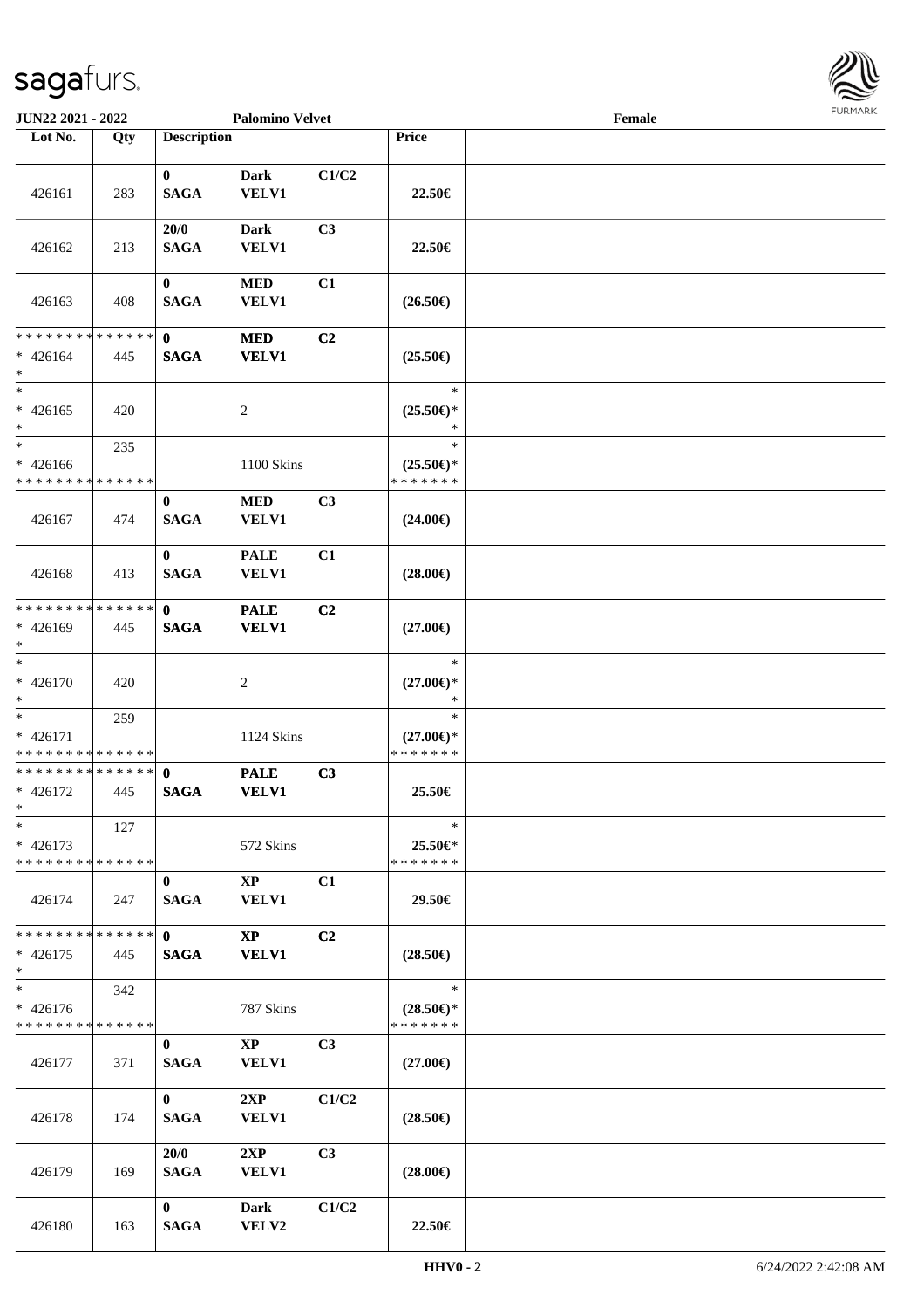

| Lot No.                                                             | Qty | <b>Description</b>          |                                 |                               | Price                                          |  |
|---------------------------------------------------------------------|-----|-----------------------------|---------------------------------|-------------------------------|------------------------------------------------|--|
|                                                                     |     |                             |                                 |                               |                                                |  |
|                                                                     |     | $\bf{0}$                    | $\bf MED$                       | C1                            |                                                |  |
| 426181                                                              | 236 | <b>SAGA</b>                 | VELV2                           |                               | $(26.50\epsilon)$                              |  |
| ******** <mark>******</mark><br>$* 426182$<br>$*$                   | 425 | $\mathbf{0}$<br><b>SAGA</b> | <b>MED</b><br><b>VELV2</b>      | C <sub>2</sub>                | 25.50€                                         |  |
| $*$<br>$* 426183$<br>* * * * * * * * * * * * * *                    | 132 |                             | 557 Skins                       |                               | $\ast$<br>25.50€*                              |  |
|                                                                     |     |                             |                                 |                               | * * * * * * *                                  |  |
| 426184                                                              | 350 | $\mathbf{0}$<br><b>SAGA</b> | <b>MED</b><br>VELV2             | C <sub>3</sub>                | $(24.00\epsilon)$                              |  |
| 426185                                                              | 240 | $\bf{0}$<br><b>SAGA</b>     | <b>PALE</b><br>VELV2            | C1                            | 28.00€                                         |  |
| * * * * * * * * * * * * * *                                         |     | $\mathbf{0}$                |                                 | C <sub>2</sub>                |                                                |  |
| $* 426186$<br>$\ast$                                                | 425 | <b>SAGA</b>                 | <b>PALE</b><br><b>VELV2</b>     |                               | $(27.00\epsilon)$                              |  |
| $\ast$<br>$* 426187$<br>* * * * * * * * * * * * * *                 | 221 |                             | 646 Skins                       |                               | $\ast$<br>$(27.00\epsilon)$ *<br>* * * * * * * |  |
|                                                                     |     | $\bf{0}$                    | <b>PALE</b>                     | C <sub>3</sub>                |                                                |  |
| 426188                                                              | 383 | <b>SAGA</b>                 | VELV2                           |                               | $(25.50\epsilon)$                              |  |
| 426189                                                              | 171 | $\bf{0}$<br><b>SAGA</b>     | XP<br>VELV2                     | C1                            | 29.50€                                         |  |
| * * * * * * * * * * * * * *<br>* 426190<br>$\ast$                   | 385 | $\mathbf{0}$<br><b>SAGA</b> | XP<br><b>VELV2</b>              | C <sub>2</sub>                | 28.50€                                         |  |
| $\overline{\phantom{0}}$<br>* 426191<br>* * * * * * * * * * * * * * | 87  |                             | 472 Skins                       |                               | $\ast$<br>28.50€*<br>* * * * * * *             |  |
| 426192                                                              | 275 | $\bf{0}$<br><b>SAGA</b>     | $\mathbf{X}\mathbf{P}$<br>VELV2 | C3                            | 27.00€                                         |  |
| 426193                                                              | 118 | $\mathbf{0}$<br><b>SAGA</b> | 2XP<br>VELV2                    | C1/C2                         | 28.50€                                         |  |
| 426194                                                              | 135 | $\mathbf{0}$<br>IA          | XD/DK<br><b>VELV1</b>           | C <sub>2</sub><br><b>CHIP</b> | 18.00€                                         |  |
| * * * * * * * * * * * * * * *<br>$* 426195$<br>$*$                  | 445 | $\mathbf{0}$<br><b>IA</b>   | <b>MED</b><br><b>VELV1</b>      | C <sub>2</sub><br><b>CHIP</b> | 22.50€                                         |  |
| $*$<br>$* 426196$<br>* * * * * * * * * * * * * *                    | 387 |                             | 832 Skins                       |                               | $\ast$<br>22.50€*<br>* * * * * * *             |  |
| * * * * * * * * * * * * * *<br>$* 426197$<br>$*$                    | 445 | $\mathbf{0}$<br>IA          | <b>PAL/XP</b><br><b>VELV1</b>   | C <sub>2</sub><br>CHIP        | 25.00€                                         |  |
| $*$<br>* 426198<br>$*$                                              | 420 |                             | 2                               |                               | $\ast$<br>25.00€*<br>$\ast$                    |  |
| $*$<br>* 426199<br>$*$                                              | 420 |                             | 3                               |                               | $\ast$<br>25.00€*<br>$\ast$                    |  |
| $*$<br>$* 426200$<br>* * * * * * * * * * * * * *                    | 284 |                             | 1569 Skins                      |                               | $\ast$<br>25.00€*<br>* * * * * * *             |  |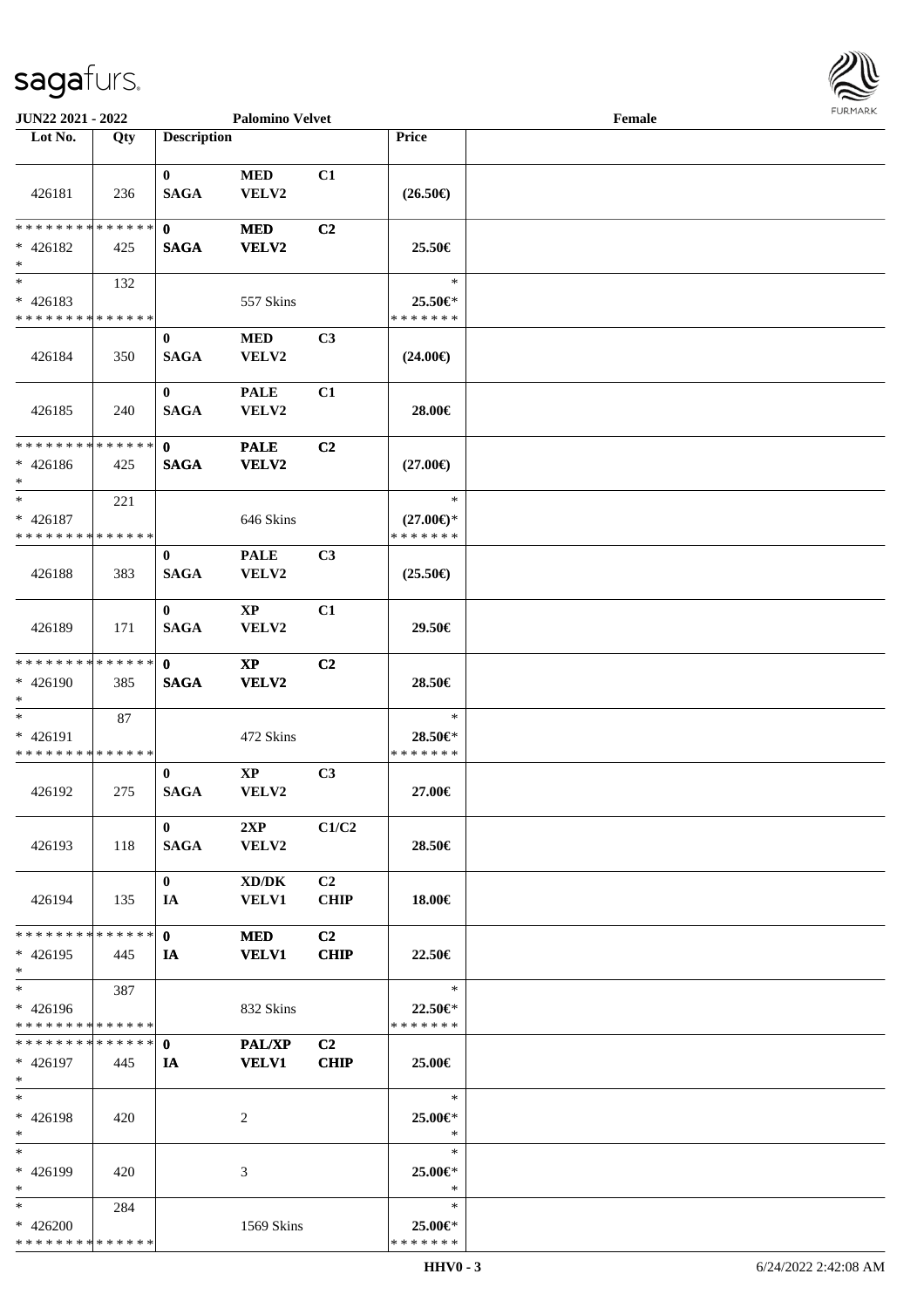

| JUN22 2021 - 2022                          |             |                         | <b>Palomino Velvet</b>              |                |                   | Female | 1.911171777 |
|--------------------------------------------|-------------|-------------------------|-------------------------------------|----------------|-------------------|--------|-------------|
| Lot No.                                    | Qty         | <b>Description</b>      |                                     |                | Price             |        |             |
|                                            |             |                         |                                     |                |                   |        |             |
|                                            |             | $\bf{0}$                | 2XP/3XP                             | C2             |                   |        |             |
| 426201                                     | 113         | IA                      | <b>VELV1</b>                        | <b>CHIP</b>    | $(25.00\epsilon)$ |        |             |
|                                            |             |                         |                                     |                |                   |        |             |
|                                            |             | $\bf{0}$                | $\bold{X}\bold{D}/\bold{D}\bold{K}$ | C2             |                   |        |             |
| 426202                                     | 97          | IA                      | VELV2                               | <b>CHIP</b>    | 18.00€            |        |             |
|                                            |             |                         |                                     |                |                   |        |             |
| * * * * * * * * <mark>* * * * * * *</mark> |             | $\mathbf{0}$            | <b>MED</b>                          | C2             |                   |        |             |
| $* 426203$<br>$\ast$                       | 445         | IA                      | VELV2                               | <b>CHIP</b>    | 24.00€            |        |             |
| $\ast$                                     | 206         |                         |                                     |                | $\ast$            |        |             |
| * 426204                                   |             |                         | 651 Skins                           |                | 24.00€*           |        |             |
| * * * * * * * * * * * * * *                |             |                         |                                     |                | * * * * * * *     |        |             |
| ******** <mark>******</mark>               |             | $\mathbf{0}$            | PAL/XP                              | C <sub>2</sub> |                   |        |             |
| $* 426205$                                 | 445         | IA                      | VELV2                               | <b>CHIP</b>    | 25.50€            |        |             |
| $*$                                        |             |                         |                                     |                |                   |        |             |
| $*$                                        |             |                         |                                     |                | $\ast$            |        |             |
| $* 426206$                                 | 420         |                         | $\overline{c}$                      |                | 25.00€*           |        |             |
| $\ast$                                     |             |                         |                                     |                | $\ast$            |        |             |
| $\ast$                                     | 451         |                         |                                     |                | $\ast$            |        |             |
| * 426207                                   |             |                         | 1316 Skins                          |                | 25.00€*           |        |             |
| * * * * * * * *                            | * * * * * * |                         |                                     |                | * * * * * * *     |        |             |
|                                            |             | $\bf{0}$                | 2XP/3XP                             | C2             |                   |        |             |
| 426208                                     | 75          | IA                      | VELV2                               | CHIP           | $(25.00\epsilon)$ |        |             |
|                                            |             |                         |                                     |                |                   |        |             |
|                                            |             | $\bf{0}$                | Dark                                | C1/C2          |                   |        |             |
| 426209                                     | 93          | <b>SROY</b>             | <b>VELV1</b>                        |                | $(24.00\epsilon)$ |        |             |
|                                            |             |                         |                                     |                |                   |        |             |
|                                            |             | $\bf{0}$<br><b>SROY</b> | <b>MED</b><br>VELV1                 | C1             |                   |        |             |
| 426210                                     | 161         |                         |                                     |                | $(28.00\epsilon)$ |        |             |
|                                            |             | $\bf{0}$                | $\bf MED$                           | C2             |                   |        |             |
| 426211                                     | 413         | <b>SROY</b>             | <b>VELV1</b>                        |                | $(27.00\epsilon)$ |        |             |
|                                            |             |                         |                                     |                |                   |        |             |
|                                            |             | $\bf{0}$                | $\bf MED$                           | C3             |                   |        |             |
| 426212                                     | 153         | <b>SROY</b>             | <b>VELV1</b>                        |                | $(25.50\epsilon)$ |        |             |
|                                            |             |                         |                                     |                |                   |        |             |
|                                            |             | $\bf{0}$                | <b>PALE</b>                         | C1             |                   |        |             |
| 426213                                     | 151         | <b>SROY</b>             | <b>VELV1</b>                        |                | 29.50€            |        |             |
|                                            |             |                         |                                     |                |                   |        |             |
|                                            |             | $\mathbf{0}$            | <b>PALE</b>                         | C2             |                   |        |             |
| 426214                                     | 463         | <b>SROY</b>             | <b>VELV1</b>                        |                | 29.00€            |        |             |
|                                            |             |                         |                                     |                |                   |        |             |
|                                            |             | $\mathbf{0}$            | <b>PALE</b>                         | C3             |                   |        |             |
| 426215                                     | 146         | <b>SROY</b>             | <b>VELV1</b>                        |                | $(27.00\epsilon)$ |        |             |
|                                            |             |                         |                                     |                |                   |        |             |
|                                            |             | $\mathbf{0}$            | $\mathbf{X}\mathbf{P}$              | C1/C2          |                   |        |             |
| 426216                                     | 338         | <b>SROY</b>             | <b>VELV1</b>                        |                | 30.00€            |        |             |
|                                            |             | $\mathbf{0}$            |                                     |                |                   |        |             |
| 426217                                     | 97          | <b>SROY</b>             | $\bold{XP}$<br><b>VELV1</b>         | C3             | $(28.50\epsilon)$ |        |             |
|                                            |             |                         |                                     |                |                   |        |             |
|                                            |             | $\mathbf{0}$            | $\bf MED$                           | C1             |                   |        |             |
| 426218                                     | 99          | <b>SROY</b>             | VELV2                               |                | $(28.00\epsilon)$ |        |             |
|                                            |             |                         |                                     |                |                   |        |             |
|                                            |             | $\mathbf{0}$            | $\bf MED$                           | C2             |                   |        |             |
| 426219                                     | 201         | <b>SROY</b>             | VELV2                               |                | $(27.00\epsilon)$ |        |             |
|                                            |             |                         |                                     |                |                   |        |             |
|                                            |             | $\mathbf{0}$            | <b>PALE</b>                         | C1             |                   |        |             |
| 426220                                     | 101         | <b>SROY</b>             | VELV2                               |                | 29.50€            |        |             |
|                                            |             |                         |                                     |                |                   |        |             |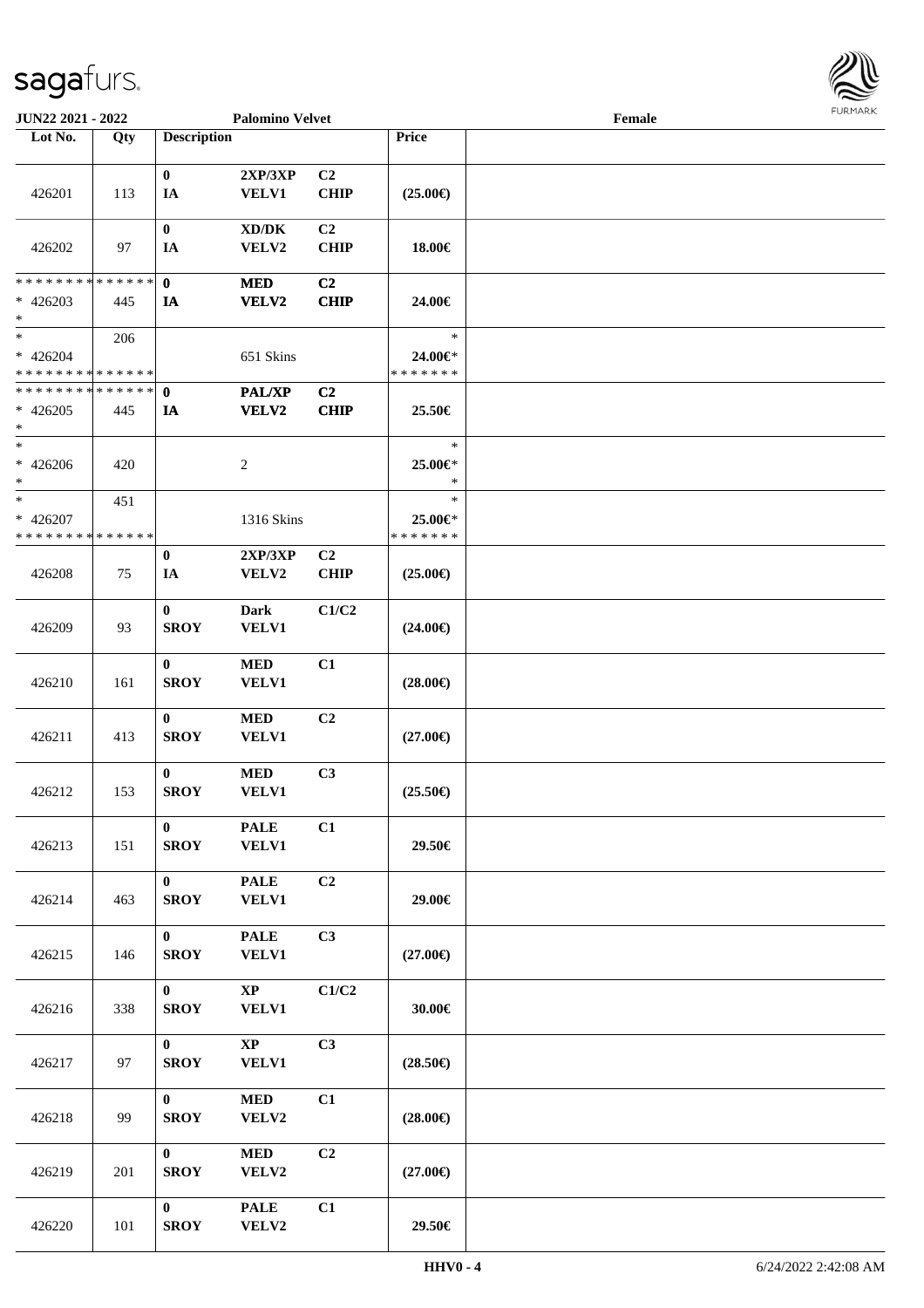

**JUN22 2021 - 2022 Palomino Velvet Female Lot No. Qty Description Price** 426221 233 **0 PALE C2 SROY VELV2 29.00€** 426222 166 **0 XP C1/C2 SROY VELV2 31.00€**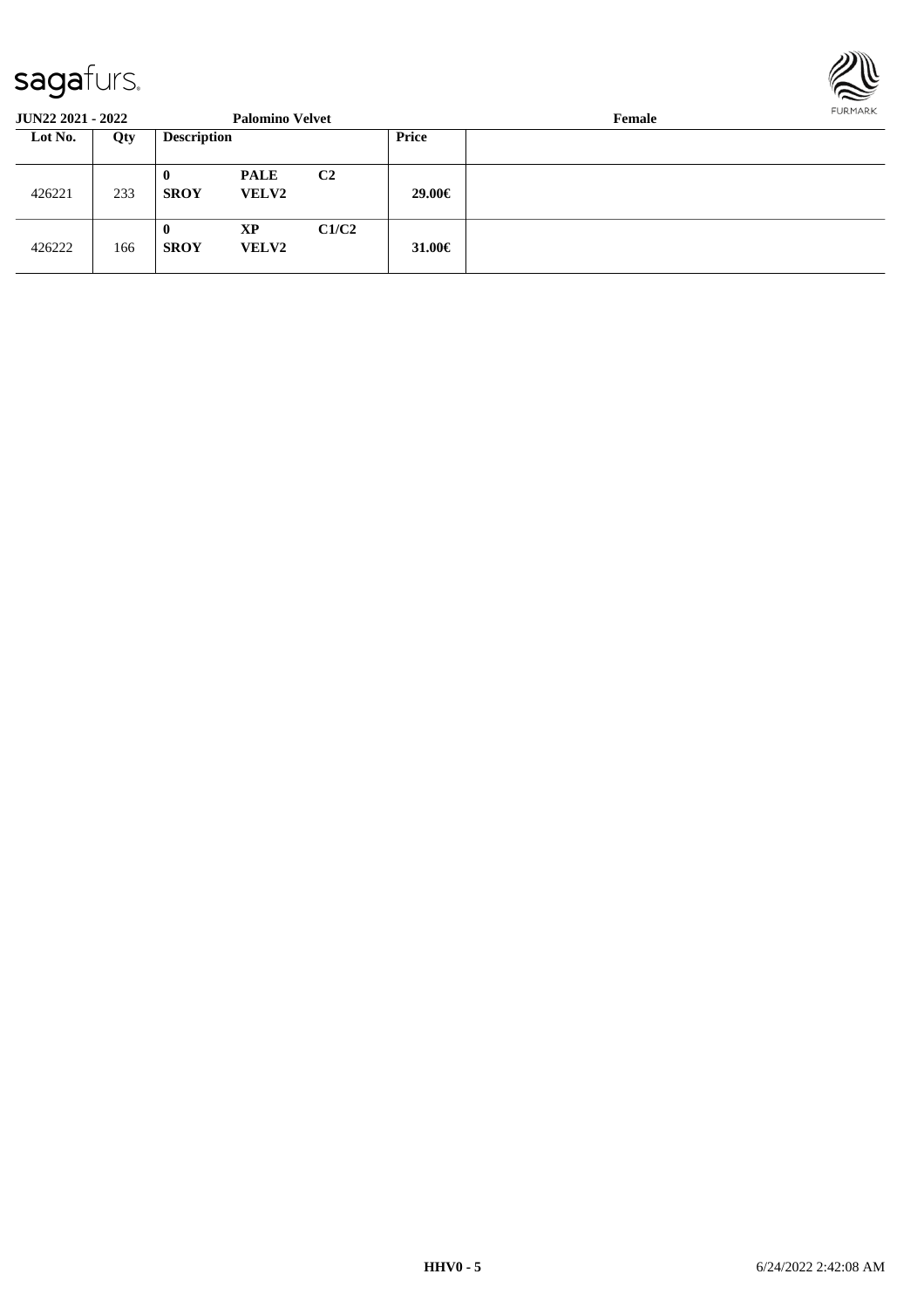

| JUN22 2021 - 2022                                        |     |                                                                                               | <b>Palomino Velvet</b>                 |                |                                                | $\ensuremath{\textnormal{\textbf{Female}}}$ | 1.911171777 |
|----------------------------------------------------------|-----|-----------------------------------------------------------------------------------------------|----------------------------------------|----------------|------------------------------------------------|---------------------------------------------|-------------|
| Lot No.                                                  | Qty | <b>Description</b>                                                                            |                                        |                | Price                                          |                                             |             |
| 426281                                                   | 72  | 0/1<br>$\ensuremath{\mathrm{S}}\xspace/\ensuremath{\mathrm{S}}\xspace\ensuremath{\mathrm{I}}$ | $\mathbf{X}\mathbf{D}$<br><b>VELV1</b> | C3             | 14.50€                                         |                                             |             |
| 426282                                                   | 329 | $\mathbf{1}$<br>${\bf S}{\bf I}$                                                              | <b>MED</b><br><b>VELV1</b>             | C1/C2          | $20.00 \in$                                    |                                             |             |
| 426283                                                   | 169 | $\mathbf 1$<br>SI                                                                             | $\bf MED$<br><b>VELV1</b>              | C3             | 18.00€                                         |                                             |             |
| 426284                                                   | 129 | $\mathbf{1}$<br>${\bf S}{\bf I}$                                                              | <b>PALE</b><br>VELV1                   | C1             | 22.00€                                         |                                             |             |
| 426285                                                   | 283 | $\mathbf 1$<br>SI                                                                             | <b>PALE</b><br>VELV1                   | C2             | 21.00€                                         |                                             |             |
| 426286                                                   | 129 | $\mathbf{1}$<br>SI                                                                            | <b>PALE</b><br>VELV1                   | C3             | $(19.50\epsilon)$                              |                                             |             |
| 426287                                                   | 111 | $\mathbf 1$<br>SI                                                                             | $\bold{XP}$<br><b>VELV1</b>            | C1             | $(23.50\epsilon)$                              |                                             |             |
| 426288                                                   | 246 | $\mathbf{1}$<br>${\bf S}{\bf I}$                                                              | $\bold{XP}$<br><b>VELV1</b>            | C2             | $(22.50\epsilon)$                              |                                             |             |
| 426289                                                   | 74  | 0/1<br>SI                                                                                     | 2XP<br><b>VELV1</b>                    | C3             | $(22.50\epsilon)$                              |                                             |             |
| 426290                                                   | 62  | 0/1<br>$\ensuremath{\mathrm{S}}\xspace/\ensuremath{\mathrm{S}}\xspace\ensuremath{\mathrm{I}}$ | 3XP<br>VELV1                           | C2             | $(23.50\epsilon)$                              |                                             |             |
| 426291                                                   | 123 | $\mathbf 1$<br>${\bf S}{\bf I}$                                                               | <b>MED</b><br>VELV2                    | C1/C2          | $(20.00\epsilon)$                              |                                             |             |
| 426292                                                   | 280 | $\mathbf 1$<br><b>SAGA</b>                                                                    | Dark<br><b>VELV1</b>                   | C1/C2          | $(19.00\epsilon)$                              |                                             |             |
| 426293                                                   | 148 | $\mathbf{1}$<br><b>SAGA</b>                                                                   | Dark<br><b>VELV1</b>                   | C <sub>3</sub> | 17.50€                                         |                                             |             |
| 426294                                                   | 403 | $1 \quad \blacksquare$<br><b>SAGA</b>                                                         | <b>MED</b><br><b>VELV1</b>             | C1             | $(22.50\epsilon)$                              |                                             |             |
| * * * * * * * * * * * * * * *<br>$* 426295$<br>$*$       | 505 | $\mathbf 1$<br><b>SAGA</b>                                                                    | <b>MED</b><br><b>VELV1</b>             | C2             | $(22.00\epsilon)$                              |                                             |             |
| $*$<br>* 426296<br>* * * * * * * * * * * * * * *         | 483 |                                                                                               | 988 Skins                              |                | $\ast$<br>$(22.00\epsilon)$ *<br>* * * * * * * |                                             |             |
| 426297                                                   | 343 | $\mathbf{1}$<br><b>SAGA</b>                                                                   | <b>MED</b><br><b>VELV1</b>             | C <sub>3</sub> | $(20.50\epsilon)$                              |                                             |             |
| 426298                                                   | 373 | 1<br><b>SAGA</b>                                                                              | <b>PALE</b><br><b>VELV1</b>            | C1             | $(24.00\epsilon)$                              |                                             |             |
| * 426299<br>$*$                                          | 485 | <b>SAGA</b>                                                                                   | <b>PALE</b><br><b>VELV1</b>            | C <sub>2</sub> | 23.50€                                         |                                             |             |
| $*$ and $*$<br>$* 426300$<br>* * * * * * * * * * * * * * | 458 |                                                                                               | 943 Skins                              |                | $\ast$<br>23.50€*<br>* * * * * * *             |                                             |             |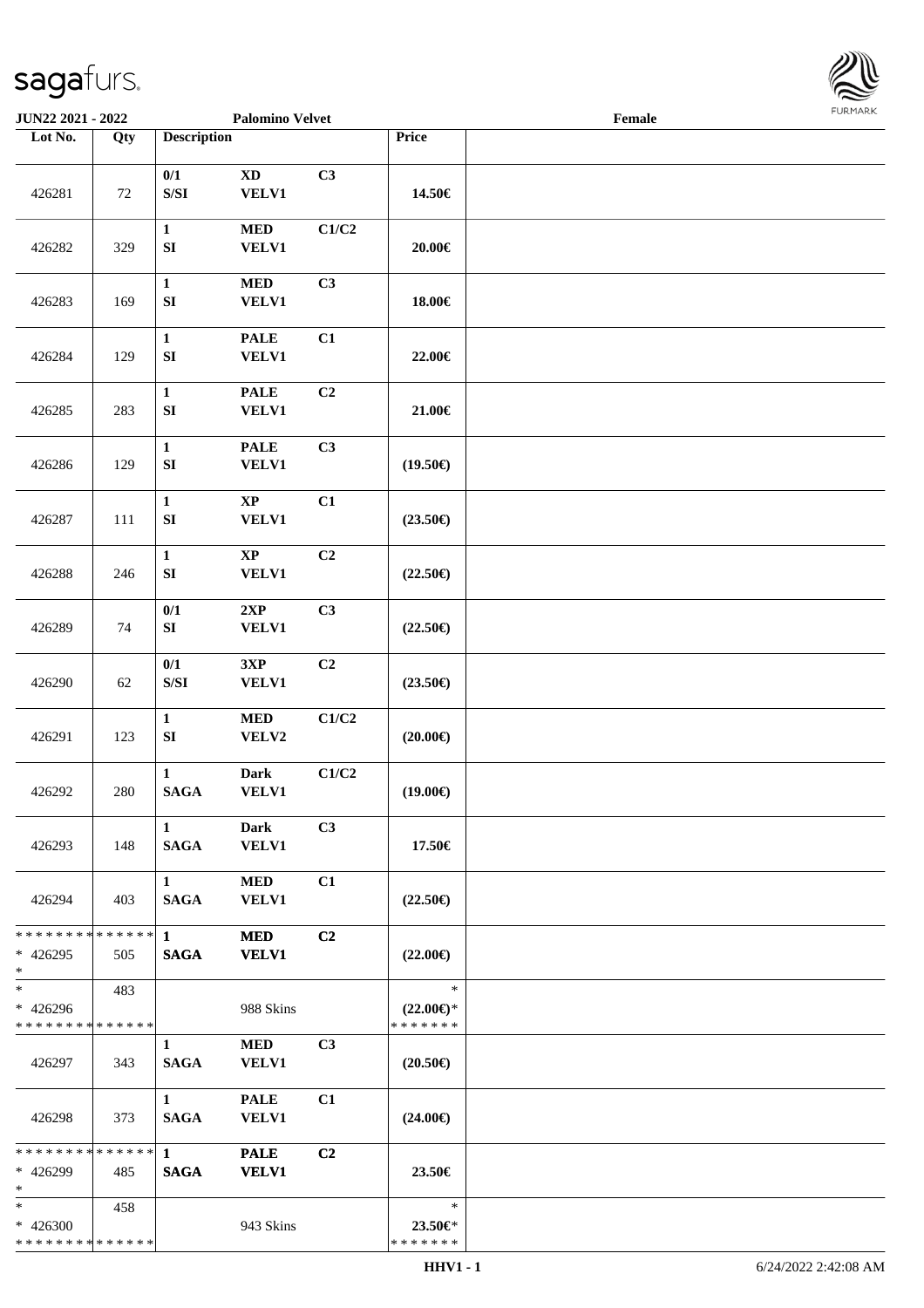

| JUN22 2021 - 2022                                  |     |                             | <b>Palomino Velvet</b>                 |                               |                                                | Female | <b>FURMARK</b> |
|----------------------------------------------------|-----|-----------------------------|----------------------------------------|-------------------------------|------------------------------------------------|--------|----------------|
| Lot No.                                            | Qty | <b>Description</b>          |                                        |                               | Price                                          |        |                |
| 426301                                             | 431 | $\mathbf{1}$<br><b>SAGA</b> | <b>PALE</b><br><b>VELV1</b>            | C3                            | 22.00€                                         |        |                |
| 426302                                             | 236 | $\mathbf{1}$<br><b>SAGA</b> | $\mathbf{X}\mathbf{P}$<br><b>VELV1</b> | C1                            | 25.50€                                         |        |                |
| ******** <mark>******</mark><br>$* 426303$<br>$*$  | 465 | $\mathbf{1}$<br><b>SAGA</b> | $\mathbf{X}\mathbf{P}$<br><b>VELV1</b> | C2                            | 27.00€                                         |        |                |
| $*$<br>$* 426304$<br>* * * * * * * * * * * * * *   | 78  |                             | 543 Skins                              |                               | $\ast$<br>25.00€*<br>* * * * * * *             |        |                |
| 426305                                             | 257 | $\mathbf{1}$<br><b>SAGA</b> | $\mathbf{X}\mathbf{P}$<br><b>VELV1</b> | C3                            | $(23.50\epsilon)$                              |        |                |
| 426306                                             | 167 | $\mathbf{1}$<br><b>SAGA</b> | 2XP<br><b>VELV1</b>                    | C1/C2                         | 25.00€                                         |        |                |
| 426307                                             | 158 | $\mathbf{1}$<br>SR/S        | <b>Dark</b><br>VELV2                   | C1/C2                         | $(19.50\epsilon)$                              |        |                |
| 426308                                             | 159 | $\mathbf{1}$<br><b>SAGA</b> | $\bf MED$<br>VELV2                     | C1                            | $(22.50\epsilon)$                              |        |                |
| 426309                                             | 309 | $\mathbf{1}$<br><b>SAGA</b> | $\bf MED$<br>VELV2                     | C2                            | 22.00€                                         |        |                |
| 426310                                             | 192 | $\mathbf{1}$<br><b>SAGA</b> | $\bf MED$<br>VELV2                     | C3                            | $(20.50\epsilon)$                              |        |                |
| 426311                                             | 147 | $\mathbf{1}$<br><b>SAGA</b> | <b>PALE</b><br>VELV2                   | C1                            | 24.00€                                         |        |                |
| 426312                                             | 321 | $\mathbf{1}$<br><b>SAGA</b> | <b>PALE</b><br>VELV2                   | C2                            | 23.50€                                         |        |                |
| 426313                                             | 140 | $\mathbf{1}$<br><b>SAGA</b> | <b>PALE</b><br>VELV2                   | C3                            | $(22.00\epsilon)$                              |        |                |
| 426314                                             | 253 | $\mathbf{1}$<br><b>SAGA</b> | $\mathbf{X}\mathbf{P}$<br>VELV2        | C1/C2                         | 25.00€                                         |        |                |
| 426315                                             | 146 | 1<br><b>SAGA</b>            | $\mathbf{X}\mathbf{P}$<br>VELV2        | C3                            | $(23.50\epsilon)$                              |        |                |
| 426316                                             | 147 | $\mathbf{1}$<br>IA          | XD/DK<br><b>VELV1</b>                  | C <sub>2</sub><br><b>CHIP</b> | 16.00€                                         |        |                |
| * * * * * * * * * * * * * * *<br>$* 426317$<br>$*$ | 485 | $\mathbf{1}$<br>IA          | <b>MED</b><br><b>VELV1</b>             | C2<br><b>CHIP</b>             | 19.00€                                         |        |                |
| $*$<br>$* 426318$<br>* * * * * * * * * * * * * *   | 382 |                             | 867 Skins                              |                               | $\ast$<br>$(19.00\epsilon)$ *<br>* * * * * * * |        |                |
| * * * * * * * * * * * * * *<br>$* 426319$<br>$*$   | 485 | $\mathbf 1$<br>IA           | PAL/XP<br><b>VELV1</b>                 | C2<br><b>CHIP</b>             | $(21.00\epsilon)$                              |        |                |
| $*$<br>$* 426320$<br>$*$                           | 460 |                             | $\overline{c}$                         |                               | $\ast$<br>$(21.00\mathbb{E})^*$<br>$\ast$      |        |                |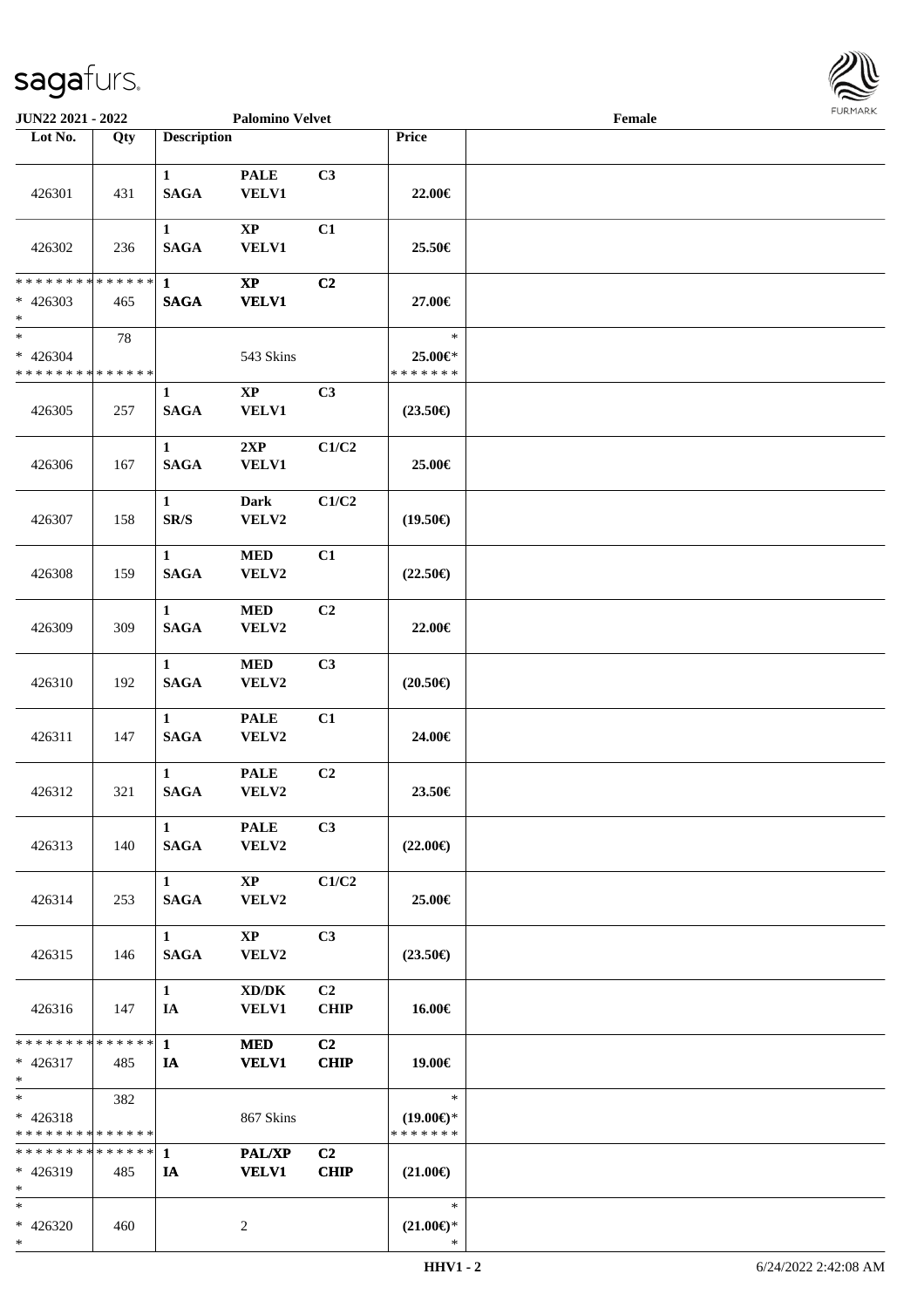|                                           | JUN22 2021 - 2022<br><b>Palomino Velvet</b> |                    |                                     |              |                                      | Female |  |
|-------------------------------------------|---------------------------------------------|--------------------|-------------------------------------|--------------|--------------------------------------|--------|--|
| Lot No.                                   | Qty                                         | <b>Description</b> |                                     |              | Price                                |        |  |
| $\ast$                                    | 371                                         | $\mathbf{1}$       | PAL/XP                              | C2           | $\ast$                               |        |  |
| $* 426321$<br>* * * * * * * * * * * * * * |                                             | IA                 | VELV1                               | CHIP         | $(21.00\epsilon)$ *<br>* * * * * * * |        |  |
|                                           |                                             | $\mathbf{1}$       | 2XP/3XP                             | C2           |                                      |        |  |
| 426322                                    | 130                                         | IA                 | <b>VELV1</b>                        | <b>CHIP</b>  | $(21.50\epsilon)$                    |        |  |
|                                           |                                             | $\mathbf 1$        | $\bold{X}\bold{D}/\bold{D}\bold{K}$ | C2           |                                      |        |  |
| 426323                                    | 93                                          | $I\!\!A$           | VELV2                               | ${\bf CHIP}$ | 16.00€                               |        |  |
|                                           |                                             | $\mathbf{1}$       | $\bf MED$                           | C2           |                                      |        |  |
| 426324                                    | 513                                         | $I\!\!A$           | VELV2                               | <b>CHIP</b>  | $20.00 \in$                          |        |  |
| ******** <mark>******</mark>              |                                             | $\mathbf{1}$       | <b>PAL/XP</b>                       | C2           |                                      |        |  |
| $* 426325$<br>$\ast$                      | 485                                         | IA                 | VELV2                               | CHIP         | 22.00€                               |        |  |
| $\ast$                                    | 393                                         |                    |                                     |              | $\ast$                               |        |  |
| $* 426326$<br>* * * * * * * * * * * * * * |                                             |                    | 878 Skins                           |              | $22.00 \in$ *<br>* * * * * * *       |        |  |
|                                           |                                             | $\mathbf{1}$       | <b>MED</b>                          | C1/C2        |                                      |        |  |
| 426327                                    | 356                                         | <b>SROY</b>        | VELV1                               |              | $(23.50\epsilon)$                    |        |  |
|                                           |                                             | $\mathbf{1}$       | <b>MED</b>                          | C3           |                                      |        |  |
| 426328                                    | 98                                          | <b>SROY</b>        | VELV1                               |              | $(22.00\epsilon)$                    |        |  |
|                                           |                                             | $\mathbf{1}$       | <b>PALE</b>                         | C1/C2        |                                      |        |  |
| 426329                                    | 295                                         | <b>SROY</b>        | <b>VELV1</b>                        |              | 25.00€                               |        |  |
|                                           |                                             | $\mathbf{1}$       | $\bold{XP}$                         | C1/C2        |                                      |        |  |
| 426330                                    | 143                                         | <b>SROY</b>        | <b>VELV1</b>                        |              | 26.50€                               |        |  |
|                                           |                                             | $\mathbf{1}$       | <b>MED</b>                          | C1           |                                      |        |  |
| 426331                                    | 98                                          | <b>SROY</b>        | VELV2                               |              | $(24.00\epsilon)$                    |        |  |
|                                           |                                             | $\mathbf{1}$       | $\bf MED$                           | C2           |                                      |        |  |
| 426332                                    | 218                                         | <b>SROY</b>        | VELV2                               |              | $(23.50\epsilon)$                    |        |  |
|                                           |                                             | $\mathbf{1}$       | <b>PALE</b>                         | C1/C2        |                                      |        |  |
| 426333                                    | 254                                         | <b>SROY</b>        | VELV2                               |              | 25.00€                               |        |  |
|                                           |                                             | $\mathbf{1}$       | $\bold{XP}$                         | C1/C2        |                                      |        |  |
| 426334                                    | 241                                         | <b>SROY</b>        | VELV2                               |              | 26.50€                               |        |  |

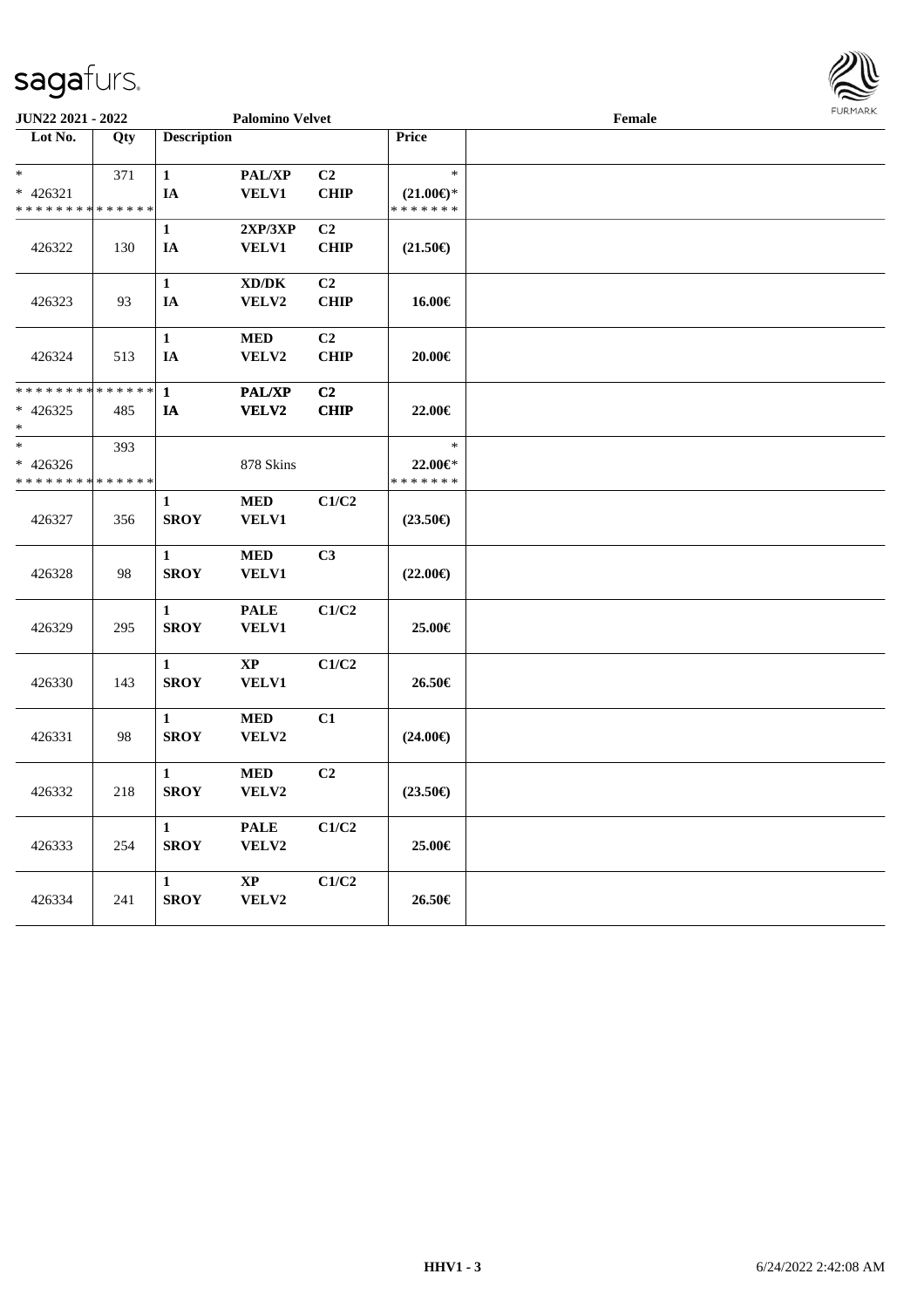

| JUN22 2021 - 2022                                  |        |                                      | <b>Palomino Velvet</b>                       |                               |                                                | $\ensuremath{\textnormal{\textbf{Female}}}$ | 1.911171717 |
|----------------------------------------------------|--------|--------------------------------------|----------------------------------------------|-------------------------------|------------------------------------------------|---------------------------------------------|-------------|
| Lot No.                                            | Qty    | <b>Description</b>                   |                                              |                               | Price                                          |                                             |             |
| 426381                                             | 25     | $1/2$<br>${\bf SI}$                  | $\mathbf{X}\mathbf{D}$<br><b>VELV1</b>       | C1/C2                         | 13.00€                                         |                                             |             |
| 426382                                             | 133    | $1/2$<br>${\bf S}{\bf I}$            | <b>Dark</b><br><b>VELV1</b>                  | C1/C2                         | 14.50€                                         |                                             |             |
| 426383                                             | $81\,$ | $1/2$<br>${\bf S}{\bf I}$            | <b>Dark</b><br><b>VELV1</b>                  | C3                            | 13.50€                                         |                                             |             |
| 426384                                             | 191    | $\mathbf 2$<br>${\bf S}{\bf I}$      | $\bf MED$<br>VELV1                           | C1/C2                         | 15.50€                                         |                                             |             |
| 426385                                             | 133    | $\boldsymbol{2}$<br>${\bf S}{\bf I}$ | $\bf MED$<br>VELV1                           | C3                            | 14.00€                                         |                                             |             |
| 426386                                             | 181    | $\boldsymbol{2}$<br>SI               | <b>PALE</b><br>VELV1                         | C2                            | $(16.50\epsilon)$                              |                                             |             |
| 426387                                             | 135    | $\mathbf 2$<br>${\bf S}{\bf I}$      | $\bold{XP}$<br>VELV1                         | C1/C2                         | $(18.50\epsilon)$                              |                                             |             |
| 426388                                             | $81\,$ | $1/2$<br>${\bf SI}$                  | $\bold{XP}$<br>VELV1                         | C3                            | $(18.50\epsilon)$                              |                                             |             |
| 426389                                             | 64     | $1/2$<br>${\bf SI}$                  | 2XP<br><b>VELV1</b>                          | C1/C2                         | $(20.50\epsilon)$                              |                                             |             |
| 426390                                             | 103    | $1/2$<br>$\bf{IB}$                   | $\bold{X}\bold{D}/\bold{D}\bold{K}$<br>VELV1 | C <sub>2</sub><br><b>CHIP</b> | 13.00€                                         |                                             |             |
| 426391                                             | 387    | $1/2$<br>$\bf{IB}$                   | $\bf MED$<br><b>VELV1</b>                    | C <sub>2</sub><br><b>CHIP</b> | $(15.00\epsilon)$                              |                                             |             |
| 426392                                             | 433    | 1/2<br>$\bf{IB}$                     | PAL/XP<br><b>VELV1</b>                       | C2<br>CHIP                    | $(17.50\epsilon)$                              |                                             |             |
| 426393                                             | 54     | 1/2<br>$\mathbf{I}\mathbf{B}$        | $2{\bf XP}/3{\bf XP}$<br><b>VELV1</b>        | C <sub>2</sub><br><b>CHIP</b> | $(17.50\epsilon)$                              |                                             |             |
| 426394                                             | 167    | 1/2<br><b>SAGA</b>                   | $\mathbf{X}\mathbf{D}$<br><b>VELV1</b>       | C1/C2                         | 14.00€                                         |                                             |             |
| 426395                                             | 277    | $\overline{2}$<br><b>SAGA</b>        | <b>Dark</b><br><b>VELV1</b>                  | C1/C2                         | 14.50€                                         |                                             |             |
| 426396                                             | 157    | $\overline{2}$<br><b>SAGA</b>        | Dark<br><b>VELV1</b>                         | C <sub>3</sub>                | 13.50€                                         |                                             |             |
| 426397                                             | 175    | $\overline{2}$<br><b>SAGA</b>        | $\bf MED$<br>VELV1                           | C1                            | $(18.00\epsilon)$                              |                                             |             |
| * * * * * * * * * * * * * * *<br>* 426398<br>$*$   | 485    | $2^{\circ}$<br><b>SAGA</b>           | <b>MED</b><br><b>VELV1</b>                   | C <sub>2</sub>                | $(17.50\epsilon)$                              |                                             |             |
| $*$ $-$<br>* 426399<br>* * * * * * * * * * * * * * | 456    |                                      | 941 Skins                                    |                               | $\ast$<br>$(17.50\epsilon)$ *<br>* * * * * * * |                                             |             |
| * * * * * * * * * * * * * * *<br>$* 426400$<br>$*$ | 445    | $\mathbf{2}$<br><b>SAGA</b>          | <b>MED</b><br><b>VELV1</b>                   | C3                            | $(16.00\epsilon)$                              |                                             |             |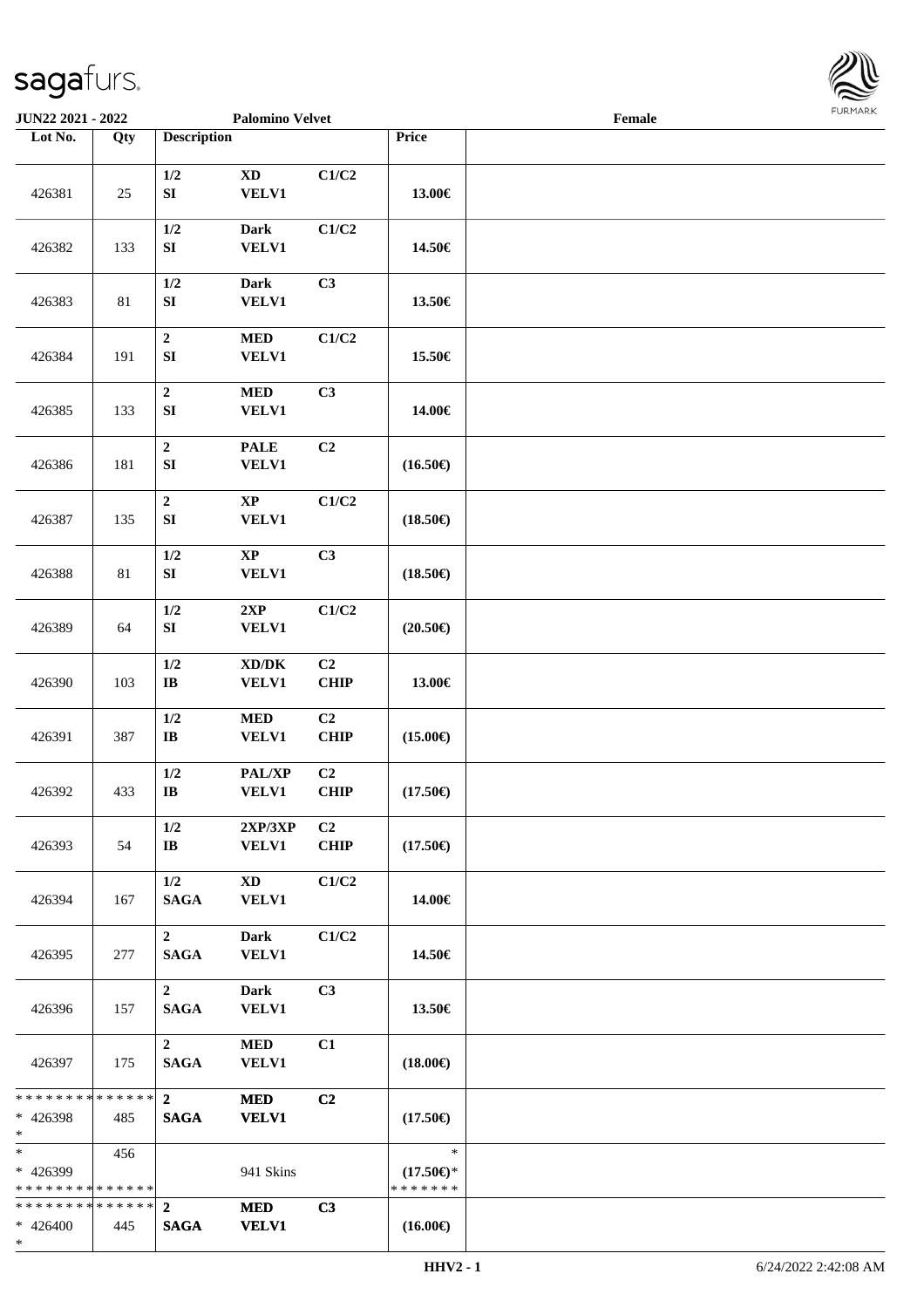

| JUN22 2021 - 2022                                                     |     |                                 | <b>Palomino Velvet</b>                              |                               |                                                | Female |  |
|-----------------------------------------------------------------------|-----|---------------------------------|-----------------------------------------------------|-------------------------------|------------------------------------------------|--------|--|
| Lot No.                                                               | Qty | <b>Description</b>              |                                                     |                               | Price                                          |        |  |
| $\ast$<br>$* 426401$<br>* * * * * * * * * * * * * *                   | 80  | $\overline{2}$<br><b>SAGA</b>   | $\bf MED$<br><b>VELV1</b>                           | C3                            | $\ast$<br>$(16.00\epsilon)$ *<br>* * * * * * * |        |  |
| 426402                                                                | 194 | $\boldsymbol{2}$<br><b>SAGA</b> | <b>PALE</b><br><b>VELV1</b>                         | C1                            | $(19.50\epsilon)$                              |        |  |
| * * * * * * * * * * * * * *<br>$* 426403$<br>$\ast$                   | 485 | $\overline{2}$<br><b>SAGA</b>   | <b>PALE</b><br><b>VELV1</b>                         | C <sub>2</sub>                | $(19.00\epsilon)$                              |        |  |
| $\overline{\phantom{1}}$<br>$* 426404$<br>* * * * * * * * * * * * * * | 223 |                                 | 708 Skins                                           |                               | $\ast$<br>$(19.00\epsilon)$ *<br>* * * * * * * |        |  |
| 426405                                                                | 405 | $\boldsymbol{2}$<br><b>SAGA</b> | <b>PALE</b><br><b>VELV1</b>                         | C3                            | $(17.50\epsilon)$                              |        |  |
| 426406                                                                | 187 | $\overline{2}$<br><b>SAGA</b>   | $\mathbf{XP}$<br><b>VELV1</b>                       | C1                            | $(21.00\epsilon)$                              |        |  |
| 426407                                                                | 440 | $\overline{2}$<br><b>SAGA</b>   | $\mathbf{XP}$<br><b>VELV1</b>                       | C2                            | $(20.50\epsilon)$                              |        |  |
| 426408                                                                | 166 | $\overline{2}$<br><b>SAGA</b>   | $\mathbf{X}\mathbf{P}$<br><b>VELV1</b>              | C3                            | $(19.00\epsilon)$                              |        |  |
| 426409                                                                | 98  | $\overline{2}$<br><b>SAGA</b>   | 2XP<br><b>VELV1</b>                                 | C1/C2                         | $(20.50\epsilon)$                              |        |  |
| 426410                                                                | 107 | $1/2$<br><b>SAGA</b>            | 2XP<br><b>VELV1</b>                                 | C3                            | $(22.50\epsilon)$                              |        |  |
| 426411                                                                | 99  | $\overline{2}$<br><b>SAGA</b>   | <b>Dark</b><br>VELV2                                | C1/C2                         | 14.50€                                         |        |  |
| 426412                                                                | 289 | $\overline{2}$<br><b>SAGA</b>   | <b>MED</b><br>VELV2                                 | C1/C2                         | $(17.50\epsilon)$                              |        |  |
| 426413                                                                | 95  | $\overline{2}$<br><b>SAGA</b>   | <b>MED</b><br>VELV2                                 | C <sub>3</sub>                | $(16.00\epsilon)$                              |        |  |
| 426414                                                                | 172 | $2^{\circ}$<br><b>SAGA</b>      | <b>PALE</b><br>${\bf VELV2}$                        | C1/C2                         | $(19.00\epsilon)$                              |        |  |
| 426415                                                                | 161 | $\overline{2}$<br><b>SAGA</b>   | $\mathbf{X}\mathbf{P}$<br>VELV2                     | C1/C2                         | $(20.50\epsilon)$                              |        |  |
| 426416                                                                | 206 | $\overline{2}$<br>IA            | $\bold{X}\bold{D}/\bold{D}\bold{K}$<br><b>VELV1</b> | C <sub>2</sub><br><b>CHIP</b> | 13.50€                                         |        |  |
| * * * * * * * * * * * * * * *<br>$* 426417$<br>$\ast$                 | 485 | $2^{\circ}$<br>IA               | <b>MED</b><br><b>VELV1</b>                          | C2<br><b>CHIP</b>             | 15.00€                                         |        |  |
| $\ast$<br>$* 426418$<br>$*$                                           | 430 |                                 | 2                                                   |                               | $\ast$<br>15.00€*<br>$\ast$                    |        |  |
| $\ast$<br>$* 426419$<br>* * * * * * * * * * * * * *                   | 88  |                                 | 1003 Skins                                          |                               | $\ast$<br>15.00€*<br>* * * * * * *             |        |  |
| * * * * * * * * * * * * * * *<br>$* 426420$<br>$*$                    | 485 | $\overline{2}$<br>IA            | PAL/XP<br><b>VELV1</b>                              | C <sub>2</sub><br><b>CHIP</b> | $(16.50\epsilon)$                              |        |  |